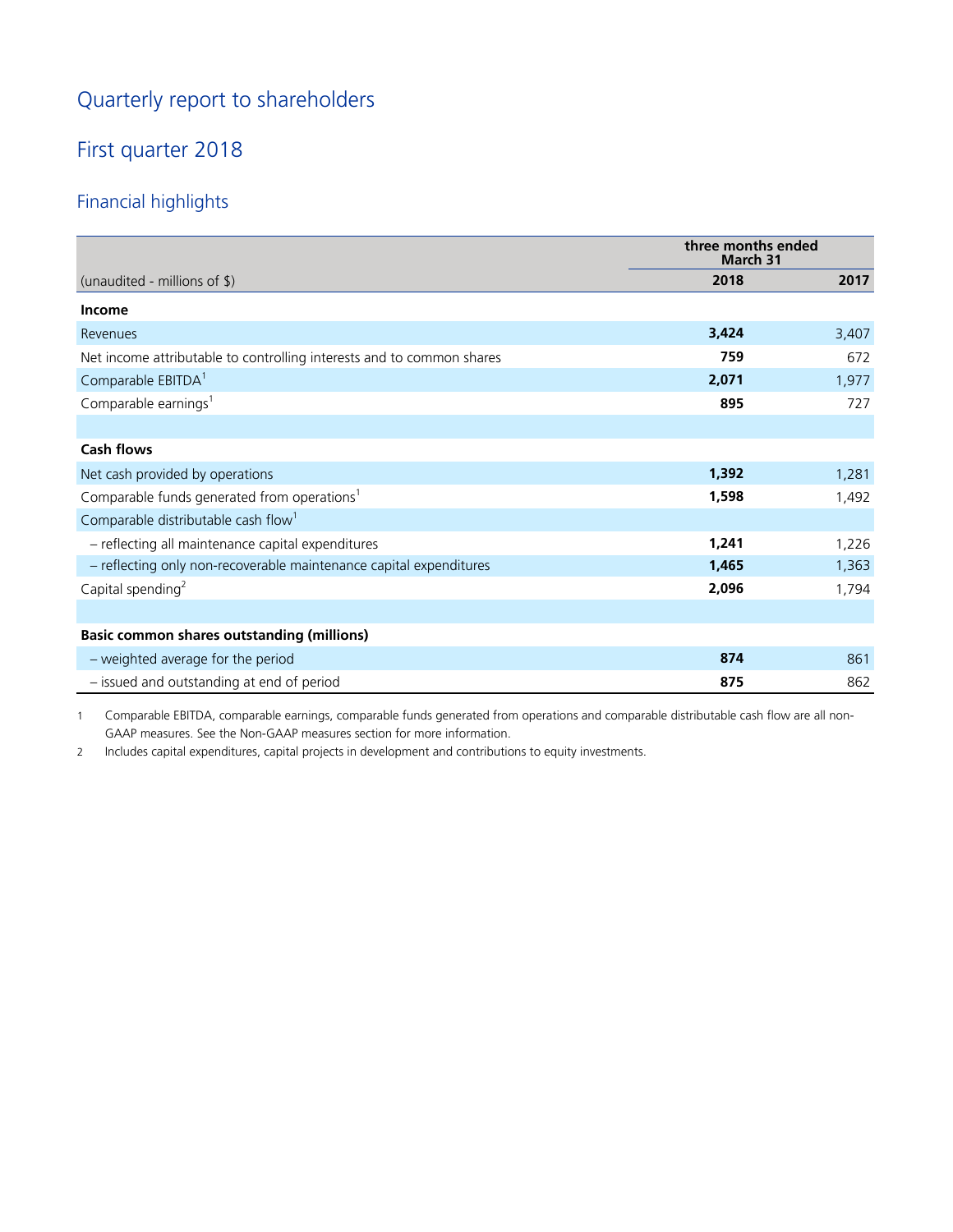# Management's discussion and analysis

# April 26, 2018

This management's discussion and analysis (MD&A) contains information to help the reader make investment decisions about TransCanada PipeLines Limited (TCPL or the Company). It discusses our business, operations, financial position, risks and other factors for the three months ended March 31, 2018, and should be read with the accompanying unaudited condensed consolidated financial statements for the three months ended March 31, 2018, which have been prepared in accordance with U.S. GAAP.

This MD&A should also be read in conjunction with our December 31, 2017 audited consolidated financial statements and notes and the MD&A in our 2017 Annual Report. Capitalized and abbreviated terms that are used but not otherwise defined herein are identified in our 2017 Annual Report. Certain comparative figures have been adjusted to reflect the current period's presentation.

# **FORWARD-LOOKING INFORMATION**

We disclose forward-looking information to help current and potential investors understand management's assessment of our future plans and financial outlook, and our future prospects overall.

Statements that are *forward-looking* are based on certain assumptions and on what we know and expect today. These statements generally include words like *anticipate, expect, believe, may, will, should, estimate* or other similar words.

Forward-looking statements in this MD&A include information about the following, among other things:

- planned changes in our business
- our financial and operational performance, including the performance of our subsidiaries
- expectations or projections about strategies and goals for growth and expansion
- expected cash flows and future financing options available to us
- expected dividend growth
- expected costs for planned projects, including projects under construction, permitting and in development
- expected schedules for planned projects (including anticipated construction and completion dates)
- expected regulatory processes and outcomes, including the expected impact of recent FERC policy changes
- expected outcomes with respect to legal proceedings, including arbitration and insurance claims
- expected capital expenditures and contractual obligations
- expected operating and financial results
- expected impact of future accounting changes, commitments and contingent liabilities
- expected impact of U.S. Tax Reform
- expected industry, market and economic conditions.

Forward-looking statements do not guarantee future performance. Actual events and results could be significantly different because of assumptions, risks or uncertainties related to our business or events that happen after the date of this MD&A.

Our forward-looking information is based on the following key assumptions, and is subject to the following risks and uncertainties: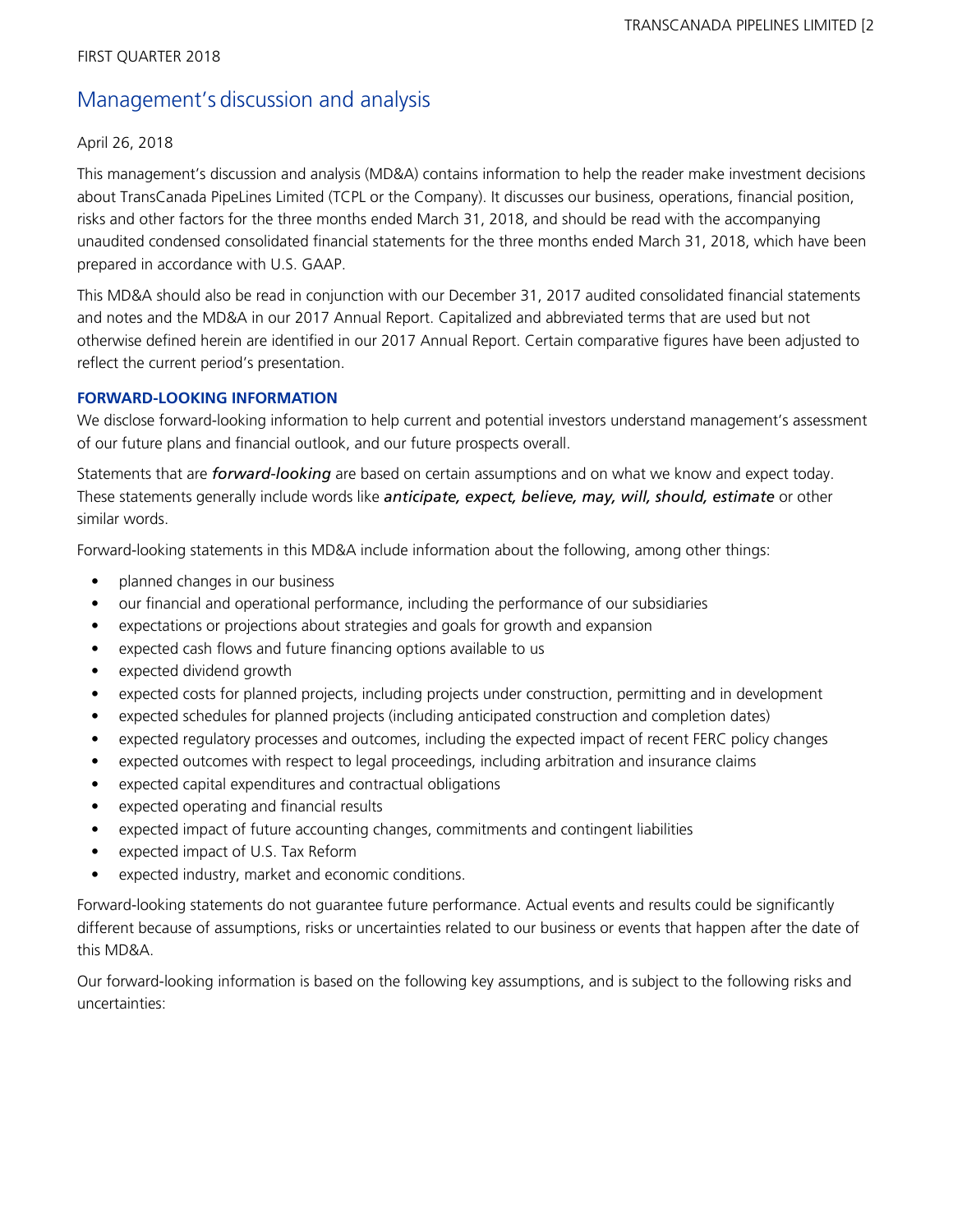### **Assumptions**

- continued wind down of our U.S. Northeast power marketing business
- inflation rates and commodity prices
- nature and scope of hedging activities
- regulatory decisions and outcomes, including those related to recent FERC policy changes
- interest, tax and foreign exchange rates, including the impact of U.S. Tax Reform
- planned and unplanned outages and the use of our pipeline and energy assets
- integrity and reliability of our assets
- access to capital markets
- anticipated construction costs, schedules and completion dates.

# **Risks and uncertainties**

- our ability to successfully implement our strategic priorities and whether they will yield the expected benefits
- the operating performance of our pipeline and energy assets
- amount of capacity sold and rates achieved in our pipeline businesses
- the availability and price of energy commodities
- the amount of capacity payments and revenues from our energy business
- regulatory decisions and outcomes, including those related to recent FERC policy changes
- outcomes of legal proceedings, including arbitration and insurance claims
- performance and credit risk of our counterparties
- changes in market commodity prices
- changes in the regulatory environment
- changes in the political environment
- changes in environmental and other laws and regulations
- competitive factors in the pipeline and energy sectors
- construction and completion of capital projects
- costs for labour, equipment and materials
- access to capital markets, including the economic benefit of asset drop downs to TC PipeLines, LP
- interest, tax and foreign exchange rates, including the impact of U.S. Tax Reform
- weather
- cyber security
- technological developments
- economic conditions in North America as well as globally.

You can read more about these factors and others in this MD&A and in other disclosure documents we have filed with Canadian securities regulators and the SEC, including the MD&A in our 2017 Annual Report.

As actual results could vary significantly from the forward-looking information, you should not put undue reliance on forward-looking information and should not use future-oriented information or financial outlooks for anything other than their intended purpose. We do not update our forward-looking statements due to new information or future events, unless we are required to by law.

# **FOR MORE INFORMATION**

You can find more information about TCPL in our Annual Information Form and other disclosure documents, which are available on SEDAR (www.sedar.com).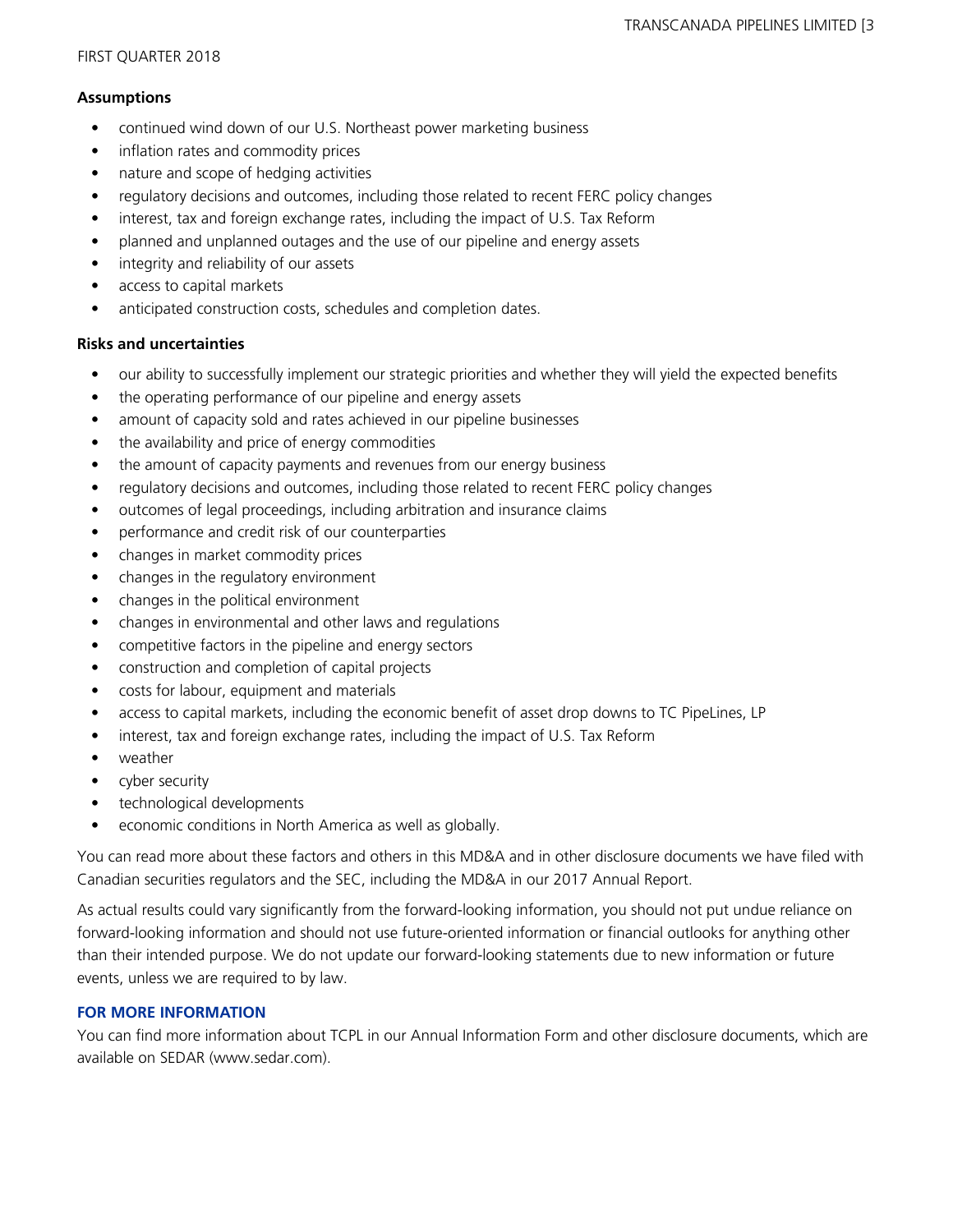## **NON-GAAP MEASURES**

This MD&A references the following non-GAAP measures:

- **•** comparable earnings
- comparable EBITDA
- comparable EBIT
- funds generated from operations
- comparable funds generated from operations
- comparable distributable cash flow.

These measures do not have any standardized meaning as prescribed by GAAP and therefore may not be similar to measures presented by other entities.

# **Comparable measures**

We calculate comparable measures by adjusting certain GAAP and non-GAAP measures for specific items we believe are significant but not reflective of our underlying operations in the period. Except as otherwise described herein, these comparable measures are calculated on a consistent basis from period to period and are adjusted for specific items in each period, as applicable.

Our decision not to adjust for a specific item is subjective and made after careful consideration. Specific items may include:

- **•** certain fair value adjustments relating to risk management activities
- **•** income tax refunds and adjustments and changes to enacted tax rates
- **•** gains or losses on sales of assets or assets held for sale
- **•** legal, contractual and bankruptcy settlements
- impact of regulatory or arbitration decisions relating to prior year earnings
- restructuring costs
- **•** impairment of property, plant and equipment, goodwill, investments and other assets including certain ongoing maintenance and liquidation costs
- acquisition and integration costs.

We exclude the unrealized gains and losses from changes in the fair value of derivatives used to reduce our exposure to certain financial and commodity price risks. These derivatives generally provide effective economic hedges, but do not meet the criteria for hedge accounting. As a result, the changes in fair value are recorded in net income. As these amounts do not accurately reflect the gains and losses that will be realized at settlement, we do not consider them reflective of our underlying operations.

The following table identifies our non-GAAP measures against their equivalent GAAP measures.

| <b>Comparable measure</b>                  | <b>Original measure</b>                                               |
|--------------------------------------------|-----------------------------------------------------------------------|
| comparable earnings                        | net income attributable to controlling interests and to common shares |
| comparable EBITDA                          | segmented earnings                                                    |
| comparable EBIT                            | segmented earnings                                                    |
| comparable funds generated from operations | net cash provided by operations                                       |
| comparable distributable cash flow         | net cash provided by operations                                       |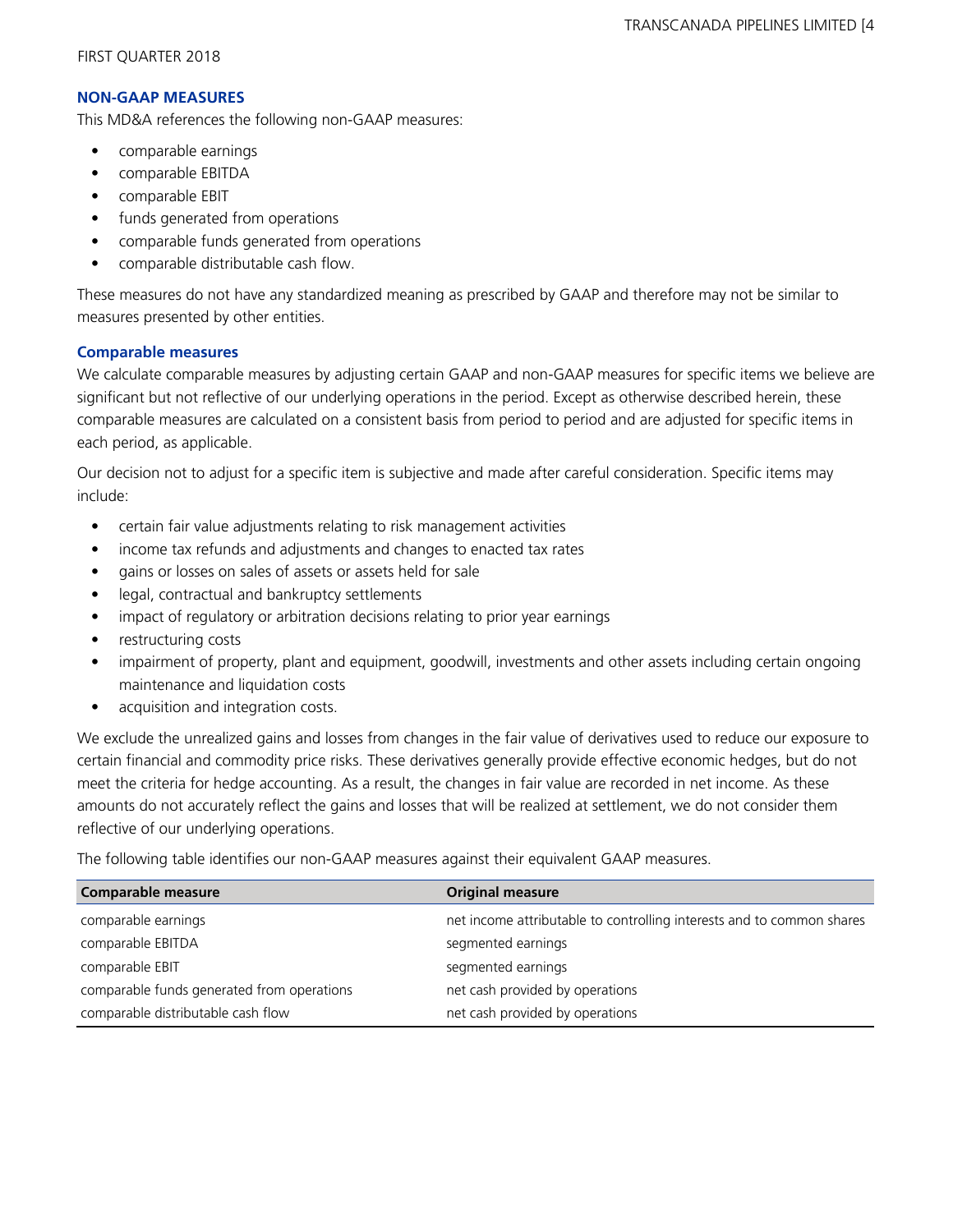### **Comparable earnings**

Comparable earnings represents earnings or loss attributable to controlling interests and to our common shareholder on a consolidated basis, adjusted for specific items. Comparable earnings is comprised of segmented earnings, interest expense, AFUDC, interest income and other, income taxes and non-controlling interests, adjusted for specific items. See the Consolidated results section for reconciliations to net income attributable to controlling interests and to common shares.

### **Comparable EBIT and comparable EBITDA**

Comparable EBIT represents segmented earnings, adjusted for specific items. We use comparable EBIT as a measure of our earnings from ongoing operations as it is a useful measure of our performance and an effective tool for evaluating trends in each segment. Comparable EBITDA is calculated the same way as comparable EBIT but excludes the non-cash charges for depreciation and amortization. See the Reconciliation of non-GAAP measures section for a reconciliation to segmented earnings.

#### **Funds generated from operations and comparable funds generated from operations**

Funds generated from operations reflects net cash provided by operations before changes in operating working capital. We believe it is a useful measure of our consolidated operating cash flow because it does not include fluctuations from working capital balances, which do not necessarily reflect underlying operations in the same period, and is used to provide a consistent measure of the cash generating performance of our assets. Comparable funds generated from operations is adjusted for the cash impact of specific items. See the Financial condition section for a reconciliation to net cash provided by operations.

### **Comparable distributable cash flow**

We believe comparable distributable cash flow is a useful supplemental measure of performance that defines cash available to common shareholders before capital allocation. Comparable distributable cash flow is defined as comparable funds generated from operations less distributions to non-controlling interests and maintenance capital expenditures. Maintenance capital expenditures are expenditures incurred to maintain our operating capacity, asset integrity and reliability, and include amounts attributable to our proportionate share of maintenance capital expenditures on our equity investments.

Although we deduct maintenance capital expenditures in determining comparable distributable cash flow, we have the ability to recover the majority of these costs in Canadian Natural Gas Pipelines, U.S. Natural Gas Pipelines and Liquids Pipelines. As such, our presentation of comparable distributable cash flow also illustrates the impact of excluding recoverable maintenance capital expenditures from its calculation.

See the Financial condition section for a reconciliation to net cash provided by operations.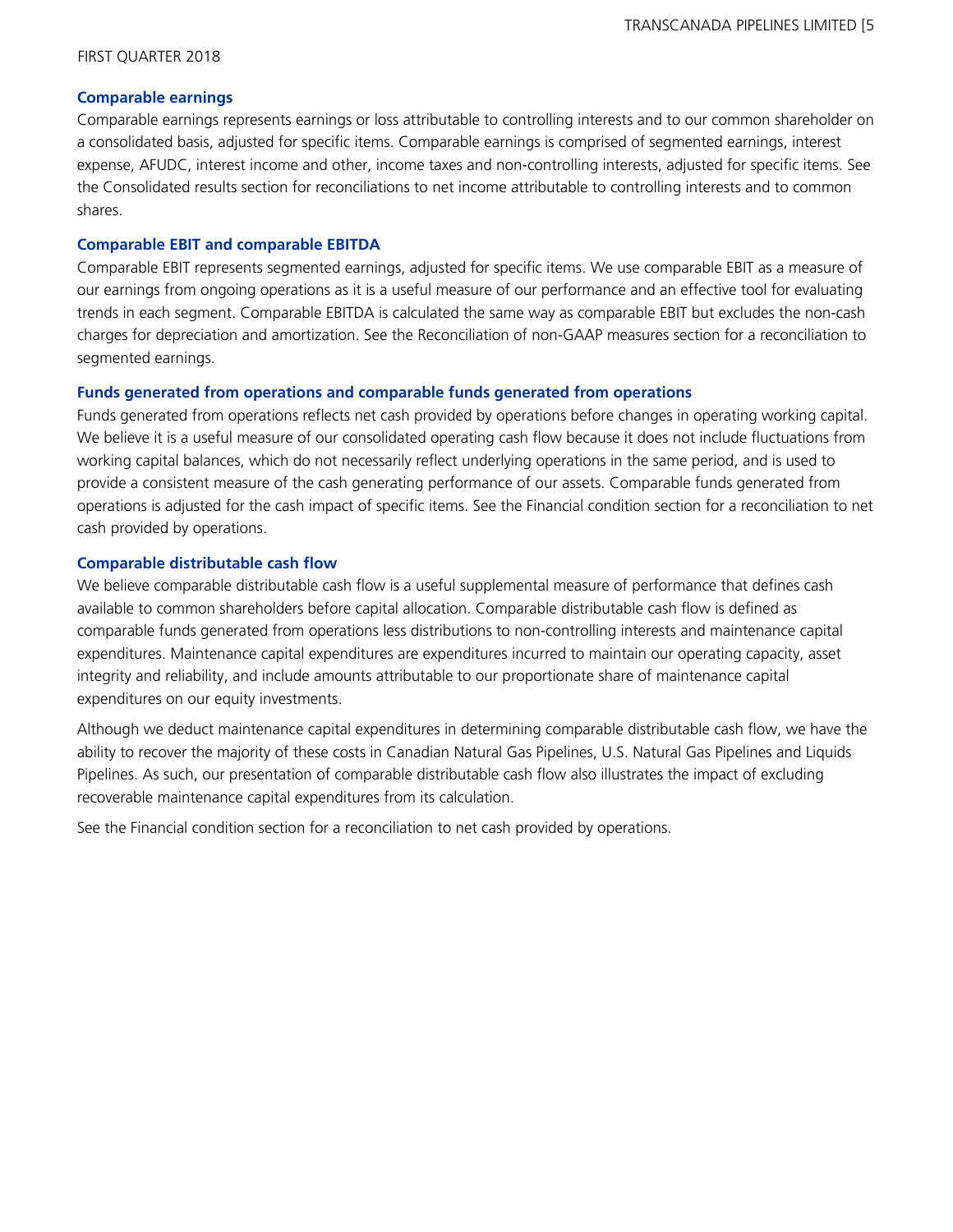# Consolidated results - first quarter 2018

|                                                                       | three months ended<br><b>March 31</b> |       |
|-----------------------------------------------------------------------|---------------------------------------|-------|
| (unaudited - millions of $\frac{1}{2}$ )                              | 2018                                  | 2017  |
| Canadian Natural Gas Pipelines                                        | 253                                   | 282   |
| U.S. Natural Gas Pipelines                                            | 648                                   | 561   |
| Mexico Natural Gas Pipelines                                          | 137                                   | 118   |
| Liquids Pipelines                                                     | 341                                   | 227   |
| Energy                                                                | 50                                    | 198   |
| Corporate                                                             | (81)                                  | (33)  |
| <b>Total segmented earnings</b>                                       | 1,348                                 | 1,353 |
| Interest expense                                                      | (548)                                 | (516) |
| Allowance for funds used during construction                          | 105                                   | 101   |
| Interest income and other                                             | 63                                    | 20    |
| Income before income taxes                                            | 968                                   | 958   |
| Income tax expense                                                    | (115)                                 | (196) |
| <b>Net income</b>                                                     | 853                                   | 762   |
| Net income attributable to non-controlling interests                  | (94)                                  | (90)  |
| Net income attributable to controlling interests and to common shares | 759                                   | 672   |

Net income attributable to controlling interests and to common shares increased by \$87 million for the three months ended March 31, 2018 compared to the same period in 2017.

Net income in both periods included unrealized gains and losses from changes in risk management activities which we exclude, along with other specific items as noted below, to arrive at comparable earnings.

2017 results included:

- a \$24 million after-tax charge for integration-related costs associated with the acquisition of Columbia
- a \$10 million after-tax charge for costs related to the monetization of our U.S. Northeast power generation business
- a \$7 million after-tax charge related to the maintenance of Keystone XL assets which was expensed in 2017 pending further advancement of the project. In 2018, Keystone XL expenditures are being capitalized
- a \$7 million income tax recovery related to the realized loss on a third-party sale of Keystone XL project assets.

A reconciliation of net income attributable to controlling interests and to common shares to comparable earnings is shown in the following table.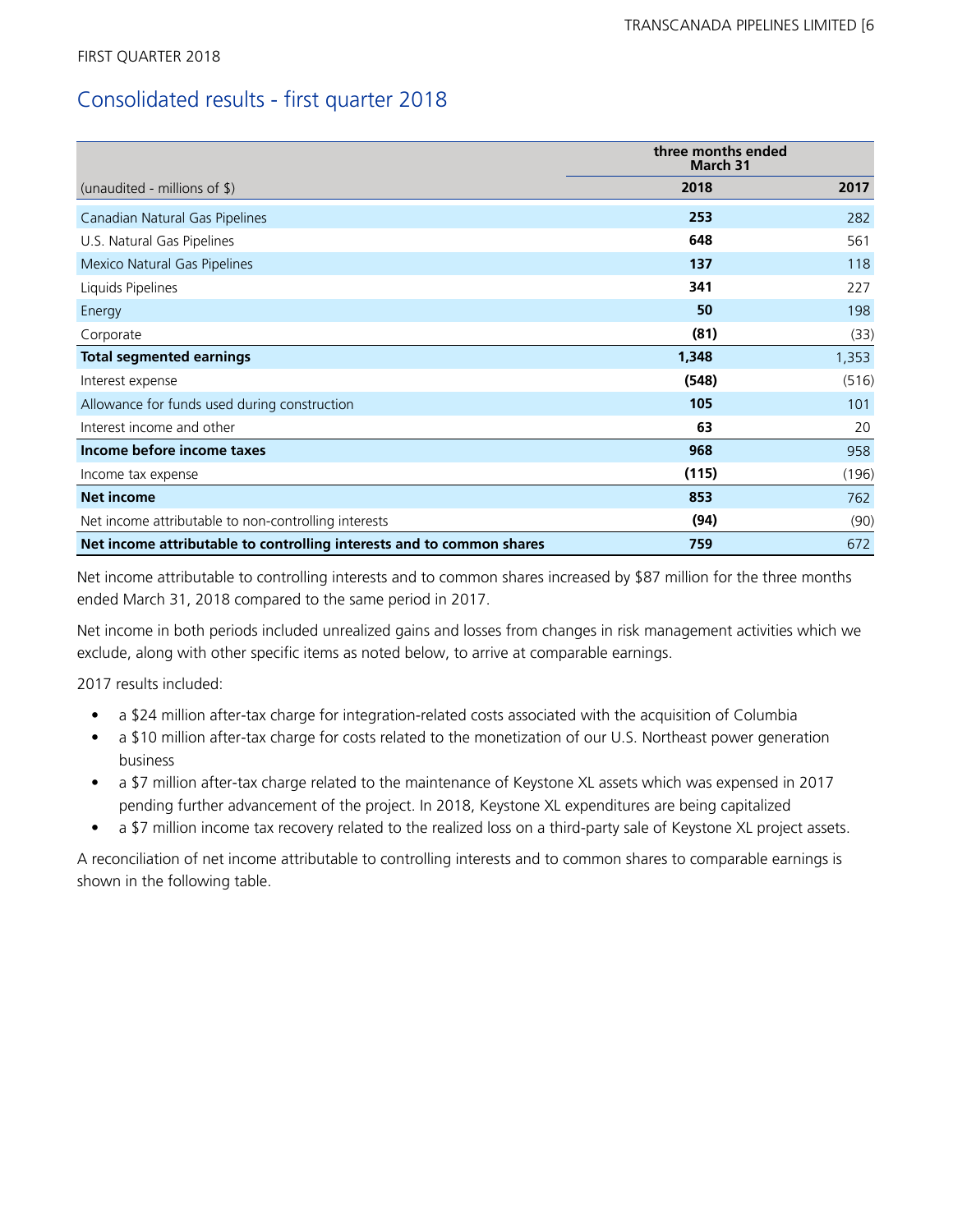## **RECONCILIATION OF NET INCOME TO COMPARABLE EARNINGS**

|                                                                       |      | three months ended<br>March 31 |  |
|-----------------------------------------------------------------------|------|--------------------------------|--|
| (unaudited - millions of $\frac{1}{2}$ )                              | 2018 | 2017                           |  |
| Net income attributable to controlling interests and to common shares | 759  | 672                            |  |
| Specific items (net of tax):                                          |      |                                |  |
| Risk management activities <sup>1</sup>                               | 136  | 21                             |  |
| Integration and acquisition related costs - Columbia                  |      | 24                             |  |
| Loss on sales of U.S. Northeast power generation assets               |      | 10                             |  |
| Keystone XL asset costs                                               |      |                                |  |
| Keystone XL income tax recoveries                                     |      | (7)                            |  |
| <b>Comparable earnings</b>                                            | 895  | 727                            |  |

| <b>Risk management activities</b>                       | three months ended<br>March 31 |      |
|---------------------------------------------------------|--------------------------------|------|
| (unaudited - millions of \$)                            | 2018                           | 2017 |
| Liquids marketing                                       | (7)                            |      |
| Canadian Power                                          | 2                              |      |
| U.S. Power                                              | (101)                          | (62) |
| Natural Gas Storage                                     | (3)                            |      |
| Foreign exchange                                        | (79)                           | 15   |
| Income tax attributable to risk management activities   | 52                             | 20   |
| Total unrealized losses from risk management activities | (136)                          | (21  |

Comparable earnings increased by \$168 million for the three months ended March 31, 2018 compared to the same period in 2017 and was primarily the net effect of:

- higher contribution from Liquids Pipelines primarily due to earnings from intra-Alberta pipelines placed in service in the second half of 2017, higher volumes on the Keystone Pipeline System and increased earnings from liquids marketing activities
- higher contribution from U.S. Natural Gas Pipelines mainly due to increased earnings from Columbia Gas and Columbia Gulf growth projects placed in service, additional contract sales on ANR and Great Lakes and amortization of net regulatory liabilities recognized as a result of U.S. Tax Reform
- lower income tax expense primarily due to lower income tax rates as a result of U.S. Tax Reform and lower flowthrough income taxes in Canadian rate-regulated pipelines
- higher contribution from Mexico Natural Gas Pipelines mainly due to higher revenues
- higher interest income and other due to realized gains in 2018 compared to realized losses in 2017 on derivatives used to manage our net exposure to foreign exchange rate fluctuations on U.S. dollar-denominated income
- lower earnings from U.S. Power mainly due to the monetization of U.S. Northeast power generation assets in second quarter 2017 and the continued wind down of our U.S. power marketing operations
- lower earnings from Bruce Power primarily due to lower volumes resulting from increased outage days
- higher interest expense as a result of long-term debt and junior subordinated notes issuances, net of maturities, partially offset by the repayment of the Columbia acquisition bridge facilities in June 2017.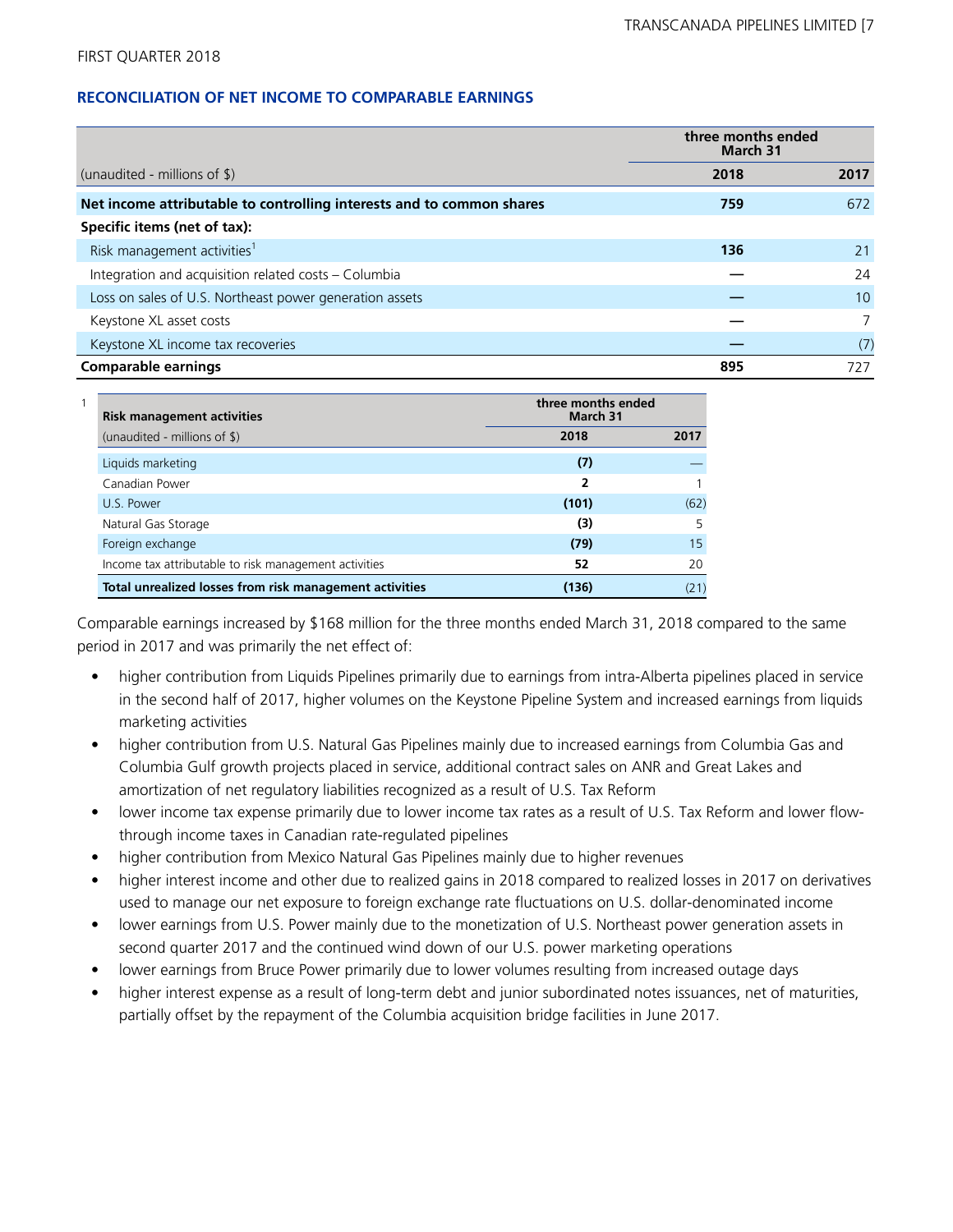# 2018 FERC Actions

## **BACKGROUND**

In December 2016, FERC issued a Notice of Inquiry (NOI) seeking comment on how to address the issue of whether its existing policies resulted in a 'double recovery' of income taxes in a pass-through entity such as a master limited partnership (MLP). The NOI was in response to a decision by the U.S. Court of Appeals for the District of Columbia Circuit in July 2016, in *United Airlines, Inc., et al. v. FERC* (the United case), directing FERC to address the issue.

On December 22, 2017, H.R. 1, the Tax Cuts and Jobs Act (U.S. Tax Reform), was signed resulting in significant changes to U.S. tax law including a decrease in the U.S. federal corporate income tax rate from 35 per cent to 21 per cent effective January 1, 2018. As a result of this change, deferred income tax assets and deferred income tax liabilities related to our U.S. businesses, including amounts related to our proportionate share of assets held in TC PipeLines, LP, were remeasured as at December 31, 2017 to reflect the new lower U.S. federal corporate income tax rate.

On March 15, 2018, FERC issued (1) a revised Policy Statement to address the treatment of income taxes for ratemaking purposes for MLPs; (2) a Notice of Proposed Rulemaking (NOPR) proposing interstate pipelines file a one-time report to quantify the impact of the federal income tax rate reduction and the impact of the revised Policy Statement on each pipeline's return on equity (ROE) assuming a single-issue adjustment to a pipeline's rates; and (3) a NOI seeking comment on how FERC should address changes related to accumulated deferred income taxes and bonus depreciation (collectively, the 2018 FERC Actions). Each is described below.

### **FERC Revised Policy Statement on Treatment of Income Taxes in MLPs**

FERC changed its long-standing policy on the treatment of income tax amounts to be included in pipeline rates subject to cost of service rate regulation within a MLP. The Policy Statement no longer permits entities organized as MLPs to recover an income tax allowance in their cost of service rates.

On April 16, 2018, we filed a Request for Clarification and If Necessary Rehearing of the FERC Policy Statement addressing concerns over the lack of clarity around entities with non-MLP ownership structures, entities with shared ownership between a MLP and a corporation, as well as entities owned by MLPs that are, in turn, owned partially by corporations. We sought clarification or a rehearing on the basis that FERC erred in not assessing the propriety of income tax allowances for pipelines on a case-by-case basis; overturned applicable legal precedent expressly not affected by the United case; failed to consider the effects of its order on industry; and failed to exhibit reasoned decision making or to support its decision with substantial evidence on the record.

# **NOPR on Tax Law Changes for Interstate Natural Gas Pipelines**

The NOPR proposes a rule that would require interstate pipelines, in certain circumstances, to file a one-time report, called FERC Form No. 501-G, that quantifies the rate impact of U.S. Tax Reform on FERC-regulated pipelines and the revised Policy Statement on pipelines held by MLPs. In addition to filing the one-time report, each pipeline would have four options:

- make a limited Natural Gas Act Section 4 filing to reduce its rates by the percentage reduction in its cost of service shown in its FERC Form No. 501-G
- commit to file either a pre-packaged uncontested rate settlement or a general Section 4 rate case if it believes that using the limited Section 4 option will not result in just and reasonable rates. If the pipeline commits to file either by December 31, 2018, FERC will not initiate a Natural Gas Act Section 5 investigation of its rates prior to that date
- file a statement explaining its rationale for why it does not believe the pipeline's rates must change
- file the one-time report without taking any other action. At that point, FERC would consider whether to initiate a Section 5 investigation of any pipeline that has not submitted a limited Section 4 rate reduction filing or committed to file a general Section 4 rate case.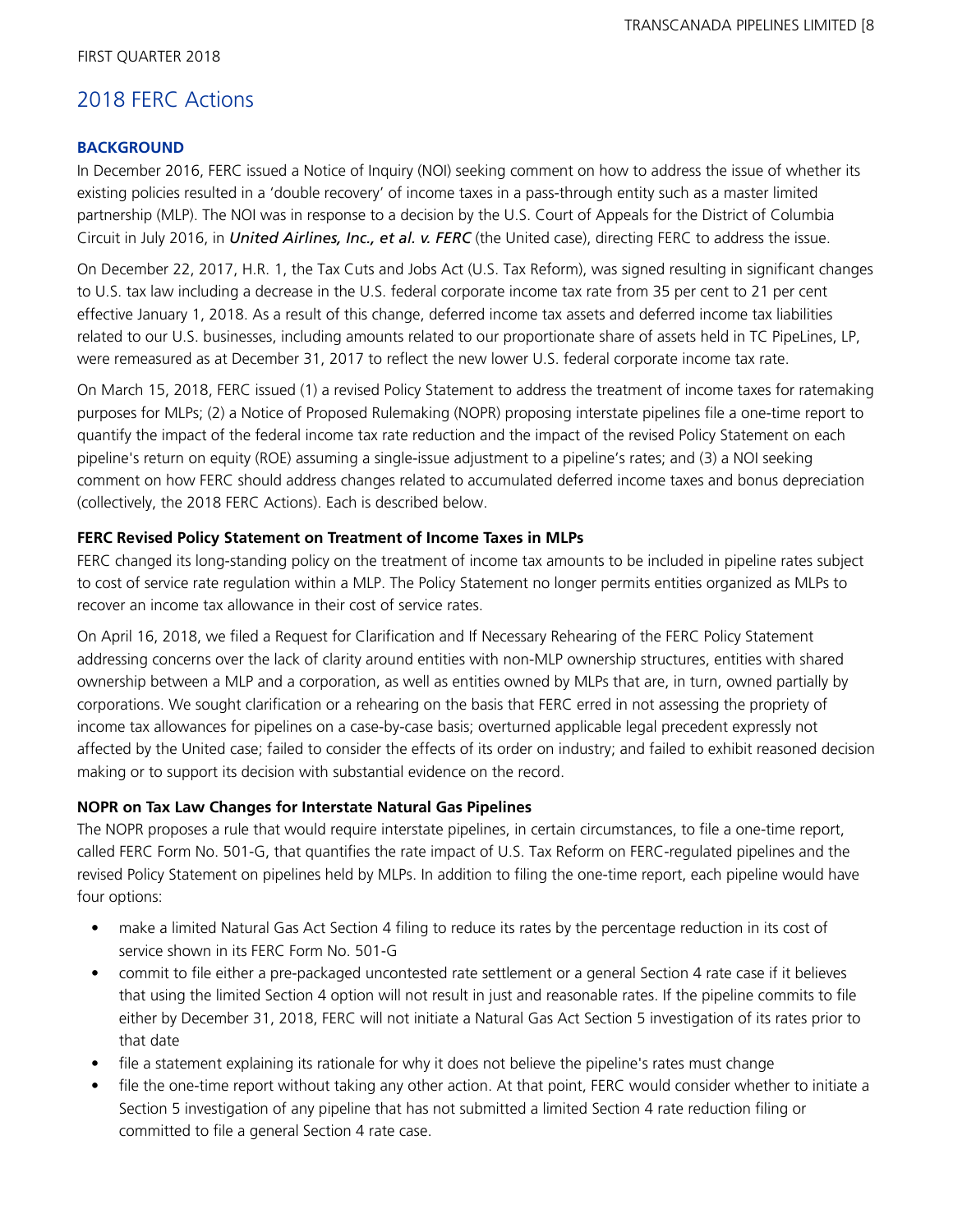We submitted comments on the NOPR on April 25, 2018. Following the public comment period, we expect FERC to issue final order(s) in the late summer or early fall of 2018. We are evaluating this NOPR and our next courses of action, however, we do not expect an immediate or a retroactive impact from the NOPR or the revised Policy Statement described above.

### **NOI Regarding the Effect of U.S. Tax Reform on Commission-Jurisdictional Rates**

In the NOI, FERC seeks comment on the effects of U.S. Tax Reform to determine additional action, if any, required by FERC related to accumulated deferred income taxes that were collected from shippers in anticipation of paying the Internal Revenue Service, but which no longer accurately reflect the future income tax liability. The NOI also seeks comment on the elimination of bonus depreciation for regulated natural gas pipelines and other effects of U.S. Tax Reform. We plan to submit comments in response to the NOI, which are due May 21, 2018.

#### **IMPACT OF 2018 FERC ACTIONS ON TCPL**

We own our U.S. natural gas pipelines through a number of different ownership structures. If the 2018 FERC Actions are enacted as proposed, we do not anticipate that the earnings and cash flows from our directly-held U.S. natural gas pipelines, including ANR, Columbia Gas and Columbia Gulf, will be materially impacted by the revised Policy Statement as they are held through wholly-owned taxable corporations and a significant proportion of their revenues are earned under non-recourse rates. Columbia Gas is required under existing settlements to adjust certain of its recourse rates for the decrease in the U.S. federal corporate income tax rate enacted December 22, 2017, with the changes implemented January 1, 2018. As ANR, Columbia Gas and Columbia Gulf and other wholly-owned regulated assets undergo future rate proceedings, some of which may be accelerated by the NOPR issued in March 2018, future rates may be impacted prospectively as a result of U.S. Tax Reform, but the impact is expected to be substantially mitigated by lower corporate income tax rates. Therefore, the impact on earnings and cash flows resulting from the 2018 FERC Actions on our wholly-owned U.S. natural gas pipelines is expected to be limited.

The revised Policy Statement also makes reference to prohibiting an income tax allowance for liquids pipelines held in MLP structures. We do not expect an impact on our liquids pipelines in the U.S. as they are not held in MLP form.

### **Financing**

In the absence of changes to the 2018 FERC Actions or the identification and implementation of appropriate mitigation measures, further drop downs of assets into TC PipeLines, LP are not considered to be a viable funding lever. In addition, the TC PipeLines, LP ATM program is not currently being utilized. It is uncertain whether these will be restored as competitive financing options in the future. We believe we have the financial capacity to fund our existing capital program through predictable and growing cash flow generated from operations, access to capital markets, including through our portfolio management, cash on hand and substantial committed credit facilities.

### **Impact of 2018 FERC Actions on TC PipeLines, LP**

U.S. natural gas pipelines owned wholly or in part through TC PipeLines, LP are expected to be adversely impacted by the 2018 FERC Actions, if they are enacted as proposed, particularly as contemplated by the policy change prohibiting the recovery of an income tax allowance for pipelines held through MLPs. While approximately half of TC PipeLines, LP's revenues, including those of equity investments, are earned under non-recourse rates, the remaining revenues under recourse rates are expected to decline as rate adjustments occur without a compensating offset on income taxes paid. Individual pipelines owned by TC PipeLines, LP do not currently have a requirement to file for new rates until 2022, however, that timing may be accelerated by the NOPR, except where moratoria exist. While a number of uncertainties exist with respect to the changes resulting from the 2018 FERC Actions, in the absence of mitigation, TC PipeLines, LP's earnings, cash flows and financial position could be materially adversely impacted. The impact in 2018 is expected to be limited, but as rate adjustments are enacted following proceedings with customers and the FERC, subsequent periods could be more significantly affected. As our ownership interest in TC PipeLines, LP is approximately 25 per cent, the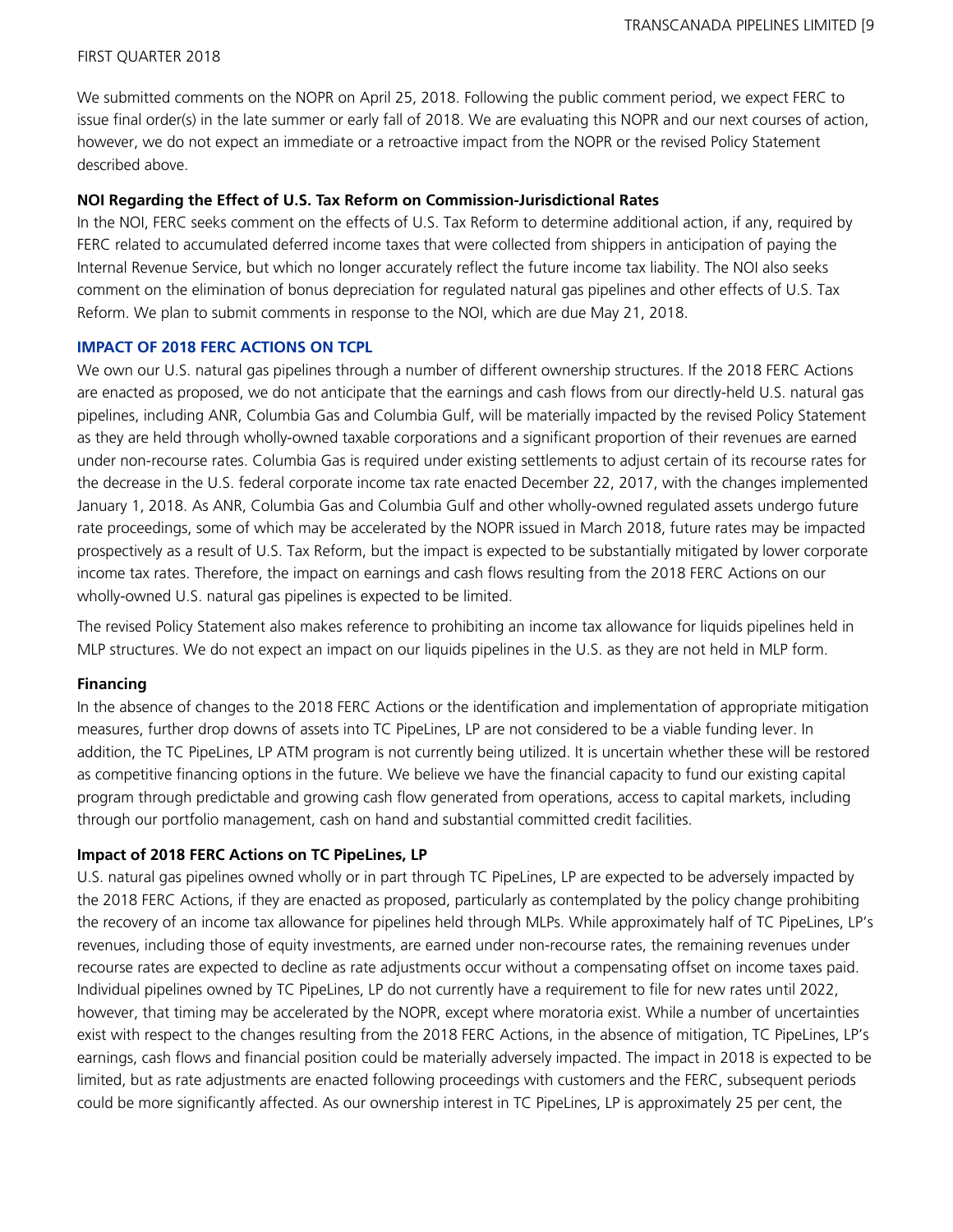impact of the 2018 FERC Actions related to TC PipeLines, LP is not expected to be significant to our consolidated earnings or cash flows.

We are closely monitoring these developments as they relate to TC PipeLines, LP in order to identify the strategy that best positions us for the long term. As noted above, we do not anticipate further asset drop downs into TC PipeLines, LP as they are not considered to be a viable funding alternative at this time.

# **Additional Considerations**

In addition to the direct impacts of the 2018 FERC Actions, each individual pipeline will be separately evaluated, including all cost of service elements, to ensure rates are deemed to be just and reasonable. In situations where a pipeline is realizing a relatively higher or lower ROE than is viewed to be just and reasonable, there may be additional prospective adjustments to future rates. The impact to our earnings and cash flows as a result of these potential changes is not expected to be significant. As well, the impact of the 2018 FERC Actions on certain pipelines with shared ownership between corporations and MLPs, or under other ownership structures, remains unclear at this time, with FERC expected to address these in future proceedings. We are monitoring developments on this and will assess the impact as more information becomes available.

### **Impairment Considerations**

We review plant, property and equipment and equity investments for impairment whenever events or changes in circumstances indicate the carrying value of the asset may not be recoverable.

Goodwill is tested for impairment on an annual basis or more frequently if events or changes in circumstance indicate that it might be impaired. We can initially make this assessment based on qualitative factors. If we conclude that it is not more likely than not that the fair value of the reporting unit is less than its carrying value, then an impairment test is not performed.

Until the proposed 2018 FERC Actions are finalized, implementation requirements are clarified, including the applicability to assets partially-owned by a MLP or held in non-MLP structures, and we and TC PipeLines, LP have fully evaluated our respective alternatives to minimize the impact of the 2018 FERC Actions, we believe that it is not more likely than not that the fair value of any of the reporting units is less than its respective carrying value. Therefore, a goodwill impairment test was not performed. Also, we have determined there is no indication that the carrying values of plant, property and equipment and equity investments potentially impacted by FERC's proposals are not recoverable. We will continue to monitor developments and assess our goodwill for impairment. We will also review our property, plant and equipment and equity investments for recoverability as new information becomes available.

At December 31, 2017, the estimated fair value of Great Lakes exceeded its carrying value by less than 10 per cent. There is a risk that the 2018 FERC Actions, once finalized, could result in a goodwill impairment charge. The goodwill balance for Great Lakes is US\$573 million at March 31, 2018 (December 31, 2017 - US\$573 million). There is also a risk that the goodwill balance of US\$82 million at March 31, 2018 (December 31, 2017 - US\$82 million) related to Tuscarora could be negatively impacted by the 2018 FERC Actions.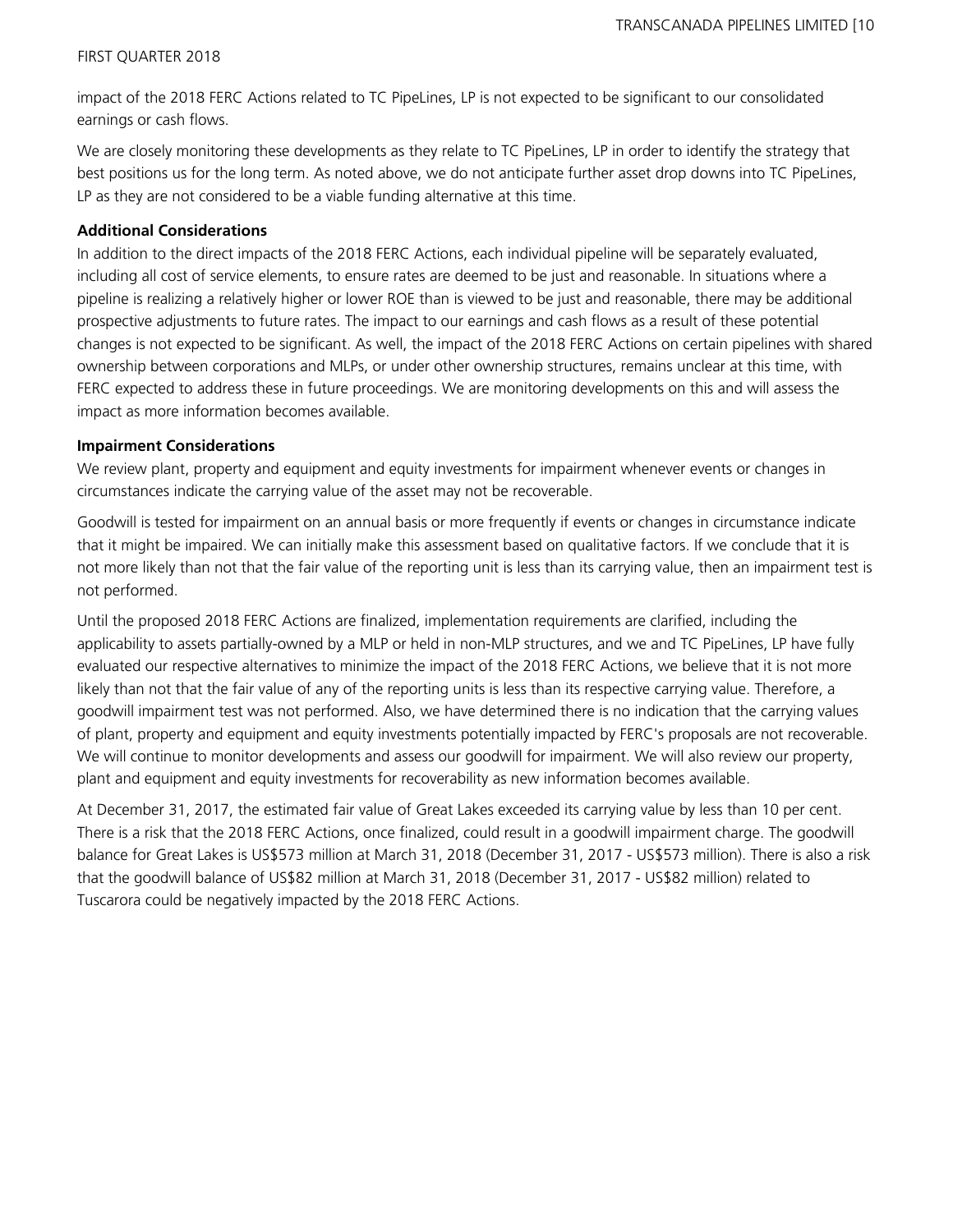# U.S. Tax Reform

Pursuant to the enactment of U.S. Tax Reform, we recorded net regulatory liabilities and a corresponding reduction in net deferred income tax liabilities in the amount of \$1,686 million at December 31, 2017 related to our U.S. natural gas pipelines subject to rate-regulated accounting (RRA). Such amounts remain provisional as our interpretation, assessment and presentation of the impact of U.S. Tax Reform may be further clarified with additional guidance from regulatory, tax and accounting authorities. Should additional guidance be provided by these authorities or other sources during the one-year measurement period permitted by the SEC, we will review the provisional amounts and adjust as appropriate. Other than the amortizations discussed below, no adjustments were made to these amounts during first quarter 2018. There may be prospective adjustments to regulatory liabilities related to natural gas pipelines subject to RRA once the 2018 FERC Actions are finalized and take effect.

Commencing January 1, 2018, the regulatory liabilities are being amortized using the Reverse South Georgia methodology. Under this methodology, rate-regulated entities determine amortization based on their composite depreciation rate and immediately begin recording amortization. Amortization of the net regulatory liability in the amount of \$9 million was recorded in first quarter 2018 and included in Revenues.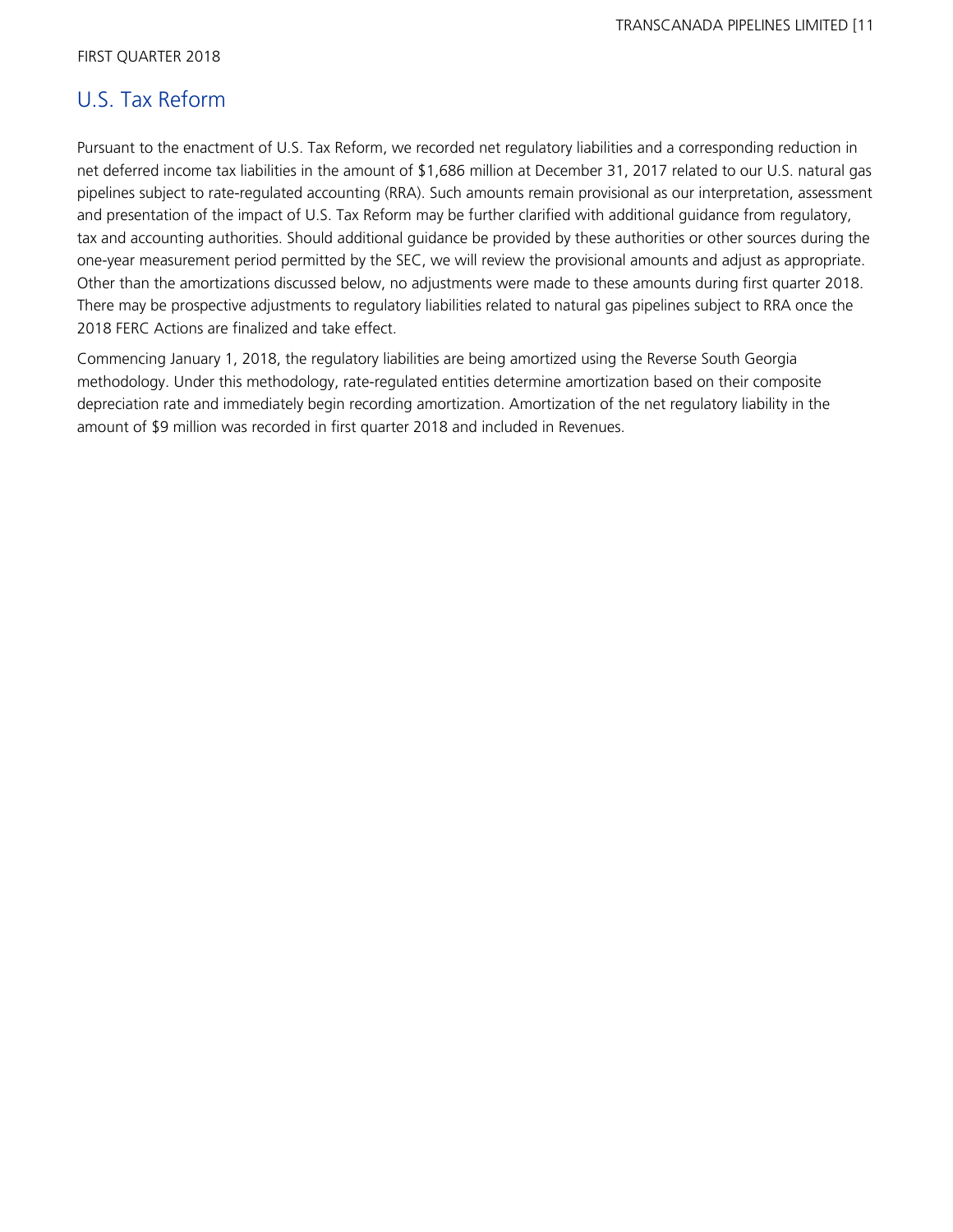# Capital Program

We are developing quality projects under our capital program. These long-life infrastructure assets are supported by long-term commercial arrangements with creditworthy counterparties or regulated business models and are expected to generate significant growth in earnings and cash flow.

Our capital program consists of approximately \$21 billion of near-term projects and approximately \$24 billion of commercially-supported medium to longer-term projects. Amounts presented exclude maintenance capital expenditures, capitalized interest and AFUDC.

All projects are subject to cost adjustments due to market conditions, route refinement, permitting conditions, scheduling and timing of regulatory permits.

### **Near-term projects**

| (unaudited - billions of \$)                               | <b>Expected in-service</b><br>date | <b>Estimated project</b><br>cost | <b>Carrying value</b><br>at March 31, 2018 |
|------------------------------------------------------------|------------------------------------|----------------------------------|--------------------------------------------|
| <b>Canadian Natural Gas Pipelines</b>                      |                                    |                                  |                                            |
| Canadian Mainline                                          | 2018-2021                          | 0.2                              |                                            |
| <b>NGTL System</b>                                         | 2018                               | 0.6                              | 0.4                                        |
|                                                            | 2019                               | 2.4                              | 0.4                                        |
|                                                            | 2020                               | 1.7                              | 0.1                                        |
|                                                            | $2021+$                            | 2.5                              |                                            |
| <b>U.S. Natural Gas Pipelines</b>                          |                                    |                                  |                                            |
| Columbia Gas                                               |                                    |                                  |                                            |
| Mountaineer XPress                                         | 2018                               | US 3.0                           | <b>US 0.7</b>                              |
| <b>WB XPress</b>                                           | 2018                               | <b>US 0.9</b>                    | <b>US 0.5</b>                              |
| Modernization II                                           | 2018-2020                          | <b>US 1.1</b>                    | <b>US 0.2</b>                              |
| <b>Buckeye XPress</b>                                      | 2020                               | <b>US 0.2</b>                    |                                            |
| Columbia Gulf                                              |                                    |                                  |                                            |
| <b>Gulf XPress</b>                                         | 2018                               | <b>US 0.6</b>                    | <b>US 0.3</b>                              |
| Other $1$                                                  | 2018-2020                          | US 0.3                           | US 0.1                                     |
| <b>Mexico Natural Gas Pipelines</b>                        |                                    |                                  |                                            |
| Sur de Texas <sup>2</sup>                                  | 2018                               | <b>US 1.3</b>                    | <b>US 1.1</b>                              |
| Villa de Reyes                                             | 2018                               | <b>US 0.8</b>                    | <b>US 0.5</b>                              |
| Tula                                                       | 2019                               | US 0.7                           | US 0.5                                     |
| <b>Liquids Pipelines</b>                                   |                                    |                                  |                                            |
| White Spruce                                               | 2019                               | 0.2                              |                                            |
| <b>Energy</b>                                              |                                    |                                  |                                            |
| Napanee                                                    | 2018                               | 1.3                              | 1.1                                        |
| Bruce Power - life extension <sup>3</sup>                  | up to 2020                         | 0.9                              | 0.3                                        |
|                                                            |                                    | 18.7                             | 6.2                                        |
| Foreign exchange impact on near-term projects <sup>4</sup> |                                    | 2.6                              | 1.1                                        |
| Total near-term projects (Cdn\$)                           |                                    | 21.3                             | 7.3                                        |

1 Reflects our proportionate share of costs related to Portland XPress and various expansion projects.

2 Reflects our proportionate share.

3 Reflects our proportionate share of the remaining capital costs that Bruce Power expects to incur on its life extension investment programs in advance of the Unit 6 major refurbishment outage which is expected to begin in 2020.

4 Reflects U.S./Canada foreign exchange rate of 1.29 at March 31, 2018.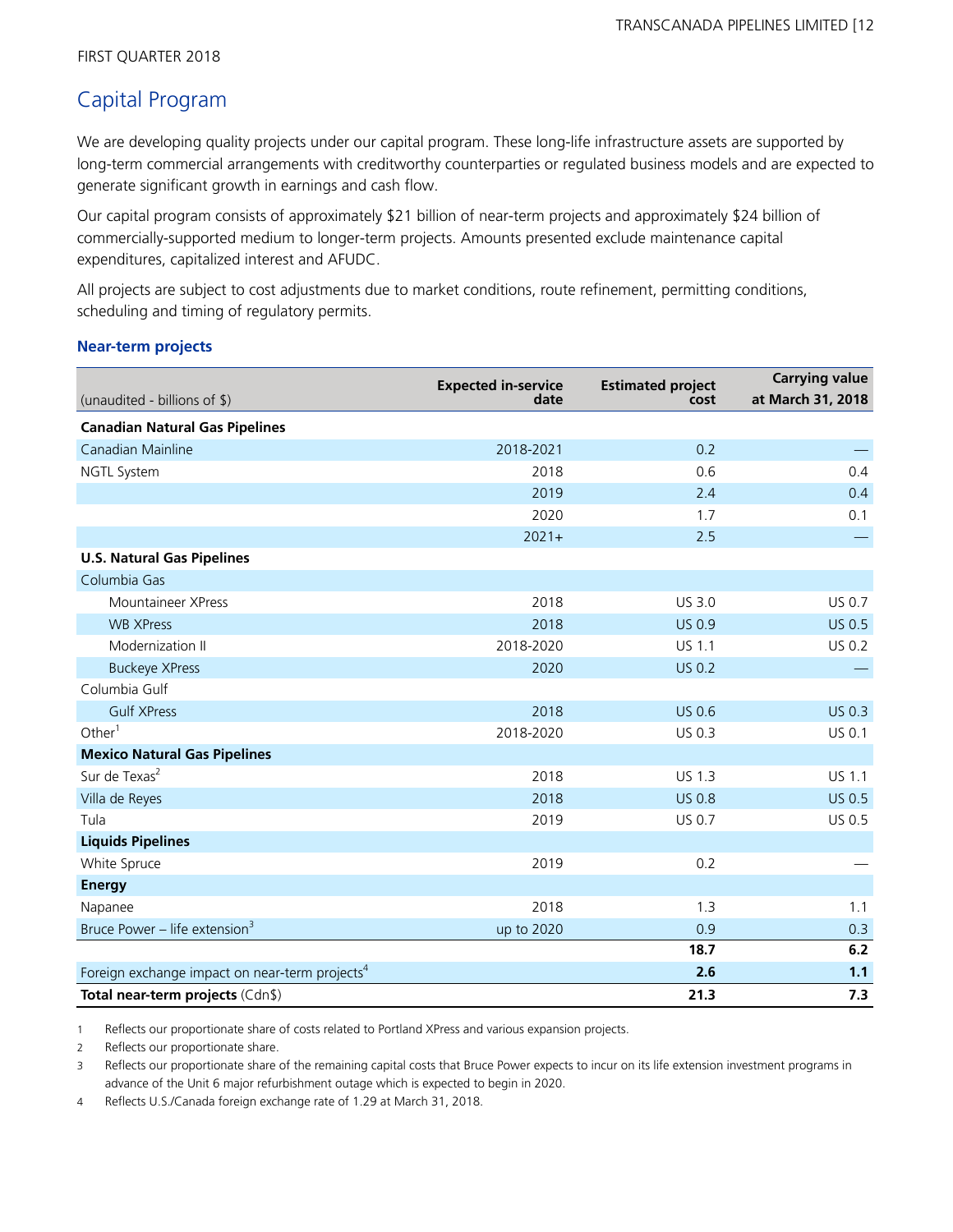### **Medium to longer-term projects**

The medium to longer-term projects have greater uncertainty with respect to timing and estimated project costs. The expected in-service dates of these projects are post-2020, and costs provided in the schedule below reflect the most recent costs for each project as filed with the various regulatory authorities or otherwise determined. These projects are subject to approvals that include FID and/or complex regulatory processes, however, each project has commercial support except where noted.

|                                                                        | <b>Estimated project</b> |                   |
|------------------------------------------------------------------------|--------------------------|-------------------|
| (unaudited - billions of \$)                                           | cost                     | at March 31, 2018 |
| <b>Canadian Natural Gas Pipelines</b>                                  |                          |                   |
| Canadian west coast LNG-related projects                               |                          |                   |
| Coastal GasLink                                                        | 4.8                      | 0.4               |
| NGTL System - Merrick                                                  | 1.9                      |                   |
| <b>Liquids Pipelines</b>                                               |                          |                   |
| Heartland and TC Terminals <sup>1</sup>                                | 0.9                      | 0.1               |
| Grand Rapids Phase 2 <sup>2</sup>                                      | 0.7                      |                   |
| Keystone XL <sup>3</sup>                                               | <b>US 8.0</b>            | US 0.3            |
| Keystone Hardisty Terminal <sup>1,3</sup>                              | 0.3                      | 0.1               |
| Energy                                                                 |                          |                   |
| Bruce Power – life extension <sup>2</sup>                              | 5.3                      |                   |
|                                                                        | 21.9                     | 0.9               |
| Foreign exchange impact on medium to longer-term projects <sup>4</sup> | 2.3                      | 0.1               |
| Total medium to longer-term projects (Cdn\$)                           | 24.2                     | 1.0               |

1 Regulatory approvals have been obtained, additional commercial support is being pursued.

2 Reflects our proportionate share.

3 Carrying value reflects amount remaining after impairment charge recorded in 2015, along with additional amounts capitalized from January 1, 2018.

4 Reflects U.S./Canada foreign exchange rate of 1.29 at March 31, 2018.

# **Outlook**

### **Consolidated comparable earnings**

Our overall comparable earnings outlook for 2018 has increased compared to what was included in the 2017 Annual Report primarily as a result of higher volumes on the Keystone Pipeline System and higher contribution from liquids marketing activities in first quarter 2018. We do not anticipate the 2018 FERC Actions will have a material impact on our earnings or cash flows in 2018. See the 2018 FERC Actions section for further information.

### **Consolidated capital spending**

We expect to spend approximately \$10 billion in 2018 on growth projects, maintenance capital and contributions to equity investments for 2018. The increase in capital spending from the amount included in the 2017 Annual Report primarily reflects incremental spending required to complete construction of our near-term capital program in 2018, including Columbia Gas projects, as well as the capitalization of costs to further advance our medium to longer-term projects.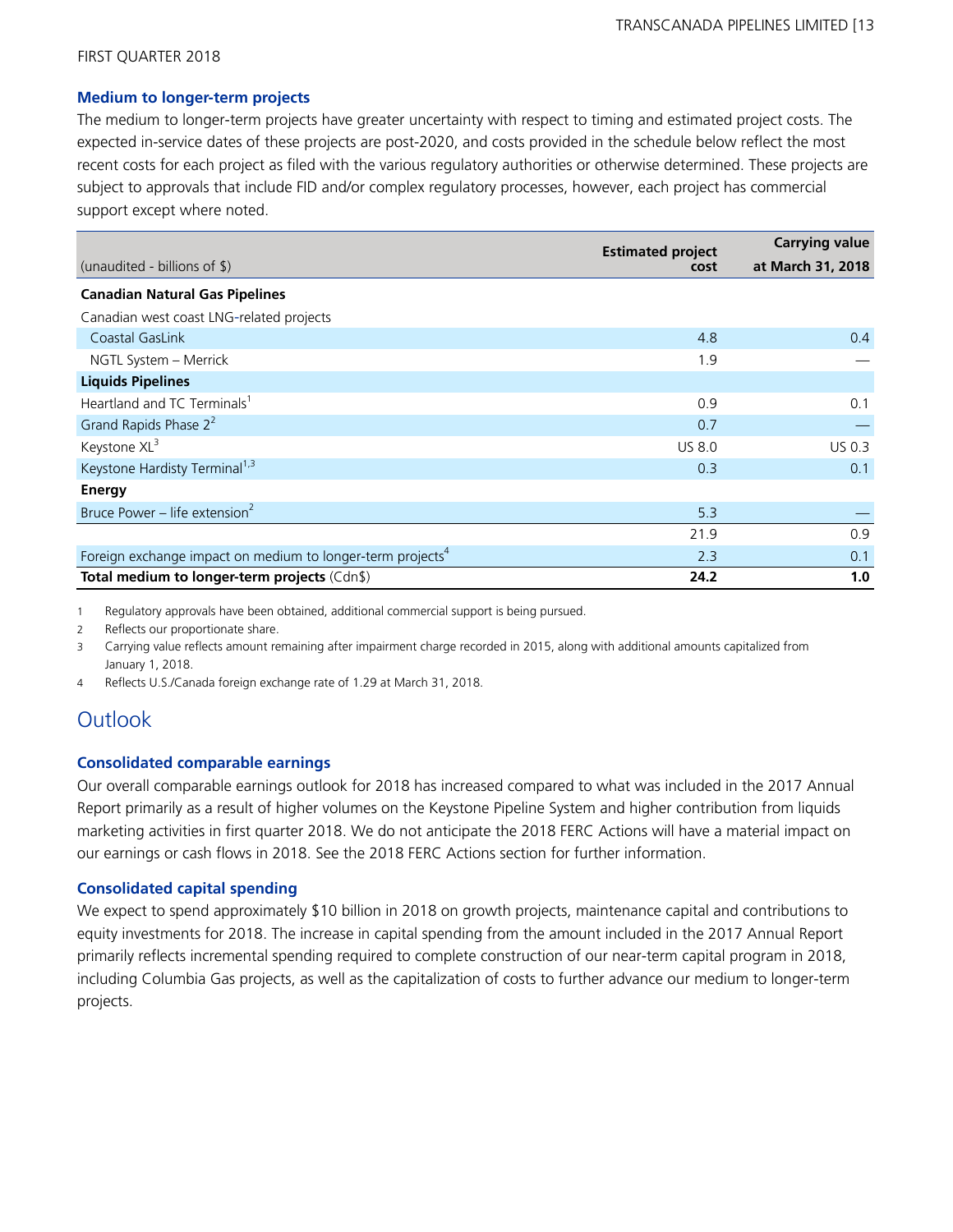# Canadian Natural Gas Pipelines

The following is a reconciliation of comparable EBITDA and comparable EBIT (our non-GAAP measures) to segmented earnings (the equivalent GAAP measure).

|                                               | three months ended<br>March 31 |       |
|-----------------------------------------------|--------------------------------|-------|
| (unaudited - millions of $\$\$ )              | 2018                           | 2017  |
| NGTL System                                   | 271                            | 230   |
| Canadian Mainline                             | 193                            | 247   |
| Other $1$                                     | 30                             | 27    |
| <b>Comparable EBITDA</b>                      | 494                            | 504   |
| Depreciation and amortization                 | (241)                          | (222) |
| <b>Comparable EBIT and segmented earnings</b> | 253                            | 282   |

1 Includes results from Foothills, Ventures LP, Great Lakes Canada, our share of equity income from our investment in TQM, general and administrative and business development costs related to our Canadian Natural Gas Pipelines.

Canadian Natural Gas Pipelines segmented earnings decreased by \$29 million for the three months ended March 31, 2018 compared to the same period in 2017 and are equivalent to comparable EBIT.

Net income and comparable EBITDA for our rate-regulated Canadian Natural Gas Pipelines are generally affected by our approved ROE, our investment base, our level of deemed common equity and incentive earnings or losses. Changes in depreciation, financial charges and income taxes also impact comparable EBITDA but do not have a significant impact on net income as they are almost entirely recovered in revenues on a flow-through basis.

| three months ended March 31     | <b>NGTL System</b> |       |       | <b>Canadian Mainline</b> |
|---------------------------------|--------------------|-------|-------|--------------------------|
| (unaudited - millions of $\$\)$ | 2018               | 2017  | 2018  | 2017                     |
| Net Income                      | 92                 | 82    | 37    | 52                       |
| Average investment base         | 9.091              | 7.853 | 3,817 | 4.103                    |

Net income for the NGTL System increased by \$10 million for the three months ended March 31, 2018 compared to the same period in 2017 mainly due to a higher average investment base reflecting continued expansion of the system. Pending a NEB decision on the 2018 and 2019 Revenue Requirement Settlement Application, NGTL System earnings reflect the last approved ROE of 10.1 per cent on 40 per cent deemed equity and no incentive earnings have been recorded in 2018.

Net income for the Canadian Mainline decreased by \$15 million for the three months ended March 31, 2018 compared to the same period in 2017 primarily because no incentive earnings have been recorded in 2018 pending a NEB decision on the 2018 - 2020 Tolls Review. As directed by the NEB, the Canadian Mainline filed an application for approval of 2018 - 2020 tolls on December 18, 2017.

# **DEPRECIATION AND AMORTIZATION**

Depreciation and amortization increased by \$19 million for the three months ended March 31, 2018 compared to the same period in 2017 mainly due to facilities that were placed in service for the NGTL System.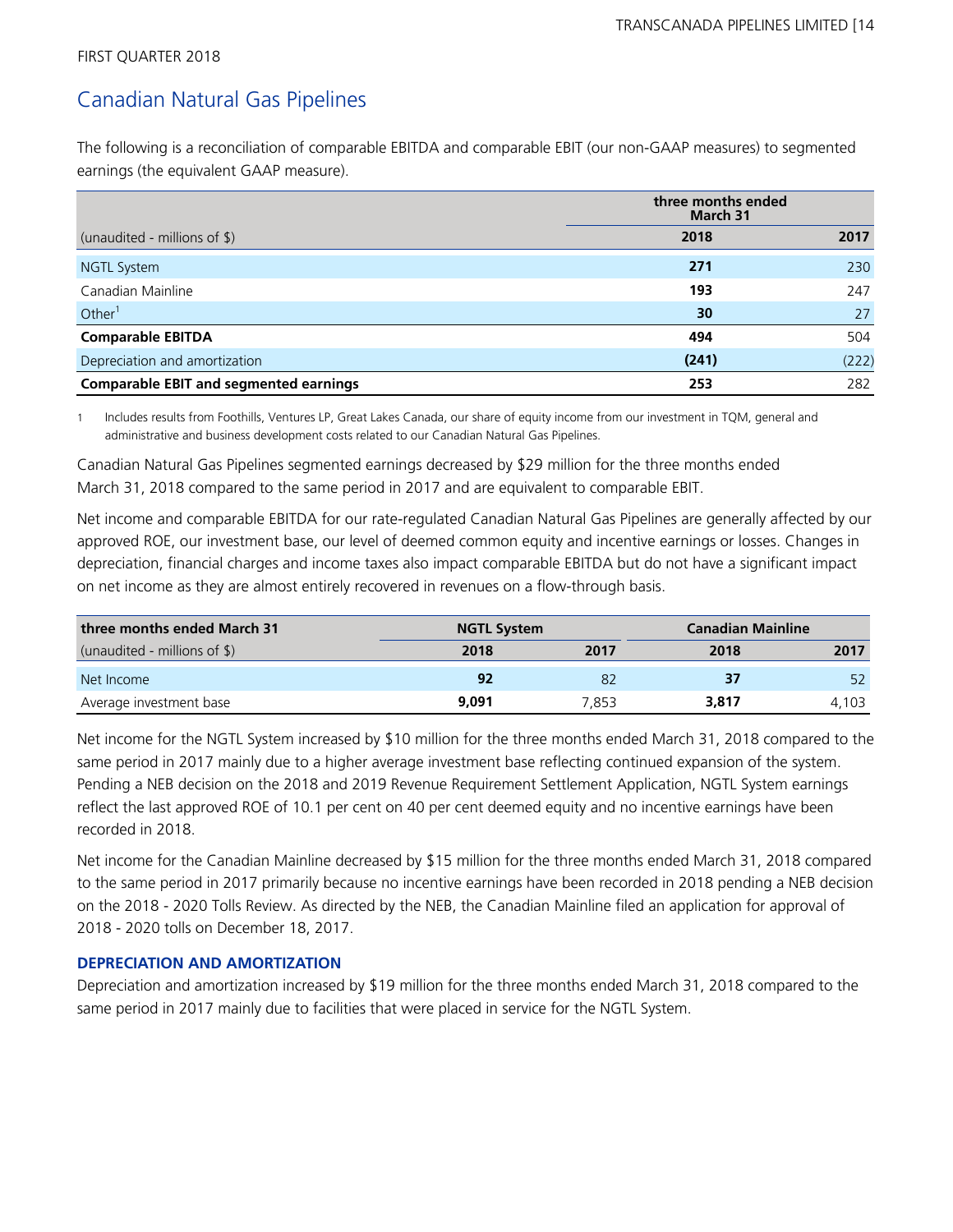# U.S. Natural Gas Pipelines

The following is a reconciliation of comparable EBITDA and comparable EBIT (our non-GAAP measures) to segmented earnings (the equivalent GAAP measure).

|                                                        | three months ended<br>March 31 |       |
|--------------------------------------------------------|--------------------------------|-------|
| (unaudited - millions of US\$, unless noted otherwise) | 2018                           | 2017  |
| Columbia Gas                                           | 231                            | 185   |
| <b>ANR</b>                                             | 141                            | 122   |
| TC PipeLines, LP <sup>1,2,3</sup>                      | 39                             | 32    |
| Great Lakes <sup>4</sup>                               | 35                             | 27    |
| Midstream                                              | 30                             | 23    |
| Columbia Gulf                                          | 26                             | 18    |
| Other U.S. pipelines <sup>3,5</sup>                    | 15                             | 28    |
| Non-controlling interests <sup>6</sup>                 | 118                            | 108   |
| <b>Comparable EBITDA</b>                               | 635                            | 543   |
| Depreciation and amortization                          | (122)                          | (112) |
| <b>Comparable EBIT</b>                                 | 513                            | 431   |
| Foreign exchange impact                                | 135                            | 140   |
| <b>Comparable EBIT (Cdn\$)</b>                         | 648                            | 571   |
| Specific items:                                        |                                |       |
| Integration and acquisition related costs - Columbia   |                                | (10)  |
| <b>Segmented earnings (Cdn\$)</b>                      | 648                            | 561   |

1 Results reflect our earnings from TC PipeLines, LP's ownership interests in GTN, Great Lakes, Iroquois, Northern Border, Bison, PNGTS, North Baja and Tuscarora, as well as general and administrative costs related to TC PipeLines, LP.

2 TC PipeLines, LP periodically conducts ATM equity issuances which decrease our ownership in TC PipeLines, LP. For the three months ended March 31, 2018, our ownership interest in TC PipeLines, LP ranged between 25.7 per cent and 25.5 per cent compared to a range of 26.8 per cent and 26.4 per cent for the same period in 2017.

3 TC PipeLines, LP acquired 49.34 per cent of our 50 per cent interest in Iroquois and our remaining 11.81 per cent interest in PNGTS on June 1, 2017.

4 Results reflect our 53.55 per cent direct interest in Great Lakes. The remaining 46.45 per cent is held by TC PipeLines, LP.

5 Results reflect earnings from our direct ownership interests in Iroquois, Crossroads and PNGTS (until June 1, 2017) and our effective ownership in Millennium and Hardy Storage, as well as general and administrative and business development costs related to our U.S. natural gas pipelines.

6 Results reflect earnings attributable to portions of TC PipeLines, LP, PNGTS (until June 1, 2017) and CPPL (until February 17, 2017) that we do not own.

U.S. Natural Gas Pipelines segmented earnings increased by \$87 million for the three months ended March 31, 2018 compared to the same period in 2017.

Segmented earnings for the three months ended March 31, 2017 included a \$10 million pre-tax charge for integration and acquisition related costs associated with the Columbia acquisition. This amount has been excluded from our calculation of comparable EBIT. As well, a weaker U.S. dollar had a negative impact on the Canadian dollar equivalent segmented earnings from our U.S. operations.

Earnings from our U.S. Natural Gas Pipelines operations are generally affected by contracted volume levels, volumes delivered and the rates charged as well as by the cost of providing services. Columbia and ANR results are also affected by the contracting and pricing of their storage capacity and commodity sales. Transmission and storage revenues are generally higher in winter months due to increased seasonal demand for our services.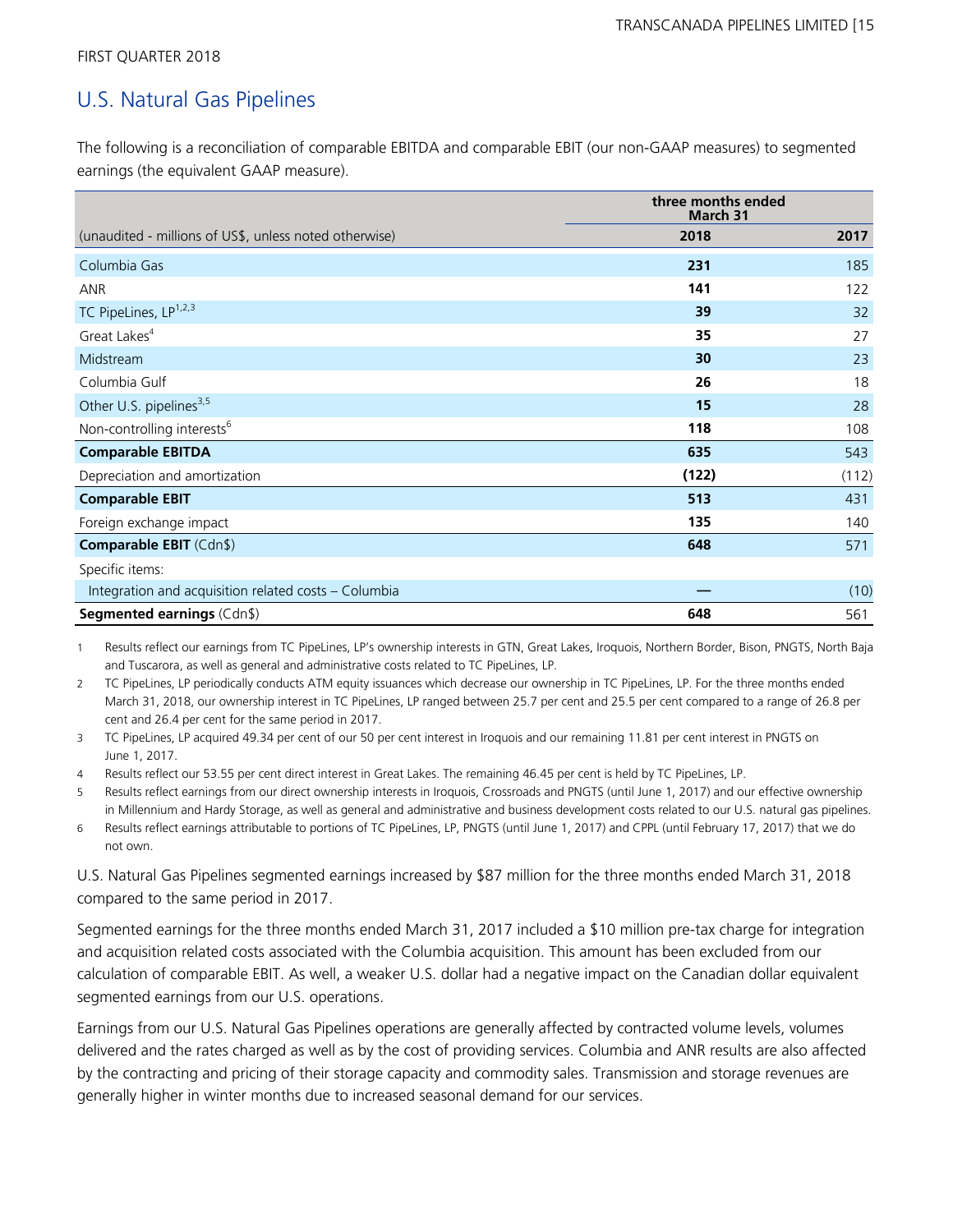Comparable EBITDA for U.S. Natural Gas Pipelines increased by US\$92 million for the three months ended March 31, 2018 compared to the same period in 2017. This was primarily the net effect of:

- increased earnings from Columbia Gas and Columbia Gulf growth projects placed in service, additional contract sales on ANR and Great Lakes and favourable commodity prices in Midstream
- increased earnings due to the amortization of the net regulatory liability recognized in 2017 as a result of U.S. Tax Reform.

### **DEPRECIATION AND AMORTIZATION**

Depreciation and amortization increased by US\$10 million for the three months ended March 31, 2018 compared to the same period in 2017 mainly due to projects placed in service on Columbia Gas.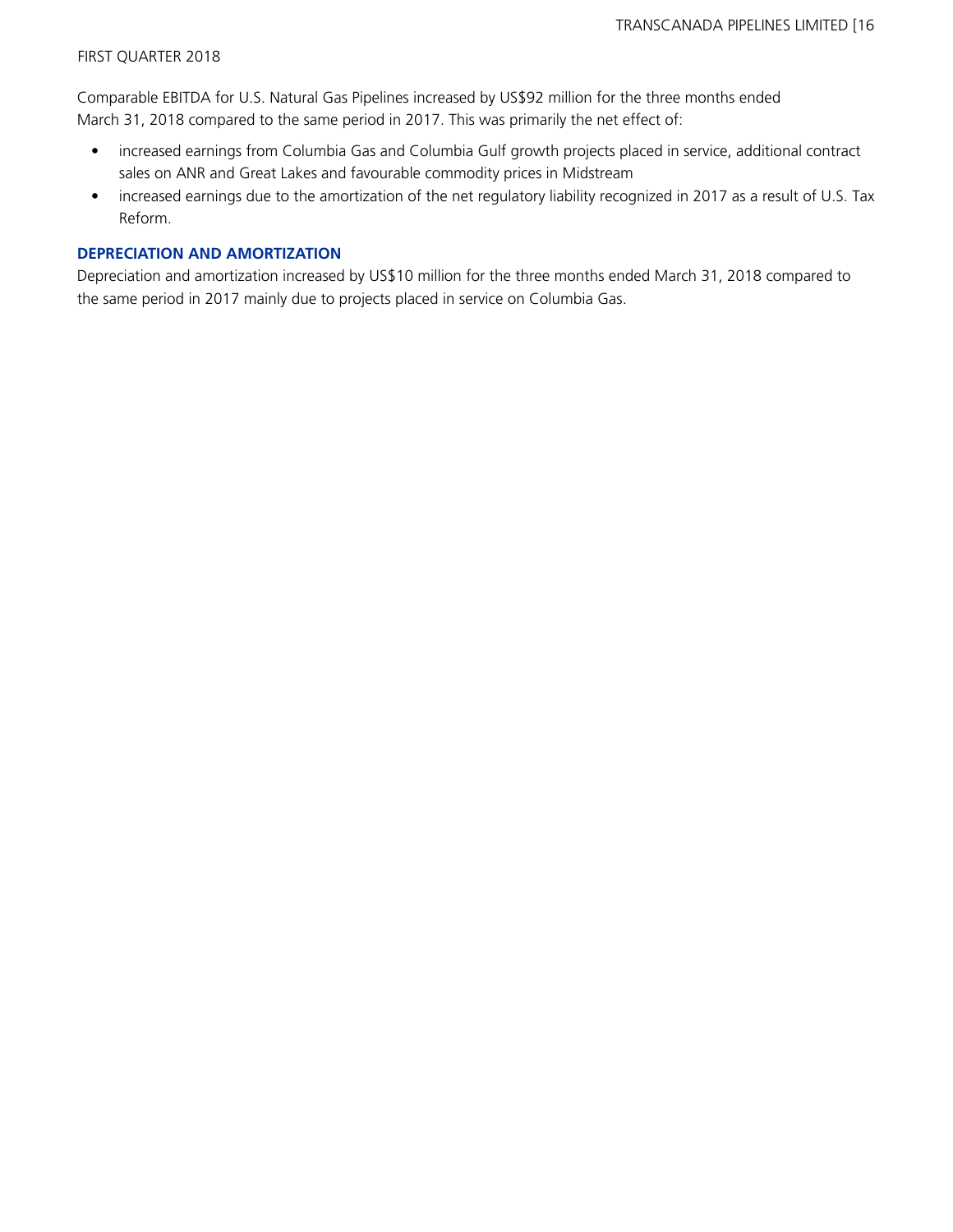# Mexico Natural Gas Pipelines

The following is a reconciliation of comparable EBITDA and comparable EBIT (our non-GAAP measures) to segmented earnings (the equivalent GAAP measure).

|                                                        | three months ended<br>March 31 |                |
|--------------------------------------------------------|--------------------------------|----------------|
| (unaudited - millions of US\$, unless noted otherwise) | 2018                           | 2017           |
| Topolobampo                                            | 44                             | 40             |
| Tamazunchale                                           | 31                             | 29             |
| Mazatlán                                               | 20                             | 16             |
| Guadalajara                                            | 19                             | 17             |
| Sur de Texas <sup>1</sup>                              | 9                              | $\overline{4}$ |
| Other                                                  | 4                              |                |
| <b>Comparable EBITDA</b>                               | 127                            | 106            |
| Depreciation and amortization                          | (19)                           | (17)           |
| <b>Comparable EBIT</b>                                 | 108                            | 89             |
| Foreign exchange impact                                | 29                             | 29             |
| Comparable EBIT and segmented earnings (Cdn\$)         | 137                            | 118            |

1 Represents our 60 per cent equity interest.

Mexico Natural Gas Pipelines segmented earnings increased by \$19 million for the three months ended March 31, 2018 compared to the same period in 2017 and are equivalent to comparable EBIT. Earnings from our Mexico operations are underpinned by long-term, stable, primarily U.S. dollar-denominated revenue contracts, and are affected by the cost of providing service. A weaker U.S. dollar had a negative impact on the Canadian dollar equivalent segmented earnings from our Mexico operations.

Comparable EBITDA for Mexico Natural Gas Pipelines increased by US\$21 million for the three months ended March 31, 2018 compared to the same period in 2017 primarily due to:

- higher revenues from operations
- equity earnings from our investment in the Sur de Texas pipeline which records AFUDC during construction, net of interest expense on an inter-affiliate loan from TCPL. The inter-affiliate loan is fully offset in interest income and other in the Corporate segment.

### **DEPRECIATION AND AMORTIZATION**

Depreciation and amortization remained largely consistent for the three months ended March 31, 2018 compared to the same period in 2017.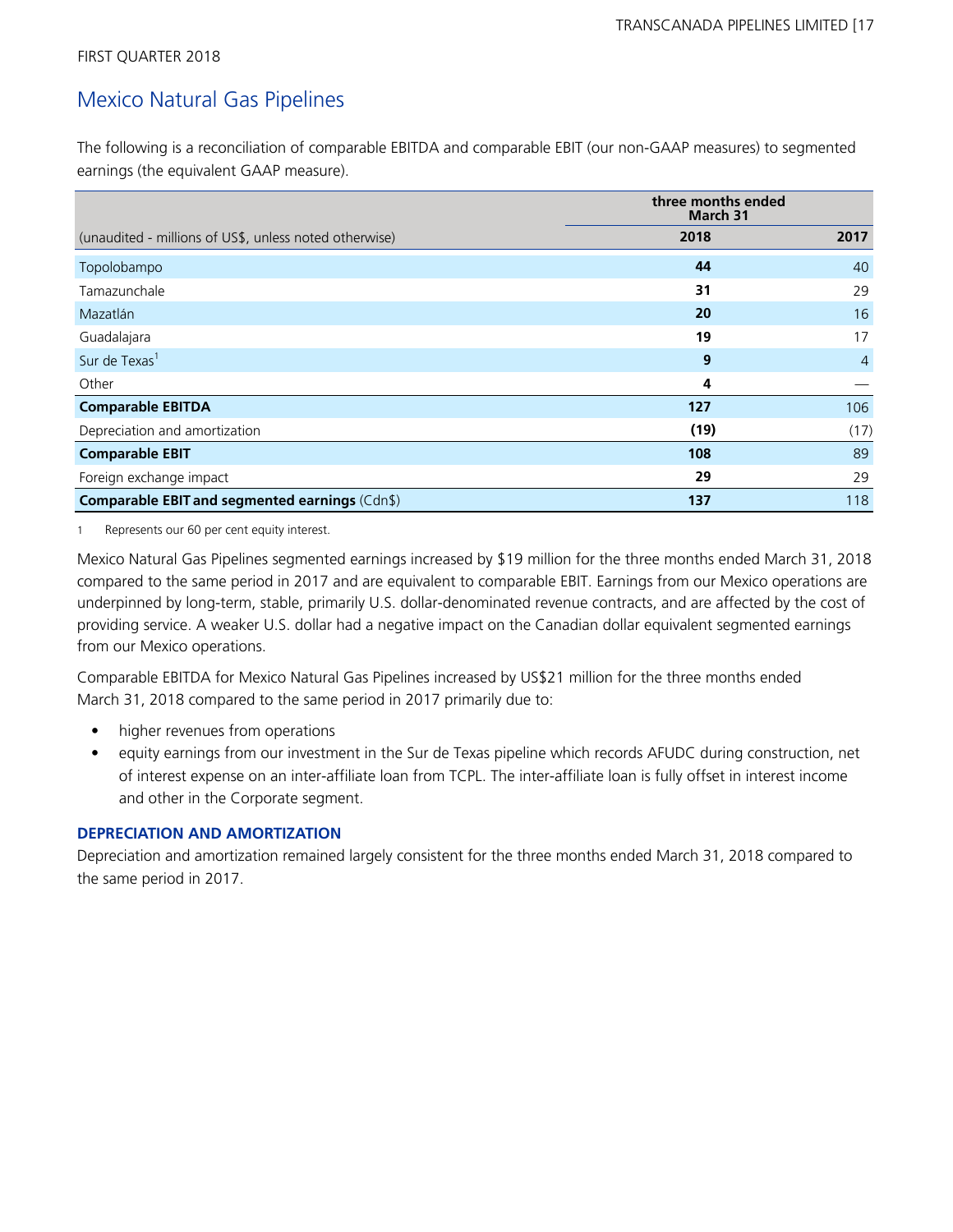# Liquids Pipelines

The following is a reconciliation of comparable EBITDA and comparable EBIT (our non-GAAP measures) to segmented earnings (the equivalent GAAP measure).

|                                                | three months ended<br>March 31 |      |
|------------------------------------------------|--------------------------------|------|
| (unaudited - millions of \$)                   | 2018                           | 2017 |
| Keystone Pipeline System                       | 340                            | 306  |
| Intra-Alberta pipelines                        | 39                             |      |
| Other $1$                                      | 52                             | 6    |
| <b>Comparable EBITDA</b>                       | 431                            | 312  |
| Depreciation and amortization                  | (83)                           | (77) |
| <b>Comparable EBIT</b>                         | 348                            | 235  |
| Specific items:                                |                                |      |
| Risk management activities                     | (7)                            |      |
| Keystone XL asset costs                        |                                | (8)  |
| <b>Segmented earnings</b>                      | 341                            | 227  |
|                                                |                                |      |
| <b>Comparable EBIT denominated as follows:</b> |                                |      |
| Canadian dollars                               | 93                             | 55   |
| U.S. dollars                                   | 202                            | 135  |
| Foreign exchange impact                        | 53                             | 45   |
|                                                | 348                            | 235  |

1 Includes primarily liquids marketing and business development activities.

Liquids Pipelines segmented earnings increased by \$114 million for the three months ended March 31, 2018 compared to the same period in 2017 and included:

- unrealized losses in 2018 from changes in the fair value of derivatives related to our liquids marketing business
- in 2017, an \$8 million charge related to the maintenance of Keystone XL assets which was expensed pending further advancement of the project. In 2018, Keystone XL expenditures are being capitalized.

Liquids Pipelines earnings are generated primarily by providing pipeline capacity to shippers for fixed monthly payments that are not linked to actual throughput volumes. The Keystone Pipeline System offers uncontracted capacity to the market on a spot basis which provides opportunities to generate incremental earnings.

Comparable EBITDA for Liquids Pipelines increased by \$119 million for the three months ended March 31, 2018 compared to the same period in 2017 and was the net effect of:

- contributions from intra-Alberta pipelines, Grand Rapids and Northern Courier, which began operations in the second half of 2017
- higher volumes on the Keystone Pipeline System
- a higher contribution from liquids marketing activities
- a weaker U.S. dollar which had a negative impact on the Canadian dollar equivalent earnings from our U.S. operations.

# **DEPRECIATION AND AMORTIZATION**

Depreciation and amortization increased by \$6 million for the three months ended March 31, 2018 compared to the same period in 2017 as a result of the timing of new facilities being placed in service, partially offset by the effect of a weaker U.S. dollar.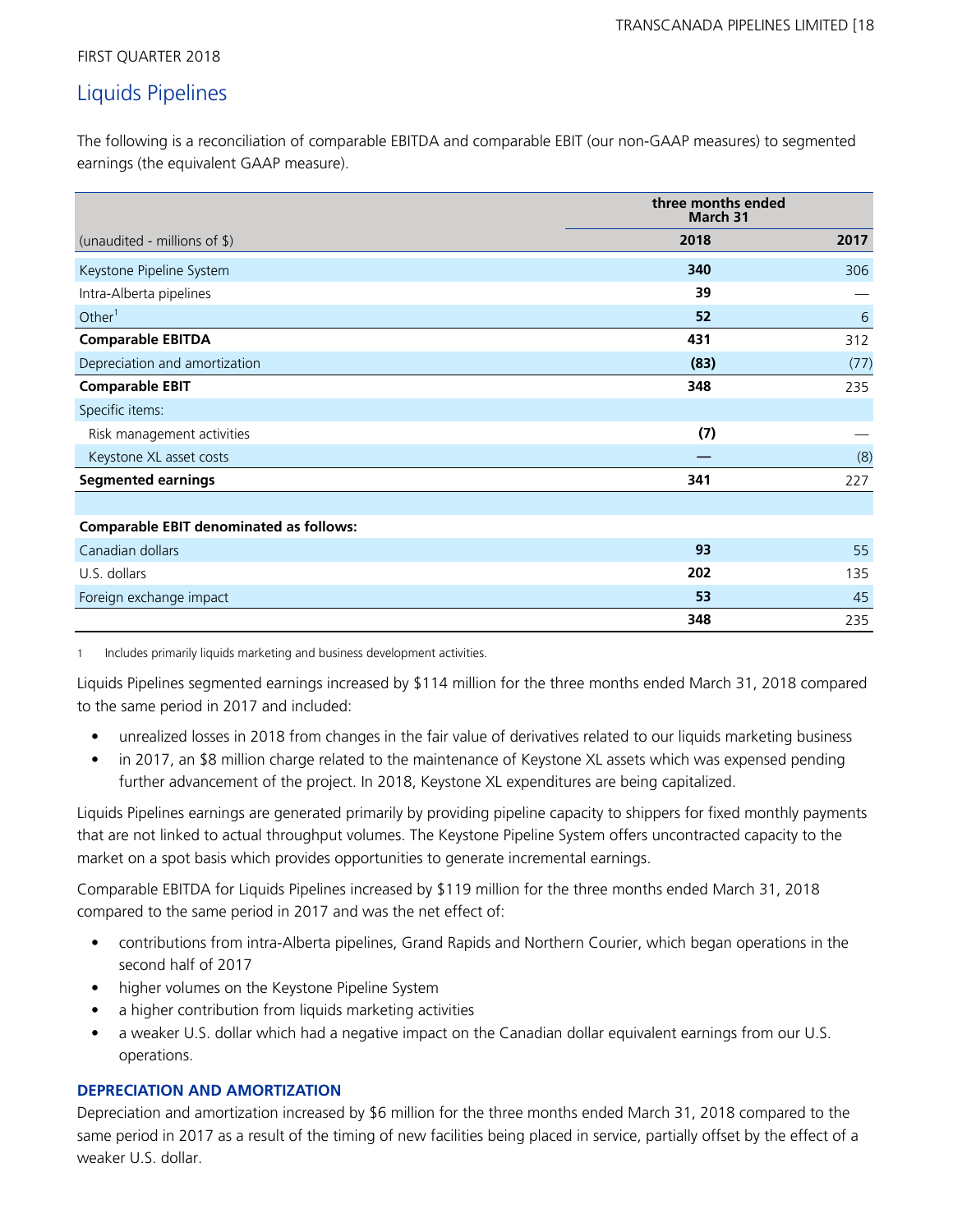# Energy

The following is a reconciliation of comparable EBITDA and comparable EBIT (our non-GAAP measures) to segmented earnings (the equivalent GAAP measure).

|                                                               | three months ended<br><b>March 31</b> |      |
|---------------------------------------------------------------|---------------------------------------|------|
| (unaudited - millions of Canadian \$, unless noted otherwise) | 2018                                  | 2017 |
| Canadian Power                                                |                                       |      |
| <b>Western Power</b>                                          | 37                                    | 30   |
| Eastern Power <sup>1</sup>                                    | 82                                    | 94   |
| Bruce Power <sup>1</sup>                                      | 54                                    | 91   |
| U.S. Power $(US$)^2$                                          | 6                                     | 54   |
| Foreign exchange impact on U.S. Power                         | 2                                     | 18   |
| Natural Gas Storage and other                                 |                                       | 21   |
| <b>Business Development</b>                                   | (4)                                   | (3)  |
| <b>Comparable EBITDA</b>                                      | 184                                   | 305  |
| Depreciation and amortization                                 | (32)                                  | (40) |
| <b>Comparable EBIT</b>                                        | 152                                   | 265  |
| Specific items:                                               |                                       |      |
| Risk management activities                                    | (102)                                 | (56) |
| Loss on sales of U.S. Northeast power generation assets       |                                       | (11) |
| <b>Segmented earnings</b>                                     | 50                                    | 198  |

1 Includes our share of equity income from our investments in Portlands Energy and Bruce Power.

2 In second quarter 2017, we completed the sales of our U.S. Northeast power generation assets.

Energy segmented earnings decreased by \$148 million for the three months ended March 31, 2018 compared to the same period in 2017 and included the following specific items:

- unrealized gains and losses from changes in the fair value of derivatives used to reduce our exposure to certain commodity price risks, as noted in the table below
- in 2017, \$11 million of pre-tax costs related to the monetization of our U.S. Northeast power generation business.

| <b>Risk management activities</b>                       | three months ended<br>March 31 |      |
|---------------------------------------------------------|--------------------------------|------|
| (unaudited - millions of \$, pre-tax)                   | 2018                           | 2017 |
| Canadian Power                                          |                                |      |
| U.S. Power                                              | (101)                          | (62) |
| Natural Gas Storage                                     | (3)                            |      |
| Total unrealized losses from risk management activities | (102)                          | (56) |

The variances in these unrealized gains and losses reflect the impact of changes in forward natural gas and power prices and the volume of our positions for these derivatives over a certain period of time, however, they do not accurately reflect the gains and losses that will be realized on settlement, or the offsetting impacts of other derivative and non-derivative transactions that make up our business as a whole. As a result, we do not consider them reflective of our underlying operations.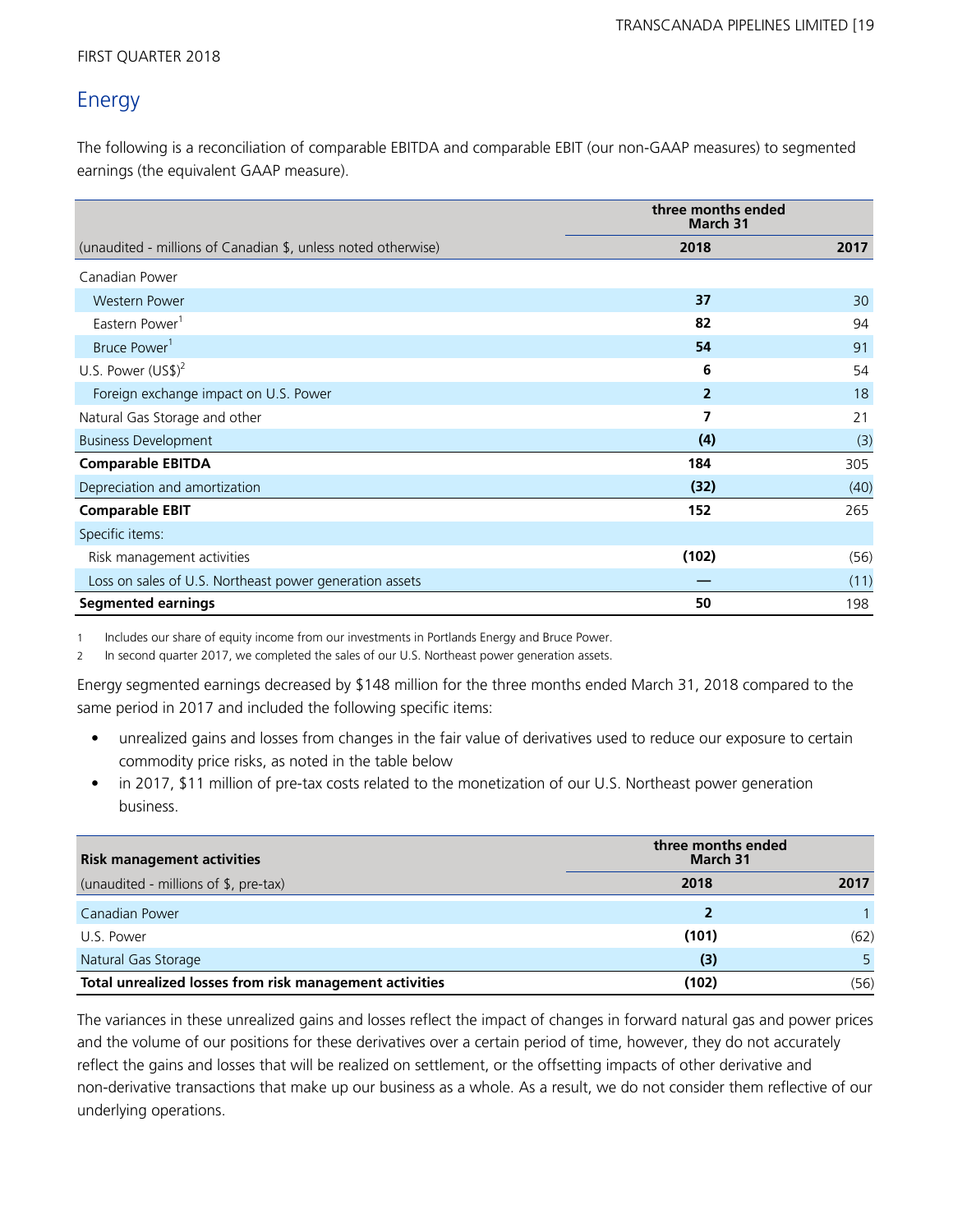Comparable EBITDA for Energy decreased by \$121 million for the three months ended March 31, 2018 compared to the same period in 2017 mainly due to the net effect of:

- lower contribution from U.S. Power due to the sales of our generation assets in second quarter 2017 and the continued wind down of our U.S. Power marketing operations, partially offset by income recognized on the sale of our retail contracts in the first quarter of 2018
- decreased Bruce Power earnings primarily due to lower volumes resulting from increased outage days. Additional financial and operating information on Bruce Power is provided below
- decreased Natural Gas Storage results mainly due to lower realized natural gas storage price spreads
- lower Eastern Power results mainly due to the sale of our Ontario solar assets in December 2017
- increased Western Power results due to higher realized prices on higher generation volumes.

# **DEPRECIATION AND AMORTIZATION**

Depreciation and amortization decreased by \$8 million for the three months ended March 31, 2018 compared to the same period in 2017 following the sale of our Ontario solar assets in December 2017.

# **BRUCE POWER**

The following reflects our proportionate share of the components of comparable EBITDA and comparable EBIT.

|                                                                    | three months ended<br>March 31 |       |
|--------------------------------------------------------------------|--------------------------------|-------|
| (unaudited - millions of \$, unless noted otherwise)               | 2018                           | 2017  |
| Equity income included in comparable EBITDA and EBIT comprised of: |                                |       |
| Revenues                                                           | 371                            | 401   |
| Operating expenses                                                 | (227)                          | (224) |
| Depreciation and other                                             | (90)                           | (86)  |
| Comparable EBITDA and $EBIT1$                                      | 54                             | 91    |
| <b>Bruce Power - other information</b>                             |                                |       |
| Plant availability <sup>2</sup>                                    | 85%                            | 89%   |
| Planned outage days                                                | 74                             | 56    |
| Unplanned outage days                                              | 31                             | 17    |
| Sales volumes (GWh) <sup>1</sup>                                   | 5,696                          | 5,983 |
| Realized sales price per MWh <sup>3</sup>                          | \$67                           | \$67  |

1 Represents our 48.4 per cent (2017 - 48.4 per cent) ownership interest in Bruce Power. Sales volumes include deemed generation.

2 The percentage of time the plant was available to generate power, regardless of whether it was running.

3 Calculation based on actual and deemed generation. Realized sales prices per MWh includes realized gains and losses from contracting activities and cost flow-through items. Excludes unrealized gains and losses on contracting activities and non-electricity revenues.

Planned outage work on Unit 1 was completed in first quarter 2018. Planned outage work commenced on Unit 4 in March 2018 and is scheduled to be completed in second quarter 2018. Planned maintenance is expected to occur on Bruce Units 3 and 8 in the second half of 2018. The overall average plant availability percentage in 2018 is expected to be in the high 80 per cent range.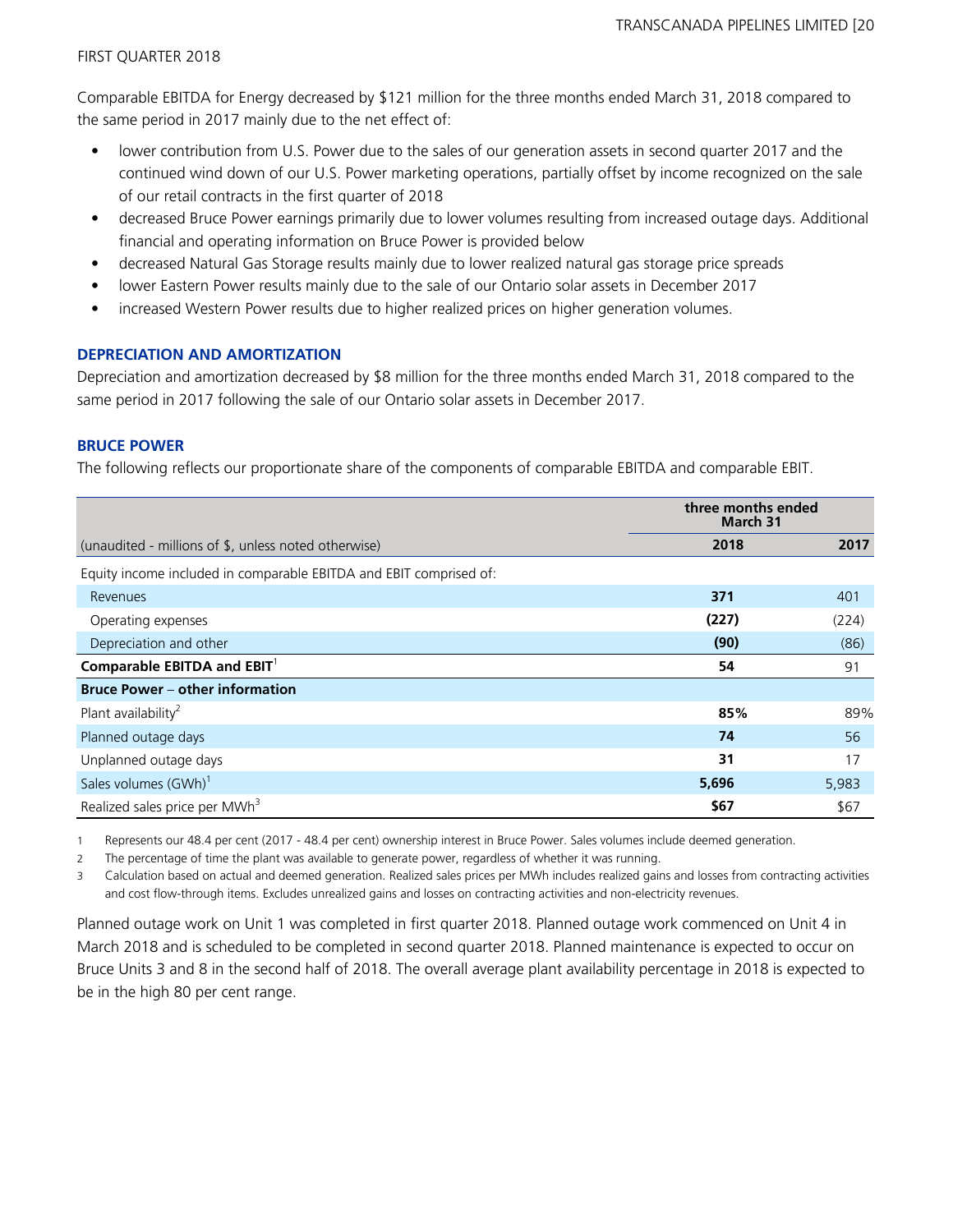# **Corporate**

The following is a reconciliation of comparable EBITDA and comparable EBIT (our non-GAAP measures) to segmented losses (the equivalent GAAP measure).

| three months ended<br><b>March 31</b>                     |      |      |
|-----------------------------------------------------------|------|------|
| (unaudited - millions of $\frac{1}{2}$ )                  | 2018 | 2017 |
| Comparable EBITDA and EBIT                                | (2)  | (4)  |
| Specific items:                                           |      |      |
| Foreign exchange loss – inter-affiliate loan <sup>1</sup> | (79) |      |
| Integration and acquisition related costs - Columbia      |      | (29) |
| <b>Segmented loss</b>                                     | (81) | (33) |

1 Reported in Income from equity investments on the Condensed consolidated statement of income.

Corporate segmented loss increased by \$48 million for the three months ended March 31, 2018 compared to the same period in 2017 and included the following specific items that have been excluded from comparable EBIT:

- in 2018, foreign exchange loss on a peso-denominated inter-affiliate loan to the Sur de Texas project for our proportionate share of the project's financing. There is a corresponding foreign exchange gain included in Interest income and other on the inter-affiliate loan receivable which fully offsets this loss
- in 2017, pre-tax integration and acquisition costs associated with the acquisition of Columbia.

# **OTHER INCOME STATEMENT ITEMS**

### **Interest expense**

| three months ended<br><b>March 31</b>                    |       |       |  |
|----------------------------------------------------------|-------|-------|--|
| (unaudited - millions of $\frac{1}{2}$ )                 | 2018  | 2017  |  |
| Interest on long-term debt and junior subordinated notes |       |       |  |
| Canadian dollar-denominated                              | (134) | (108) |  |
| U.S. dollar-denominated                                  | (314) | (317) |  |
| Foreign exchange impact                                  | (83)  | (103) |  |
|                                                          | (531) | (528) |  |
| Other interest and amortization expense                  | (43)  | (33)  |  |
| Capitalized interest                                     | 26    | 45    |  |
| Interest expense                                         | (548) | (516) |  |

Interest expense increased by \$32 million in the three months ended March 31, 2018 compared to the same period in 2017 and primarily reflects the net effect of:

- long-term debt and junior subordinated notes issuances, net of maturities
- final repayment of the Columbia acquisition bridge facilities in June 2017, resulting in lower interest expense and debt amortization expense
- the positive impact of a weaker U.S. dollar in translating U.S. dollar denominated interest
- lower capitalized interest primarily due to completion of construction of Grand Rapids and Northern Courier in 2017
- higher related party debt financing.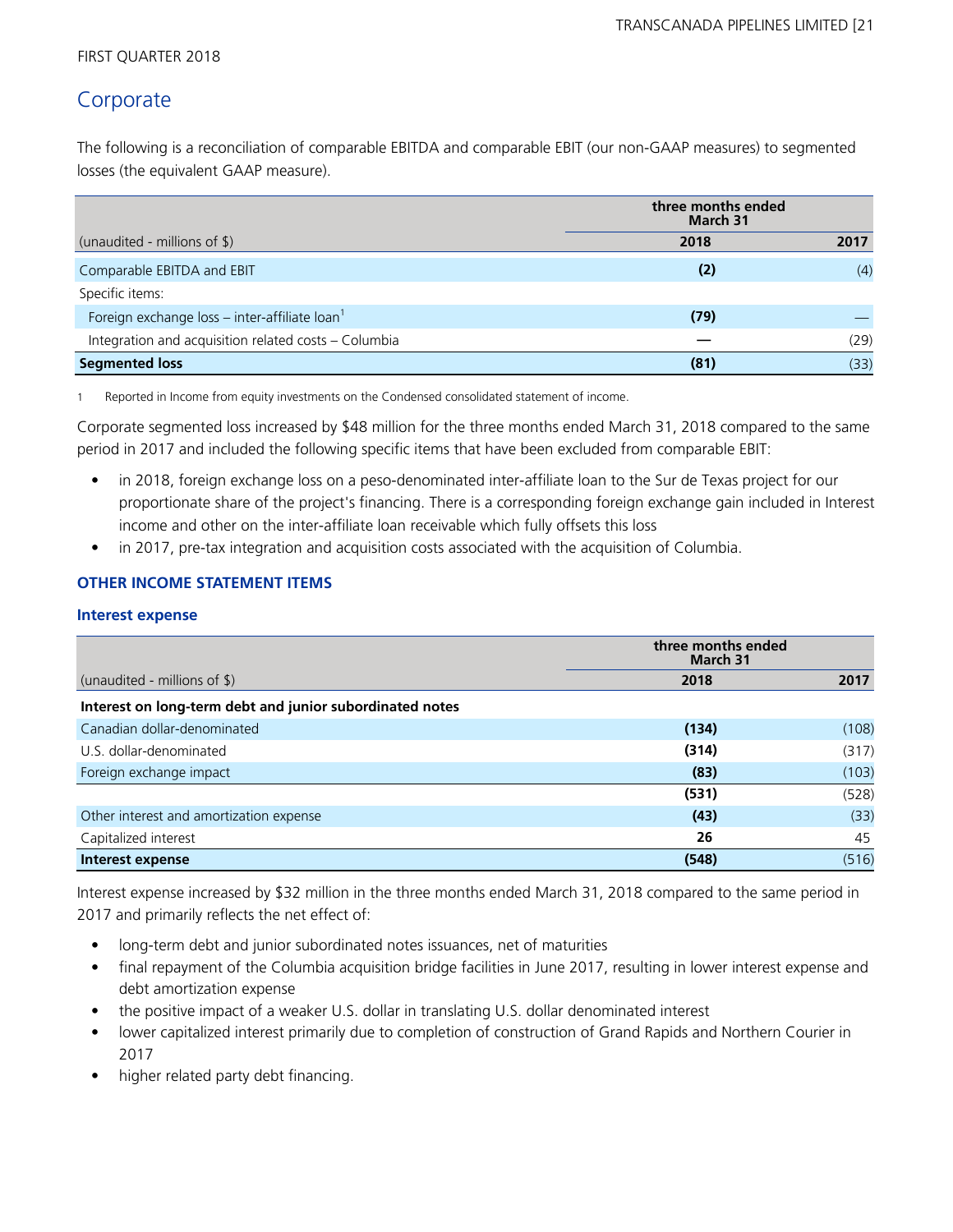### **Allowance for funds used during construction**

|                                              | three months ended<br>March 31 |      |
|----------------------------------------------|--------------------------------|------|
| (unaudited - millions of $\frac{1}{2}$ )     | 2018                           | 2017 |
| Canadian dollar-denominated                  | 20                             | 50   |
| U.S. dollar-denominated                      | 67                             | 38   |
| Foreign exchange impact                      | 18                             | 13   |
| Allowance for funds used during construction | 105                            | 101  |

AFUDC increased by \$4 million for the three months ended March 31, 2018 compared to the same period in 2017.

The decrease in Canadian dollar-denominated AFUDC is primarily due to the October 2017 decision not to proceed with the Energy East pipeline project.

The increase in U.S. dollar-denominated AFUDC is primarily due to additional investment in and higher rates on Columbia Gas and Columbia Gulf growth projects, as well as continued investment in Mexico projects.

## **Interest income and other**

|                                                           | three months ended<br>March 31 |      |
|-----------------------------------------------------------|--------------------------------|------|
| (unaudited - millions of $\frac{1}{2}$ )                  | 2018                           | 2017 |
| Interest income and other included in comparable earnings | 63                             |      |
| Specific items:                                           |                                |      |
| Foreign exchange gain - inter-affiliate loan              | 79                             |      |
| Risk management activities                                | (79)                           | 15   |
| Interest income and other                                 | 63                             | 20   |

Interest income and other increased by \$43 million for the three months ended March 31, 2018 compared to the same period in 2017 and was primarily the net effect of:

- interest income along with the \$79 million foreign exchange gain related to an inter-affiliate loan receivable from the Sur de Texas joint venture. The corresponding interest expense and foreign exchange loss are reflected in Income from equity investments in the Mexico Natural Gas Pipelines and Corporate segments, respectively. Both currency-related amounts are excluded from comparable earnings
- unrealized losses on risk management activities in 2018 compared to unrealized gains in 2017. These amounts have been excluded from comparable earnings
- realized gains in 2018 compared to realized losses in 2017 on derivatives used to manage our net exposure to foreign exchange rate fluctuations on U.S. dollar-denominated income.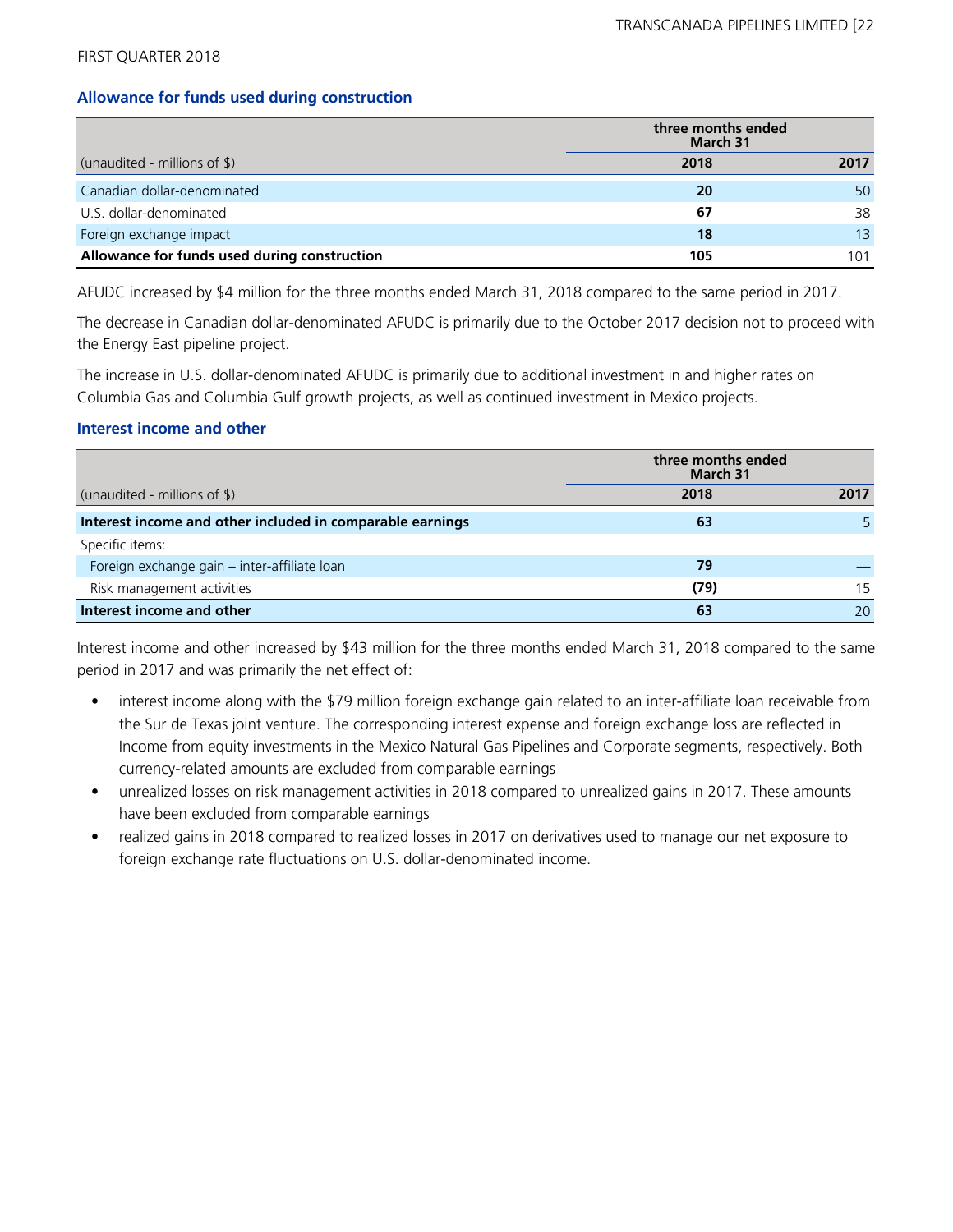### **Income tax expense**

| three months ended<br>March 31                          |       |       |  |
|---------------------------------------------------------|-------|-------|--|
| (unaudited - millions of \$)                            | 2018  | 2017  |  |
| Income tax expense included in comparable earnings      | (167) | (240) |  |
| Specific items:                                         |       |       |  |
| Risk management activities                              | 52    | 20    |  |
| Integration and acquisition related costs - Columbia    |       | 15    |  |
| Keystone XL income tax recoveries                       |       |       |  |
| Loss on sales of U.S. Northeast power generation assets |       |       |  |
| Keystone XL asset costs                                 |       |       |  |
| Income tax expense                                      | (115) | (196) |  |

Income tax expense included in comparable earnings decreased by \$73 million for the three months ended March 31, 2018 compared to the same period in 2017 mainly due to lower income tax rates as a result of U.S. Tax Reform and lower flow-through income taxes in Canadian rate-regulated pipelines.

### **Net income attributable to non-controlling interests**

|                                                      | three months ended<br>March 31 |      |
|------------------------------------------------------|--------------------------------|------|
| (unaudited - millions of $\$\$ )                     | 2018                           | 2017 |
| Net income attributable to non-controlling interests | (94)                           | (90) |

Net income attributable to non-controlling interests increased by \$4 million for the three months ended March 31, 2018 compared to the same period in 2017 primarily due to higher earnings, partially offset by our acquisition of the remaining outstanding publicly held common units of CPPL in February 2017.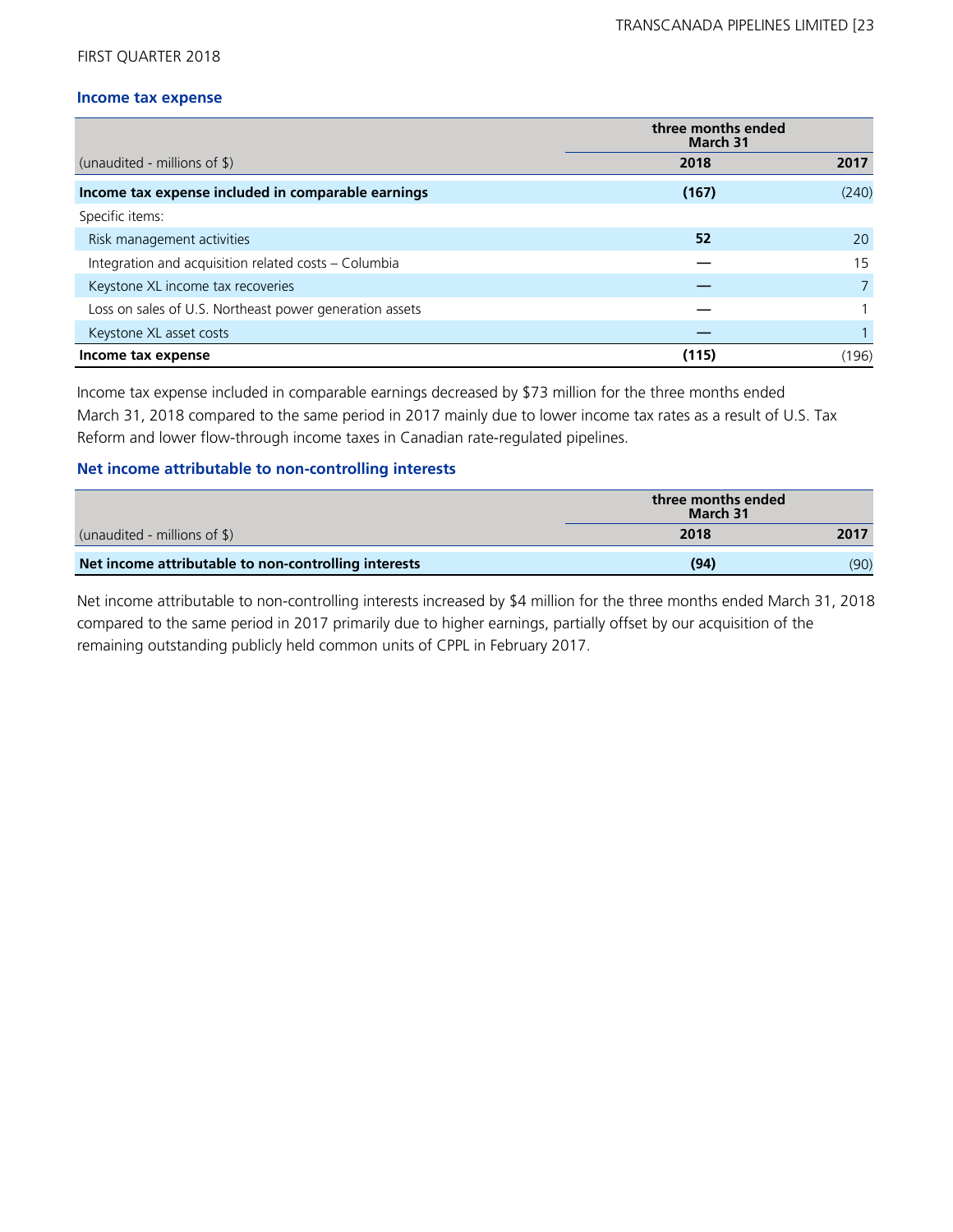# Recent developments

# CANADIAN NATURAL GAS PIPELINES

# **NGTL System**

The NGTL 2017 Expansion Program is now complete and approximately \$160 million of facilities have been placed in service since December 31, 2017, including the Northwest Mainline Loop-Boundary Lake pipeline on April 2, 2018. The 2017 Expansion Program added approximately 230 km (143 miles) of new pipeline along with additional compression facilities and increased the NGTL System capacity by approximately 535 TJ/d (500 MMcf/d).

On March 20, 2018, we announced the successful completion of an open season for additional expansion capacity at the Empress / McNeill Export Delivery Point for service expected to commence in November 2021. The offering of 300 TJ/d (280 MMcf/d) was oversubscribed, with an average awarded contract term of approximately 22 years. The facilities and capital requirements for the expansion are still being finalized and are currently anticipated to increase NGTL's \$7.2 billion capital program by approximately \$120 million.

# **Sundre Crossover Project**

On April 9, 2018, we announced that the Sundre Crossover project was placed in service. The approximate \$100 million pipeline project increases NGTL System capacity at our Alberta / B.C. export delivery point by 245 TJ/d (228 MMcf/d), enhancing connectivity to key downstream markets in the Pacific Northwest and California.

# **NGTL 2018 - 2019 Revenue Requirement Settlement**

On March 23, 2018, we filed an application with the NEB for approval of a negotiated settlement with our customers and other interested parties on the annual costs required to operate the NGTL System for 2018 and 2019, along with final 2018 tolls and revised interim 2018 tolls. The settlement fixes ROE at 10.1 per cent on 40 per cent deemed equity and increases the composite depreciation rate from 3.18 per cent to 3.45 per cent. OM&A costs are fixed at \$225 million for 2018 and \$230 million for 2019 with a 50/50 sharing mechanism for any variances between the fixed amounts and actual OM&A costs. All other costs, including pipeline integrity expenses and emissions costs, are treated as flow-through expenses. The NEB is reviewing comments from interested parties and we anticipate a decision on the application in second quarter 2018.

# **Canadian Mainline**

# **Canadian Mainline 2018 - 2020 Toll Review**

On March 16, 2018, the NEB provided its Notice of Public Hearing for our Supplemental Agreement with the Eastern LDCs filed on December 18, 2017. Our reply evidence is due September 18, 2018. The NEB will provide further details regarding an oral or written hearing process to consider the written submissions of the interested parties.

# **Maple Compressor Expansion Project**

We continue to await an NEB decision on our application seeking project approval and are reviewing project plans to continue to meet our in-service timelines.

# U.S. NATURAL GAS PIPELINES

# **Cameron Access**

The Cameron Access project was placed in service on March 13, 2018 and is a Columbia Gulf project designed to transport approximately 0.9 PJ/d (0.8 Bcf/d) of gas supply to the Cameron LNG export terminal in Louisiana.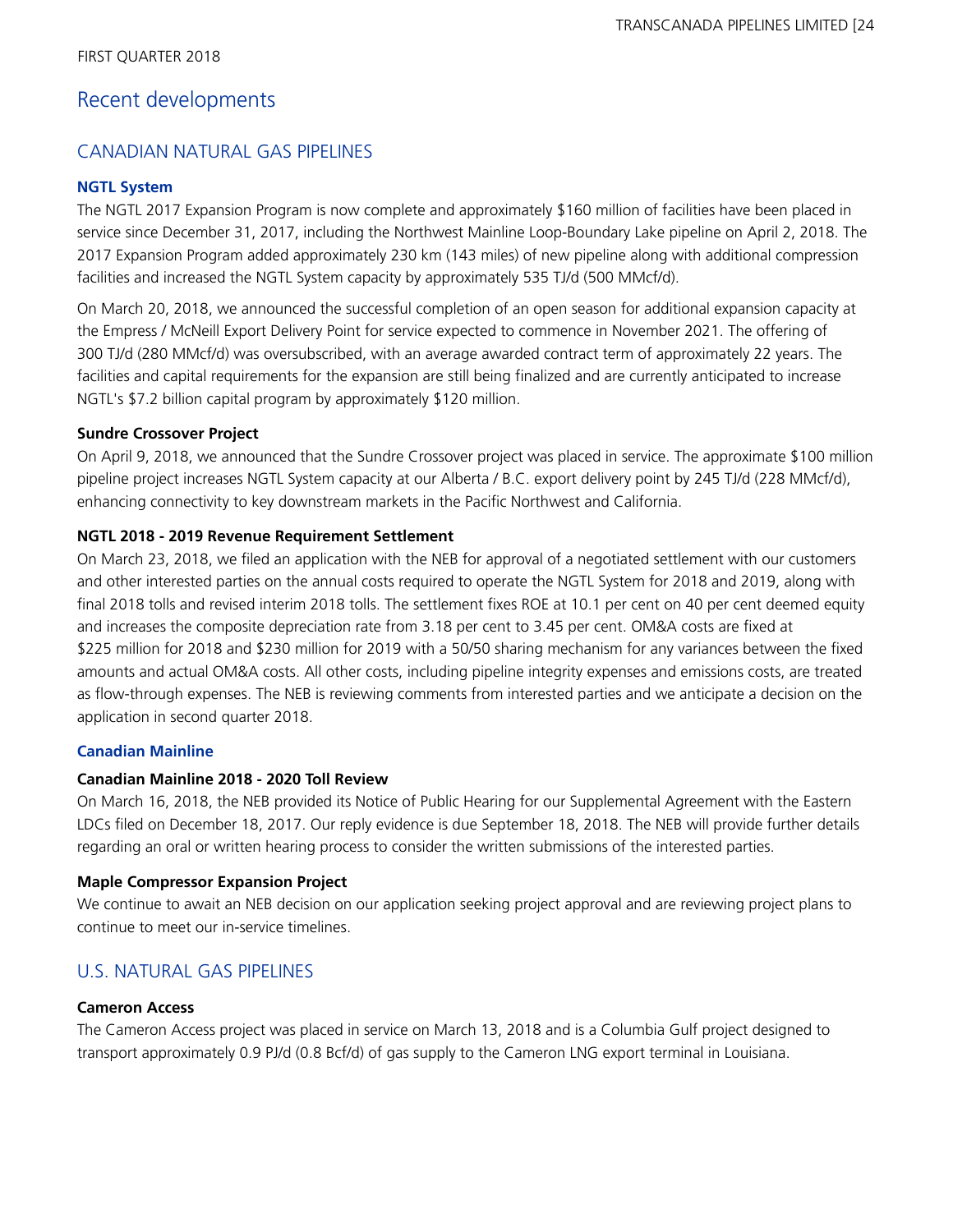### **Mountaineer XPress and WB XPress**

In first quarter 2018, estimated project costs of US\$3.0 billion for Mountaineer XPress and US\$0.9 billion for WB XPress have increased by US\$0.4 billion and US\$0.1 billion, respectively. These increases primarily reflect the impact of delays of various regulatory approvals from FERC and other agencies, increased contractor construction costs due to unusually high demand for construction resources in the region, and modifications to contractor work plans and resources to maintain our projected in-service dates.

## **Great Lakes and Norther Border Rate Settlements**

In February 2018, FERC approved the 2017 Great Lakes Rate Settlement and the 2017 Northern Border Rate Settlement, both of which were uncontested.

# MEXICO NATURAL GAS PIPELINES

### **Tula and Villa de Reyes**

We continue to work toward finalizing amending agreements for both of these pipelines with the CFE to formalize the schedule and payments resulting from their respective force majeure events. The CFE has commenced payments on both pipelines in accordance with the TSAs.

# **Sur de Texas**

Offshore construction is now approximately 80 per cent complete and the project continues to progress toward an anticipated in-service date of late 2018.

# LIQUIDS PIPELINES

# **Keystone XL**

In December 2017, an appeal to Nebraska's Court of Appeals was filed by intervenors after the Nebraska Public Service Commission (PSC) issued an approval of an alternative route for the Keystone XL project in November 2017. On March 14, 2018, the Nebraska Supreme Court, on its own motion, agreed to bypass the Court of Appeals and hear the appeal case against the PSC's alternative route itself. We expect the Nebraska Supreme Court, as the final arbiter, could reach a decision by late 2018 or first quarter 2019.

The Keystone XL Presidential Permit, issued in March 2017, has been challenged in two separate lawsuits commenced in Montana. Together with the U.S. Department of Justice, we are actively participating in these lawsuits to defend both the issuance of the permit and the exhaustive environmental assessments that support the U.S. President's actions. Legal arguments addressing the merits of these lawsuits are scheduled to be heard in late May 2018 and we believe the court's decisions may be issued by year-end 2018.

The South Dakota Public Utilities Commission permit for the Keystone XL project was issued in June 2010 and recertified in January 2016. An appeal of that recertification was denied in June 2017 and that decision has been further appealed to the South Dakota Supreme Court. On April 6, 2018 the Supreme Court directed the parties to address whether the Court lacks jurisdiction under the governing statute to consider the appeal. Legal arguments are scheduled for April 2018. A decision from the Supreme Court is expected in second quarter or third quarter 2018.

# **White Spruce**

In February 2018, the AER issued a permit for the construction of the White Spruce pipeline. Construction has commenced with an anticipated in-service date in second quarter 2019.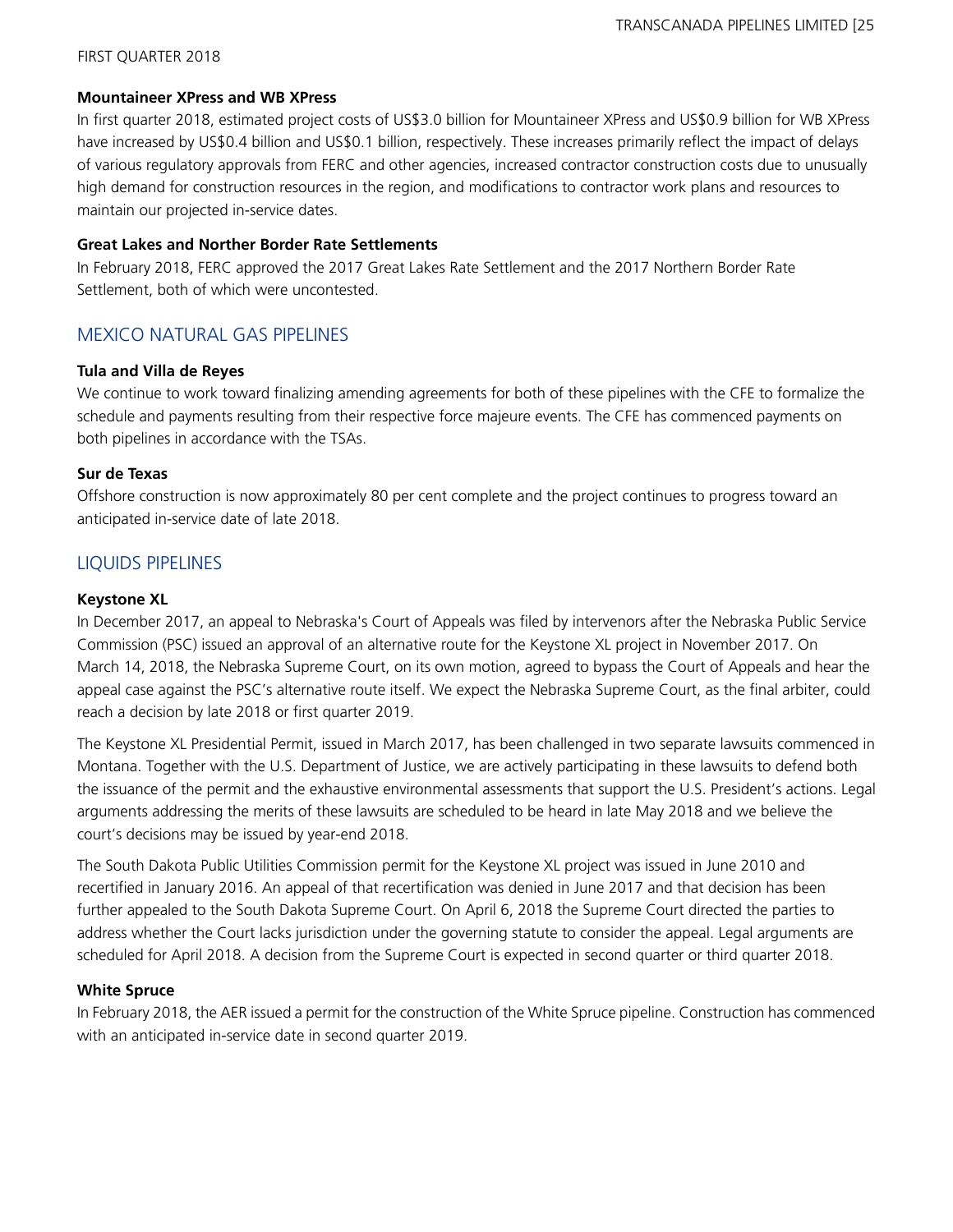# ENERGY

# **Monetization of U.S. Northeast power business**

On March 1, 2018, as part of the continued wind down of our U.S. power marketing operations, we closed the sale of our U.S. power retail contracts for proceeds of approximately US\$23 million and recognized income of US\$10 million (US\$7 million after tax).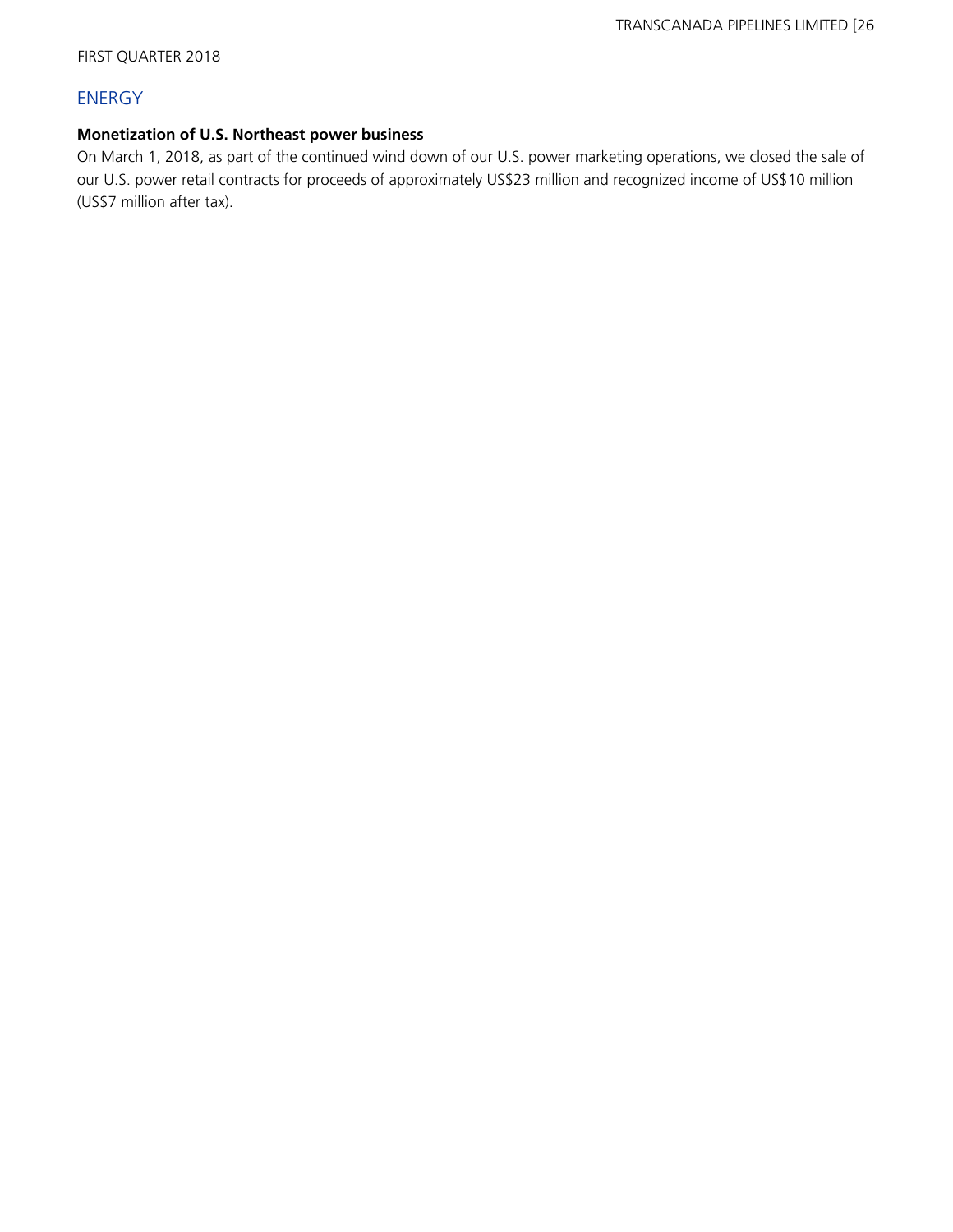# Financial condition

We strive to maintain strong financial capacity and flexibility in all parts of the economic cycle. We rely on our operating cash flow to sustain our business, pay dividends and fund a portion of our growth. In addition, we access capital markets to meet our financing needs, manage our capital structure and to preserve our credit ratings.

We believe we have the financial capacity to fund our existing capital program through our predictable and growing cash flow from operations, access to capital markets, including through portfolio management, cash on hand and substantial committed credit facilities. In light of the 2018 FERC Actions, further drop downs of assets into TC PipeLines, LP are not considered to be a viable funding lever. In addition the TC PipeLines, LP ATM program is not currently being utilized. It is uncertain whether these will be restored as competitive financing options in the future. See the 2018 FERC Actions section for further information.

At March 31, 2018, our current assets totaled \$4.4 billion and current liabilities amounted to \$14.7 billion, leaving us with a working capital deficit of \$10.3 billion compared to a deficit of \$7.7 billion at December 31, 2017. Our working capital deficiency is considered to be in the normal course of business and is managed through:

- our ability to generate cash flow from operations
- our access to capital markets
- approximately \$9.1 billion of unutilized, unsecured credit facilities.

# **CASH PROVIDED BY OPERATING ACTIVITIES**

| three months ended<br><b>March 31</b>                              |       |       |  |
|--------------------------------------------------------------------|-------|-------|--|
| (unaudited - millions of $\frac{1}{2}$ )                           | 2018  | 2017  |  |
| Net cash provided by operations                                    | 1,392 | 1,281 |  |
| Increase in operating working capital                              | 206   | 160   |  |
| Funds generated from operations <sup>1</sup>                       | 1,598 | 1,441 |  |
| Specific items:                                                    |       |       |  |
| Integration and acquisition related costs – Columbia               |       | 32    |  |
| Keystone XL asset costs                                            |       | 8     |  |
| Net loss on sales of U.S. Northeast power generation assets        |       | 11    |  |
| Comparable funds generated from operations <sup>1</sup>            | 1,598 | 1,492 |  |
| Distributions paid to non-controlling interests                    | (69)  | (80)  |  |
| Maintenance capital expenditures                                   |       |       |  |
| - recoverable in future tolls                                      | (224) | (137) |  |
| – other                                                            | (64)  | (49)  |  |
| Comparable distributable cash flow                                 |       |       |  |
| - reflecting all maintenance capital expenditures                  | 1,241 | 1,226 |  |
| - reflecting only non-recoverable maintenance capital expenditures | 1,465 | 1,363 |  |

1 See the Non-GAAP measures section of this MD&A for further discussion of funds generated from operations, comparable funds generated from operations and comparable distributable cash flow.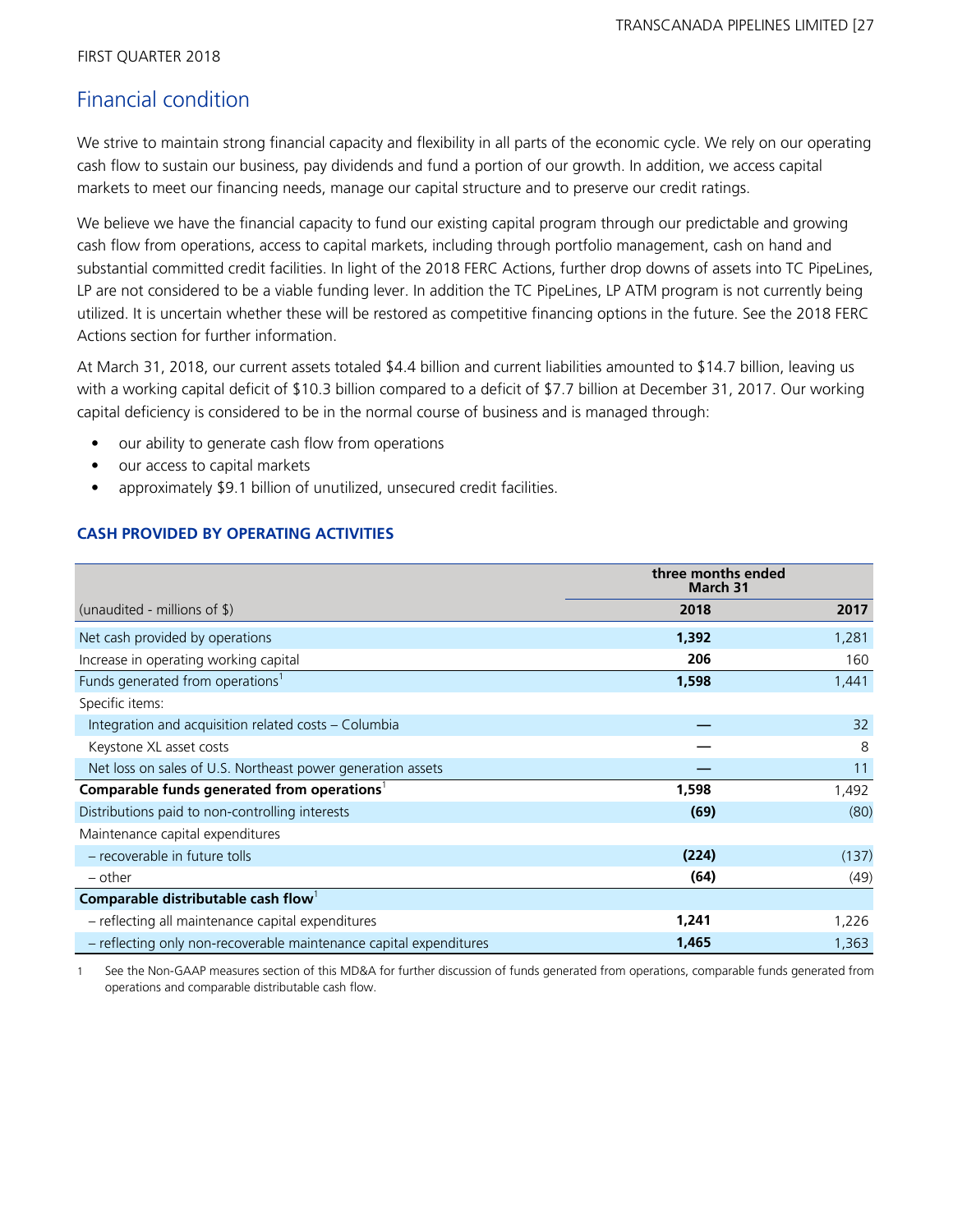### **COMPARABLE FUNDS GENERATED FROM OPERATIONS**

Comparable funds generated from operations, a non-GAAP measure, helps us assess the cash generating ability of our operations by excluding the timing effects of working capital changes.

Despite the sales of our U.S. power generation assets in second quarter 2017 and the continued wind down of our U.S. Power marketing operations, comparable funds generated from operations increased by \$106 million for the three months ended March 31, 2018 compared to the same period in 2017. This increase is primarily due to higher comparable EBITDA (excluding income from equity investments) and higher interest income and other, partially offset by higher interest expense.

### **COMPARABLE DISTRIBUTABLE CASH FLOW**

Comparable distributable cash flow, a non-GAAP measure, helps us assess the cash available to common shareholders before capital allocation.

The increase in comparable distributable cash flow for the three months ended March 31, 2018 compared to the same period in 2017 primarily reflects higher comparable funds generated from operations, as described above, partially offset by higher recoverable maintenance capital expenditures on Canadian and U.S. natural gas pipelines.

Although we deduct maintenance capital expenditures in determining comparable distributable cash flow, we have the ability to recover the majority of these costs in Canadian Natural Gas Pipelines, U.S. Natural Gas Pipelines and Liquids Pipelines. Canadian natural gas pipelines maintenance capital expenditures are reflected in rate bases, on which we earn a regulated return and subsequently recover in tolls. Almost all of our U.S. natural gas pipelines can recover maintenance capital through tolls under current rate settlements, or have the ability to recover such expenditures through tolls established in future rate cases or settlements. Tolling arrangements in Liquids Pipelines provide for recovery of maintenance capital.

The following provides a breakdown of maintenance capital expenditures:

|                                         | three months ended<br>March 31 |              |
|-----------------------------------------|--------------------------------|--------------|
| (unaudited - millions of \$)            | 2018                           | 2017         |
| Canadian Natural Gas Pipelines          | 119                            | 48           |
| U.S. Natural Gas Pipelines              | 103                            | 86           |
| Liquids Pipelines                       |                                | $\mathsf{R}$ |
| Other <sup>1</sup>                      | 63                             | 49           |
| <b>Maintenance capital expenditures</b> | 288                            | 186          |

1 Includes contributions to Bruce Power to fund our proportionate share of maintenance capital expenditures.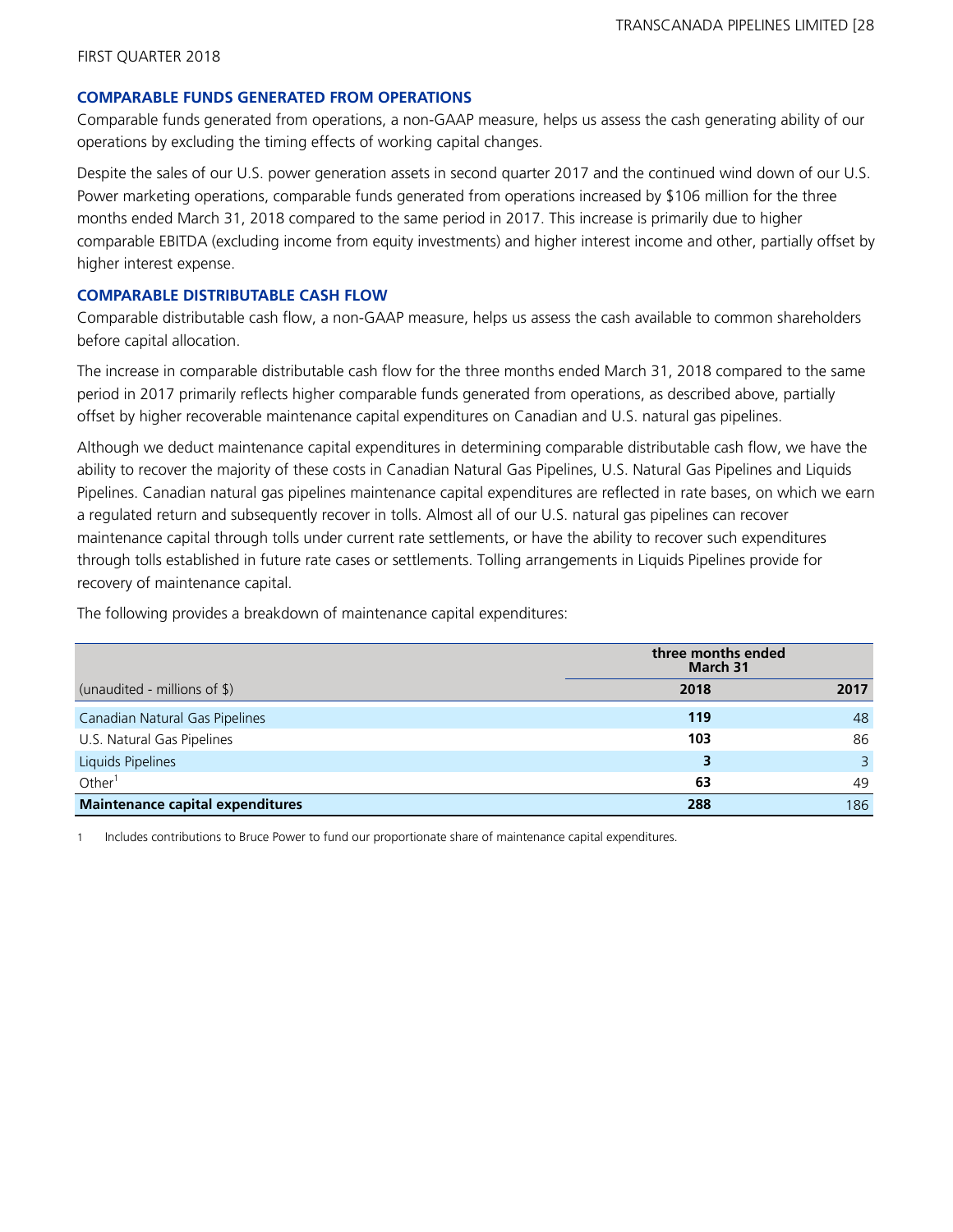# **CASH USED IN INVESTING ACTIVITIES**

|                                             | three months ended<br>March 31 |          |
|---------------------------------------------|--------------------------------|----------|
| (unaudited - millions of \$)                | 2018                           | 2017     |
| <b>Capital spending</b>                     |                                |          |
| Capital expenditures                        | (1,702)                        | (1, 560) |
| Capital projects in development             | (36)                           | (42)     |
| Contributions to equity investments         | (358)                          | (192)    |
|                                             | (2,096)                        | (1,794)  |
| Other distributions from equity investments | 121                            | 363      |
| Deferred amounts and other                  | 110                            | (84)     |
| Net cash used in investing activities       | (1,865)                        | (1, 515) |

Capital expenditures in 2018 were incurred primarily for the expansion of the Columbia Gas, Columbia Gulf and NGTL System natural gas pipelines, the construction of Mexico natural gas pipelines and the Napanee power generating facility, as well as capital additions to, and maintenance of, our ANR pipeline.

Costs incurred on capital projects in development were predominantly related to spending on Keystone XL.

Contributions to equity investments increased in 2018 compared to 2017 primarily due to our investments in Bruce Power, Sur de Texas and Millenium, partially offset by decreased contributions to Grand Rapids which went into service in August 2017. Contributions to equity investments also includes our proportionate share of Sur de Texas debt financing.

Other distributions from equity investments primarily reflects our proportionate share of Bruce Power financings undertaken to fund its capital program and make distributions to its partners. In 2018, Bruce Power issued senior notes in capital markets which resulted in distributions totaling \$121 million being received by us.

### **CASH PROVIDED BY FINANCING ACTIVITIES**

|                                                                  | three months ended<br>March 31 |         |
|------------------------------------------------------------------|--------------------------------|---------|
| (unaudited - millions of $\frac{1}{2}$ )                         | 2018                           | 2017    |
| Notes payable issued, net                                        | 1,812                          | 670     |
| Long-term debt issued, net of issue costs <sup>1</sup>           | 93                             |         |
| Long-term debt repaid <sup>1</sup>                               | (1,226)                        | (1,051) |
| Junior subordinated notes issued, net of issue costs             |                                | 1,982   |
| Advances from affiliate                                          | 215                            |         |
| Dividends and distributions paid                                 | (620)                          | (568)   |
| Common shares issued                                             | 192                            | 187     |
| Partnership units of TC PipeLines, LP issued, net of issue costs | 49                             | 92      |
| Common units of Columbia Pipeline Partners LP acquired           |                                | (1,205) |
| Net cash provided by financing activities                        | 515                            | 107     |

1 Includes draws and repayments on unsecured loan facility by TC PipeLines, LP.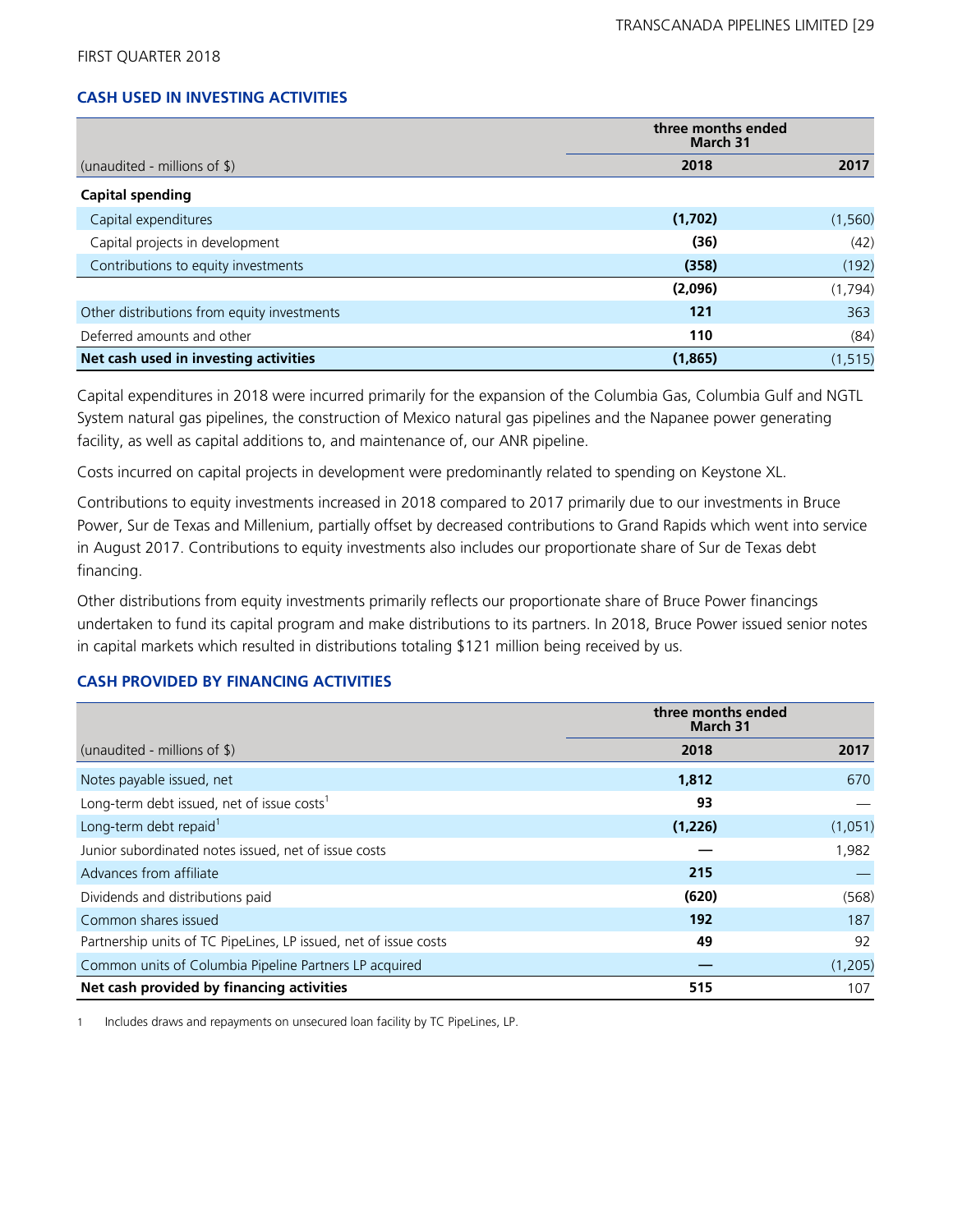#### **LONG-TERM DEBT REPAID**

In first quarter 2018, long-term debt repaid included retirements by TCPL of US\$500 million of Senior Unsecured Notes bearing interest at a fixed rate of 1.875 per cent, US\$250 million of Senior Unsecured Notes bearing interest at a floating rate and \$150 million of Debentures bearing interest at a fixed rate of 9.45 per cent.

### **COMMON SHARES ISSUED**

On January 31, 2018, we issued 3.4 million common shares to TransCanada for proceeds of \$192 million. As at April 23, 2018, we had 875 million common shares issued and outstanding.

### **TC PIPELINES, LP ATM EQUITY ISSUANCE PROGRAM**

In the three months ended March 31, 2018, 0.7 million common units were issued under the TC PipeLines, LP ATM program generating net proceeds of approximately US\$39 million. At March 31, 2018, our ownership interest in TC PipeLines, LP was 25.5 per cent as a result of issuances under the ATM program and resulting dilution.

The TC PipeLines, LP ATM is not currently being utilized, with future issuances under the program uncertain at this time as a result of the 2018 FERC Actions.

## **DIVIDENDS**

On April 26, 2018, we declared quarterly dividends as follows:

## **Quarterly dividend on our common shares**

The dividend declared for the quarter ended June 30, 2018 is equal to the quarterly dividend to be paid on TransCanada's issued and outstanding common shares at the close of business on June 29, 2018.

### **CREDIT FACILITIES**

We have several committed credit facilities that support our commercial paper programs and provide short-term liquidity for general corporate purposes. In addition, we have demand credit facilities that are also used for general corporate purposes, including issuing letters of credit and providing additional liquidity.

At April 23, 2018, we had a total of \$11.3 billion of committed revolving and demand credit facilities, including:

| Amount                                              | <b>Unused</b><br>capacity  | <b>Borrower</b>       | <b>Description</b>                                                                                                    | <b>Matures</b> |
|-----------------------------------------------------|----------------------------|-----------------------|-----------------------------------------------------------------------------------------------------------------------|----------------|
|                                                     |                            |                       | Committed, syndicated, revolving, extendible, senior unsecured credit facilities                                      |                |
| \$3.0 billion                                       | \$3.0 billion              | <b>TCPL</b>           | Supports TCPL's Canadian dollar commercial paper program<br>and for general corporate purposes                        | December 2022  |
| US\$2.0 billion                                     | US\$2.0 billion TCPL       |                       | Supports TCPL's U.S. dollar commercial paper program and<br>for general corporate purposes                            | December 2018  |
| US\$1.0 billion                                     | US\$0.9 billion TCPL USA   |                       | Used for TCPL USA general corporate purposes, guaranteed<br>by TCPL                                                   | December 2018  |
| US\$1.0 billion                                     | US\$0.4 billion Columbia   |                       | Used for Columbia general corporate purposes, guaranteed<br>by TCPL                                                   | December 2018  |
| US\$0.5 billion                                     | US\$0.5 billion TAIL       |                       | Supports TAIL's U.S. dollar commercial paper program and<br>for general corporate purposes, guaranteed by TCPL        | December 2018  |
| Demand senior unsecured revolving credit facilities |                            |                       |                                                                                                                       |                |
| \$2.1 billion                                       | \$0.6 billion              | <b>TCPL/TCPL USA</b>  | Supports the issuance of letters of credit and provides<br>additional liquidity, TCPL USA facility guaranteed by TCPL | Demand         |
| <b>MXN\$5.0</b><br>billion                          | <b>MXN\$4.9</b><br>billion | Mexican<br>subsidiary | Used for Mexico general corporate purposes, guaranteed by<br><b>TCPL</b>                                              | Demand         |

At April 23, 2018, our operated affiliates had an additional \$0.4 billion of undrawn capacity on committed credit facilities.

See Financial risks and financial instruments for more information about liquidity, market and other risks.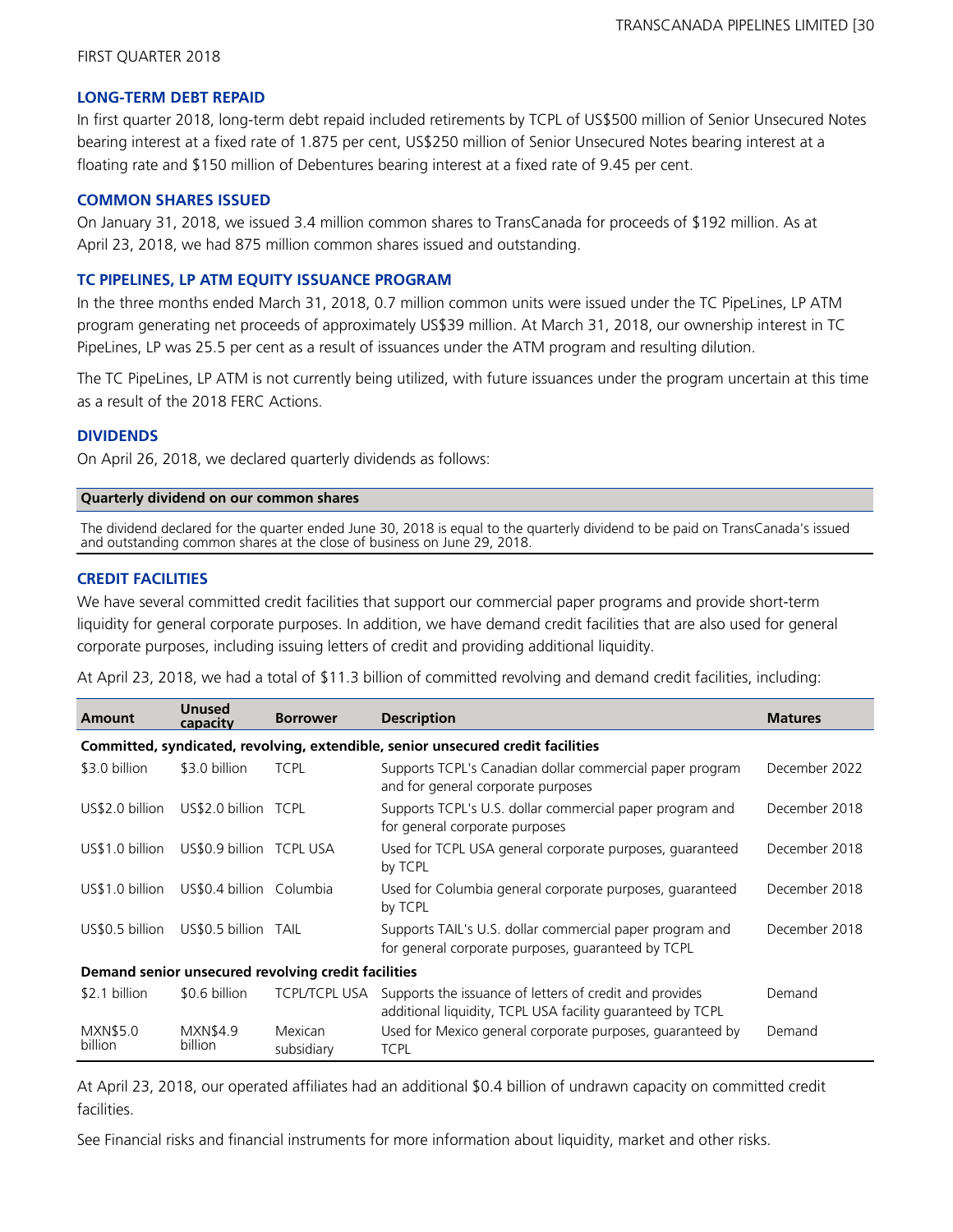## **RELATED PARTY DEBT FINANCING**

| Amount        | <b>Description</b>                                                                                                                                       | <b>Matures</b> |
|---------------|----------------------------------------------------------------------------------------------------------------------------------------------------------|----------------|
| \$2.8 billion | Unsecured \$4.5 billion credit facility agreement with TransCanada used to repay indebtedness<br>and for working capital and general corporate purposes. | Demand         |

### **CONTRACTUAL OBLIGATIONS**

Our capital expenditure commitments have increased by approximately \$1.5 billion since December 31, 2017. Increased commitments for Columbia Gas growth projects, as well as our proportionate share of commitments for the ongoing construction of the Sur de Texas natural gas pipeline and the Bruce Power six-unit life extension program, were partially offset by decreased commitments for the Napanee power generating facility.

There were no other material changes to our contractual obligations in first quarter 2018 or to payments due in the next five years or after. See the MD&A in our 2017 Annual Report for more information about our contractual obligations.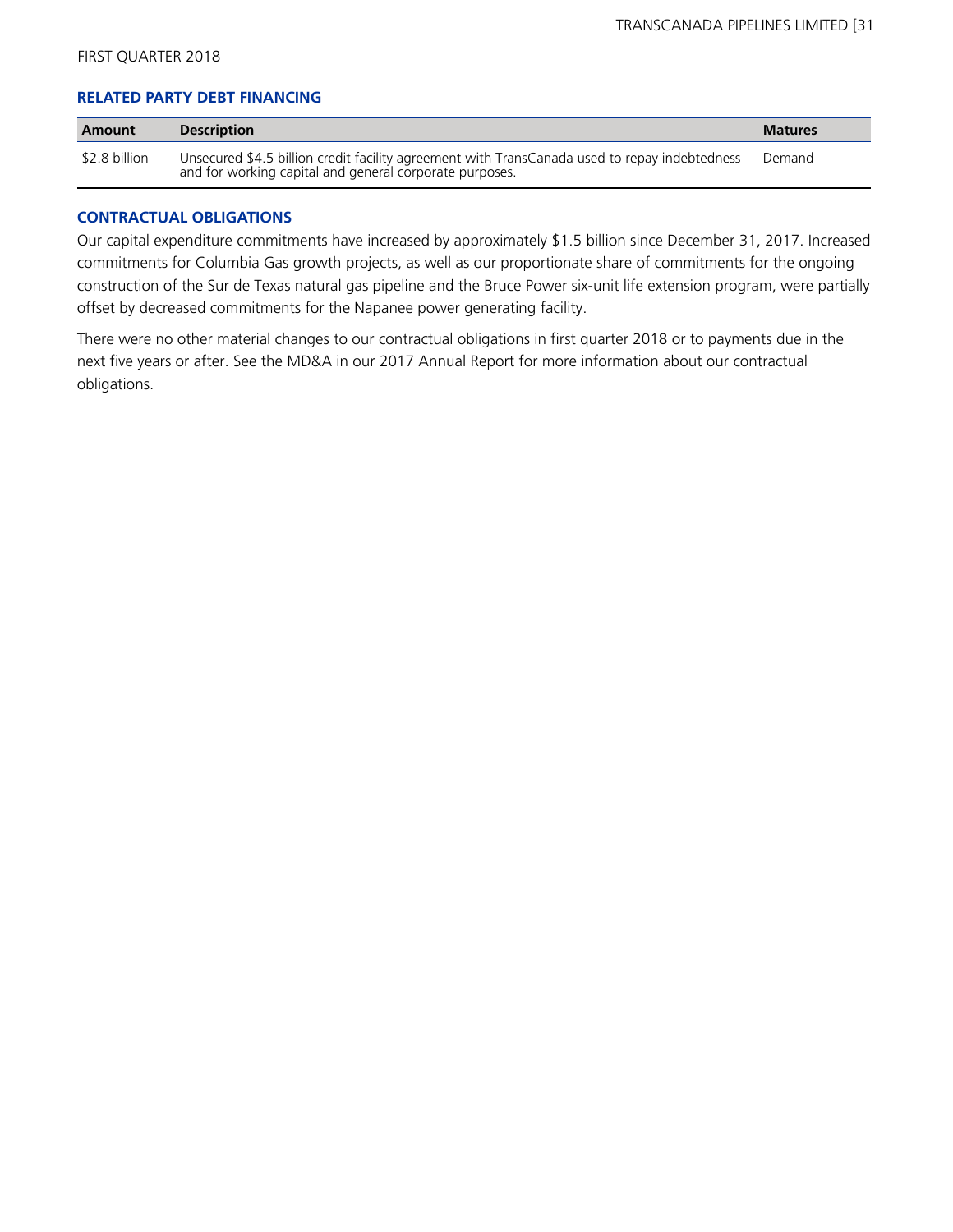# Financial risks and financial instruments

We are exposed to liquidity risk, counterparty credit risk and market risk, and have strategies, policies and limits in place to mitigate their impact on our earnings, cash flow and, ultimately, shareholder value. These are designed to ensure our risks and related exposures are in line with our business objectives and risk tolerance.

See our 2017 Annual Report for more information about the risks we face in our business. Our risks have not changed substantially since December 31, 2017, other than as described below.

On March 1, 2018, as part of the continued wind down of our U.S. power marketing operations, we closed the sale of our U.S. power retail contracts for proceeds of approximately US\$23 million and recognized income of US\$10 million (US\$7 million after tax). We expect to realize the value of the remaining marketing contracts and working capital over time. As a result, our exposure to commodity risk has been reduced.

# **LIQUIDITY RISK**

We manage our liquidity risk by continuously forecasting our cash flow for a 12-month period to ensure we have adequate cash balances, cash flow from operations, committed and demand credit facilities and access to capital markets to meet our operating, financing and capital expenditure obligations under both normal and stressed economic conditions.

# **COUNTERPARTY CREDIT RISK**

We have exposure to counterparty credit risk in the following areas:

- **•** accounts receivable
- **•** the fair value of derivative assets
- **•** cash and cash equivalents
- loans receivable.

We review our accounts receivable regularly and record allowances for doubtful accounts using the specific identification method. At March 31, 2018, we had no significant credit losses, no significant credit risk concentration and no significant amounts past due or impaired.

We have significant credit and performance exposure to financial institutions because they hold cash deposits and provide committed credit lines and letters of credit that help manage our exposure to counterparties and provide liquidity in commodity, foreign exchange and interest rate derivative markets.

# **LOAN RECEIVABLE FROM AFFILIATE**

We hold a 60 per cent equity interest in a joint venture with IEnova to build, own and operate the Sur de Texas pipeline. We account for the joint venture as an equity investment.

In April 2017, we entered into a MXN\$13.6 billion unsecured revolving credit facility with the joint venture, which bears interest at a floating rate and matures in March 2022. In December 2017, an amended agreement was entered into to increase the credit facility to MXN\$21.3 billion. Draws on the credit facility result in a loan receivable from the joint venture representing our proportionate share of the debt financing requirements advanced to the joint venture. At March 31, 2018, the balance of our loan receivable from the joint venture totaled \$1.2 billion (December 31, 2017 - \$919 million) and Interest income and other of \$27 million for the three months ended March 31, 2018 (2017 - nil). Interest income and other is offset by a corresponding proportionate share of interest expense recorded in Income from equity investments.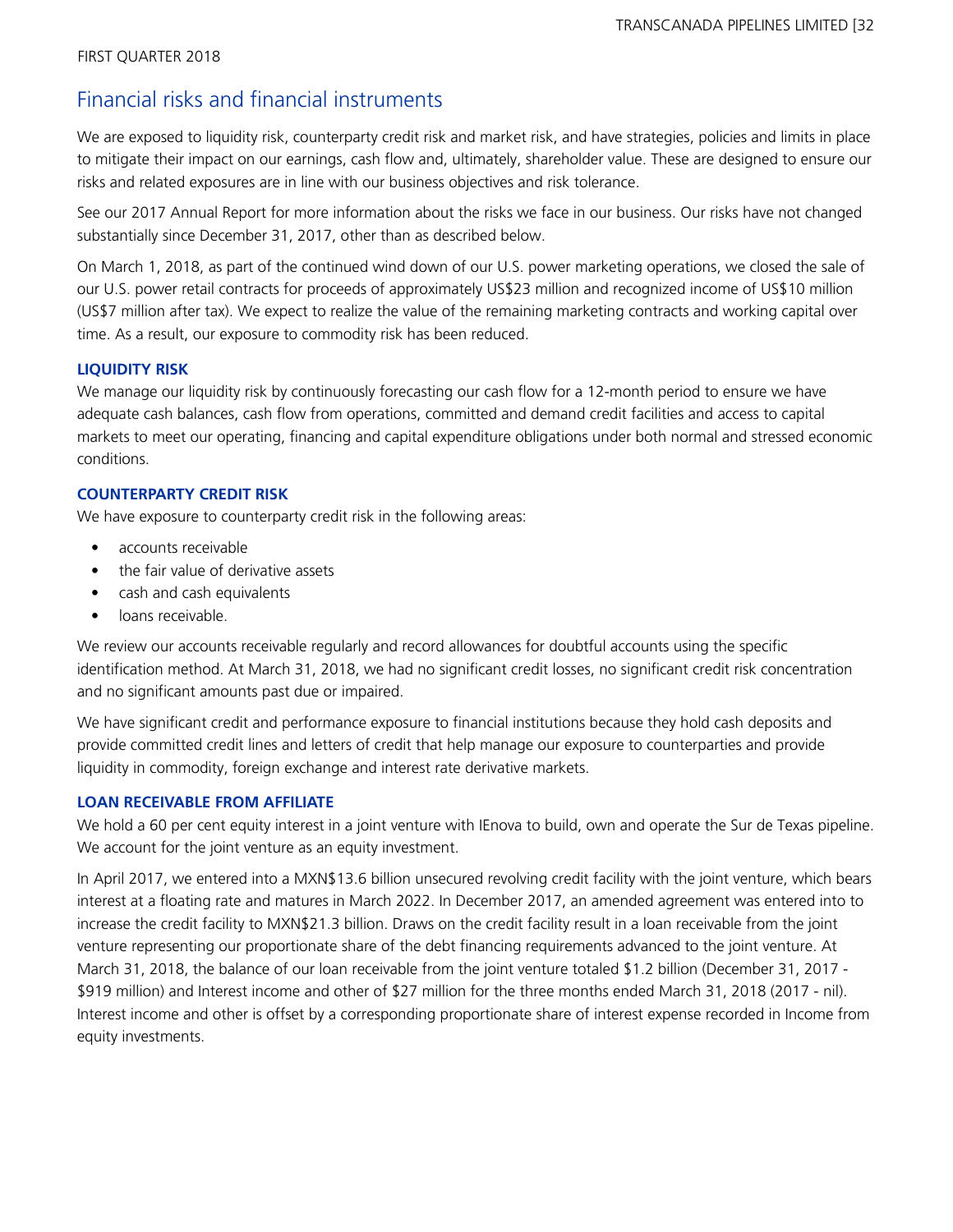### **FOREIGN EXCHANGE**

We generate revenues and incur expenses that are denominated in currencies other than Canadian dollars. As a result, our earnings and cash flows are exposed to currency fluctuations.

A portion of our businesses generate earnings in U.S. dollars, but since we report our financial results in Canadian dollars, changes in the value of the U.S. dollar against the Canadian dollar can affect our net income. As our U.S. dollardenominated operations continue to grow, this exposure increases. The majority of this risk is offset by interest expense on U.S. dollar-denominated debt and by using foreign exchange derivatives.

### **INTEREST RATE RISK**

We utilize short-term and long-term debt to finance our operations which subjects us to interest rate risk. We typically pay fixed rates of interest on our long-term debt and floating rates on our commercial paper programs and amounts drawn on our credit facilities. A small portion of our long-term debt is at floating interest rates. In addition, TCPL is exposed to interest rate risk on financial instruments and contractual obligations containing variable interest rate components. We mitigate our interest rate risk using a combination of interest rate swaps and option derivatives.

### **Average exchange rate - U.S. to Canadian dollars**

The average exchange rate for one U.S. dollar converted into Canadian dollars was as follows:

| three months ended March 31, 2018 | 1.27 |
|-----------------------------------|------|
| three months ended March 31, 2017 | 1.32 |

The impact of changes in the value of the U.S. dollar on our U.S. operations is partially offset by interest on U.S. dollardenominated long-term debt, as set out in the table below. Comparable EBIT is a non-GAAP measure. See our Reconciliation of non-GAAP measures section for more information.

### **Significant U.S. dollar-denominated amounts**

|                                                                      | three months ended March 31 |       |
|----------------------------------------------------------------------|-----------------------------|-------|
| (unaudited - millions of US\$)                                       | 2018                        | 2017  |
| U.S. Natural Gas Pipelines comparable EBIT                           | 513                         | 431   |
| Mexico Natural Gas Pipelines comparable EBIT <sup>1</sup>            | 130                         | 89    |
| U.S. Liquids Pipelines comparable EBIT                               | 202                         | 135   |
| U.S. Power comparable EBIT                                           | 6                           | 54    |
| AFUDC on U.S. dollar-denominated projects                            | 67                          | 38    |
| Interest on U.S. dollar-denominated long-term debt                   | (314)                       | (317) |
| Capitalized interest on U.S. dollar-denominated capital expenditures | 3                           |       |
| U.S. dollar non-controlling interests and other                      | (80)                        | (70)  |
|                                                                      | 527                         | 360   |

Excludes interest expense on our inter-affiliate loan with Sur de Texas which is offset in interest income and other.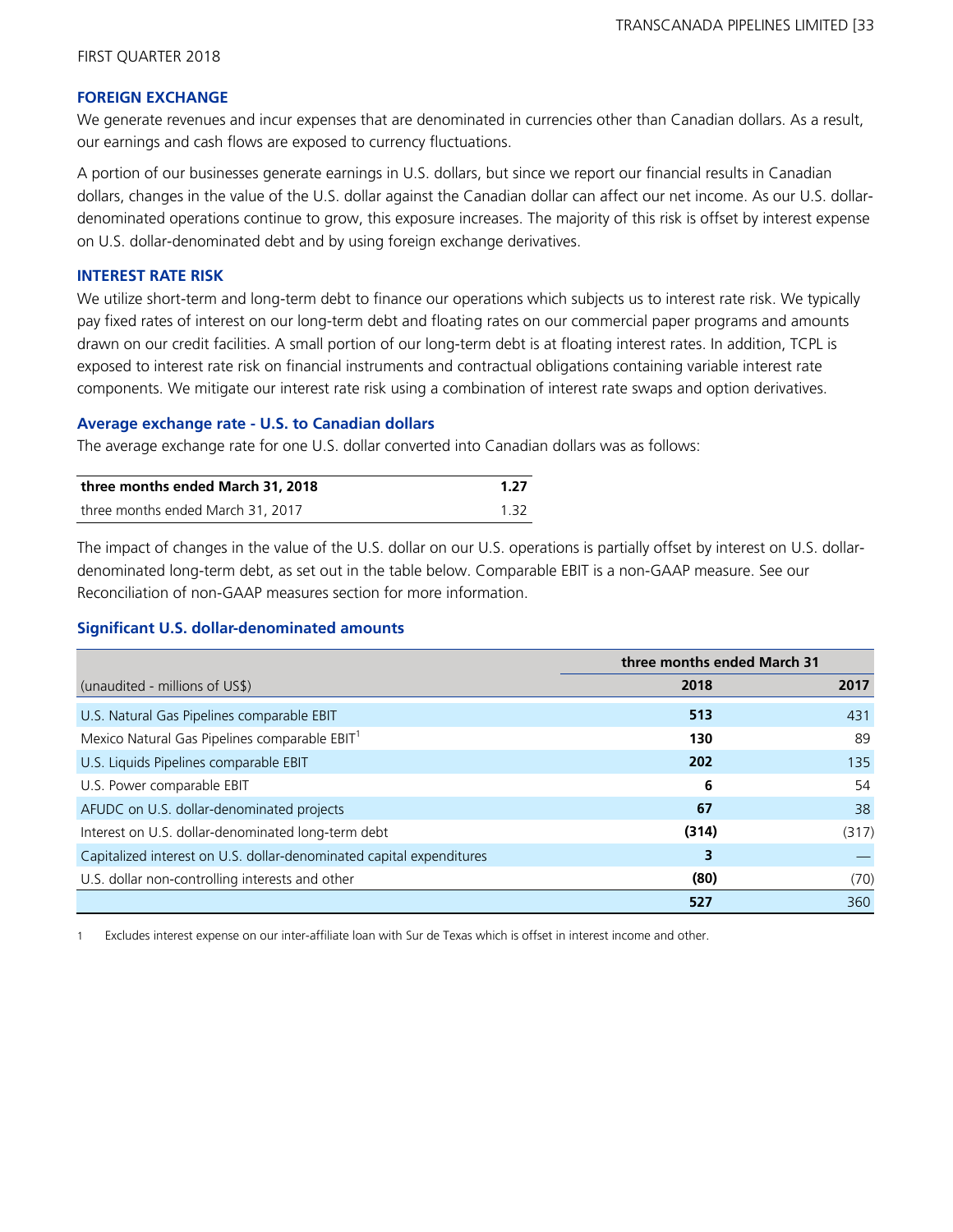## **Net investment hedge**

We hedge our net investment in foreign operations (on an after-tax basis) with U.S. dollar-denominated debt, crosscurrency interest rate swaps, foreign exchange forward contracts and foreign exchange options.

The fair values and notional amounts for the derivatives designated as a net investment hedge were as follows:

|                                                                                     | <b>March 31, 2018</b> |                           | <b>December 31, 2017</b> |                           |
|-------------------------------------------------------------------------------------|-----------------------|---------------------------|--------------------------|---------------------------|
| (unaudited - millions of Canadian \$, unless noted otherwise)                       | Fair<br>value $1,2$   | <b>Notional</b><br>amount | Fair<br>value $1,2$      | <b>Notional</b><br>amount |
| U.S. dollar cross-currency interest rate swaps (maturing 2018 to 2019) <sup>3</sup> | (132)                 | <b>US 800</b>             | (199)                    | US 1,200                  |
| U.S. dollar foreign exchange options (maturing 2018)                                | (2)                   | <b>US 300</b>             | 5                        | <b>US 500</b>             |
|                                                                                     | (134)                 | <b>US 1.100</b>           | (194)                    | US 1,700                  |

1 Fair values equal carrying values.

2 No amounts have been excluded from the assessment of hedge effectiveness.

3 In the three months ended March 31, 2018, Net income includes net realized gains of \$1 million (2017 - \$1 million) related to the interest component of cross-currency swap settlements which are reported within interest expense.

The notional amounts and fair value of U.S. dollar-denominated debt designated as a net investment hedge were as follows:

| (unaudited - millions of Canadian \$, unless noted otherwise) | <b>March 31, 2018</b> | December 31, 2017  |
|---------------------------------------------------------------|-----------------------|--------------------|
| Notional amount                                               | 26,200 (US 20,300)    | 25,400 (US 20,200) |
| Fair value                                                    | 29,000 (US 22,500)    | 28,900 (US 23,100) |

### **FINANCIAL INSTRUMENTS**

With the exception of Long-term debt and Junior subordinated notes, our derivative and non-derivative financial instruments are recorded on the balance sheet at fair value unless they were entered into and continue to be held for the purpose of receipt or delivery in accordance with our normal purchase and sales exemptions and are documented as such. In addition, fair value accounting is not required for other financial instruments that qualify for certain accounting exemptions.

### **Derivative instruments**

We use derivative instruments to reduce volatility associated with fluctuations in commodity prices, interest rates and foreign exchange rates. We apply hedge accounting to derivative instruments that qualify and are designated for hedge accounting treatment.

The majority of derivative instruments that are not designated or do not qualify for hedge accounting treatment have been entered into as economic hedges to manage our exposure to market risk (held for trading). Changes in the fair value of held for trading derivative instruments are recorded in net income in the period of change. This may expose us to increased variability in reported operating results since the fair value of the held for trading derivative instruments can fluctuate significantly from period to period.

### **Balance sheet presentation of derivative instruments**

The balance sheet classification of the fair value of derivative instruments is as follows:

| (unaudited - millions of \$) | <b>March 31, 2018</b> | December 31, 2017 |
|------------------------------|-----------------------|-------------------|
| Other current assets         | 132                   | 332               |
| Intangible and other assets  | 72                    | 73                |
| Accounts payable and other   | (301)                 | (387)             |
| Other long-term liabilities  | (80)                  | (72)              |
|                              | (177)                 | (54)              |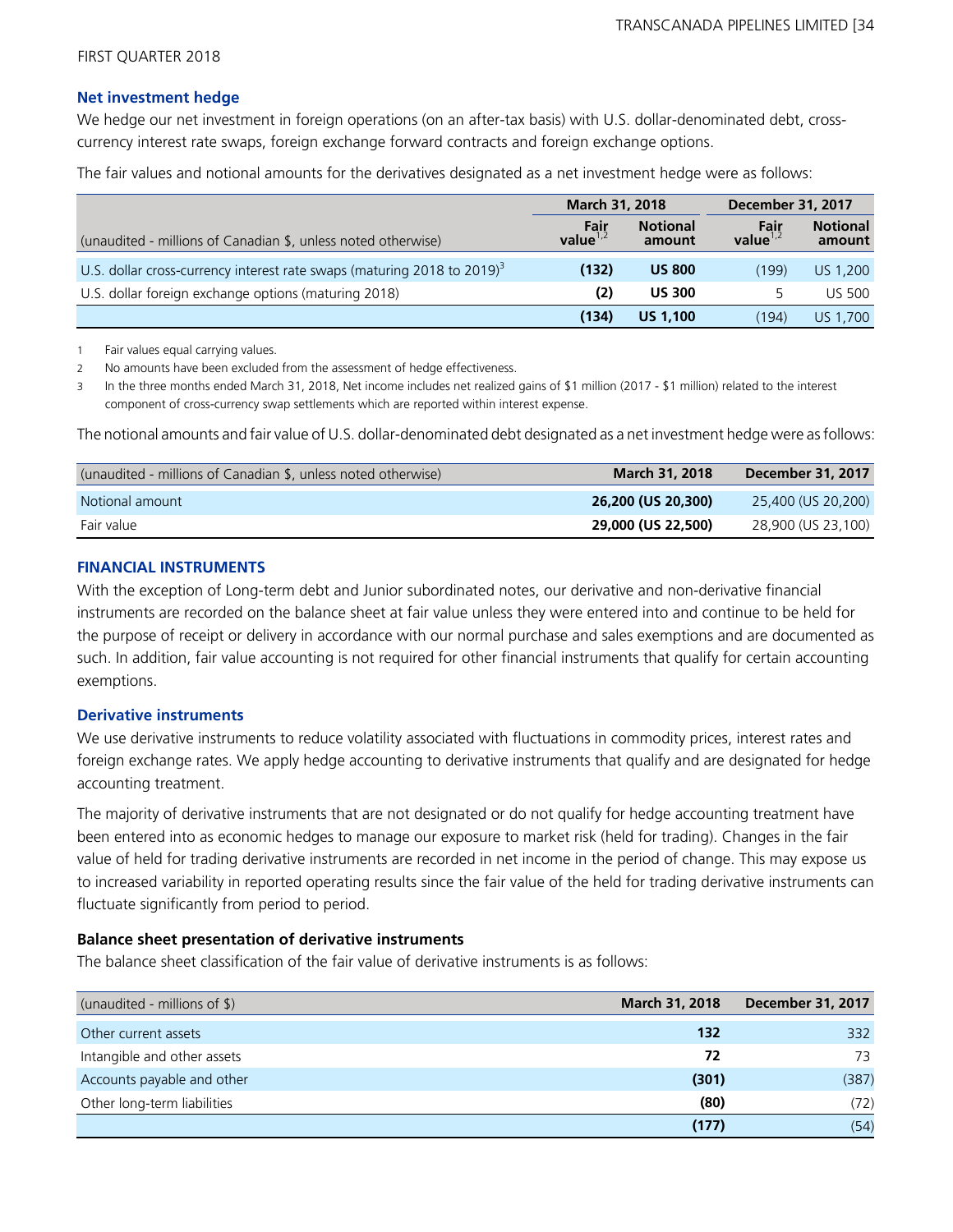## **Unrealized and realized (losses)/gains of derivative instruments**

The following summary does not include hedges of our net investment in foreign operations.

|                                                      | three months ended March 31 |      |
|------------------------------------------------------|-----------------------------|------|
| (unaudited - millions of $\frac{1}{2}$ )             | 2018                        | 2017 |
| Derivative instruments held for trading <sup>1</sup> |                             |      |
| Amount of unrealized (losses)/gains in the period    |                             |      |
| Commodities <sup>2</sup>                             | (109)                       | (56) |
| Foreign exchange                                     | (79)                        | 15   |
| Interest rate                                        |                             |      |
| Amount of realized gains/(losses) in the period      |                             |      |
| Commodities                                          | 110                         | (48) |
| Foreign exchange                                     | 15                          | (4)  |
| Derivative instruments in hedging relationships      |                             |      |
| Amount of realized gains in the period               |                             |      |
| Commodities                                          | 3                           | 6    |
| Foreign exchange                                     |                             | 5    |
| Interest rate                                        |                             |      |

1 Realized and unrealized gains and losses on held for trading derivative instruments used to purchase and sell commodities are included net in Revenues. Realized and unrealized gains and losses on interest rate and foreign exchange held for trading derivative instruments are included net in Interest expense and Interest income and other, respectively.

2 In the three months ended March 31, 2018, there were no gains or losses included in Net income relating to discontinued cash flow hedges where it was probable that the anticipated transaction would not occur (2017 - nil).

### **Derivatives in cash flow hedging relationships**

The components of the Condensed consolidated statement of OCI related to derivatives in cash flow hedging relationships including the portion attributable to non-controlling interests is as follows:

|                                                                                                   | three months ended March 31 |              |
|---------------------------------------------------------------------------------------------------|-----------------------------|--------------|
| (unaudited - millions of $\frac{1}{2}$ )                                                          | 2018                        | 2017         |
| Change in fair value of derivative instruments recognized in OCI (effective portion) <sup>1</sup> |                             |              |
| Commodities                                                                                       | (3)                         | 5.           |
| Interest rate                                                                                     | q                           |              |
|                                                                                                   | 6                           | $\mathsf{h}$ |
| Reclassification of (losses)/gains on derivative instruments from AOCI to<br>net income           |                             |              |
| Commodities <sup>2</sup>                                                                          | (1)                         | (4)          |
| Interest rate <sup>3</sup>                                                                        |                             | 4            |
|                                                                                                   |                             |              |

1 Amounts presented are pre-tax. No amounts have been excluded from the assessment of hedge effectiveness. Amounts in parentheses indicate losses recorded to OCI and AOCI.

2 Reported within Revenues on the Condensed consolidated statement of income.

3 Reported within Interest expense on the Condensed consolidated statement of income.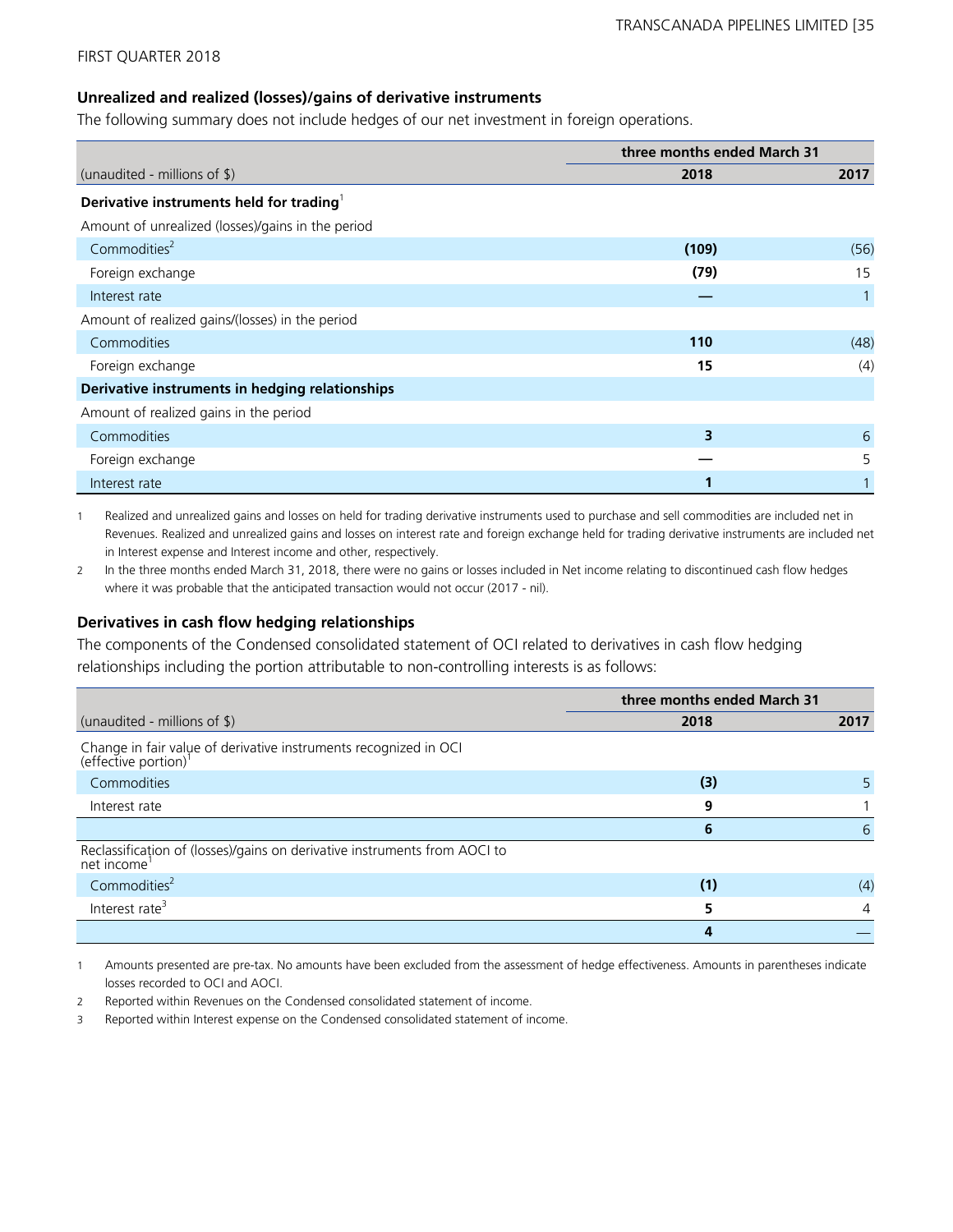### **Credit risk related contingent features of derivative instruments**

Derivatives often contain financial assurance provisions that may require us to provide collateral if a credit risk related contingent event occurs (for example, if our credit rating is downgraded to non-investment grade). We may also need to provide collateral if the fair value of our derivative financial instruments exceeds pre-defined exposure limits.

Based on contracts in place and market prices at March 31, 2018, the aggregate fair value of all derivative contracts with credit-risk-related contingent features that were in a net liability position was \$2 million (December 31, 2017 -\$2 million), with no collateral provided in the normal course of business at March 31, 2018 and December 31, 2017. If the credit-risk-related contingent features in these agreements were triggered on March 31, 2018, we would have been required to provide collateral of \$2 million (December 31, 2017 - \$2 million) to our counterparties. Collateral may also need to be provided should the fair value of derivative instruments exceed pre-defined contractual exposure limit thresholds.

We have sufficient liquidity in the form of cash and undrawn committed revolving bank lines to meet these contingent obligations should they arise.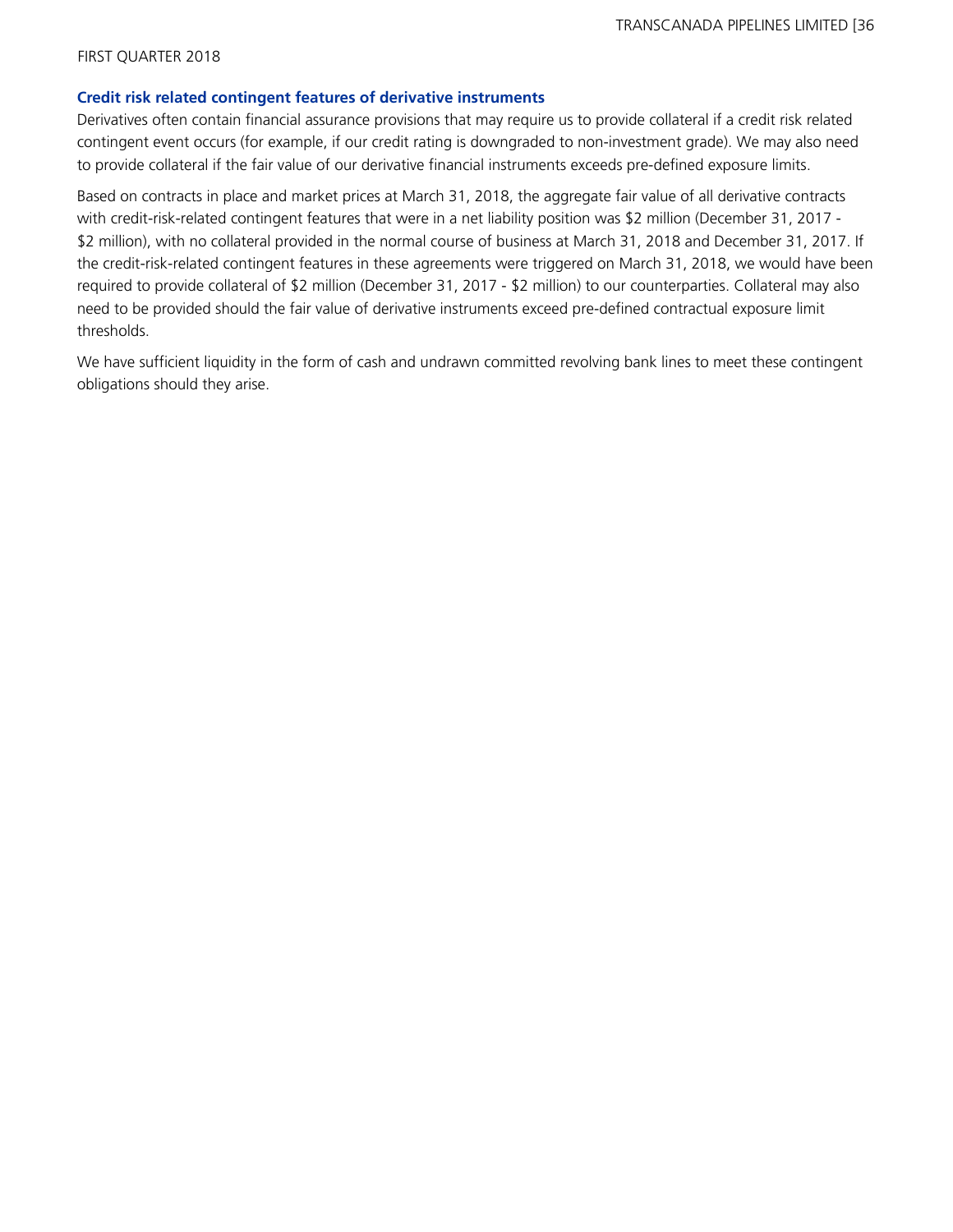# Other information

# CONTROLS AND PROCEDURES

Management, including our President and CEO and our CFO, evaluated the effectiveness of our disclosure controls and procedures as at March 31, 2018, as required by the Canadian securities regulatory authorities and by the SEC, and concluded that our disclosure controls and procedures are effective at a reasonable assurance level.

There were no changes in first quarter 2018 that had or are likely to have a material impact on our internal control over financial reporting.

# CRITICAL ACCOUNTING ESTIMATES AND ACCOUNTING POLICY CHANGES

When we prepare financial statements that conform with U.S. GAAP, we are required to make estimates and assumptions that affect the timing and amounts we record for our assets, liabilities, revenues and expenses because these items may be affected by future events. We base the estimates and assumptions on the most current information available, using our best judgement. We also regularly assess the assets and liabilities themselves. A summary of our critical accounting estimates is included in our 2017 Annual Report.

Our significant accounting policies have remained unchanged since December 31, 2017 other than described below. A summary of our significant accounting policies is included in our 2017 Annual Report.

## **Changes in accounting policies for 2018**

## **Revenue from contracts with customers**

In 2014, the FASB issued new guidance on revenue from contracts with customers. The new guidance requires that an entity recognize revenue from these contracts in accordance with a prescribed model. This model is used to depict the transfer of promised goods or services to customers in amounts that reflect the total consideration to which it expects to be entitled during the term of the contract in exchange for those promised goods or services. Goods or services that are promised to a customer are referred to as our "performance obligations." The total consideration to which we expect to be entitled can include fixed and variable amounts. We have variable revenue that is subject to factors outside of our influence, such as market prices, actions of third parties and weather conditions. We consider this variable revenue to be "constrained" as it cannot be reliably estimated, and therefore recognize variable revenue when the service is provided.

The new guidance also requires additional disclosures about the nature, amount, timing and uncertainty of revenue recognition and related cash flows.

In the application of the new guidance, significant estimates and judgments are used to determine the following:

- pattern of revenue recognition, whether the performance obligation is satisfied at a point in time versus over time within a contract
- term of the contract
- amount of variable consideration associated with a contract and timing of the associated revenue recognition.

The new guidance was effective January 1, 2018, was applied using the modified retrospective transition method, and did not result in any material differences in the amount and timing of revenue recognition.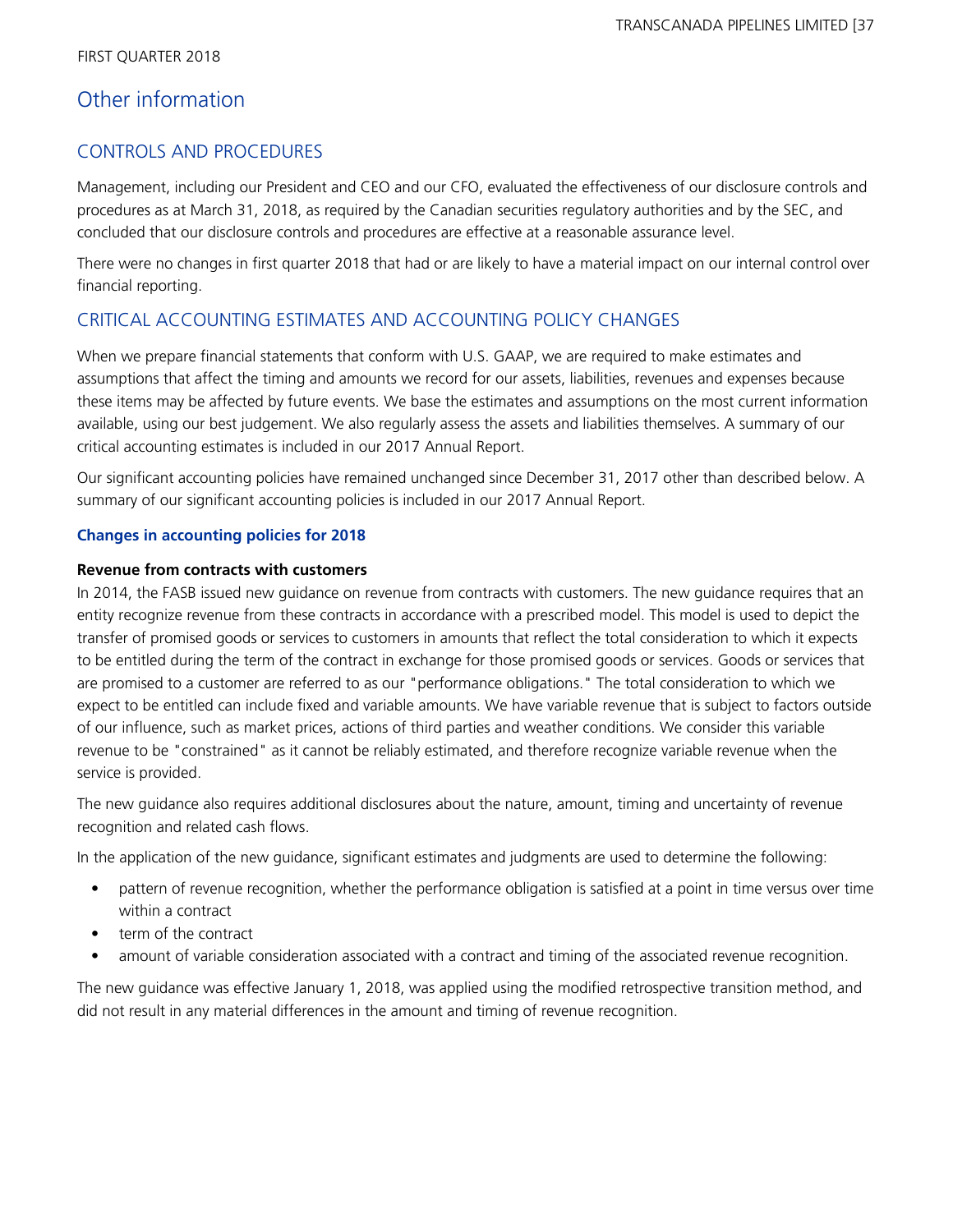## **Financial instruments**

In January 2016, the FASB issued new guidance on the accounting for equity investments and financial liabilities. The new guidance changes the income statement effect of equity investments and the recognition of changes in the fair value of financial liabilities when the fair value option is elected. The new guidance also requires us to assess valuation allowances for deferred tax assets related to available for sale debt securities in combination with their other deferred tax assets. This new guidance was effective January 1, 2018 and did not have a material impact on our consolidated financial statements.

## **Income taxes**

In October 2016, the FASB issued new guidance on the income tax effects of intra-entity transfers of assets other than inventory. The new guidance requires the recognition of deferred and current income taxes for an intra-entity asset transfer when the transfer occurs. The new guidance was effective January 1, 2018, was applied using a modified retrospective approach, and did not have a material impact on our consolidated financial statements.

## **Restricted cash**

In November 2016, the FASB issued new guidance on restricted cash and cash equivalents on the statement of cash flows. The new guidance requires that the statement of cash flows explain the change during the period in the total cash and cash equivalents balance, and amounts generally described as restricted cash or restricted cash equivalents. Restricted cash and cash equivalents will be included with cash and cash equivalents when reconciling the beginning of year and end of year total amounts on the statement of cash flows. This new guidance was effective January 1, 2018, was applied retrospectively, and did not have an impact on our consolidated financial statements.

# **Employee post-retirement benefits**

In March 2017, the FASB issued new guidance that requires entities to disaggregate the current service cost component from the other components of net benefit cost and present it with other current compensation costs for related employees in the income statement. The new guidance also requires that the other components of net benefit cost be presented elsewhere in the income statement and excluded from income from operations if such a subtotal is presented. In addition, the new guidance makes changes to the components of net benefit cost that are eligible for capitalization. Entities must use a retrospective transition method to adopt the requirement for separate presentation in the income statement of the components of net benefit cost, and a prospective transition method to adopt the change to capitalization of benefit costs. This new guidance was effective January 1, 2018 and did not have a material impact on our consolidated financial statements.

# **Hedge accounting**

In August 2017, the FASB issued new guidance making more financial and non-financial hedging strategies eligible for hedge accounting. The new guidance also amends the presentation requirements relating to the change in fair value of a derivative and requires additional disclosures including cumulative basis adjustments for fair value hedges and the effect of hedging on individual line items in the consolidated statement of income. This new guidance is effective January 1, 2019, with early adoption permitted. This new guidance, which we elected to adopt effective January 1, 2018, was applied prospectively and did not have a material impact on our consolidated financial statements.

# **Future accounting changes**

#### **Leases**

In February 2016, the FASB issued new guidance on the accounting for leases. The new guidance amends the definition of a lease such that, in order for an arrangement to qualify as a lease, the lessor is required to have both (1) the right to obtain substantially all of the economic benefits from the use of the asset and (2) the right to direct the use of the asset. The new guidance also establishes a right-of-use (ROU) model that requires a lessee to recognize a ROU asset and corresponding lease liability on the balance sheet for all leases with a term longer than 12 months. Leases will be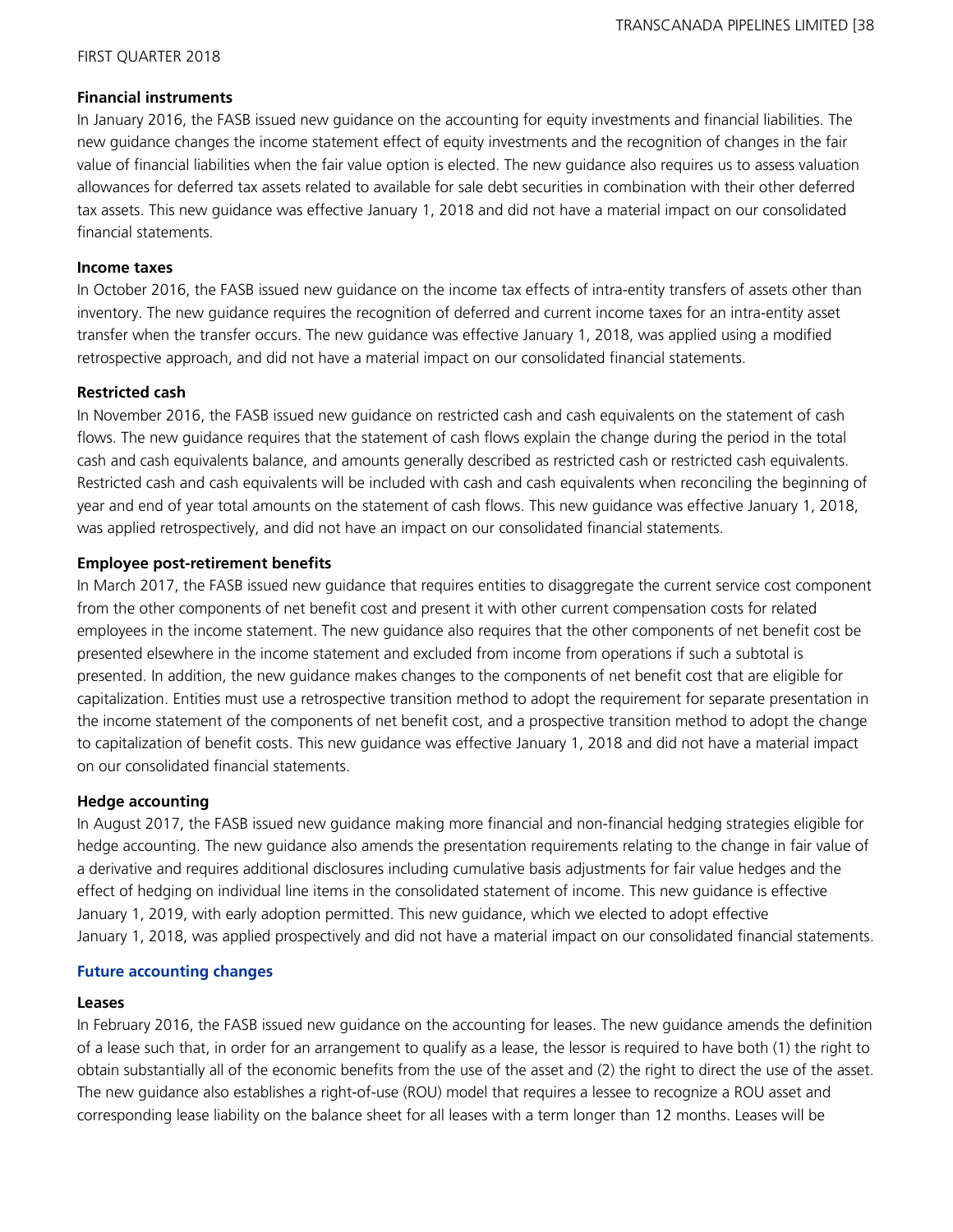classified as finance or operating, with classification affecting the pattern of expense recognition in the consolidated statement of income. The new guidance does not make extensive changes to lessor accounting.

In January, 2018, the FASB issued an optional practical expedient, to be applied upon transition, to omit the evaluation of land easements not previously accounted for as leases that existed or expired prior to the entity's adoption of the new lease guidance. An entity that elects this practical expedient is required to apply the practical expedient consistently to all of its existing or expired land easements not previously accounted for as leases. We continue to monitor and analyze additional guidance and clarifications provided by the FASB.

The new guidance is effective January 1, 2019, with early adoption permitted. A modified retrospective transition approach is required for leases existing at, or entered into after, the beginning of the earliest comparative period presented in the financial statements, with certain practical expedients available. We are continuing to identify and analyze existing lease agreements to determine the effect of application of the new guidance on our consolidated financial statements. We have also selected a system solution and continue to assess process changes necessary to compile the information to meet the recognition and disclosure requirements of the new guidance.

## **Measurement of credit losses on financial instruments**

In June 2016, the FASB issued new guidance that significantly changes how entities measure credit losses for most financial assets and certain other financial instruments that are not measured at fair value through net income. The new guidance amends the impairment model of financial instruments basing it on expected losses rather than incurred losses. These expected credit losses will be recognized as an allowance rather than as a direct write down of the amortized cost basis. The new guidance is effective January 1, 2020 and will be applied using a modified retrospective approach. We are currently evaluating the impact of the adoption of this guidance and have not yet determined the effect on our consolidated financial statements.

#### **Goodwill impairment**

In January 2017, the FASB issued new guidance on simplifying the test for goodwill impairment by eliminating Step 2 of the impairment test, which is the requirement to calculate the implied fair value of goodwill to measure the impairment charge. Instead, entities will record an impairment charge based on the excess of a reporting unit's carrying amount over its fair value. This new guidance is effective January 1, 2020 and will be applied prospectively, however, early adoption is permitted. We are currently evaluating the timing and impact of the adoption of this guidance.

#### **Amortization on purchased callable debt securities**

In March 2017, the FASB issued new guidance that shortens the amortization period for the premium on certain purchased callable debt securities by requiring entities to amortize the premium to the earliest call date. This new guidance is effective January 1, 2019 and will be applied using a modified retrospective approach. We are currently evaluating the impact of the adoption of this guidance and have not yet determined the effect on our consolidated financial statements.

# **Income Taxes**

In February 2018, the FASB issued new guidance that allows a reclassification from AOCI to retained earnings for stranded tax effects resulting from the U.S. Tax Cuts and Jobs Act. This new guidance is effective January 1, 2019, however, early adoption is permitted. This guidance can be applied either in the period of adoption or retrospectively to each period (or periods) in which the effect of the change is recognized. We are currently evaluating this guidance.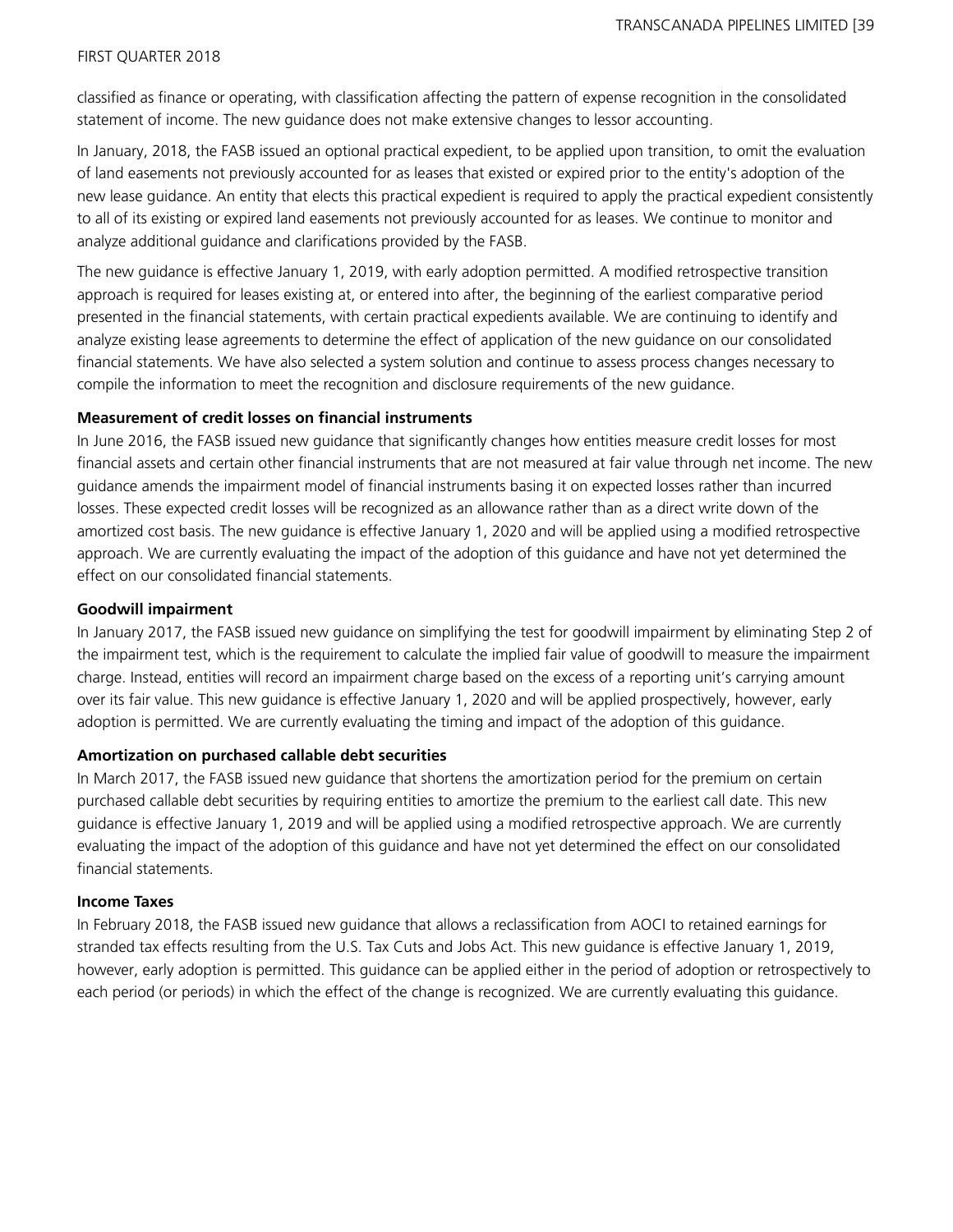# Reconciliation of non-GAAP measures

|                                                         | three months ended<br>March 31 |       |  |
|---------------------------------------------------------|--------------------------------|-------|--|
| (unaudited - millions of \$)                            | 2018                           | 2017  |  |
| <b>Comparable EBITDA</b>                                |                                |       |  |
| Canadian Natural Gas Pipelines                          | 494                            | 504   |  |
| U.S. Natural Gas Pipelines                              | 804                            | 720   |  |
| Mexico Natural Gas Pipelines                            | 160                            | 140   |  |
| Liquids Pipelines                                       | 431                            | 312   |  |
| Energy                                                  | 184                            | 305   |  |
| Corporate                                               | (2)                            | (4)   |  |
| <b>Comparable EBITDA</b>                                | 2,071                          | 1,977 |  |
| Depreciation and amortization                           | (535)                          | (510) |  |
| <b>Comparable EBIT</b>                                  | 1,536                          | 1,467 |  |
| Specific items:                                         |                                |       |  |
| Risk management activities <sup>1</sup>                 | (109)                          | (56)  |  |
| Foreign exchange loss – inter-affiliate loan            | (79)                           |       |  |
| Integration and acquisition related costs - Columbia    |                                | (39)  |  |
| Loss on sales of U.S. Northeast power generation assets |                                | (11)  |  |
| Keystone XL asset costs                                 |                                | (8)   |  |
| <b>Segmented earnings</b>                               | 1,348                          | 1,353 |  |

| <b>Risk management activities</b>                       | three months ended<br>March 31 |      |
|---------------------------------------------------------|--------------------------------|------|
| (unaudited - millions of \$)                            | 2018                           | 2017 |
| Liquids marketing                                       | (7)                            |      |
| Canadian Power                                          | 2                              |      |
| U.S. Power                                              | (101)                          | (62) |
| Natural Gas Storage                                     | (3)                            |      |
| Total unrealized losses from risk management activities | (109)                          | (56) |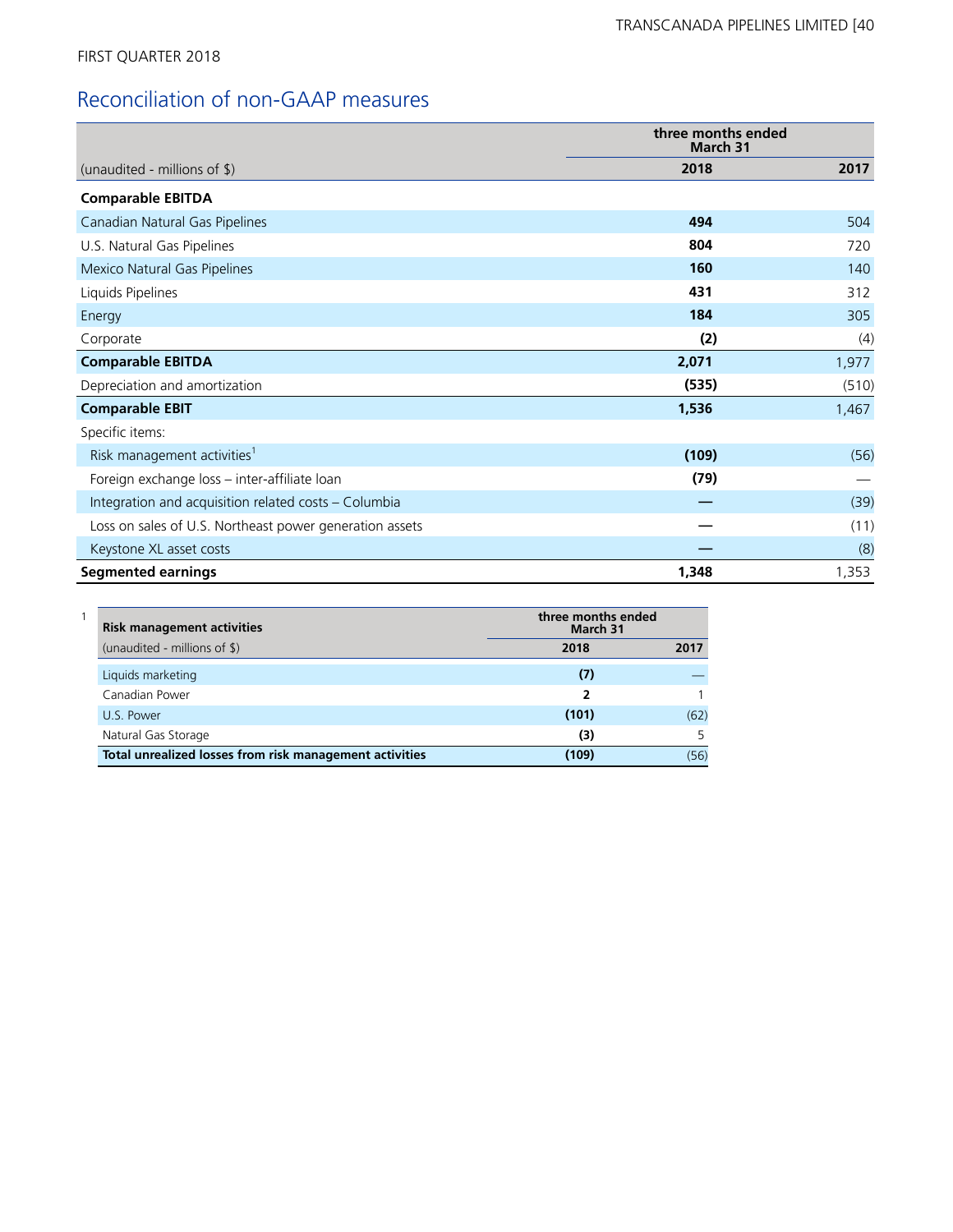# Quarterly results

# **SELECTED QUARTERLY CONSOLIDATED FINANCIAL DATA**

|                                                                                    | 2018         | 2017          |       |        |              | 2016          |              |        |
|------------------------------------------------------------------------------------|--------------|---------------|-------|--------|--------------|---------------|--------------|--------|
| (unaudited - millions of $\frac{1}{2}$ )                                           | <b>First</b> | <b>Fourth</b> | Third | Second | <b>First</b> | <b>Fourth</b> | <b>Third</b> | Second |
| Revenues                                                                           | 3,424        | 3,617         | 3,195 | 3,230  | 3.407        | 3.635         | 3.642        | 2,756  |
| Net income/(loss) attributable to<br>controlling interests and to common<br>shares | 759          | 889           | 636   | 909    | 672          | (334)         | (118)        | 497    |
| Comparable earnings                                                                | 895          | 747           | 638   | 687    | 727          | 650           | 639          | 395    |

# **FACTORS AFFECTING QUARTERLY FINANCIAL INFORMATION BY BUSINESS SEGMENT**

Quarter-over-quarter revenues and net income fluctuate for reasons that vary across our business segments.

In our Canadian Natural Gas Pipelines, U.S. Natural Gas Pipelines and Mexico Natural Gas Pipelines segments, except for seasonal fluctuations in short-term throughput volumes on U.S. pipelines, quarter-over-quarter revenues and net income generally remain relatively stable during any fiscal year. Over the long term, however, they fluctuate because of:

- regulators' decisions
- negotiated settlements with shippers
- acquisitions and divestitures
- developments outside of the normal course of operations
- newly constructed assets being placed in service.

In Liquids Pipelines, annual revenues and net income are based on contracted and uncommitted spot transportation and liquids marketing activities. Quarter-over-quarter revenues and net income are affected by:

- regulatory decisions
- developments outside of the normal course of operations
- newly constructed assets being placed in service
- demand for uncontracted transportation services
- liquids marketing activities
- certain fair value adjustments.

In Energy, quarter-over-quarter revenues and net income are affected by:

- weather
- customer demand
- market prices for natural gas and power
- capacity prices and payments
- planned and unplanned plant outages
- acquisitions and divestitures
- certain fair value adjustments
- developments outside of the normal course of operations
- newly constructed assets being placed in service.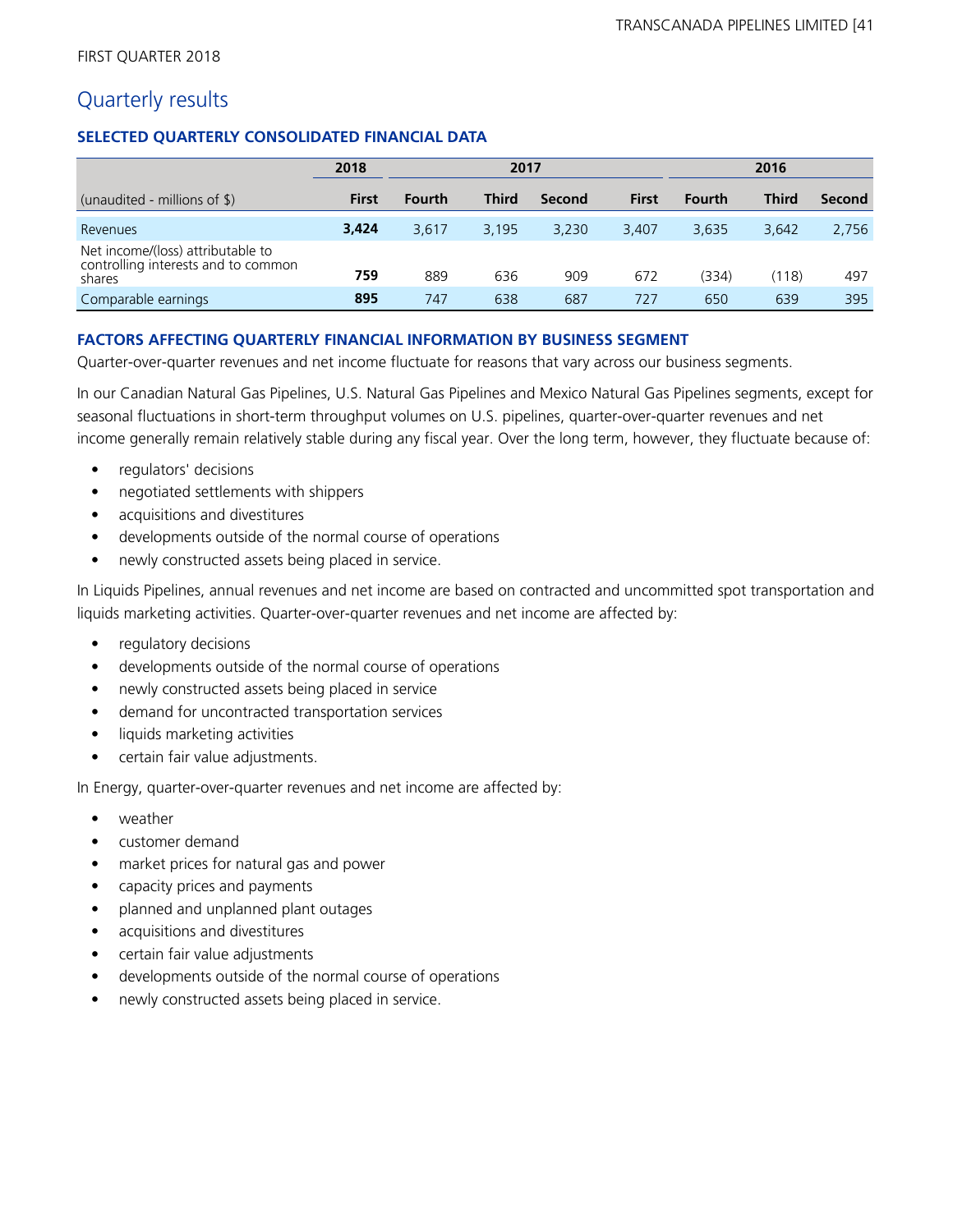## **FACTORS AFFECTING FINANCIAL INFORMATION BY QUARTER**

We calculate comparable measures by adjusting certain GAAP and non-GAAP measures for specific items we believe are significant but not reflective of our underlying operations in the period.

Comparable earnings exclude the unrealized gains and losses from changes in the fair value of certain derivatives used to reduce our exposure to certain financial and commodity price risks. These derivatives generally provide effective economic hedges, but do not meet the criteria for hedge accounting. As a result, the changes in fair value are recorded in net income. As these amounts do not accurately reflect the gains and losses that will be realized at settlement, we do not consider them part of our underlying operations.

In fourth quarter 2017, comparable earnings also excluded:

- an \$804 million recovery of deferred income taxes as a result of U.S. Tax Reform
- a \$136 million after-tax gain related to the sale of our Ontario solar assets
- a \$64 million net after-tax gain related to the monetization of our U.S. Northeast power business, which included an incremental after-tax loss of \$7 million recorded on the sale of the thermal and wind package, \$23 million of after-tax third-party insurance proceeds related to a 2017 Ravenswood outage and income tax adjustments
- a \$954 million after-tax impairment charge for the Energy East pipeline and related projects as a result of our decision not to proceed with the project applications
- a \$9 million after-tax charge related to the maintenance and liquidation of Keystone XL assets which were expensed pending further advancement of the project.

In third quarter 2017, comparable earnings also excluded:

- an incremental net loss of \$12 million related to the monetization of our U.S. Northeast power business which included an incremental loss of \$7 million after tax on the sale of the thermal and wind package and \$14 million of after-tax disposition costs and income tax adjustments
- an after-tax charge of \$30 million for integration-related costs associated with the acquisition of Columbia
- an after-tax charge of \$8 million related to the maintenance of Keystone XL assets which were being expensed pending further advancement of the project.

In second quarter 2017, comparable earnings also excluded:

- a \$265 million net after-tax gain related to the monetization of our U.S. Northeast power business which included a \$441 million after-tax gain on the sale of TC Hydro and an additional loss of \$176 million after tax on the sale of the thermal and wind package
- an after-tax charge of \$15 million for integration-related costs associated with the acquisition of Columbia
- an after-tax charge of \$4 million related to the maintenance of Keystone XL assets which were being expensed pending further advancement of the project.

In first quarter 2017, comparable earnings also excluded:

- a charge of \$24 million after tax for integration-related costs associated with the acquisition of Columbia
- a charge of \$10 million after tax for costs related to the monetization of our U.S. Northeast power generation business
- a charge of \$7 million after tax related to the maintenance of Keystone XL assets which were being expensed pending further advancement of the project
- a \$7 million income tax recovery related to the realized loss on a third-party sale of Keystone XL project assets. A provision for the expected pre-tax loss on these assets was included in our 2015 impairment charge but the related income tax recoveries could not be recorded until realized.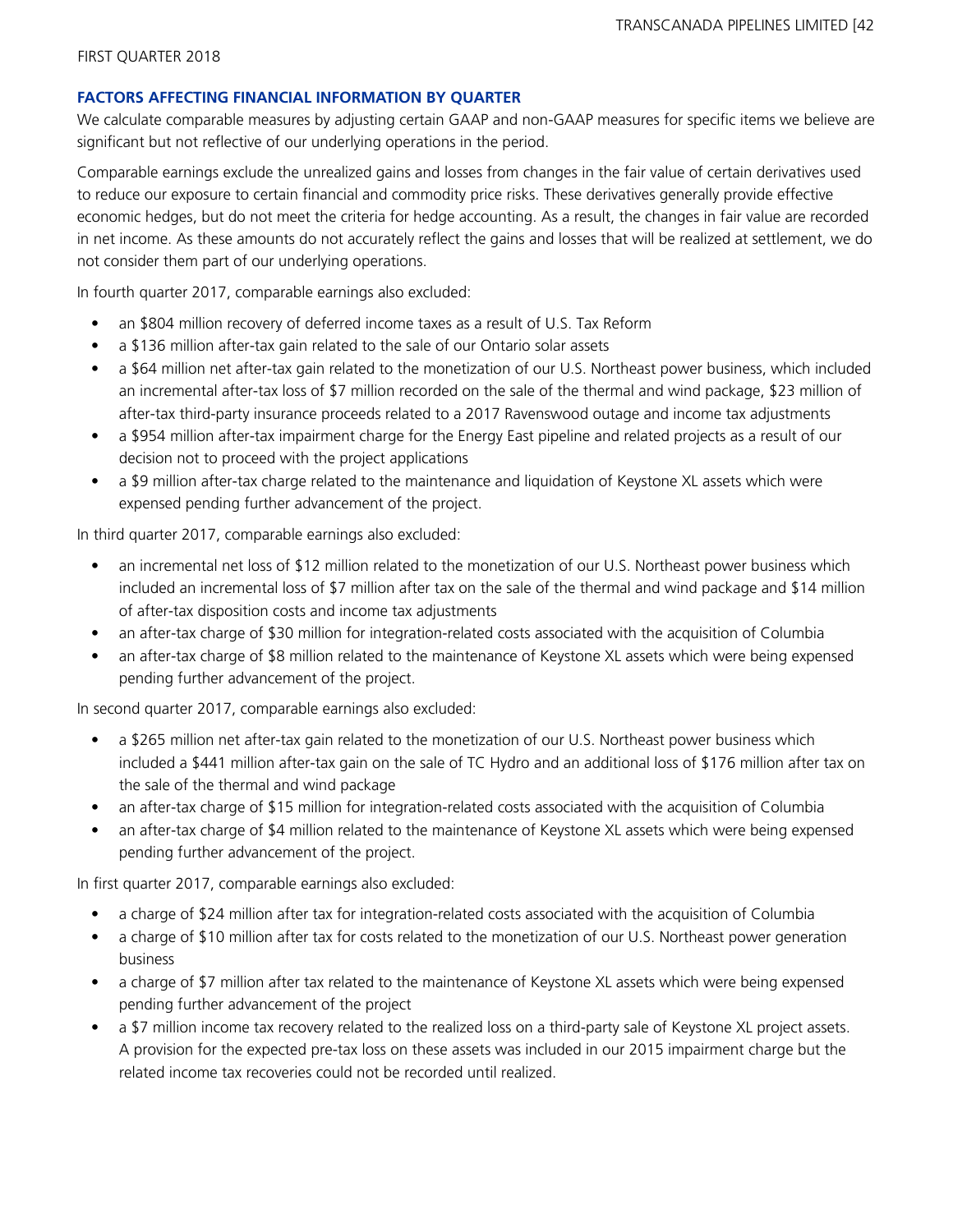In fourth quarter 2016, comparable earnings also excluded:

- an \$870 million after-tax charge related to the loss on U.S. Northeast power assets held for sale which included an \$863 million after-tax loss on the thermal and wind package held for sale and \$7 million of after-tax costs related to the monetization
- an additional \$68 million after-tax loss on the transfer of environmental credits to the Balancing Pool upon final settlement of the Alberta PPA terminations
- an after-tax charge of \$67 million for costs associated with the acquisition of Columbia which included a \$44 million deferred tax adjustment upon acquisition and \$23 million of retention, severance and integration costs
- an after-tax charge of \$18 million related to Keystone XL costs for the maintenance and liquidation of project assets which were being expensed pending further advancement of the project
- an after-tax restructuring charge of \$6 million for additional expected future losses under lease commitments. These charges formed part of a restructuring initiative, which commenced in 2015, to maximize the effectiveness and efficiency of our existing operations and reduce overall costs.

In third quarter 2016, comparable earnings also excluded:

- a \$656 million after-tax impairment on the Ravenswood goodwill. As a result of information received during the process to monetize our U.S. Northeast power business in third quarter 2016, it was determined that the fair value of Ravenswood no longer exceeded its carrying value
- costs associated with the acquisition of Columbia including a charge of \$67 million after tax primarily relating to retention, severance and integration expenses
- \$28 million of income tax recoveries related to the realized loss on a third-party sale of Keystone XL plant and equipment. A provision for the expected loss on these assets was included in our fourth quarter 2015 impairment charge but the related tax recoveries could not be recorded until realized
- a charge of \$9 million after tax related to Keystone XL costs for the maintenance and liquidation of project assets which were being expensed pending further advancement of the project
- a \$3 million after-tax charge related to the monetization of our U.S. Northeast power business.

In second quarter 2016, comparable earnings also excluded:

- a charge of \$10 million related to costs associated with the acquisition of Columbia
- a charge of \$9 million after tax related to Keystone XL costs for the maintenance and liquidation of project assets which were being expensed pending further advancement of the project
- a charge of \$10 million after tax for restructuring charges mainly related to expected future losses under lease commitments.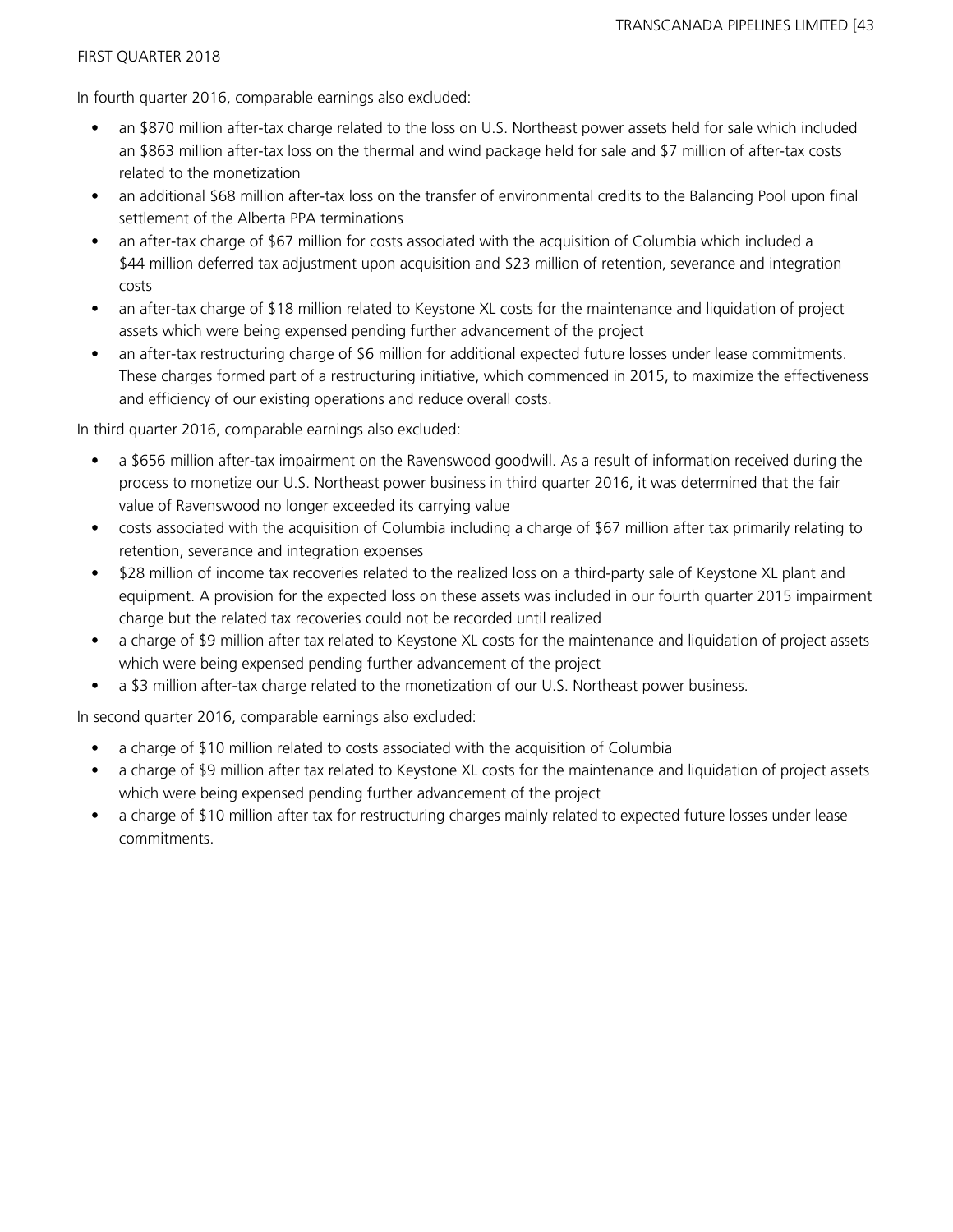# Condensed consolidated statement of income

|                                                                       | three months ended March 31 |       |  |  |
|-----------------------------------------------------------------------|-----------------------------|-------|--|--|
| (unaudited - millions of Canadian \$)                                 | 2018                        | 2017  |  |  |
| <b>Revenues</b>                                                       |                             |       |  |  |
| Canadian Natural Gas Pipelines                                        | 884                         | 882   |  |  |
| U.S. Natural Gas Pipelines                                            | 1,091                       | 994   |  |  |
| Mexico Natural Gas Pipelines                                          | 151                         | 143   |  |  |
| Liquids Pipelines                                                     | 623                         | 472   |  |  |
| Energy                                                                | 675                         | 916   |  |  |
|                                                                       | 3,424                       | 3,407 |  |  |
| <b>Income from Equity Investments</b>                                 | 80                          | 174   |  |  |
| <b>Operating and Other Expenses</b>                                   |                             |       |  |  |
| Plant operating costs and other                                       | 874                         | 1,006 |  |  |
| Commodity purchases resold                                            | 597                         | 543   |  |  |
| Property taxes                                                        | 150                         | 162   |  |  |
| Depreciation and amortization                                         | 535                         | 517   |  |  |
|                                                                       | 2,156                       | 2,228 |  |  |
| <b>Financial Charges</b>                                              |                             |       |  |  |
| Interest expense                                                      | 548                         | 516   |  |  |
| Allowance for funds used during construction                          | (105)                       | (101) |  |  |
| Interest income and other                                             | (63)                        | (20)  |  |  |
|                                                                       | 380                         | 395   |  |  |
| Income before Income Taxes                                            | 968                         | 958   |  |  |
| <b>Income Tax Expense</b>                                             |                             |       |  |  |
| Current                                                               | 50                          | 67    |  |  |
| Deferred                                                              | 65                          | 129   |  |  |
|                                                                       | 115                         | 196   |  |  |
| <b>Net Income</b>                                                     | 853                         | 762   |  |  |
| Net income attributable to non-controlling interests                  | 94                          | 90    |  |  |
| Net Income Attributable to Controlling Interests and to Common Shares | 759                         | 672   |  |  |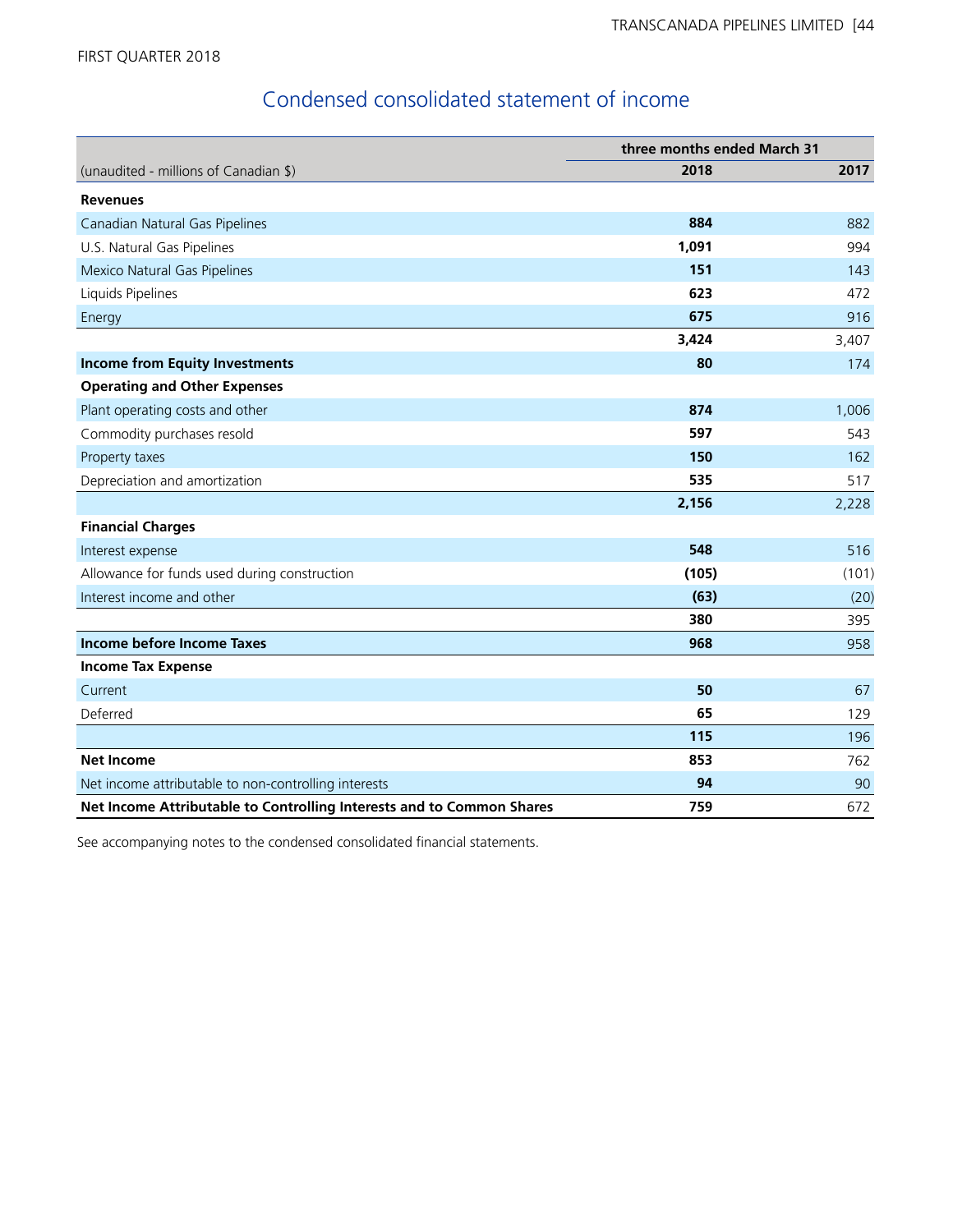# Condensed consolidated statement of comprehensive income

|                                                                                                      | three months ended March 31 |      |
|------------------------------------------------------------------------------------------------------|-----------------------------|------|
| (unaudited - millions of Canadian $\frac{1}{2}$ )                                                    | 2018                        | 2017 |
| <b>Net Income</b>                                                                                    | 853                         | 762  |
| Other Comprehensive Income/(Loss), Net of Income Taxes                                               |                             |      |
| Foreign currency translation gains and losses on net investment in foreign<br>operations             | 432                         | (82) |
| Change in fair value of net investment hedges                                                        | (2)                         | (1)  |
| Change in fair value of cash flow hedges                                                             |                             | 5    |
| Reclassification to net income of gains and losses on cash flow hedges                               | 3                           |      |
| Reclassification of actuarial gains and losses on pension and other<br>post-retirement benefit plans | (2)                         | 3    |
| Other comprehensive income on equity investments                                                     | 6                           | 3    |
| Other comprehensive income/(loss)                                                                    | 444                         | (72) |
| <b>Comprehensive Income</b>                                                                          | 1,297                       | 690  |
| Comprehensive income attributable to non-controlling interests                                       | 160                         | 50   |
| Comprehensive Income Attributable to Controlling Interests and to<br><b>Common Shares</b>            | 1,137                       | 640  |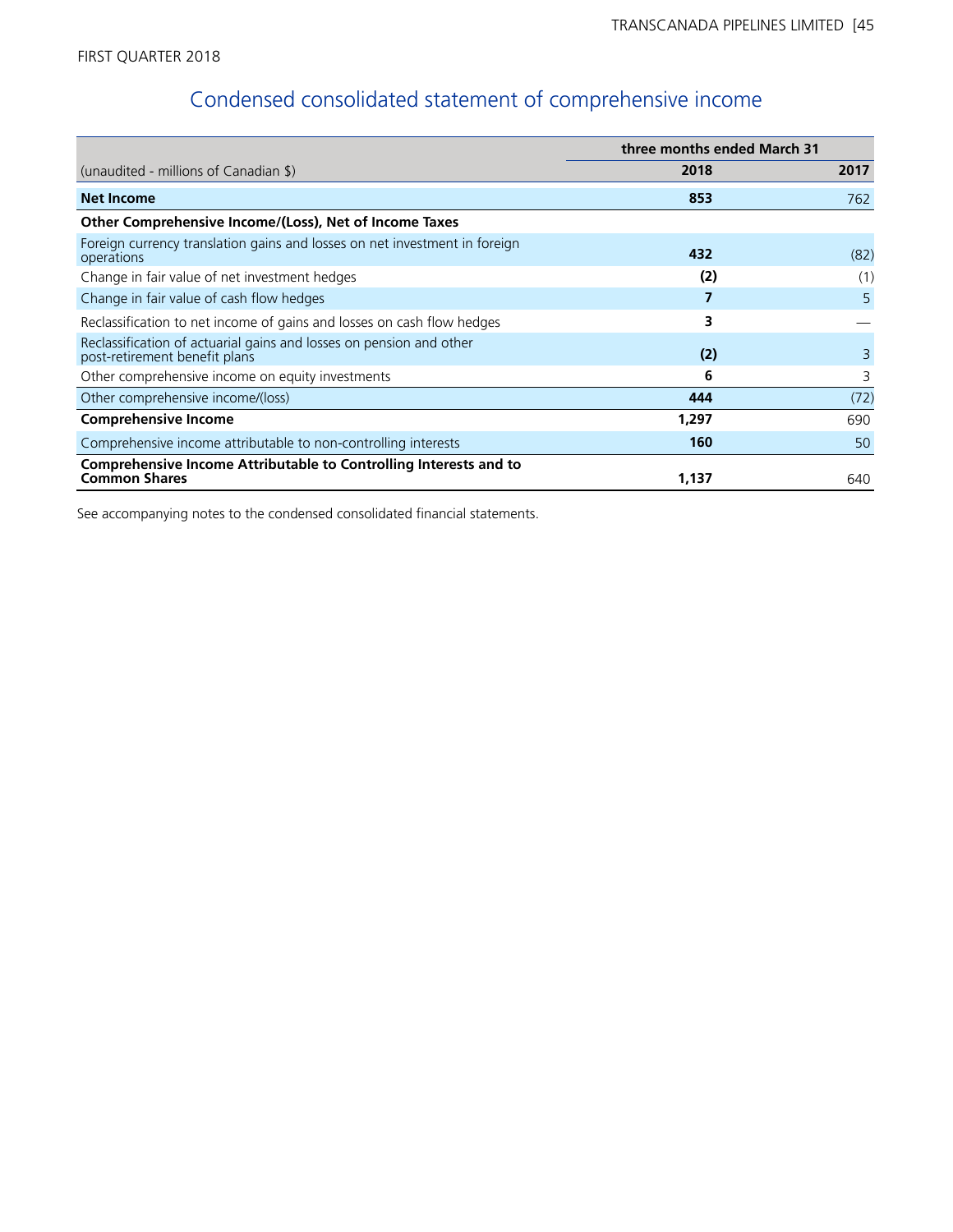# Condensed consolidated statement of cash flows

|                                                                        | three months ended March 31 |          |  |  |
|------------------------------------------------------------------------|-----------------------------|----------|--|--|
| (unaudited - millions of Canadian \$)                                  | 2018                        | 2017     |  |  |
| <b>Cash Generated from Operations</b>                                  |                             |          |  |  |
| Net income                                                             | 853                         | 762      |  |  |
| Depreciation and amortization                                          | 535                         | 517      |  |  |
| Deferred income taxes                                                  | 65                          | 129      |  |  |
| Income from equity investments                                         | (80)                        | (174)    |  |  |
| Distributions received from operating activities of equity investments | 234                         | 219      |  |  |
| Employee post-retirement benefits funding, net of expense              | 3                           | 3        |  |  |
| Equity allowance for funds used during construction                    | (78)                        | (64)     |  |  |
| Unrealized losses on financial instruments                             | 188                         | 41       |  |  |
| Other                                                                  | (122)                       | 8        |  |  |
| Increase in operating working capital                                  | (206)                       | (160)    |  |  |
| Net cash provided by operations                                        | 1,392                       | 1,281    |  |  |
| <b>Investing Activities</b>                                            |                             |          |  |  |
| Capital expenditures                                                   | (1,702)                     | (1, 560) |  |  |
| Capital projects in development                                        | (36)                        | (42)     |  |  |
| Contributions to equity investments                                    | (358)                       | (192)    |  |  |
| Other distributions from equity investments                            | 121                         | 363      |  |  |
| Deferred amounts and other                                             | 110                         | (84)     |  |  |
| Net cash used in investing activities                                  | (1,865)                     | (1, 515) |  |  |
| <b>Financing Activities</b>                                            |                             |          |  |  |
| Notes payable issued                                                   | 1,812                       | 670      |  |  |
| Long-term debt issued, net of issue costs                              | 93                          |          |  |  |
| Long-term debt repaid                                                  | (1,226)                     | (1,051)  |  |  |
| Junior subordinated notes issued, net of issue costs                   |                             | 1,982    |  |  |
| Advances from affiliate                                                | 215                         |          |  |  |
| Dividends on common shares                                             | (551)                       | (488)    |  |  |
| Distributions paid to non-controlling interests                        | (69)                        | (80)     |  |  |
| Common shares issued                                                   | 192                         | 187      |  |  |
| Partnership units of TC PipeLines, LP issued, net of issue costs       | 49                          | 92       |  |  |
| Common units of Columbia Pipeline Partners LP acquired                 |                             | (1, 205) |  |  |
| Net cash provided by financing activities                              | 515                         | 107      |  |  |
| Effect of Foreign Exchange Rate Changes on Cash and Cash Equivalents   | 29                          | 5        |  |  |
| <b>Increase/(Decrease) in Cash and Cash Equivalents</b>                | 71                          | (122)    |  |  |
| <b>Cash and Cash Equivalents</b>                                       |                             |          |  |  |
| Beginning of period                                                    | 1,044                       | 967      |  |  |
| <b>Cash and Cash Equivalents</b>                                       |                             |          |  |  |
| End of period                                                          | 1,115                       | 845      |  |  |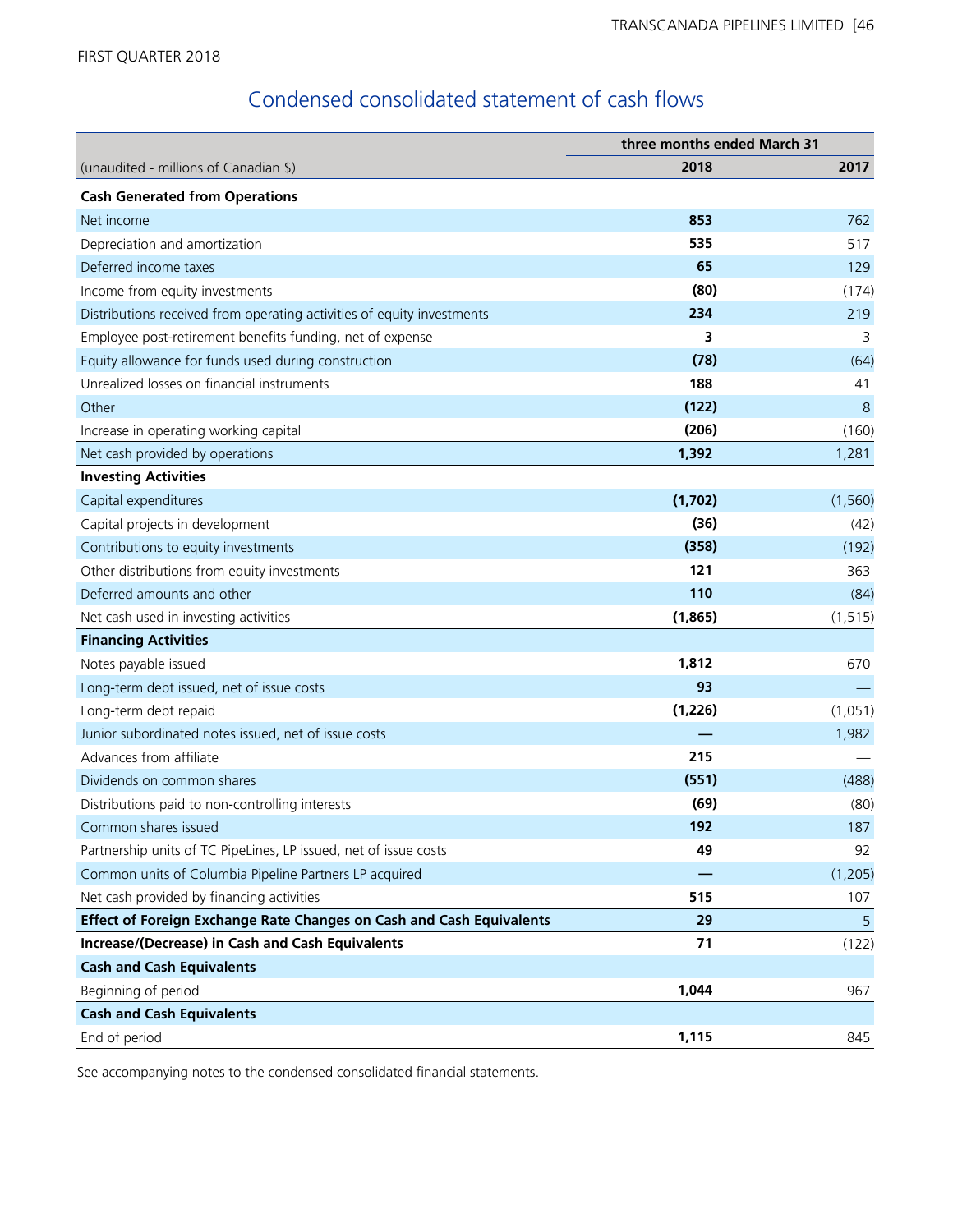# Condensed consolidated balance sheet

|                                        |                                                 | March 31, | December 31, |
|----------------------------------------|-------------------------------------------------|-----------|--------------|
| (unaudited - millions of Canadian \$)  |                                                 | 2018      | 2017         |
| <b>ASSETS</b>                          |                                                 |           |              |
| <b>Current Assets</b>                  |                                                 |           |              |
| Cash and cash equivalents              |                                                 | 1,115     | 1,044        |
| Accounts receivable                    |                                                 | 2,210     | 2,537        |
| Inventories                            |                                                 | 384       | 378          |
| Other                                  |                                                 | 718       | 691          |
|                                        |                                                 | 4,427     | 4,650        |
|                                        | net of accumulated depreciation of \$24,416 and |           |              |
| <b>Plant, Property and Equipment</b>   | \$23,734, respectively                          | 59,313    | 57,277       |
| <b>Equity Investments</b>              |                                                 | 6,362     | 6,366        |
| <b>Regulatory Assets</b>               |                                                 | 1,334     | 1,376        |
| Goodwill                               |                                                 | 13,483    | 13,084       |
| <b>Loan Receivable from Affiliate</b>  |                                                 | 1,211     | 919          |
| <b>Intangible and Other Assets</b>     |                                                 | 1,669     | 1,423        |
| <b>Restricted Investments</b>          |                                                 | 1,005     | 915          |
|                                        |                                                 | 88,804    | 86,010       |
| <b>LIABILITIES</b>                     |                                                 |           |              |
| <b>Current Liabilities</b>             |                                                 |           |              |
| Notes payable                          |                                                 | 3,658     | 1,763        |
| Accounts payable and other             |                                                 | 3,699     | 4,071        |
| Dividends payable                      |                                                 | 618       | 552          |
| Due to affiliate                       |                                                 | 2,766     | 2,551        |
| Accrued interest                       |                                                 | 552       | 605          |
| Current portion of long-term debt      |                                                 | 3,406     | 2,866        |
|                                        |                                                 | 14,699    | 12,408       |
| <b>Regulatory Liabilities</b>          |                                                 | 4,473     | 4,321        |
| <b>Other Long-Term Liabilities</b>     |                                                 | 712       | 727          |
| <b>Deferred Income Tax Liabilities</b> |                                                 | 5,529     | 5,403        |
| Long-Term Debt                         |                                                 | 30,995    | 31,875       |
| <b>Junior Subordinated Notes</b>       |                                                 | 7,177     | 7,007        |
|                                        |                                                 | 63,585    | 61,741       |
| <b>EQUITY</b>                          |                                                 |           |              |
| Common shares, no par value            |                                                 | 21,953    | 21,761       |
| Issued and outstanding:                | March 31, 2018 - 875 million shares             |           |              |
|                                        | December 31, 2017 - 872 million shares          |           |              |
| Additional paid-in capital             |                                                 | 11        |              |
| Retained earnings                      |                                                 | 2,627     | 2,387        |
| Accumulated other comprehensive loss   |                                                 | (1, 353)  | (1,731)      |
| <b>Controlling Interests</b>           |                                                 | 23,238    | 22,417       |
| Non-controlling interests              |                                                 | 1,981     | 1,852        |
|                                        |                                                 | 25,219    | 24,269       |
|                                        |                                                 | 88,804    | 86,010       |

**Contingencies and Guarantees** (Note 12) **Variable Interest Entities** (Note 14)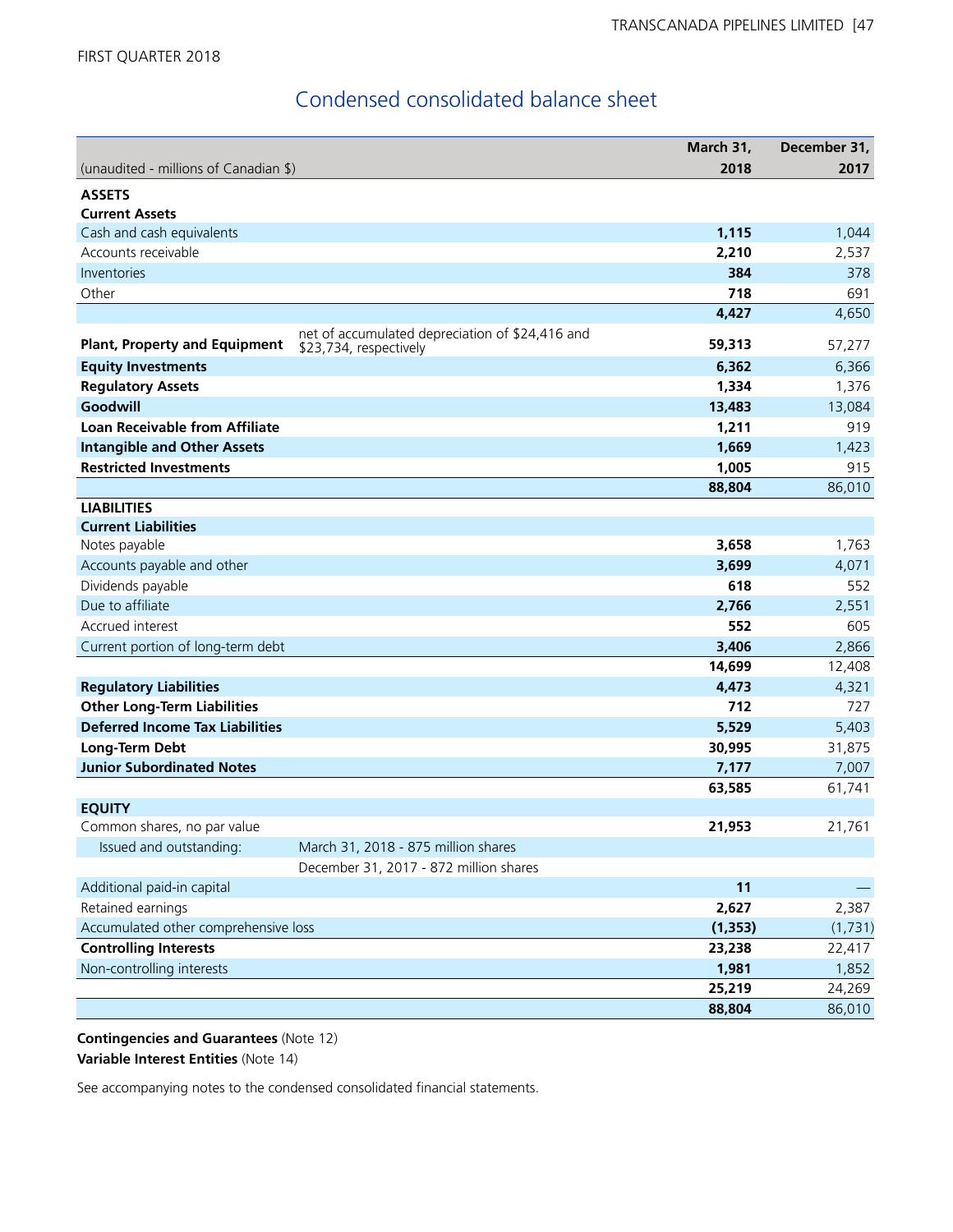# Condensed consolidated statement of equity

|                                                                                  | three months ended March 31 |        |
|----------------------------------------------------------------------------------|-----------------------------|--------|
| (unaudited - millions of Canadian \$)                                            | 2018                        | 2017   |
| <b>Common Shares</b>                                                             |                             |        |
| Balance at beginning of period                                                   | 21,761                      | 20,981 |
| Proceeds from shares issued                                                      | 192                         | 187    |
| Balance at end of period                                                         | 21,953                      | 21,168 |
| <b>Additional Paid-In Capital</b>                                                |                             |        |
| Balance at beginning of period                                                   |                             | 211    |
| Issuance of stock options                                                        | 4                           | 4      |
| Dilution from TC PipeLines, LP units issued                                      | $\overline{7}$              | 10     |
| Columbia Pipeline Partners LP acquisition                                        |                             | (171)  |
| Balance at end of period                                                         | 11                          | 54     |
| <b>Retained Earnings</b>                                                         |                             |        |
| Balance at beginning of period                                                   | 2,387                       | 1,577  |
| Net income attributable to controlling interests                                 | 759                         | 672    |
| Common share dividends                                                           | (614)                       | (542)  |
| Adjustment related to income tax effects of asset drop downs to TC PipeLines, LP | 95                          |        |
| Adjustment related to employee share-based payments                              |                             | 12     |
| Balance at end of period                                                         | 2,627                       | 1,719  |
| <b>Accumulated Other Comprehensive Loss</b>                                      |                             |        |
| Balance at beginning of period                                                   | (1,731)                     | (960)  |
| Other comprehensive income/(loss)                                                | 378                         | (32)   |
| Balance at end of period                                                         | (1, 353)                    | (992)  |
| <b>Equity Attributable to Controlling Interests</b>                              | 23,238                      | 21,949 |
| <b>Equity Attributable to Non-Controlling Interests</b>                          |                             |        |
| Balance at beginning of period                                                   | 1,852                       | 1,726  |
| Net income attributable to non-controlling interests                             | 94                          | 90     |
| Other comprehensive income/(loss) attributable to non-controlling interests      | 66                          | (40)   |
| Issuance of TC PipeLines, LP units                                               |                             |        |
| Proceeds, net of issue costs                                                     | 49                          | 92     |
| Decrease in TCPL's ownership of TC PipeLines, LP                                 | (9)                         | (17)   |
| Distributions declared to non-controlling interests                              | (71)                        | (80)   |
| Reclassification from common units of TC PipeLines, LP subject to rescission     |                             | 24     |
| Impact of Columbia Pipeline Partners LP acquisition                              |                             | 33     |
| Balance at end of period                                                         | 1,981                       | 1,828  |
| <b>Total Equity</b>                                                              | 25,219                      | 23,777 |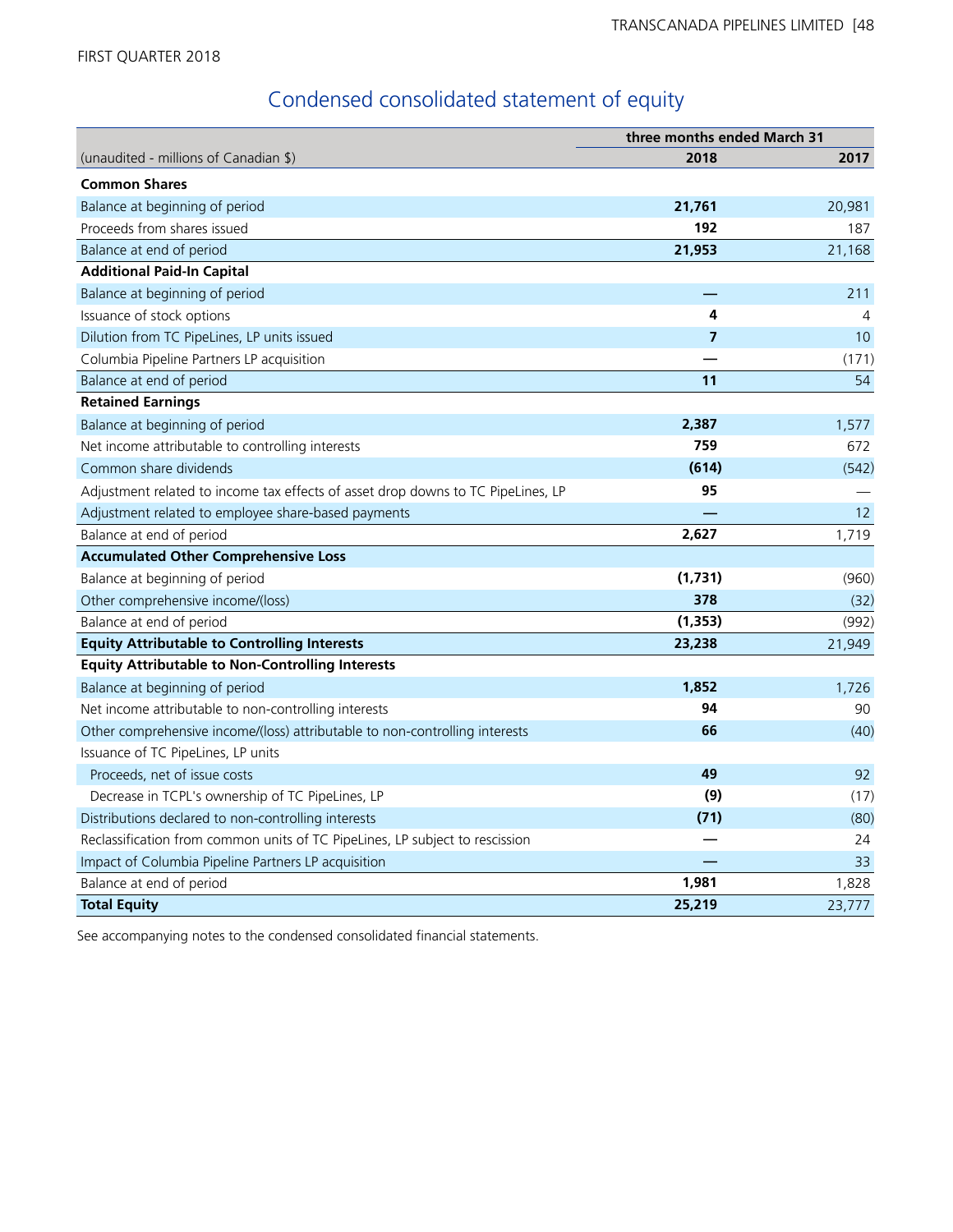# Notes to condensed consolidated financial statements (unaudited)

# 1. Basis of presentation

These condensed consolidated financial statements of TransCanada PipeLines Limited (TCPL or the Company) have been prepared by management in accordance with U.S. GAAP. The accounting policies applied are consistent with those outlined in TCPL's annual audited consolidated financial statements for the year ended December 31, 2017, except as described in Note 2, Accounting changes. Capitalized and abbreviated terms that are used but not otherwise defined herein are identified in TCPL's 2017 Annual Report.

These condensed consolidated financial statements reflect adjustments, all of which are normal recurring adjustments that are, in the opinion of management, necessary to reflect fairly the financial position and results of operations for the respective periods. These condensed consolidated financial statements do not include all disclosures required in the annual financial statements and should be read in conjunction with the 2017 audited consolidated financial statements included in TCPL's 2017 Annual Report. Certain comparative figures have been reclassified to conform with the current period's presentation.

Earnings for interim periods may not be indicative of results for the fiscal year in the Company's natural gas pipelines segments due to the timing of regulatory decisions and seasonal fluctuations in short-term throughput volumes on U.S. pipelines. Earnings for interim periods may also not be indicative of results for the fiscal year in the Company's Energy segment due to the impact of seasonal weather conditions on customer demand and market pricing in certain of the Company's investments in electrical power generation plants and non-regulated gas storage facilities.

# **USE OF ESTIMATES AND JUDGEMENTS**

In preparing these financial statements, TCPL is required to make estimates and assumptions that affect both the amount and timing of recording assets, liabilities, revenues and expenses since the determination of these items may be dependent on future events. The Company uses the most current information available and exercises careful judgement in making these estimates and assumptions. In the opinion of management, these condensed consolidated financial statements have been properly prepared within reasonable limits of materiality and within the framework of the Company's significant accounting policies included in the annual audited consolidated financial statements for the year ended December 31, 2017, except as described in Note 2, Accounting changes.

# 2. Accounting changes

# **CHANGES IN ACCOUNTING POLICIES FOR 2018**

# **Revenue from contracts with customers**

In 2014, the FASB issued new guidance on revenue from contracts with customers. The new guidance requires that an entity recognize revenue from these contracts in accordance with a prescribed model. This model is used to depict the transfer of promised goods or services to customers in amounts that reflect the total consideration to which it expects to be entitled during the term of the contract in exchange for those promised goods or services. Goods or services that are promised to a customer are referred to as the Company's "performance obligations." The total consideration to which the Company expects to be entitled can include fixed and variable amounts. The Company has variable revenue that is subject to factors outside the Company's influence, such as market prices, actions of third parties and weather conditions. The Company considers this variable revenue to be "constrained" as it cannot be reliably estimated, and therefore recognizes variable revenue when the service is provided.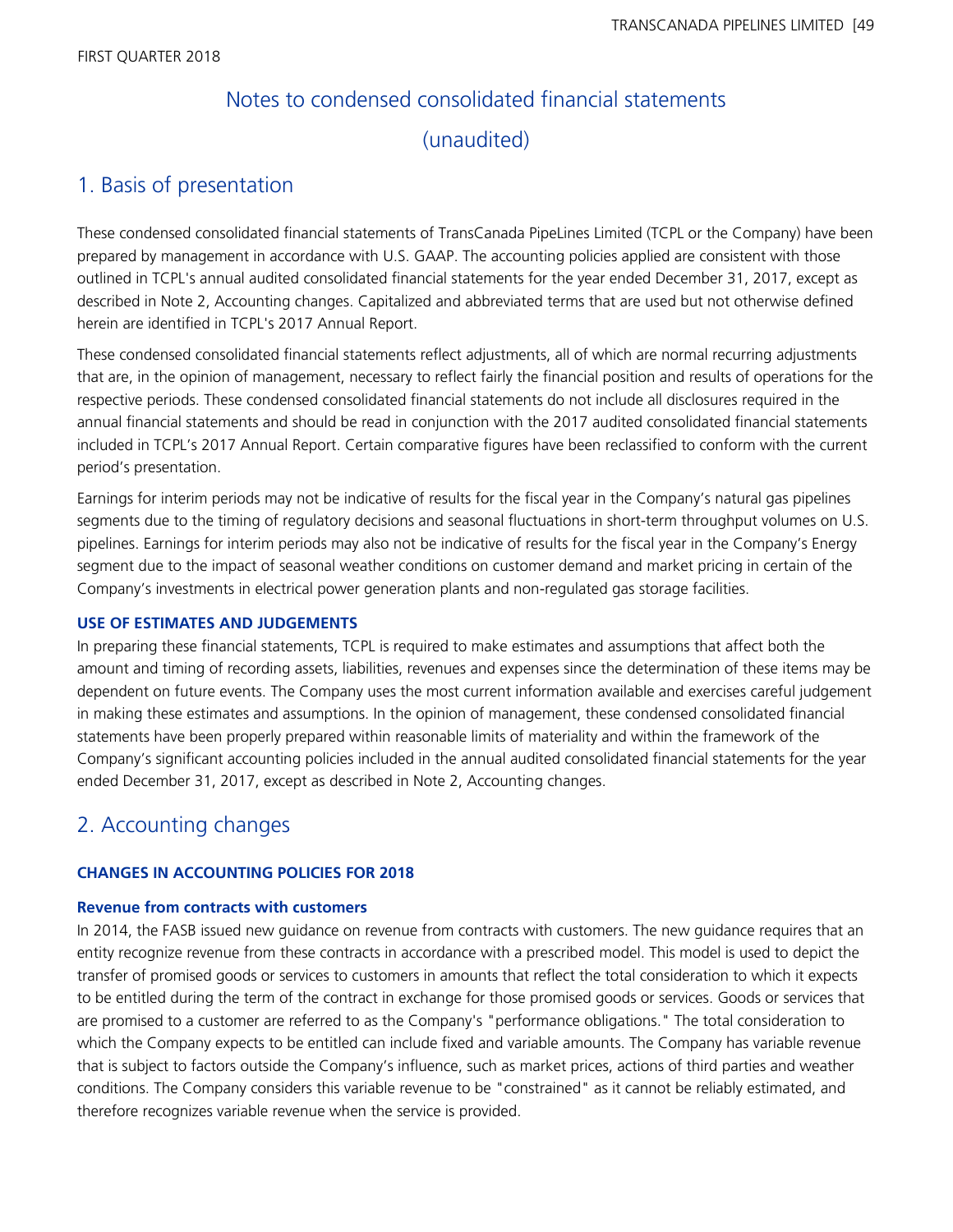The new guidance also requires additional disclosures about the nature, amount, timing and uncertainty of revenue recognition and related cash flows.

In the application of the new guidance, significant estimates and judgments are used to determine the following:

- pattern of revenue recognition, whether the performance obligation is satisfied at a point in time versus over time within a contract
- term of the contract
- amount of variable consideration associated with a contract and timing of the associated revenue recognition.

The new guidance was effective January 1, 2018, was applied using the modified retrospective transition method, and did not result in any material differences in the amount and timing of revenue recognition. Refer to Note 4, Revenues, for further information related to the impact of adopting the new guidance and the Company's updated accounting policies related to revenue recognition from contracts with customers.

# **Financial instruments**

In January 2016, the FASB issued new guidance on the accounting for equity investments and financial liabilities. The new guidance changes the income statement effect of equity investments and the recognition of changes in the fair value of financial liabilities when the fair value option is elected. The new guidance also requires the Company to assess valuation allowances for deferred tax assets related to available for sale debt securities in combination with their other deferred tax assets. This new guidance was effective January 1, 2018, and did not have a material impact on the Company's consolidated financial statements.

## **Income taxes**

In October 2016, the FASB issued new guidance on the income tax effects of intra-entity transfers of assets other than inventory. The new guidance requires the recognition of deferred and current income taxes for an intra-entity asset transfer when the transfer occurs. The new guidance was effective January 1, 2018, was applied using a modified retrospective approach, and did not have a material impact on the Company's consolidated financial statements.

# **Restricted cash**

In November 2016, the FASB issued new guidance on restricted cash and cash equivalents on the statement of cash flows. The new guidance requires that the statement of cash flows explain the change during the period in the total cash and cash equivalents balance, and amounts generally described as restricted cash or restricted cash equivalents. Restricted cash and cash equivalents will be included with cash and cash equivalents when reconciling the beginning of year and end of year total amounts on the statement of cash flows. This new guidance was effective January 1, 2018, was applied retrospectively, and did not have an impact on the Company's consolidated financial statements.

#### **Employee post-retirement benefits**

In March 2017, the FASB issued new guidance that requires entities to disaggregate the current service cost component from the other components of net benefit cost and present it with other current compensation costs for related employees in the income statement. The new guidance also requires that the other components of net benefit cost be presented elsewhere in the income statement and excluded from income from operations if such a subtotal is presented. In addition, the new guidance makes changes to the components of net benefit cost that are eligible for capitalization. Entities must use a retrospective transition method to adopt the requirement for separate presentation in the income statement of the components of net benefit cost, and a prospective transition method to adopt the change to capitalization of benefit costs. This new guidance was effective January 1, 2018 and did not have a material impact on the Company's consolidated financial statements.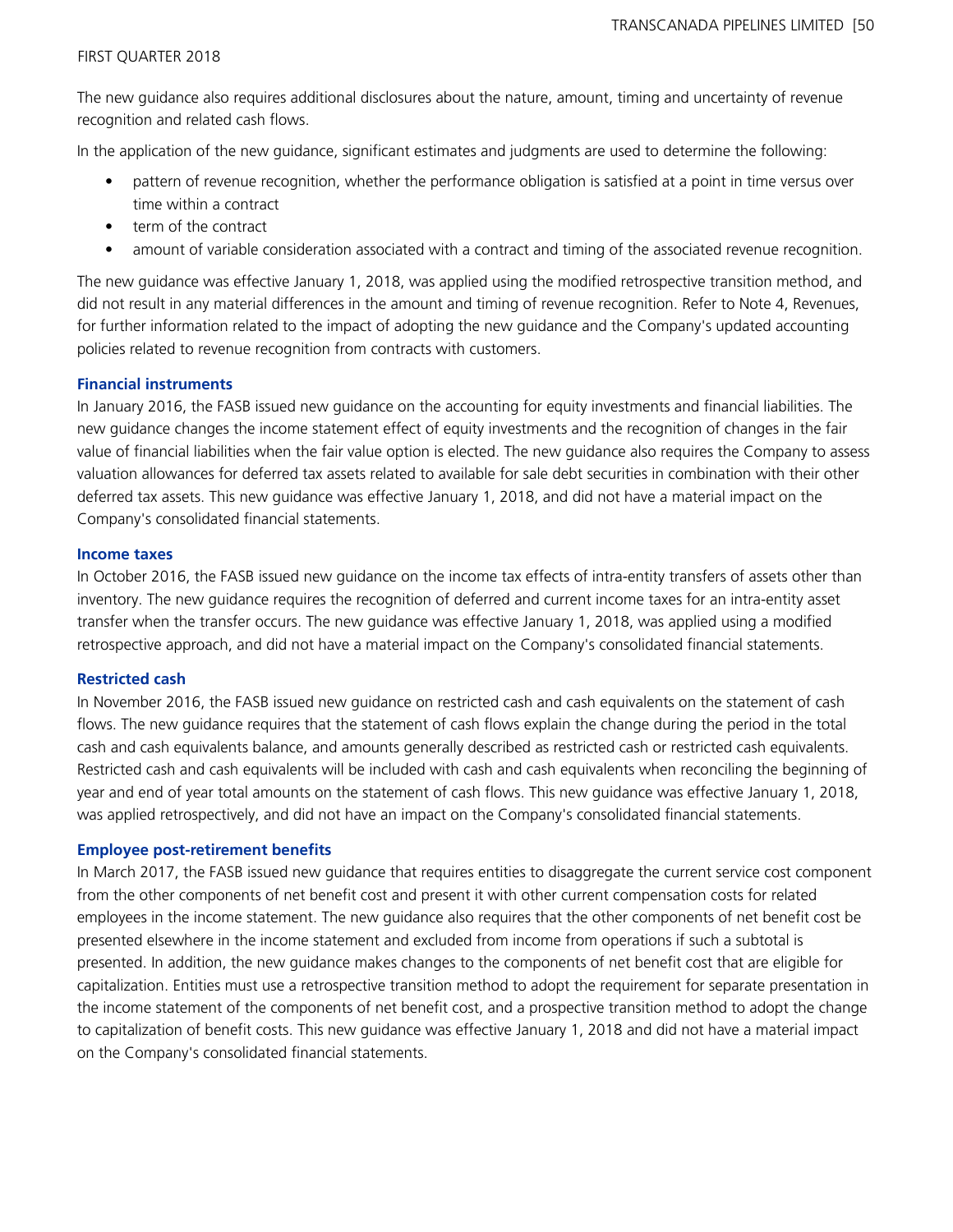#### **Hedge accounting**

In August 2017, the FASB issued new guidance making more financial and non-financial hedging strategies eligible for hedge accounting. The new guidance also amends the presentation requirements relating to the change in fair value of a derivative and requires additional disclosures including cumulative basis adjustments for fair value hedges and the effect of hedging on individual line items in the consolidated statement of income. This new guidance is effective January 1, 2019, with early adoption permitted. This new guidance, which the Company elected to adopt effective January 1, 2018, was applied prospectively and did not have a material impact on the Company's consolidated financial statements.

#### **FUTURE ACCOUNTING CHANGES**

#### **Leases**

In February 2016, the FASB issued new guidance on the accounting for leases. The new guidance amends the definition of a lease such that, in order for an arrangement to qualify as a lease, the lessor is required to have both (1) the right to obtain substantially all of the economic benefits from the use of the asset and (2) the right to direct the use of the asset. The new guidance also establishes a right-of-use (ROU) model that requires a lessee to recognize a ROU asset and corresponding lease liability on the balance sheet for all leases with a term longer than 12 months. Leases will be classified as finance or operating, with classification affecting the pattern of expense recognition in the consolidated statement of income. The new guidance does not make extensive changes to lessor accounting.

In January 2018, the FASB issued an optional practical expedient, to be applied upon transition, to omit the evaluation of land easements not previously accounted for as leases that existed or expired prior to the entity's adoption of the new lease guidance. An entity that elects this practical expedient is required to apply the practical expedient consistently to all of its existing or expired land easements not previously accounted for as leases. The Company continues to monitor and analyze additional guidance and clarifications provided by the FASB.

The new guidance is effective January 1, 2019, with early adoption permitted. A modified retrospective transition approach is required for leases existing at, or entered into after, the beginning of the earliest comparative period presented in the financial statements, with certain practical expedients available. The Company is continuing to identify and analyze existing lease agreements to determine the effect of application of the new guidance on its consolidated financial statements. The Company has also selected a system solution and continues to assess process changes necessary to compile the information to meet the recognition and disclosure requirements of the new guidance.

#### **Measurement of credit losses on financial instruments**

In June 2016, the FASB issued new guidance that significantly changes how entities measure credit losses for most financial assets and certain other financial instruments that are not measured at fair value through net income. The new guidance amends the impairment model of financial instruments basing it on expected losses rather than incurred losses. These expected credit losses will be recognized as an allowance rather than as a direct write down of the amortized cost basis. The new guidance is effective January 1, 2020 and will be applied using a modified retrospective approach. The Company is currently evaluating the impact of the adoption of this guidance and has not yet determined the effect on its consolidated financial statements.

#### **Goodwill impairment**

In January 2017, the FASB issued new guidance on simplifying the test for goodwill impairment by eliminating Step 2 of the impairment test, which is the requirement to calculate the implied fair value of goodwill to measure the impairment charge. Instead, entities will record an impairment charge based on the excess of a reporting unit's carrying amount over its fair value. This new guidance is effective January 1, 2020 and will be applied prospectively, however, early adoption is permitted. The Company is currently evaluating the timing and impact of the adoption of this guidance.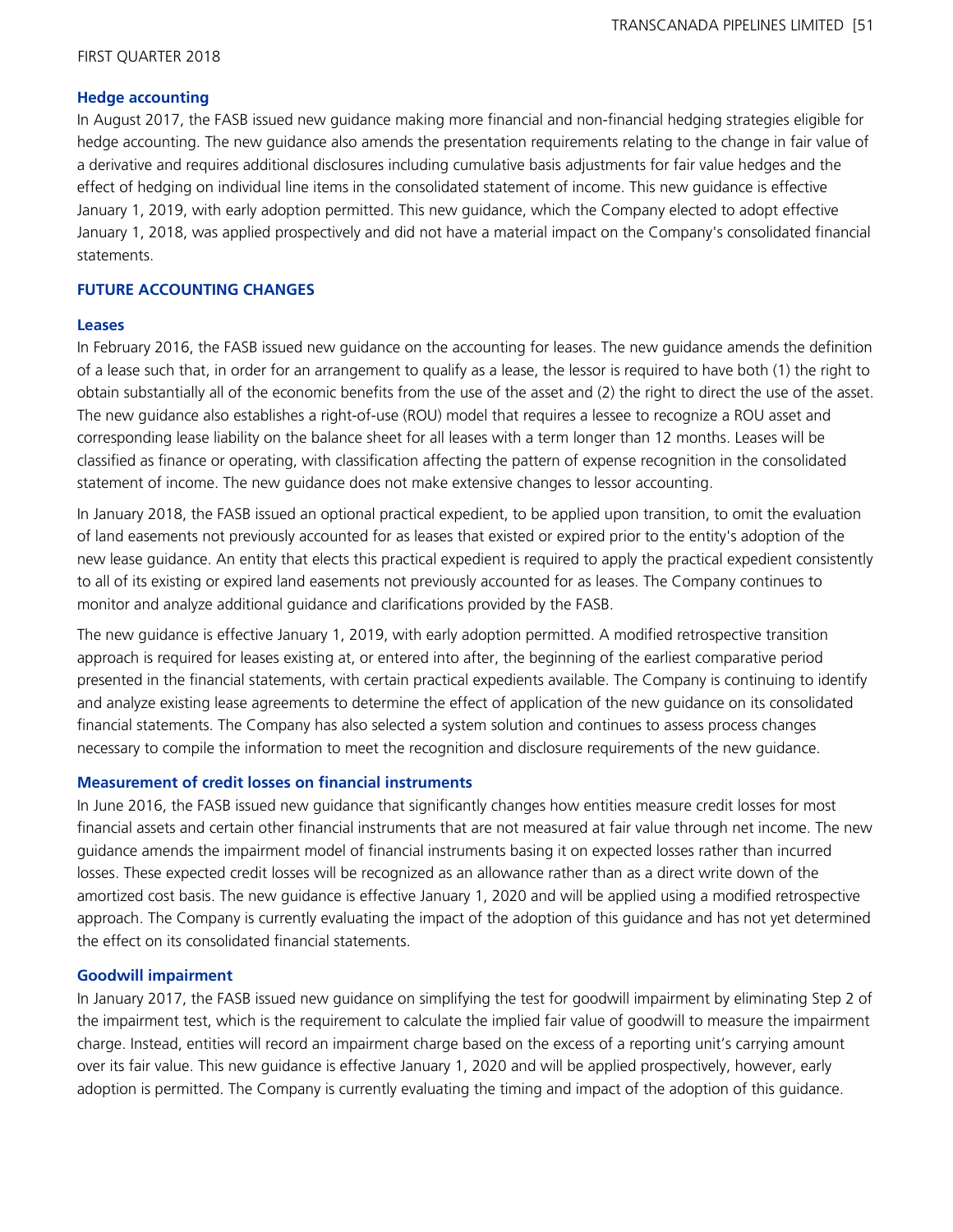#### **Amortization on purchased callable debt securities**

In March 2017, the FASB issued new guidance that shortens the amortization period for the premium on certain purchased callable debt securities by requiring entities to amortize the premium to the earliest call date. This new guidance is effective January 1, 2019 and will be applied using a modified retrospective approach. The Company is currently evaluating the impact of the adoption of this guidance and has not yet determined the effect on its consolidated financial statements.

# **Income Taxes**

In February 2018, the FASB issued new guidance that allows a reclassification from AOCI to retained earnings for stranded tax effects resulting from the U.S. Tax Cuts and Jobs Act. This new guidance is effective January 1, 2019, however, early adoption is permitted. This guidance can be applied either in the period of adoption or retrospectively to each period (or periods) in which the effect of the change is recognized. The Company is currently evaluating this guidance.

# 3. Segmented information

| three months ended March 31,<br>2018                                  | Canadian<br><b>Natural</b> | U.S.<br><b>Natural</b>  | <b>Mexico</b><br><b>Natural</b> | Liauids          |        |                        |              |
|-----------------------------------------------------------------------|----------------------------|-------------------------|---------------------------------|------------------|--------|------------------------|--------------|
| (unaudited - millions of Canadian \$)                                 | Gas<br><b>Pipelines</b>    | Gas<br><b>Pipelines</b> | Gas<br><b>Pipelines</b>         | <b>Pipelines</b> | Energy | Corporate <sup>1</sup> | <b>Total</b> |
| Revenues                                                              | 884                        | 1,091                   | 151                             | 623              | 675    |                        | 3,424        |
| Intersegment revenues                                                 |                            | 25                      |                                 |                  | 42     | $(67)$ <sup>2</sup>    |              |
|                                                                       | 884                        | 1,116                   | 151                             | 623              | 717    | (67)                   | 3,424        |
| Income/(loss) from equity investments                                 | 3                          | 67                      | 11                              | 15               | 63     | $(79)$ <sup>3</sup>    | 80           |
| Plant operating costs and other                                       | (323)                      | (324)                   | (2)                             | (191)            | (99)   | 65 <sup>2</sup>        | (874)        |
| Commodity purchases resold                                            |                            |                         |                                 |                  | (597)  |                        | (597)        |
| Property taxes                                                        | (70)                       | (55)                    |                                 | (23)             | (2)    |                        | (150)        |
| Depreciation and amortization                                         | (241)                      | (156)                   | (23)                            | (83)             | (32)   |                        | (535)        |
| <b>Segmented Earnings/(Loss)</b>                                      | 253                        | 648                     | 137                             | 341              | 50     | (81)                   | 1,348        |
| Interest expense                                                      |                            |                         |                                 |                  |        |                        | (548)        |
| Allowance for funds used during construction                          |                            |                         |                                 |                  |        |                        | 105          |
| Interest income and other                                             |                            |                         |                                 |                  |        |                        | 63           |
| Income before income taxes                                            |                            |                         |                                 |                  |        |                        | 968          |
| Income tax expense                                                    |                            |                         |                                 |                  |        |                        | (115)        |
| <b>Net Income</b>                                                     |                            |                         |                                 |                  |        |                        | 853          |
| Net income attributable to non-controlling interests                  |                            |                         |                                 |                  |        |                        | (94)         |
| Net Income Attributable to Controlling Interests and to Common Shares |                            |                         |                                 |                  |        |                        | 759          |

1 Includes intersegment eliminations.

2 The Company records intersegment sales at contracted rates. For segmented reporting, these transactions are included as Intersegment revenues in the segment providing the service and Plant operating costs and other in the segment receiving the service. These transactions are eliminated on consolidation. Intersegment profit is recognized when the product or service has been provided to third parties or otherwise realized.

3 Income/(loss) from equity investments includes foreign exchange losses on the Company's inter-affiliate loan with Sur de Texas. The pesodenominated loan to the Sur de Texas joint venture represents the Company's proportionate share of debt financing for this joint venture.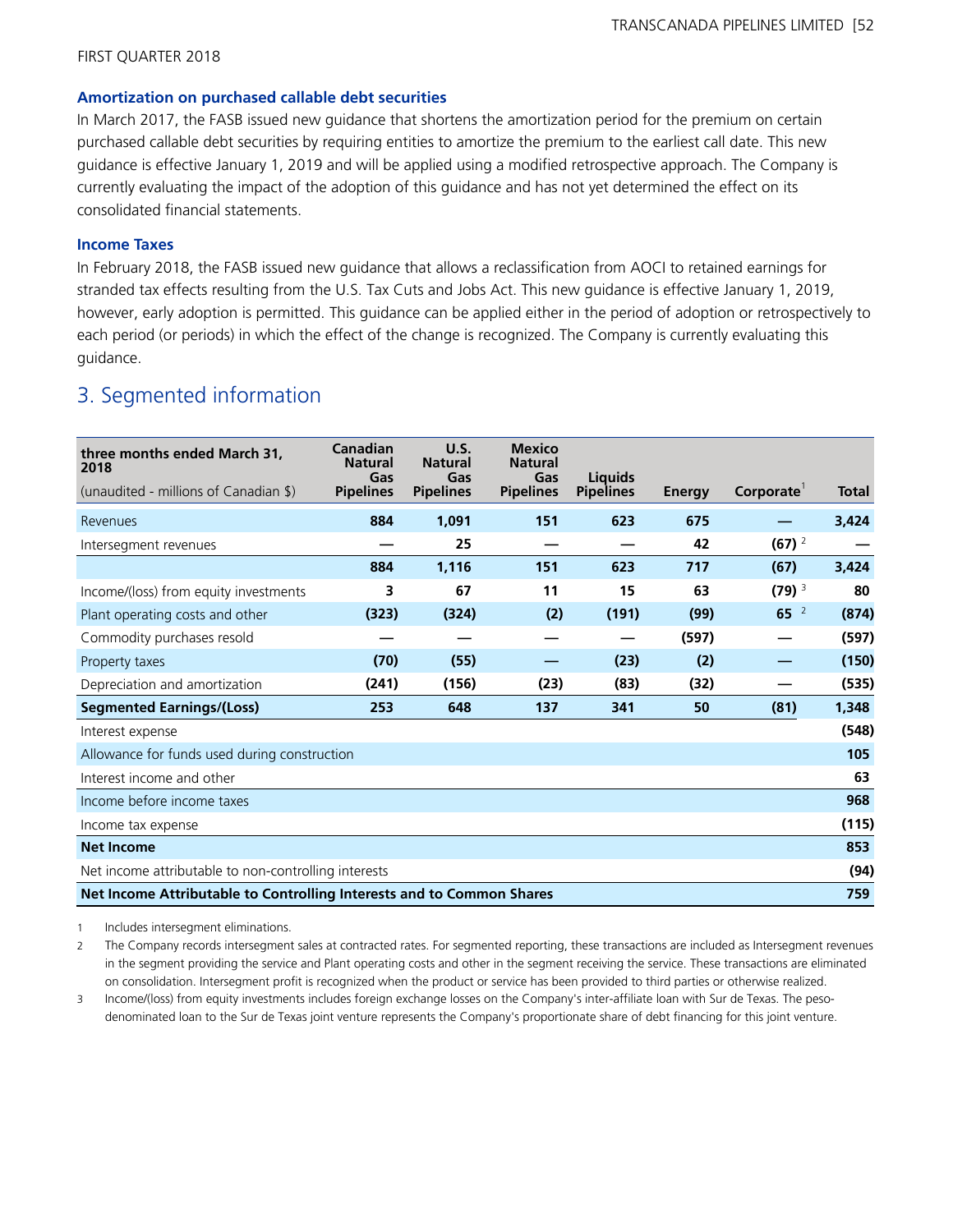| three months ended March 31,<br>2017                                  | Canadian<br><b>Natural</b><br>Gas | U.S.<br><b>Natural</b><br>Gas | <b>Mexico</b><br><b>Natural</b><br>Gas | Liauids          |        |           |              |
|-----------------------------------------------------------------------|-----------------------------------|-------------------------------|----------------------------------------|------------------|--------|-----------|--------------|
| (unaudited - millions of Canadian \$)                                 | <b>Pipelines</b>                  | <b>Pipelines</b>              | <b>Pipelines</b>                       | <b>Pipelines</b> | Energy | Corporate | <b>Total</b> |
| Revenues                                                              | 882                               | 994                           | 143                                    | 472              | 916    |           | 3,407        |
| Intersegment revenues                                                 |                                   | 11                            |                                        |                  |        | $(11)^2$  |              |
|                                                                       | 882                               | 1,005                         | 143                                    | 472              | 916    | (11)      | 3,407        |
| Income from equity investments                                        | 3                                 | 65                            | 6                                      |                  | 100    |           | 174          |
| Plant operating costs and other                                       | (312)                             | (306)                         | (9)                                    | (145)            | (212)  | $(22)^2$  | (1,006)      |
| Commodity purchases resold                                            |                                   |                               |                                        |                  | (543)  |           | (543)        |
| Property taxes                                                        | (69)                              | (47)                          |                                        | (23)             | (23)   |           | (162)        |
| Depreciation and amortization                                         | (222)                             | (156)                         | (22)                                   | (77)             | (40)   |           | (517)        |
| <b>Segmented Earnings/(Loss)</b>                                      | 282                               | 561                           | 118                                    | 227              | 198    | (33)      | 1,353        |
| Interest expense                                                      |                                   |                               |                                        |                  |        |           | (516)        |
| Allowance for funds used during construction                          |                                   |                               |                                        |                  |        |           | 101          |
| Interest income and other                                             |                                   |                               |                                        |                  |        |           | 20           |
| Income before income taxes                                            |                                   |                               |                                        |                  |        |           | 958          |
| Income tax expense                                                    |                                   |                               |                                        |                  |        |           | (196)        |
| <b>Net Income</b>                                                     |                                   |                               |                                        |                  |        |           | 762          |
| Net income attributable to non-controlling interests                  |                                   |                               |                                        |                  |        |           | (90)         |
| Net Income Attributable to Controlling Interests and to Common Shares |                                   |                               |                                        |                  |        |           | 672          |

1 Includes intersegment eliminations.

2 The Company records intersegment sales at contracted rates. For segmented reporting, these transactions are included as Intersegment revenues in the segment providing the service and Plant operating costs and other in the segment receiving the service. These transactions are eliminated on consolidation. Intersegment profit is recognized when the product or service has been provided to third parties or otherwise realized.

# **TOTAL ASSETS**

| (unaudited - millions of Canadian \$) | March 31, 2018 | <b>December 31, 2017</b> |
|---------------------------------------|----------------|--------------------------|
| Canadian Natural Gas Pipelines        | 17,171         | 16,904                   |
| U.S. Natural Gas Pipelines            | 37,586         | 35,898                   |
| Mexico Natural Gas Pipelines          | 5,931          | 5,716                    |
| Liquids Pipelines                     | 15,916         | 15,438                   |
| Energy                                | 8,376          | 8,503                    |
| Corporate                             | 3,824          | 3,551                    |
|                                       | 88,804         | 86,010                   |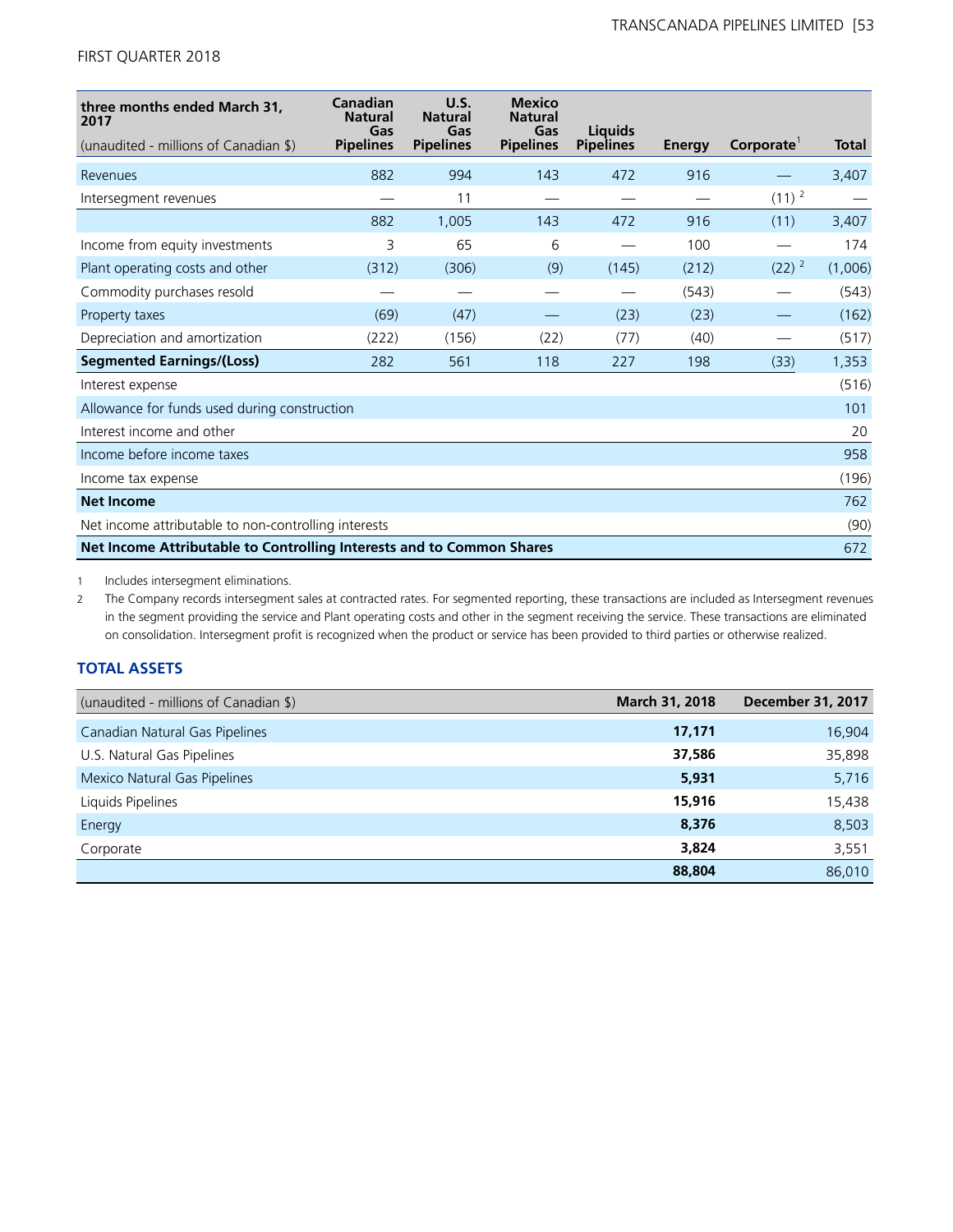# 4. Revenues

In 2014, the FASB issued new guidance on revenue from contracts with customers. The Company adopted the new guidance on January 1, 2018 using the modified retrospective transition method for all contracts that were in effect on the date of adoption. Results reported for 2018 reflect the application of the new guidance, while the 2017 comparative results were prepared and reported under previous revenue recognition guidance which is referred to herein as "legacy U.S. GAAP."

# **DISAGGREGATION OF REVENUES**

The following table summarizes total Revenues for the three months ended March 31, 2018:

| three months ended March 31, 2018<br>(unaudited - millions of Canadian \$) | Canadian<br><b>Natural</b><br>Gas<br><b>Pipelines</b> | U.S.<br><b>Natural</b><br>Gas<br><b>Pipelines</b> | <b>Mexico</b><br><b>Natural</b><br>Gas<br><b>Pipelines</b> | <b>Liquids</b><br><b>Pipelines</b> | Energy | <b>Total</b> |
|----------------------------------------------------------------------------|-------------------------------------------------------|---------------------------------------------------|------------------------------------------------------------|------------------------------------|--------|--------------|
| Revenues from contracts with customers                                     |                                                       |                                                   |                                                            |                                    |        |              |
| Capacity arrangements and transportation                                   | 884                                                   | 884                                               | 150                                                        | 534                                |        | 2,452        |
| Power generation                                                           |                                                       |                                                   |                                                            |                                    | 590    | 590          |
| Natural gas storage and other                                              |                                                       | 192                                               |                                                            |                                    | 30     | 224          |
|                                                                            | 884                                                   | 1,076                                             | 151                                                        | 535                                | 620    | 3,266        |
| Other revenues <sup>1,2</sup>                                              |                                                       | 15                                                |                                                            | 88                                 | 55     | 158          |
|                                                                            | 884                                                   | 1,091                                             | 151                                                        | 623                                | 675    | 3,424        |

1 Other revenues includes income from the Company's financial instruments and lease arrangements within each operating segment. Income from lease arrangements includes certain long term PPAs, as well as certain liquids pipelines capacity and transportation arrangements. These arrangements are not in the scope of the new guidance, therefore, revenues related to these contracts are excluded from revenues from contracts with customers. Refer to Note 11, Risk management and financial instruments, for further information on income from financial instruments.

2 Other revenues from U.S. Natural Gas Pipelines includes the amortization of the regulatory liability resulting from U.S. Tax Reform. Refer to Note 6, Income taxes, for further information.

Revenues from contracts with customers are recognized net of any taxes collected from customers, which are subsequently remitted to governmental authorities. The Company's contracts with customers include capacity arrangements and transportation contracts, power generation contracts, natural gas storage and other contracts.

#### **Canadian Natural Gas Pipelines**

#### *Capacity Arrangements and Transportation*

Revenues from the Company's Canadian natural gas pipelines are generated from contractual arrangements for committed capacity and from the transportation of natural gas. Revenues earned from firm contracted capacity arrangements are recognized ratably over the term of the contract regardless of the amount of natural gas that is transported. Transportation revenues for interruptible or volumetric-based services are recognized when the service is performed.

Revenues from the Company's Canadian natural gas pipelines are subject to regulatory decisions by the NEB. The tolls charged on these pipelines are based on revenue requirements designed to recover the costs of providing natural gas capacity for transportation services, which includes a return of and return on capital, as approved by the NEB. The Company's Canadian natural gas pipelines are generally not subject to risks related to variances in revenues and most costs. These variances are generally subject to deferral treatment and are recovered or refunded in future tolls. Revenues recognized prior to an NEB decision on rates for that period reflect the NEB's last approved rate of return on common equity (ROE) assumptions. Adjustments to revenues are recorded when the NEB decision is received. Canadian natural gas pipelines' revenues are invoiced and received on a monthly basis. The Company does not take ownership of the natural gas that it transports for customers.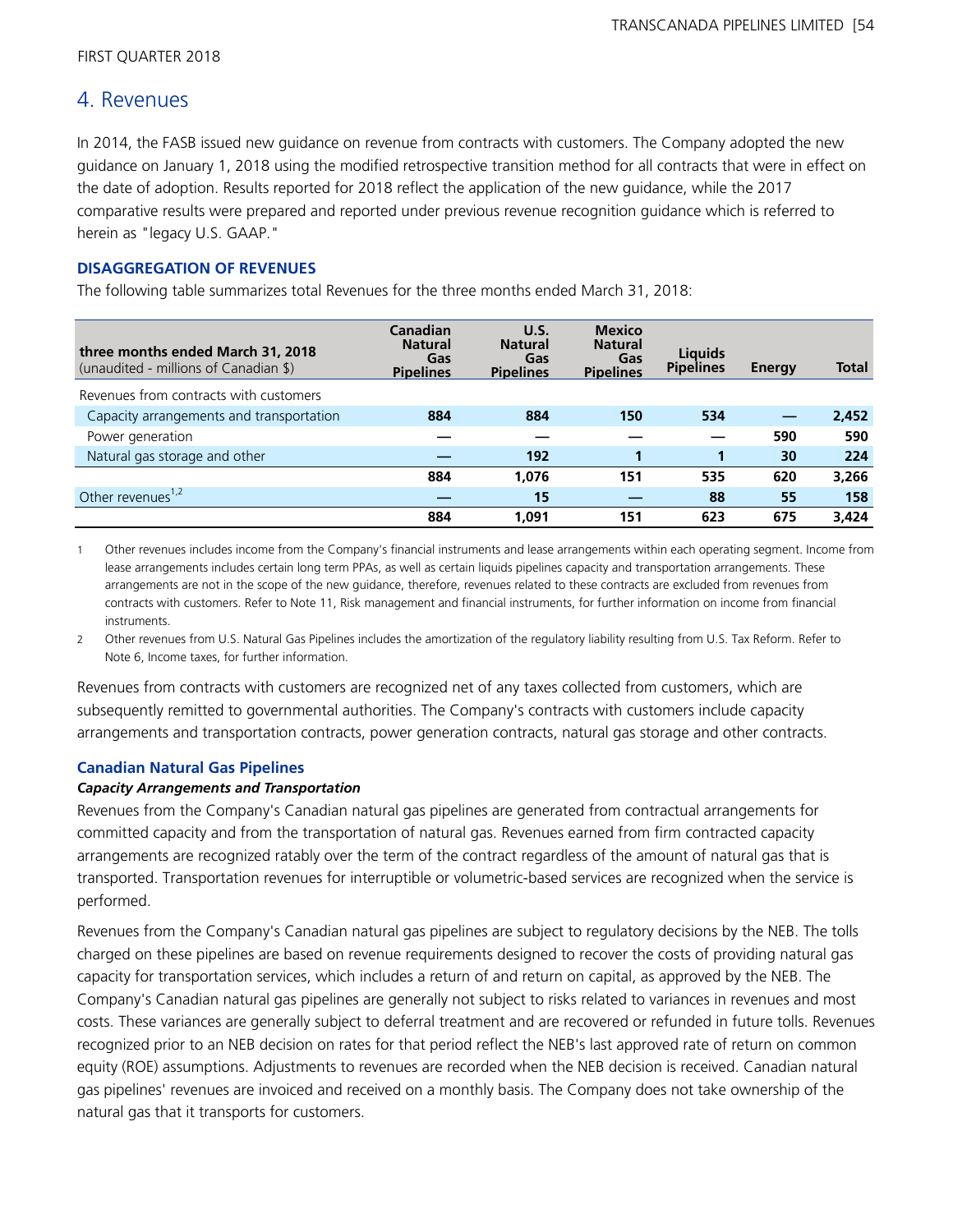#### **U.S. Natural Gas Pipelines**

#### *Capacity Arrangements and Transportation*

Revenues from the Company's U.S. natural gas pipelines are generated from contractual arrangements for committed capacity and from the transportation of natural gas. Revenues earned from firm contracted capacity arrangements are generally recognized ratably over the term of the contract regardless of the amount of natural gas that is transported. Transportation revenues for interruptible or volumetric-based services are recognized when the service is performed. The Company has elected to utilize the practical expedient to recognize revenues as invoiced.

The Company's U.S. natural gas pipelines are subject to FERC regulations and, as a result, a portion of revenues collected may be subject to refund if invoiced during an interim period when a rate proceeding is ongoing. Allowances for these potential refunds are recognized using management's best estimate based on the facts and circumstances of the proceeding. Any allowances that are recognized during the proceeding process are refunded or retained at the time a regulatory decision becomes final. U.S. natural gas pipelines' revenues are invoiced and received on a monthly basis. The Company does not take ownership of the natural gas that it transports for customers.

#### *Natural Gas Storage and Other*

Revenues from the Company's regulated U.S. natural gas storage services are generated mainly from firm committed capacity storage contracts. The performance obligation in these contracts is the reservation of a specified amount of capacity for storage including specifications with regards to the amount of natural gas that can be injected or withdrawn on a daily basis. Revenues are recognized ratably over the contract period for firm committed capacity regardless of the amount of natural gas that is stored, and when gas is injected or withdrawn for interruptible or volumetric-based services. Natural gas storage services are invoiced and received on a monthly basis. The Company does not take ownership of the natural gas that it stores for customers.

Revenues from the Company's midstream natural gas services, including gathering, treating, conditioning, processing, compression and liquids handling services, are generated from contractual arrangements and are recognized ratably over the term of the contract. The Company also owns mineral rights associated with certain natural gas storage facilities. These mineral rights can be leased or contributed to producers of natural gas in return for a royalty interest which is recognized when natural gas is produced. Midstream natural gas service revenues are invoiced and received on a monthly basis. The Company does not take ownership of the natural gas for which it provides midstream services.

#### **Mexico Natural Gas Pipelines**

#### *Capacity Arrangements and Transportation*

Revenues from the Company's Mexico natural gas pipelines are primarily collected based on CRE-approved negotiated firm capacity contracts and are generally recognized ratably over the term of the contract. For certain firm capacity arrangements, the Company has elected to utilize the practical expedient to recognize revenues as invoiced. Transportation revenues related to interruptible or volumetric-based services are recognized when the service is performed. Other volumes shipped on these pipelines are subject to CRE-approved tariffs and revenues are recognized when the Company has performed the transportation services. Mexico natural gas pipelines' revenues are invoiced and received on a monthly basis. The Company does not take ownership of the natural gas that it transports for customers.

#### **Liquids Pipelines**

## *Capacity Arrangements and Transportation*

Revenues from the Company's liquids pipelines are generated mainly from providing customers with firm capacity arrangements to transport crude oil. The performance obligation in these contracts is the reservation of a specified amount of capacity together with the transportation of crude oil on a monthly basis. Revenues earned from these arrangements are recognized ratably over the term of the contract regardless of the amount of crude oil that is transported. Revenues for interruptible or volumetric-based services are recognized when the service is performed. Liquids pipelines' revenues are invoiced and received on a monthly basis. The Company does not take ownership of the crude oil that it transports for customers.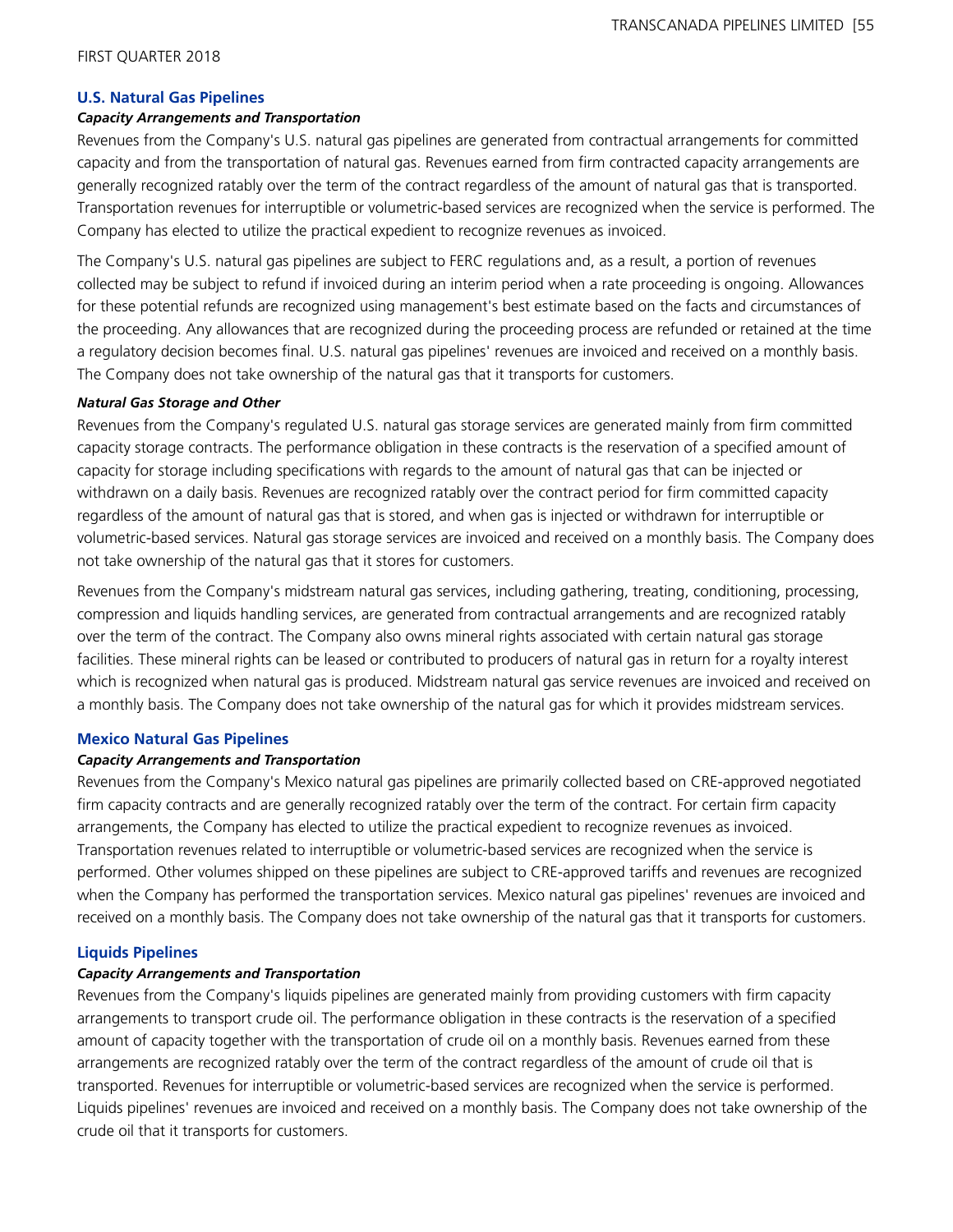#### **Energy**

#### *Power Generation*

Revenues from the Company's Energy business are primarily derived from long-term contractual commitments to provide power capacity to meet the demands of the market, and from the sale of electricity to both centralized markets and to customers. Power generation revenues also include revenues from the sale of steam to customers. Revenues and capacity payments are recognized as the services are provided and as electricity and steam is delivered. Power generation revenues are invoiced and received on a monthly basis.

#### *Natural Gas Storage and Other*

Non-regulated natural gas storage contracts include park, loan and term storage arrangements. Park and loan contracts allow for fixed injection or withdrawal volumes on specified dates for a specified price. Term storage contracts allow for a maximum amount of gas to be stored over a set period of time. Revenues from park and loan contracts are recognized and invoiced as the injection and withdrawal services are provided and revenues from term storage contracts are recognized ratably over the term of the contract. Term storage revenues are invoiced and received on a monthly basis. Revenues earned from the sale of proprietary natural gas are recognized in the month of delivery. Revenues from ancillary services are recognized as the service is provided. The Company does not take ownership of the natural gas that it stores for customers.

## **FINANCIAL STATEMENT IMPACT OF ADOPTING REVENUE FROM CONTRACTS WITH CUSTOMERS**

The Company adopted the new guidance using the modified retrospective transition method. As a practical expedient under this transition method, the Company is not required to analyze completed contracts at the date of adoption. As a result, the Company made the following adjustments on January 1, 2018.

#### *Capacity Arrangements and Transportation*

For certain natural gas pipelines capacity contracts, amounts are invoiced to the customer in accordance with the terms of the contract, however, the related revenues are recognized when the Company satisfies its performance obligation to provide committed capacity ratably over the term of the contract. This difference in timing between revenue recognition and amounts invoiced creates a contract asset or contract liability under the new revenue recognition guidance. Under legacy U.S. GAAP, this difference was recorded as Accounts receivable.

#### **Impact of New Revenue Recognition Guidance on Date of Adoption**

The following table illustrates the impact of the adoption of the new revenue recognition guidance on the Company's previously reported consolidated balance sheet line items:

|                                         | As reported              |            |                        |
|-----------------------------------------|--------------------------|------------|------------------------|
| (unaudited - millions of Canadian \$)   | <b>December 31, 2017</b> | Adjustment | <b>January 1, 2018</b> |
| <b>Current Assets</b>                   |                          |            |                        |
| Accounts receivable                     | 2,537                    | (62)       | 2,475                  |
| Other <sup>1</sup>                      | 691                      | 79         | 770                    |
| <b>Current Liabilities</b>              |                          |            |                        |
| Accounts payable and other <sup>2</sup> | 4.071                    | 17         | 4.088                  |

1 Adjustment relates to contract assets previously included in Accounts receivable.

2 Adjustment relates to contract liabilities previously included in Accounts receivable.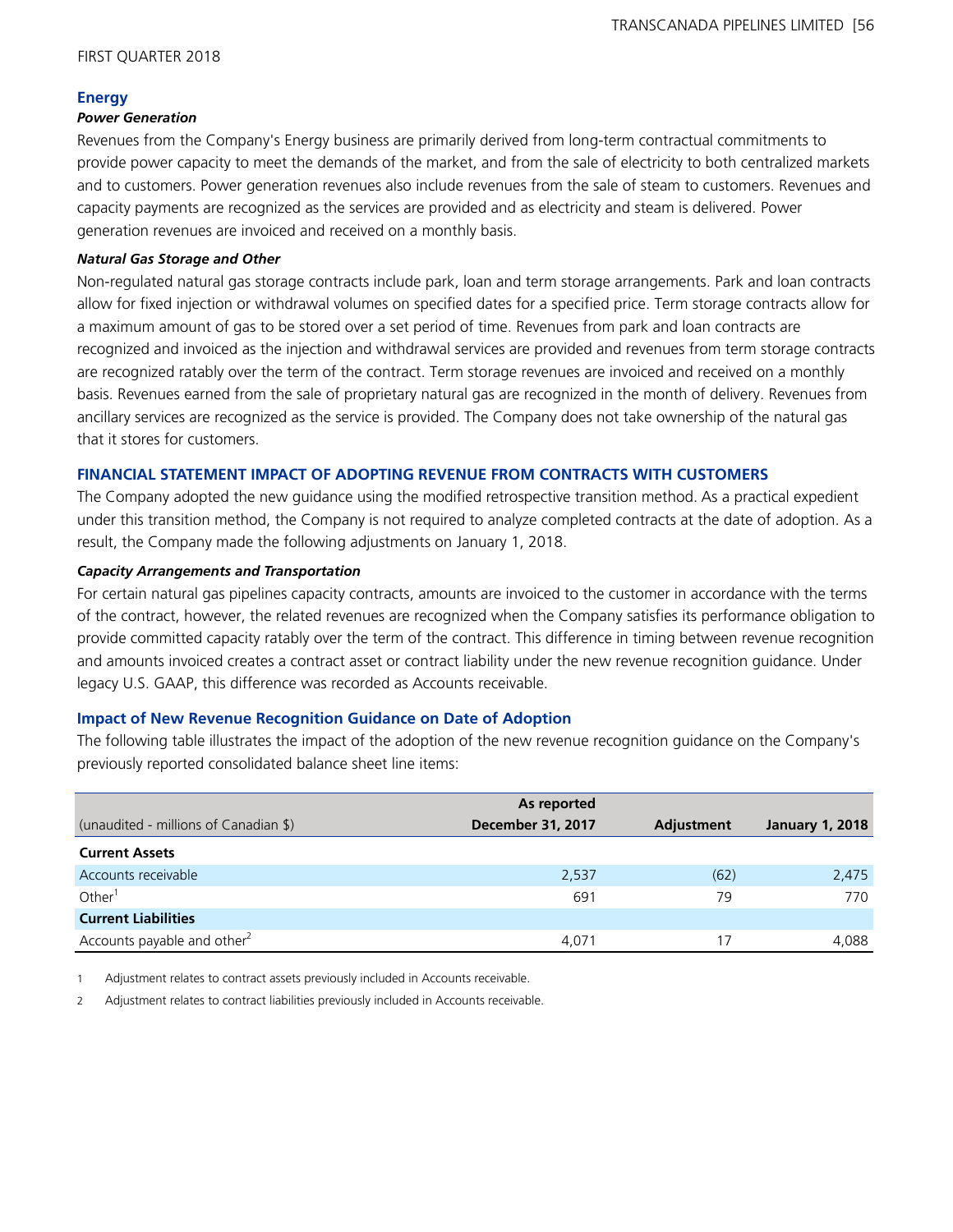#### **Pro-forma Financial Statements under Legacy U.S. GAAP**

As required by the new revenue recognition guidance, the following tables illustrate the pro-forma impact on the affected line items on the Condensed consolidated balance sheet, as at March 31, 2018, had legacy U.S. GAAP been applied:

|                                       | <b>March 31, 2018</b> |                                                      |
|---------------------------------------|-----------------------|------------------------------------------------------|
| (unaudited - millions of Canadian \$) | As reported           | <b>Pro-forma</b><br>using Legacy<br><b>U.S. GAAP</b> |
| <b>Current Assets</b>                 |                       |                                                      |
| Accounts receivable                   | 2,210                 | 2,360                                                |
| Other                                 | 718                   | 568                                                  |

#### **CONTRACT BALANCES**

| (unaudited - millions of Canadian \$)       |       | March 31, 2018 January 1, 2018 |
|---------------------------------------------|-------|--------------------------------|
| Receivables from contracts with customers   | 1,344 | 1.736                          |
| Contract assets <sup>1</sup>                | 150   | 79                             |
| Contract liabilities <sup>2</sup>           |       | 17                             |
| Long-term contract liabilities <sup>3</sup> |       |                                |

1 Recorded as part of Other current assets on the Condensed consolidated balance sheet.

2 Comprised of deferred revenue recorded in Accounts payable and other on the Condensed consolidated balance sheet. During the three months ended March 31, 2018, \$17 million of revenue was recognized that was included in the contract liability at the beginning of the period.

3 Comprised of deferred revenue recorded in Other long-term liabilities on the Condensed consolidated balance sheet.

Contract assets primarily relate to the Company's right to revenues for services completed but not invoiced at the reporting date on long-term committed capacity natural gas pipelines contracts. The change in Contract assets is primarily related to the transfer to Accounts receivable when the rights become unconditional and the customer is invoiced as well as the recognition of additional revenues that remains to be invoiced.

#### **FUTURE REVENUES FROM REMAINING PERFORMANCE OBLIGATIONS**

As required by the new revenue recognition guidance, the following provides disclosure on future revenues allocated to remaining performance obligations representing contracted revenues that have not yet been recognized. Certain contracts that qualify for the use of one of the following practical expedients are excluded from the future revenues disclosures:

- 1) The original expected duration of the contract is one year or less.
- 2) The Company recognizes revenue from the contract that is equal to the amount invoiced, where the amount invoiced represents the value to the customer of the service performed to date. This is referred to as the "right to invoice" practical expedient.
- 3) The variable revenue generated from the contract is allocated entirely to a wholly unsatisfied performance obligation or to a wholly unsatisfied promise to transfer a distinct good or service that forms part of a single performance obligation in a series. A single performance obligation in a series occurs when the promises under a contract are a series of distinct services that are substantially the same and have the same pattern of transfer to the customer over time.

The following provides a discussion of the transaction price allocated to future performance obligations as well as practical expedients used by the Company.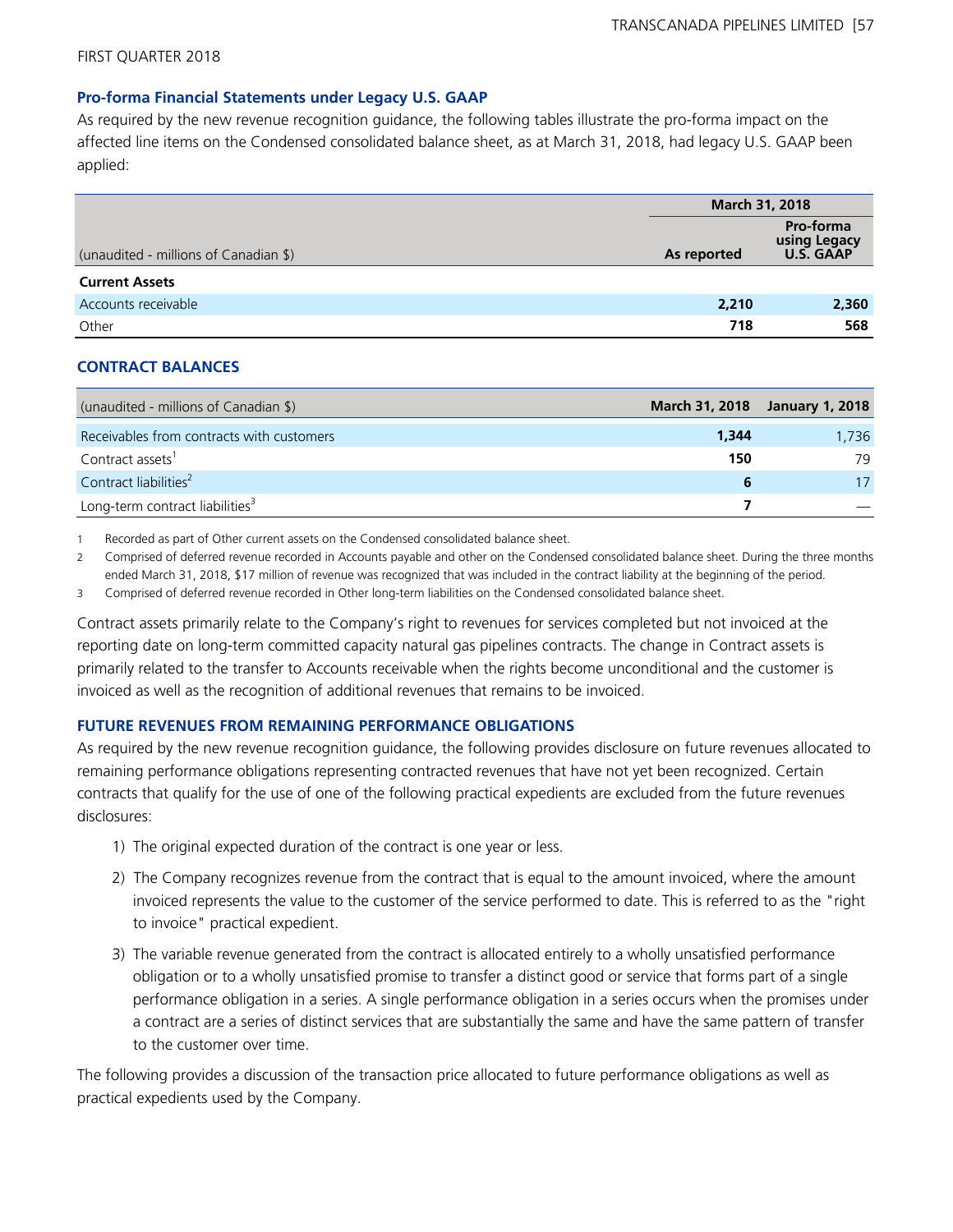#### **Capacity Arrangements and Transportation**

As at March 31, 2018, future revenues from long-term capacity arrangements and transportation contracts extending through 2043 are approximately \$30.5 billion, of which approximately \$4.2 billion is expected to be recognized during the remainder of 2018.

Future revenues from long-term capacity arrangements and transportation contracts do not include constrained variable revenues or arrangements to which the right to invoice practical expedient has been applied. As a result, these amounts are not representative of potential total future revenues expected from these contracts.

Future revenues from the Company's Canadian natural gas pipelines' regulated firm capacity contracts include fixed revenues for the time periods that tolls under current rate settlements are in effect, which is approximately one to three years. Many of these contracts are long-term in nature and revenues from the remaining performance obligations that extend beyond the current rate settlement term are considered to be fully constrained since future tolls remain unknown. Revenues from these contracts will be recognized once the performance obligation to provide capacity has been satisfied and the regulator has approved the applicable tolls. In addition, the Company considers interruptible transportation service revenues to be variable revenues since volumes cannot be estimated. These variable revenues are recognized on a monthly basis when the Company satisfies the performance obligation and have been excluded from the future revenues disclosure as the Company applies the practical expedient related to variable revenues to these contracts. The future variable revenues earned under these contracts is allocated entirely to unsatisfied performance obligations at March 31, 2018.

The Company also applies the right to invoice practical expedient to U.S. and certain Mexico regulated natural gas pipeline capacity arrangements and flow-through revenues. Revenues from regulated capacity arrangements are recognized based on current rates and flow-through revenues are earned from the recovery of operating expenses. These revenues are recognized on a monthly basis as the Company performs the services and are excluded from future revenues disclosures.

Revenues from liquids pipelines capacity arrangements have a variable component based on volumes transported. As a result, these variable revenues are excluded from the future revenues disclosures as the Company applies the practical expedient related to variable revenues to these contracts. The future variable revenues earned under these contracts is allocated entirely to unsatisfied performance obligations at March 31, 2018.

#### **Power Generation**

The Company has long-term power generation contracts extending through 2032. Revenues from power generation have a variable component related to market prices that are subject to factors outside the Company's influence. These revenues are considered to be fully constrained and are recognized on a monthly basis when the Company satisfies the performance obligation. The Company applies the practical expedient related to variable revenues to these contracts. As a result, future revenues from these contracts are excluded from the disclosures.

#### **Natural Gas Storage and Other**

As at March 31, 2018, future revenues from long-term natural gas storage and other contracts extending through 2033, are approximately \$1.4 billion, of which approximately \$378 million is expected to be recognized during the remainder of 2018. The Company applies the practical expedients related to contracts that are for a duration of one year or less and where we have variable consideration, and therefore excludes the related revenues from the future revenues disclosure. As a result, this amount is lower than the potential total future revenues from these contracts.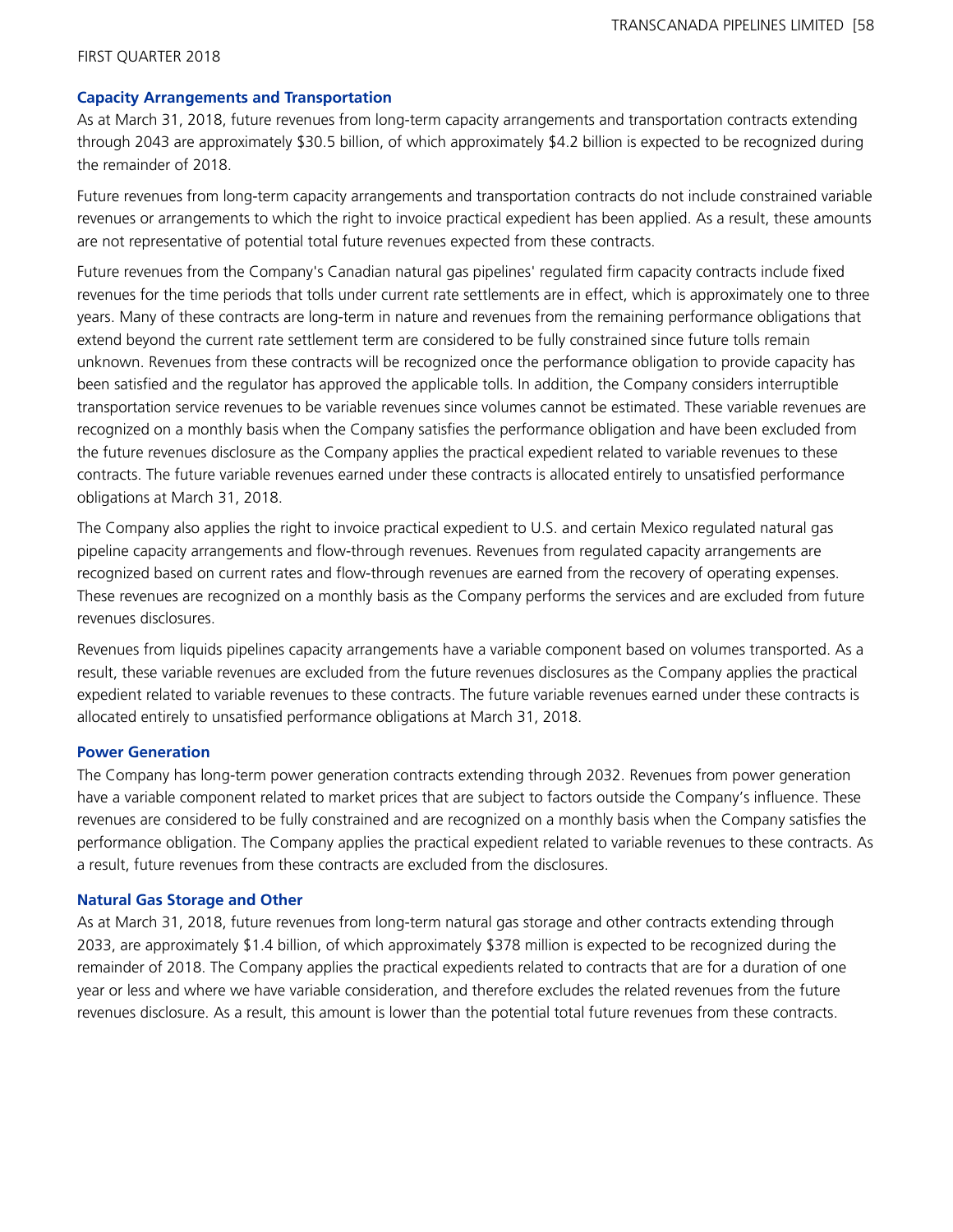# 5. Plant, Property and Equipment, Equity Investments and Goodwill

The Company reviews plant, property and equipment and equity investments for impairment whenever events or changes in circumstances indicate the carrying value of the asset may not be recoverable.

Goodwill is tested for impairment on an annual basis or more frequently if events or changes in circumstance indicate that it might be impaired. The Company can initially make this assessment based on qualitative factors. If the Company concludes that it is not more likely than not that the fair value of the reporting unit is less than its carrying value, then an impairment test is not performed.

On March 15, 2018, FERC proposed changes related to U.S. Tax Reform and income taxes for ratemaking purposes in a master limited partnership (MLP) that may have an impact on the future earnings and cash flows of FERC-regulated pipelines. Until these pronouncements are finalized and implementation requirements are clarified, including the applicability to assets partially-owned by a MLP or held in non-MLP structures, and the Company and TC PipeLines, LP have fully evaluated their respective alternatives to minimize the impact of the proposed FERC changes, the Company believes that it is not more likely than not that the fair value of any of its reporting units is less than its respective carrying value. Therefore, a goodwill impairment test was not performed. Also, the Company has determined there is no indication that the carrying values of plant, property and equipment and equity investments potentially impacted by FERC's proposals are not recoverable. The Company will continue to monitor developments and assess its goodwill for impairment. The Company will also review its plant, property and equipment and equity investments for recoverability as new information becomes available.

At December 31, 2017, the estimated fair value of Great Lakes exceeded its carrying value by less than 10 per cent. There is a risk that the recent FERC developments, once finalized, could result in a goodwill impairment charge. The goodwill balance related to Great Lakes is US\$573 million at March 31, 2018 (December 31, 2017 – US\$573 million). There is also a risk that the goodwill balance related to Tuscarora of US\$82 million at March 31, 2018 (December 31, 2017 – US\$82 million) could be negatively impacted by the recent FERC developments.

# 6. Income taxes

# **U.S. Tax Reform**

Pursuant to the enactment of U.S. Tax Reform, we recorded net regulatory liabilities and a corresponding reduction in net deferred income tax liabilities in the amount of \$1,686 million at December 31, 2017 related to the Company's U.S. natural gas pipelines subject to rate-regulated accounting. Such amounts remain provisional as the Company's interpretation, assessment and presentation of the impact of U.S. Tax Reform may be further clarified with additional guidance from regulatory, tax and accounting authorities. Should additional guidance be provided by these authorities or other sources during the one-year measurement period permitted by the SEC, the Company will review the provisional amounts and adjust as appropriate. Other than the amortizations discussed below, no adjustments were made to these amounts during first quarter 2018. On March 15, 2018, FERC proposed changes related to U.S. Tax Reform and income taxes for ratemaking purposes in MLPs. There may be prospective adjustments to regulatory liabilities once these proposed changes are finalized and take effect.

Commencing January 1, 2018, the regulatory liabilities are being amortized using the Reverse South Georgia methodology. Under this methodology, rate-regulated entities determine amortization based on their composite depreciation rate and immediately begin recording amortization. Amortization of the net regulatory liability in the amount of \$9 million was recorded in the three months ended March 31, 2018 and included in Revenues in the Condensed consolidated statement of income.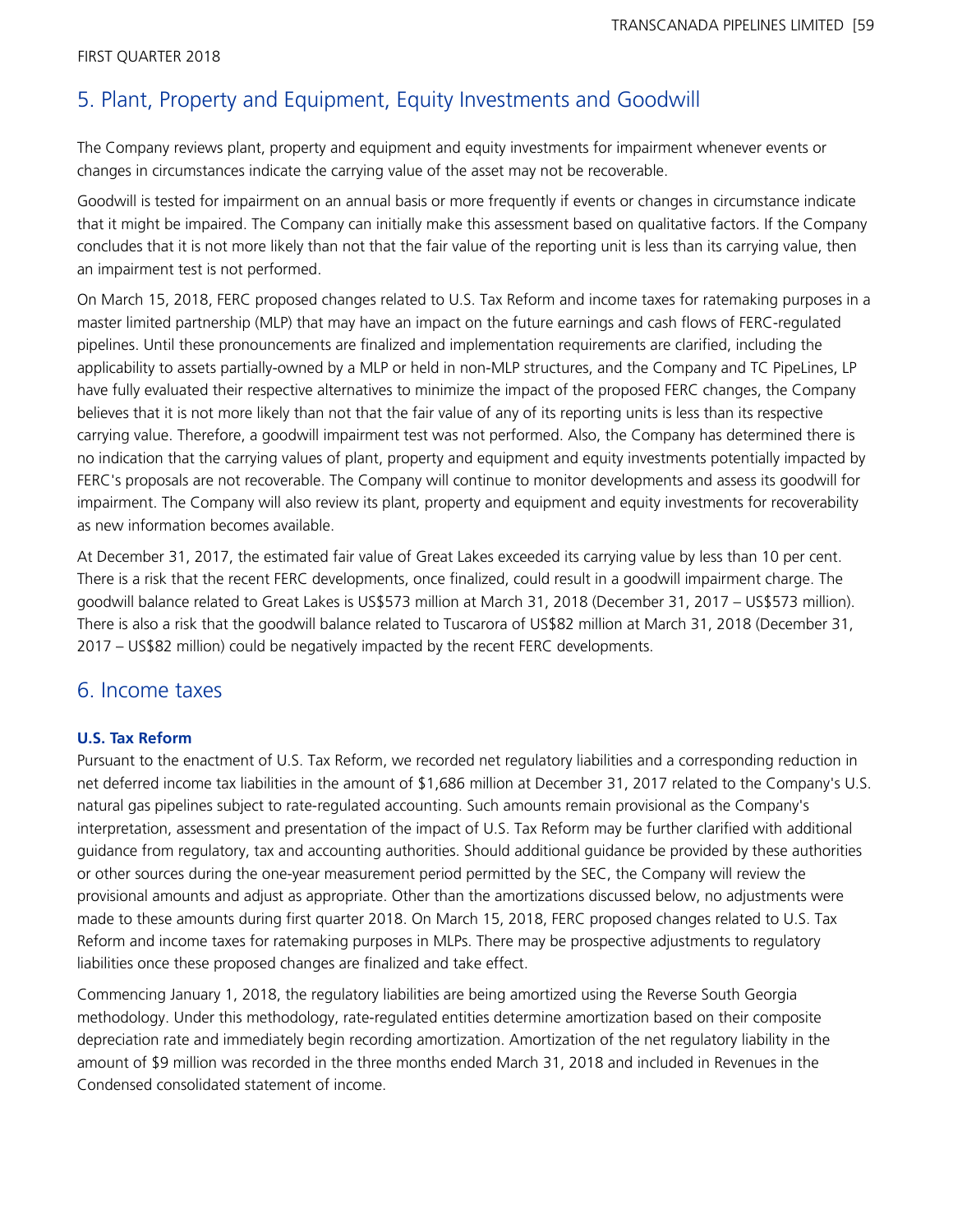#### **Effective Tax Rates**

The effective tax rates for the three-month periods ended March 31, 2018 and 2017 were 12 per cent and 20 per cent, respectively. The lower effective tax rate in 2018 was primarily the result of the rate change resulting from U.S. Tax Reform and lower flow-through tax in Canadian rate-regulated pipelines.

# 7. Long-term debt

# **LONG-TERM DEBT RETIRED**

The Company retired long-term debt in the three months ended March 31, 2018 as follows:

| (unaudited - millions of Canadian \$,<br>unless noted otherwise)<br>Company | <b>Retirement date</b> | <b>Type</b>                   | Amount          | Interest rate |
|-----------------------------------------------------------------------------|------------------------|-------------------------------|-----------------|---------------|
| <b>TRANSCANADA PIPELINES LIMITED</b>                                        |                        |                               |                 |               |
|                                                                             | March 2018             | <b>Debentures</b>             | 150             | 9.45%         |
|                                                                             | January 2018           | Senior Unsecured Notes        | <b>US 500</b>   | 1.875%        |
|                                                                             | January 2018           | <b>Senior Unsecured Notes</b> | <b>US 250</b>   | Floating      |
| <b>GREAT LAKES GAS TRANSMISSION LIMITED PARTNERSHIP</b>                     |                        |                               |                 |               |
|                                                                             | March 2018             | Senior Unsecured Notes        | US <sub>9</sub> | 6.73%         |

In the three months ended March 31, 2018, TCPL capitalized interest related to capital projects of \$26 million (2017 – \$45 million).

# 8. Common shares

On January 31, 2018, the Company issued 3.4 million common shares to TransCanada for proceeds of \$192 million, resulting in 875 million shares outstanding at March 31, 2018 (December 31, 2017 - 872 million).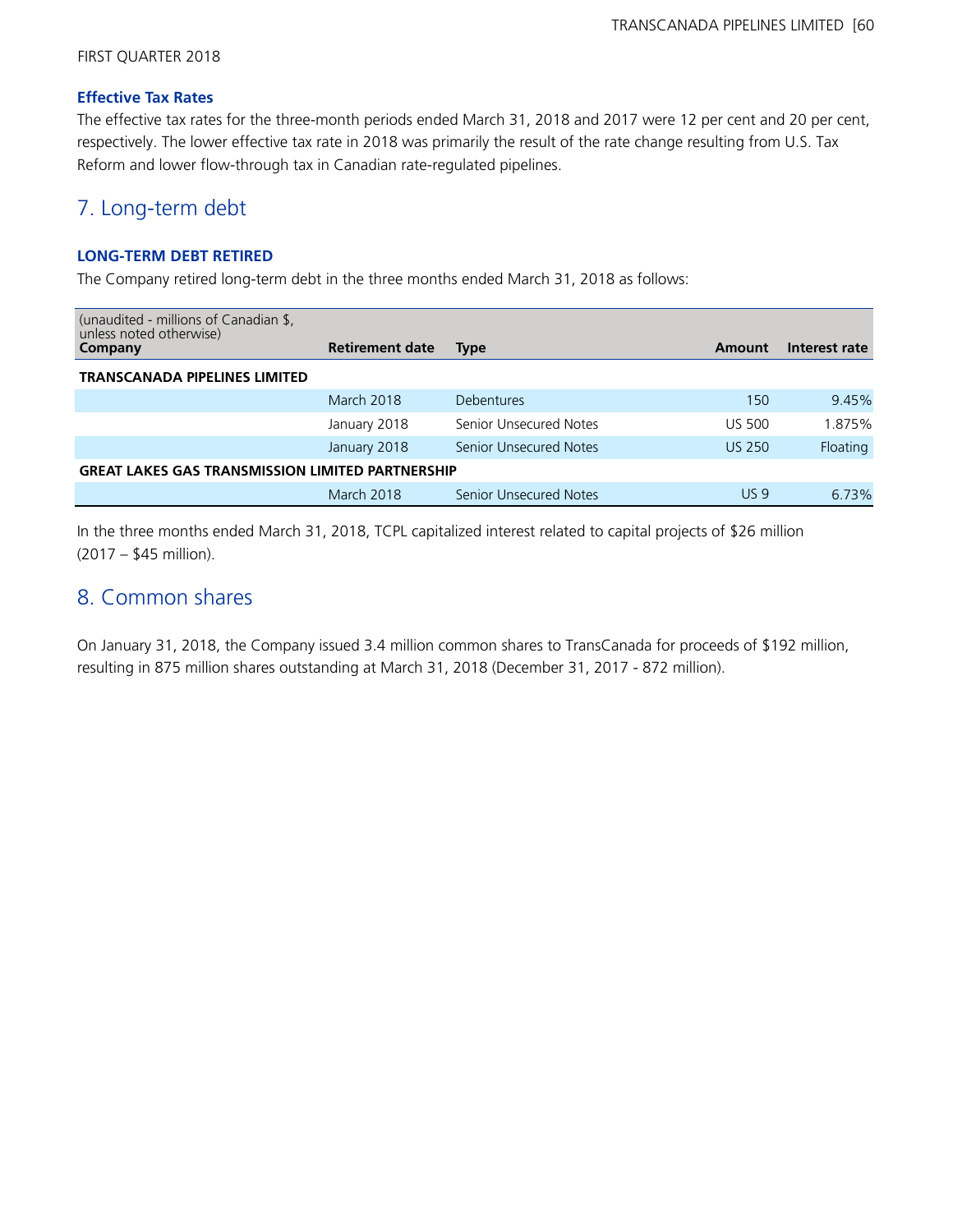# 9. Other comprehensive income/(loss) and accumulated other comprehensive loss

Components of other comprehensive income/(loss), including the portion attributable to non-controlling interests and related tax effects, are as follows:

| three months ended March 31, 2018                                                                    |                             | <b>Income Tax</b>      |                      |
|------------------------------------------------------------------------------------------------------|-----------------------------|------------------------|----------------------|
| (unaudited - millions of Canadian \$)                                                                | <b>Before Tax</b><br>Amount | Recovery/<br>(Expense) | Net of Tax<br>Amount |
| Foreign currency translation gains on net investment in foreign operations                           | 416                         | 16                     | 432                  |
| Change in fair value of net investment hedges                                                        | (3)                         |                        | (2)                  |
| Change in fair value of cash flow hedges                                                             | 6                           |                        |                      |
| Reclassification to net income of gains and losses on cash flow hedges                               | 4                           | (1)                    | 3                    |
| Reclassification of actuarial gains and losses on pension and other<br>post-retirement benefit plans | 4                           | (6)                    | (2)                  |
| Other comprehensive income on equity investments                                                     |                             | (1)                    | -6                   |
| Other comprehensive income                                                                           | 434                         | 10                     | 444                  |

| three months ended March 31, 2017                                                                 | <b>Income Tax</b>           |                        |                             |
|---------------------------------------------------------------------------------------------------|-----------------------------|------------------------|-----------------------------|
| (unaudited - millions of Canadian \$)                                                             | <b>Before Tax</b><br>Amount | Recovery/<br>(Expense) | Net of Tax<br><b>Amount</b> |
| Foreign currency translation losses on net investment in foreign operations                       | (88)                        | 6                      | (82)                        |
| Change in fair value of net investment hedges                                                     | (2)                         |                        | (1)                         |
| Change in fair value of cash flow hedges                                                          | 6                           | (1)                    |                             |
| Reclassification of actuarial gains and losses on pension and other post-retirement benefit plans |                             | (2)                    |                             |
| Other comprehensive income on equity investments                                                  | 4                           | (1)                    |                             |
| Other comprehensive loss                                                                          | (75)                        |                        | 72)                         |

The changes in AOCI by component are as follows:

| three months ended March 31, 2018<br>(unaudited - millions of Canadian \$)   | Currency<br><b>Translation</b><br><b>Adjustments</b> | <b>Cash Flow</b><br><b>Hedges</b> | <b>Pension and</b><br><b>OPEB Plan</b><br><b>Adjustments</b> | Equity<br><b>Investments</b> | Total <sup>1</sup> |
|------------------------------------------------------------------------------|------------------------------------------------------|-----------------------------------|--------------------------------------------------------------|------------------------------|--------------------|
| AOCI balance at January 1, 2018                                              | (1,043)                                              | (31)                              | (203)                                                        | (454)                        | (1,731)            |
| Other comprehensive income/(loss) before<br>reclassifications <sup>2,3</sup> | 373                                                  | (2)                               |                                                              |                              | 371                |
| Amounts reclassified from accumulated other<br>comprehensive loss            |                                                      | 3                                 | (2)                                                          | 6                            |                    |
| Net current period other comprehensive<br>income/(loss)                      | 373                                                  |                                   | (2)                                                          | 6                            | 378                |
| AOCI balance at March 31, 2018                                               | (670)                                                | (30)                              | (205)                                                        | (448)                        | (1, 353)           |

1 All amounts are net of tax. Amounts in parentheses indicate losses recorded to OCI.

2 Other comprehensive income/(loss) before reclassifications on currency translation adjustments and cash flow hedges is net of non-controlling interest gains of \$57 million and \$9 million, respectively.

3 Losses related to cash flow hedges reported in AOCI and expected to be reclassified to net income in the next 12 months are estimated to be \$22 million (\$16 million, net of tax) at March 31, 2018. These estimates assume constant commodity prices, interest rates and foreign exchange rates over time, however, the amounts reclassified will vary based on the actual value of these factors at the date of settlement.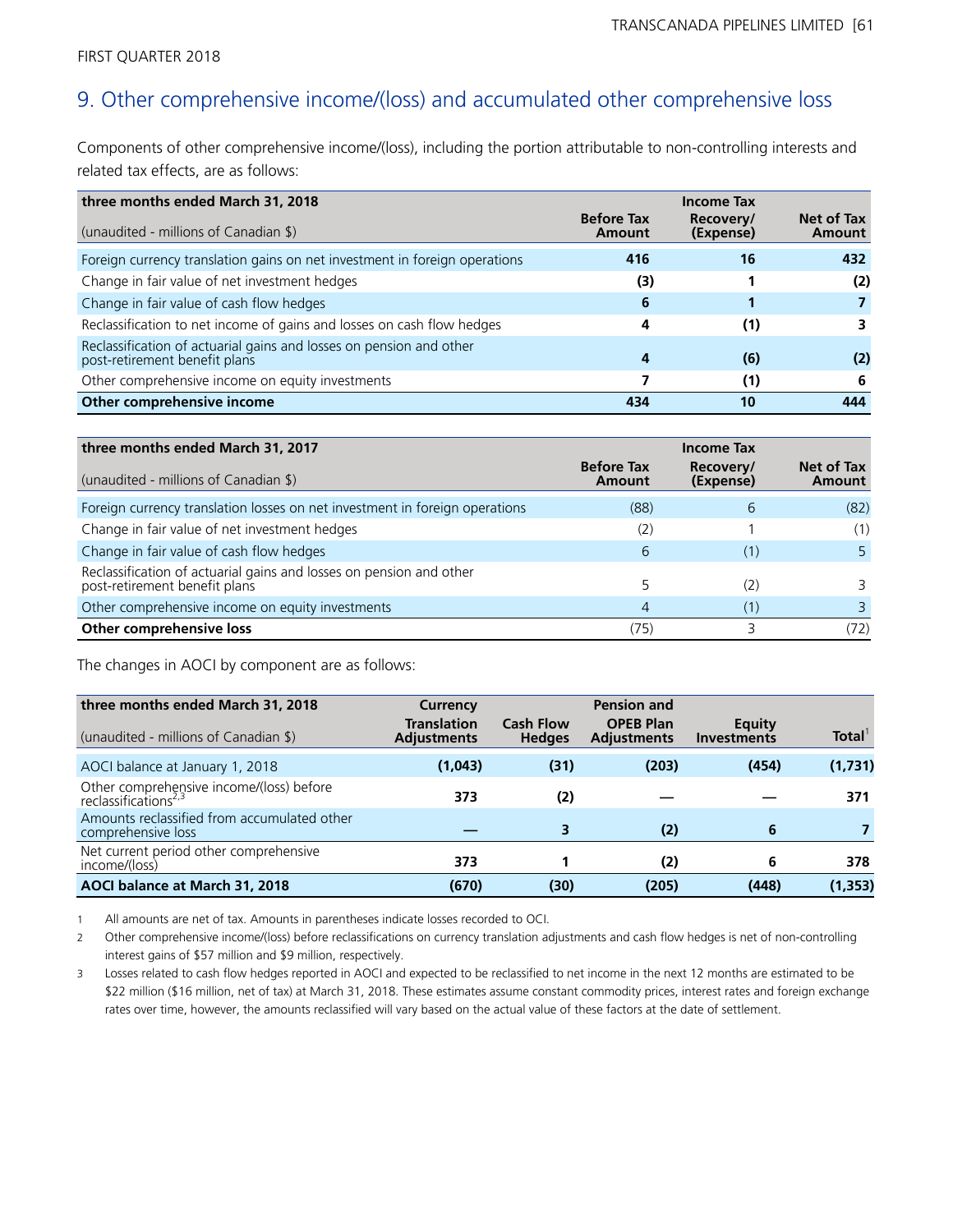Details about reclassifications out of AOCI into the Condensed consolidated statement of income are as follows:

|                                                               | <b>Amounts Reclassified From</b><br><b>AOCI</b> |                |                                                                                   |  |  |
|---------------------------------------------------------------|-------------------------------------------------|----------------|-----------------------------------------------------------------------------------|--|--|
|                                                               | three months ended<br>March 31                  |                | <b>Affected Line Item</b><br>in the Condensed<br><b>Consolidated Statement of</b> |  |  |
| (unaudited - millions of Canadian \$)                         | 2018                                            | 2017           | Income                                                                            |  |  |
| Cash flow hedges                                              |                                                 |                |                                                                                   |  |  |
| Commodities                                                   | 1                                               | $\overline{4}$ | Revenues (Energy)                                                                 |  |  |
| Interest                                                      | (5)                                             | (4)            | Interest expense                                                                  |  |  |
|                                                               | (4)                                             |                | Total before tax                                                                  |  |  |
|                                                               | 1                                               |                | Income tax expense                                                                |  |  |
|                                                               | (3)                                             |                | Net of tax                                                                        |  |  |
| Pension and other post-retirement benefit plan<br>adjustments |                                                 |                |                                                                                   |  |  |
| Amortization of actuarial gains and losses                    | (4)                                             | (4)            | Plant operating costs and other <sup>2</sup>                                      |  |  |
|                                                               | 6                                               | 2              | Income tax expense                                                                |  |  |
|                                                               | $\overline{2}$                                  | (2)            | Net of tax                                                                        |  |  |
| Equity investments                                            |                                                 |                |                                                                                   |  |  |
| Equity income                                                 | (7)                                             | (4)            | Income from equity investments                                                    |  |  |
|                                                               | 1                                               | 1              | Income tax expense                                                                |  |  |
|                                                               | (6)                                             | (3)            | Net of tax                                                                        |  |  |

1 All amounts in parentheses indicate expenses to the Condensed consolidated statement of income.

2 These accumulated other comprehensive loss components are included in the computation of net benefit cost. Refer to Note 10, Employee post-retirement benefits, for further information.

# 10. Employee post-retirement benefits

The net benefit cost recognized for the Company's defined benefit pension plans and other post-retirement benefit plans is as follows:

|                                                   | three months ended March 31  |      |                                     |      |  |
|---------------------------------------------------|------------------------------|------|-------------------------------------|------|--|
|                                                   | <b>Pension benefit plans</b> |      | Other post-retirement benefit plans |      |  |
| (unaudited - millions of Canadian \$)             | 2018                         | 2017 | 2018                                | 2017 |  |
| Service cost <sup>1</sup>                         | 30                           | 29   |                                     |      |  |
| Other components of net benefit cost <sup>1</sup> |                              |      |                                     |      |  |
| Interest cost                                     | 33                           | 34   |                                     | 4    |  |
| Expected return on plan assets                    | (55)                         | (50) | (4)                                 | (5)  |  |
| Amortization of actuarial loss                    | 4                            | 4    |                                     |      |  |
| Amortization of regulatory asset                  |                              | 6    |                                     |      |  |
|                                                   | (13)                         | (6)  | (1)                                 | (1)  |  |
| <b>Net Benefit Cost</b>                           | 17                           | 23   |                                     |      |  |

1 Service cost and other components of net benefit cost are included in Plant operating costs and other on the Condensed consolidated statement of income.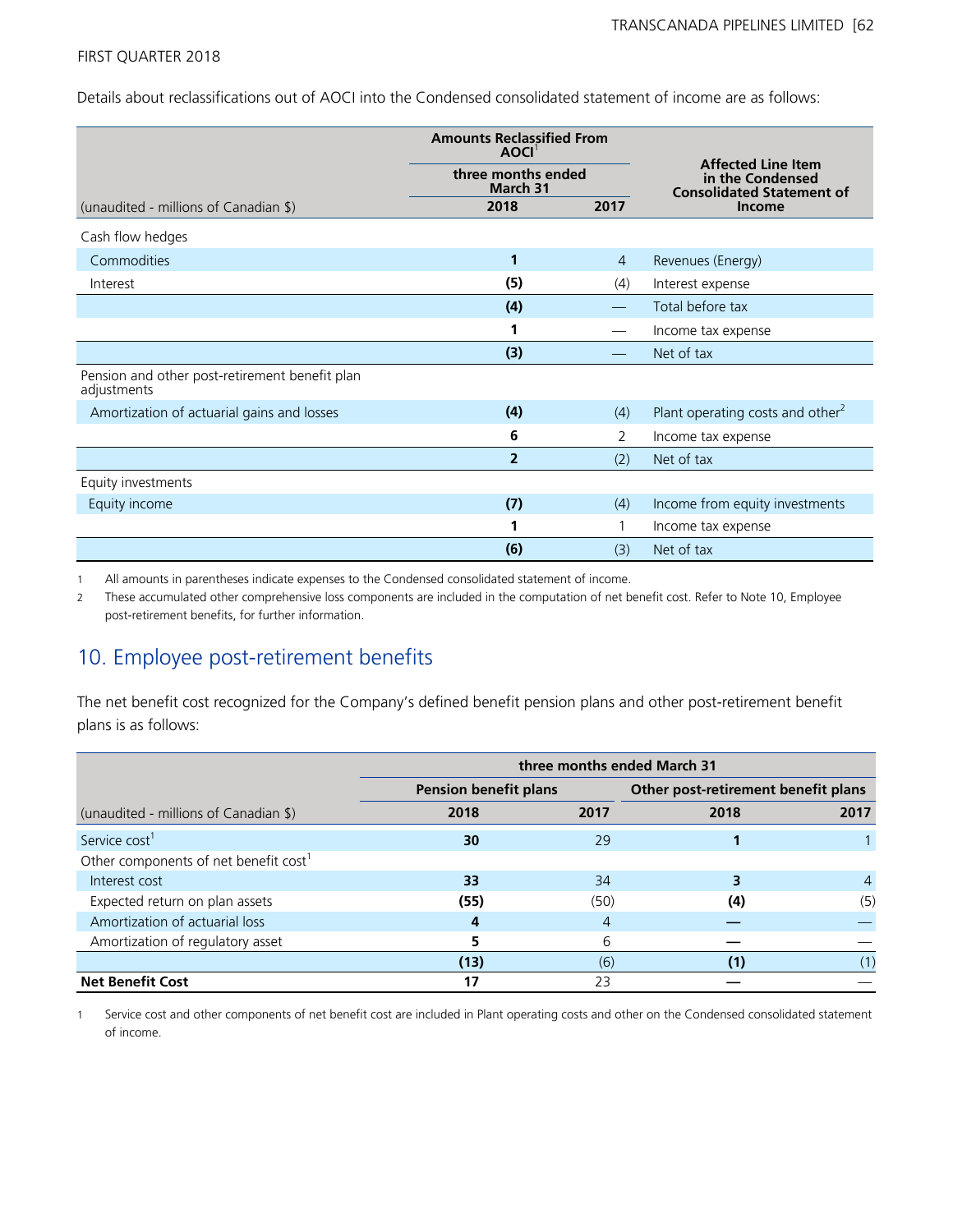# 11. Risk management and financial instruments

## **RISK MANAGEMENT OVERVIEW**

TCPL has exposure to market risk and counterparty credit risk, and has strategies, policies and limits in place to manage the impact of these risks on earnings and cash flow.

## **COUNTERPARTY CREDIT RISK**

TCPL's maximum counterparty credit exposure with respect to financial instruments at March 31, 2018, without taking into account security held, consisted of cash and cash equivalents, accounts receivable, available for sale assets, derivative assets and loans receivable. The Company regularly reviews its accounts receivable and records an allowance for doubtful accounts as necessary using the specific identification method. At March 31, 2018, there were no significant amounts past due or impaired, no significant credit risk concentration and no significant credit losses during the period.

## **LOAN RECEIVABLE FROM AFFILIATE**

The Company holds a 60 per cent equity interest in a joint venture with IEnova to build, own and operate the Sur de Texas pipeline. The Company accounts for the joint venture as an equity investment. On April 21, 2017, the Company entered into a MXN\$13.6 billion unsecured revolving credit facility with the joint venture, which bears interest at a floating rate and matures in March 2022. On December 6, 2017, an amended agreement was entered into to increase the credit facility to MXN\$21.3 billion. Draws on the credit facility result in a loan receivable from the joint venture representing the Company's proportionate share of the debt financing requirements advanced to the joint venture. At March 31, 2018, the balance of the Company's loan receivable from the joint venture totaled \$1.2 billion (December 31, 2017 – \$919 million) and Interest income and other included of \$27 million for the three months ended March 31, 2018 (2017 – nil). Interest income and other is offset by a corresponding proportionate share of interest expense recorded in Income from equity investments.

# **NET INVESTMENT IN FOREIGN OPERATIONS**

The Company hedges its net investment in foreign operations (on an after-tax basis) with U.S. dollar-denominated debt, cross-currency interest rate swaps and foreign exchange forward contracts and options.

The fair values and notional amounts for the derivatives designated as a net investment hedge were as follows:

|                                                                                     | <b>March 31, 2018</b> |                           | <b>December 31, 2017</b> |                           |
|-------------------------------------------------------------------------------------|-----------------------|---------------------------|--------------------------|---------------------------|
| (unaudited - millions of Canadian \$, unless noted otherwise)                       | Fair value $1,2$      | <b>Notional</b><br>amount | Fair value $1,2$         | <b>Notional</b><br>amount |
| U.S. dollar cross-currency interest rate swaps (maturing 2018 to 2019) <sup>3</sup> | (132)                 | <b>US 800</b>             | (199)                    | US 1,200                  |
| U.S. dollar foreign exchange options (maturing 2018)                                | (2)                   | <b>US 300</b>             | 5.                       | <b>US 500</b>             |
|                                                                                     | (134)                 | <b>US 1,100</b>           | (194)                    | US 1,700                  |

1 Fair values equal carrying values.

2 No amounts have been excluded from the assessment of hedge effectiveness.

<sup>3</sup> In the three months ended March 31, 2018, Net income includes net realized gains of \$1 million (2017 – \$1 million) related to the interest component of cross-currency swap settlements which are reported within Interest expense.

The notional amounts and fair value of U.S. dollar-denominated debt designated as a net investment hedge were as follows:

| (unaudited - millions of Canadian \$, unless noted otherwise) | <b>March 31, 2018</b> | December 31, 2017  |
|---------------------------------------------------------------|-----------------------|--------------------|
| Notional amount                                               | 26,200 (US 20,300)    | 25,400 (US 20,200) |
| Fair value                                                    | 29,000 (US 22,500)    | 28,900 (US 23,100) |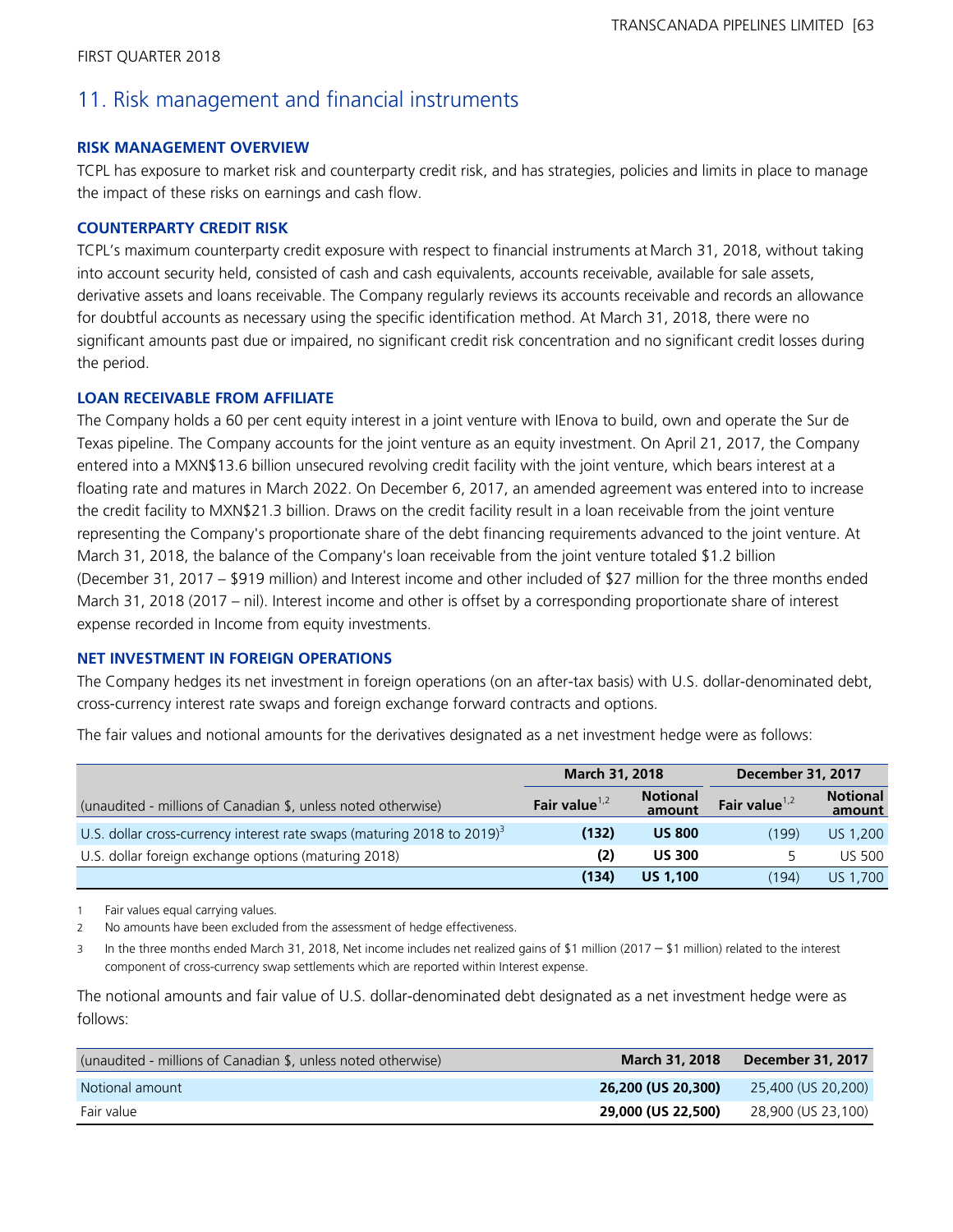# **FINANCIAL INSTRUMENTS**

## **Non-derivative financial instruments**

## **Fair value of non-derivative financial instruments**

Available for sale assets are recorded at fair value which is calculated using quoted market prices where available. Certain non-derivative financial instruments included in Cash and cash equivalents, Accounts receivable, Intangible and other assets, Notes payable, Accounts payable and other, Due to affiliate, Accrued interest and Other long-term liabilities have carrying amounts that approximate their fair value due to the nature of the item or the short time to maturity. Each of these instruments are classified in Level II of the fair value hierarchy.

Credit risk has been taken into consideration when calculating the fair value of non-derivative instruments.

## **Balance sheet presentation of non-derivative financial instruments**

The following table details the fair value of the Company's non-derivative financial instruments, excluding those where carrying amounts approximate fair value, which are classified in Level II of the fair value hierarchy:

|                                                         | March 31, 2018     |               | <b>December 31, 2017</b> |               |
|---------------------------------------------------------|--------------------|---------------|--------------------------|---------------|
| (unaudited - millions of Canadian \$)                   | Carrying<br>amount | Fair<br>value | Carrying<br>amount       | Fair<br>value |
| Long-term debt including current portion <sup>1,2</sup> | (34, 401)          | (38, 789)     | (34, 741)                | (40, 180)     |
| Junior subordinated notes                               | (7, 177)           | (7,264)       | (7.007)                  | (7, 233)      |
|                                                         | (41, 578)          | (46, 053)     | (41, 748)                | (47, 413)     |

<sup>1</sup> Long-term debt is recorded at amortized cost except for US\$1.2 billion (December 31, 2017 – US\$1.1 billion) that is attributed to hedged risk and recorded at fair value.

2 Net income for the three months ended March 31, 2018 included unrealized gains of \$5 million (2017 – \$2 million) for fair value adjustments attributable to the hedged interest rate risk associated with interest rate swap fair value hedging relationships on US\$1.2 billion of long-term debt at March 31, 2018 (December 31, 2017 – US\$1.1 billion). There were no other unrealized gains or losses from fair value adjustments to the non-derivative financial instruments.

#### **Available for sale assets summary**

The following tables summarize additional information about the Company's restricted investments that are classified as available for sale assets:

|                                                     |                                       | March 31, 2018                         | <b>December 31, 2017</b>                     |                                        |  |  |
|-----------------------------------------------------|---------------------------------------|----------------------------------------|----------------------------------------------|----------------------------------------|--|--|
| (unaudited - millions of Canadian \$)               | <b>LMCI</b> restricted<br>investments | <b>Other restricted</b><br>investments | <b>LMCI</b> restricted<br><i>investments</i> | <b>Other restricted</b><br>investments |  |  |
| Fair values of fixed income securities <sup>2</sup> |                                       |                                        |                                              |                                        |  |  |
| Maturing within 1 year                              |                                       | 25                                     |                                              | 23                                     |  |  |
| Maturing within 1-5 years                           |                                       | 123                                    |                                              | 107                                    |  |  |
| Maturing within 5-10 years                          | 71                                    |                                        | 14                                           |                                        |  |  |
| Maturing after 10 years                             | 801                                   |                                        | 790                                          |                                        |  |  |
|                                                     | 872                                   | 148                                    | 804                                          | 130                                    |  |  |

1 Other restricted investments have been set aside to fund insurance claim losses to be paid by the Company's wholly-owned captive insurance subsidiary.

2 Available for sale assets are recorded at fair value and included in Other current assets and Restricted investments on the Condensed consolidated balance sheet.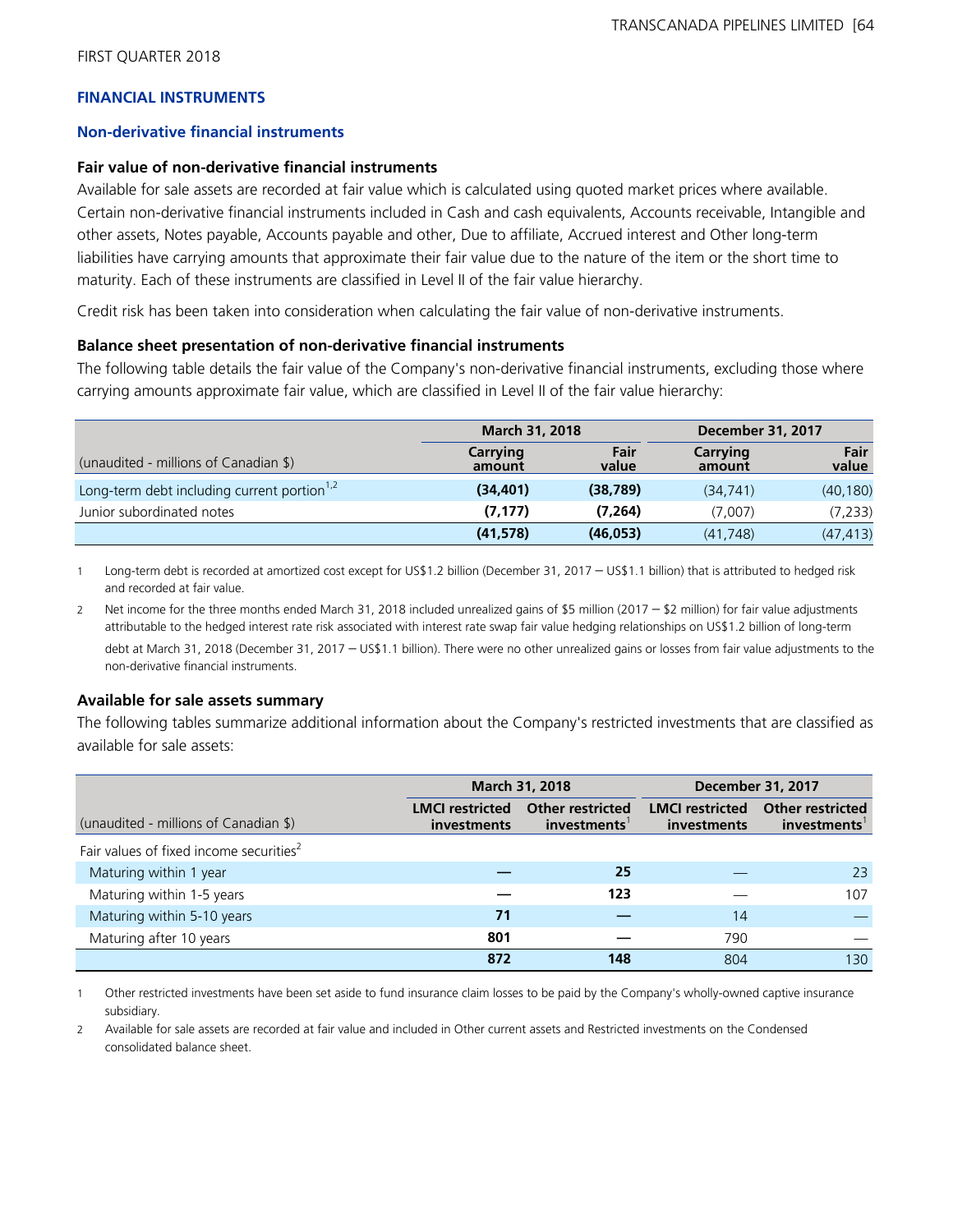|                                       |                                       | <b>March 31, 2018</b>                               | <b>March 31, 2017</b>                  |                                                     |  |
|---------------------------------------|---------------------------------------|-----------------------------------------------------|----------------------------------------|-----------------------------------------------------|--|
| (unaudited - millions of Canadian \$) | <b>LMCI</b> restricted<br>investments | <b>Other restricted</b><br>investments <sup>2</sup> | <b>LMCI</b> restricted<br>investments' | <b>Other restricted</b><br>investments <sup>2</sup> |  |
| Net unrealized gains in the period    |                                       |                                                     |                                        |                                                     |  |
| three months ended                    |                                       |                                                     |                                        |                                                     |  |

1 Gains and losses arising from changes in the fair value of LMCI restricted investments impact the subsequent amounts to be collected through tolls to cover future pipeline abandonment costs. As a result, the Company records these gains and losses as regulatory assets or liabilities.

2 Unrealized gains and losses on other restricted investments are included in Interest income and other.

## **Derivative instruments**

# **Fair value of derivative instruments**

The fair value of foreign exchange and interest rate derivatives has been calculated using the income approach which uses period end market rates and applies a discounted cash flow valuation model. The fair value of commodity derivatives has been calculated using quoted market prices where available. In the absence of quoted market prices, third-party broker quotes or other valuation techniques have been used. The fair value of options has been calculated using the Black-Scholes pricing model. Credit risk has been taken into consideration when calculating the fair value of derivative instruments.

In some cases, even though the derivatives are considered to be effective economic hedges, they do not meet the specific criteria for hedge accounting treatment or are not designated as a hedge and are accounted for at fair value with changes in fair value recorded in net income in the period of change. This may expose the Company to increased variability in reported earnings because the fair value of the derivative instruments can fluctuate significantly from period to period.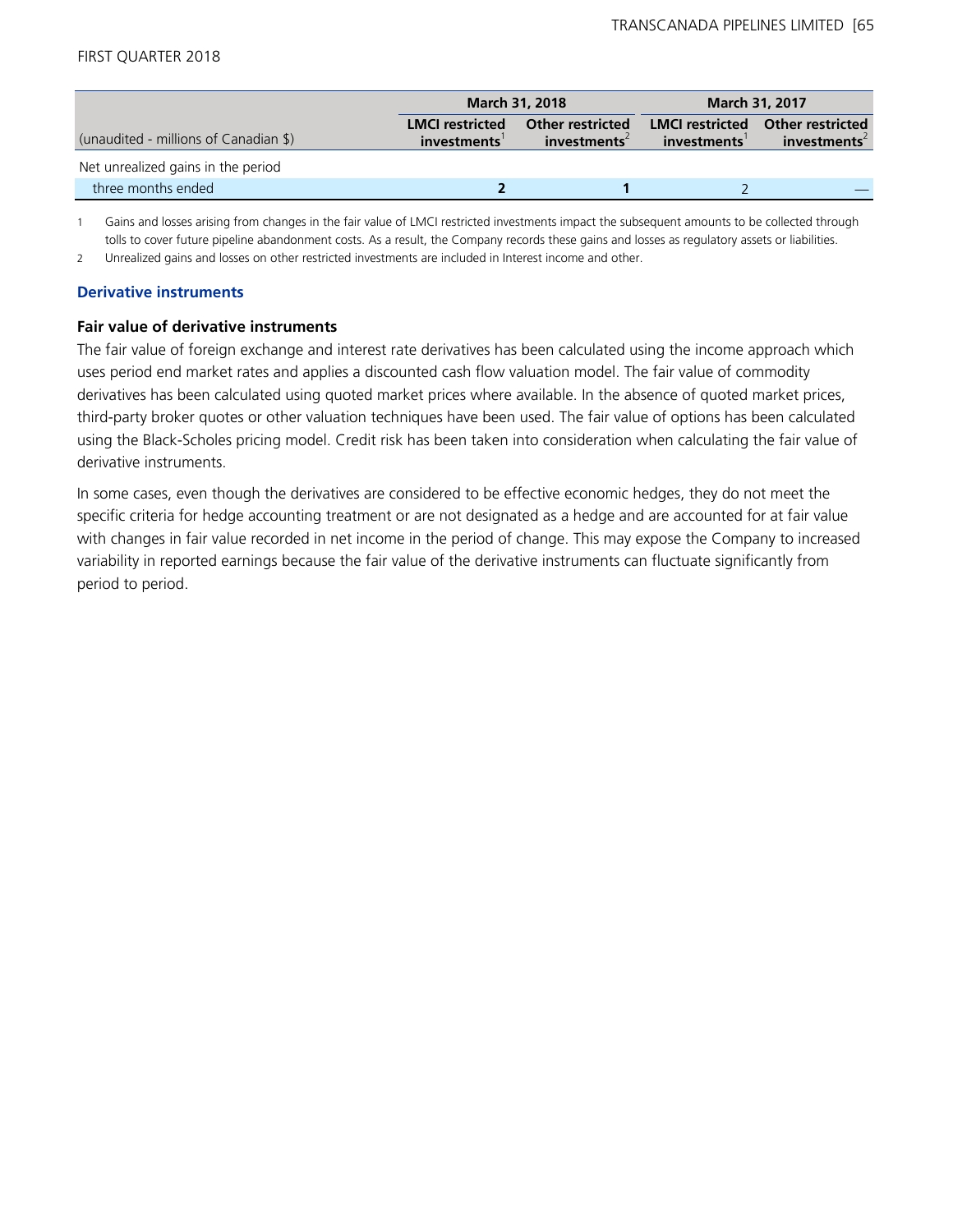# **Balance sheet presentation of derivative instruments**

The balance sheet classification of the fair value of derivative instruments is as follows:

| at March 31, 2018<br>(unaudited - millions of Canadian \$) | <b>Cash Flow</b><br><b>Hedges</b> | <b>Fair Value</b><br><b>Hedges</b> | <b>Net</b><br>Investment<br><b>Hedges</b> | <b>Held for</b><br><b>Trading</b> | <b>Total Fair</b><br>Value of<br><b>Derivative</b><br>Instruments |
|------------------------------------------------------------|-----------------------------------|------------------------------------|-------------------------------------------|-----------------------------------|-------------------------------------------------------------------|
| Other current assets                                       |                                   |                                    |                                           |                                   |                                                                   |
| Commodities <sup>2</sup>                                   |                                   |                                    |                                           | 103                               | 103                                                               |
| Foreign exchange                                           |                                   |                                    | 4                                         | 20                                | 24                                                                |
| Interest rate                                              | 5                                 |                                    |                                           |                                   | 5                                                                 |
|                                                            | 5                                 |                                    | 4                                         | 123                               | 132                                                               |
| Intangible and other assets                                |                                   |                                    |                                           |                                   |                                                                   |
| Commodities $2$                                            |                                   |                                    |                                           | 59                                | 59                                                                |
| Foreign exchange                                           |                                   |                                    | $\overline{2}$                            |                                   | $\overline{2}$                                                    |
| Interest rate                                              | 11                                |                                    |                                           |                                   | 11                                                                |
|                                                            | 11                                |                                    | $\overline{2}$                            | 59                                | 72                                                                |
| <b>Total Derivative Assets</b>                             | 16                                |                                    | $\bf 6$                                   | 182                               | 204                                                               |
| Accounts payable and other                                 |                                   |                                    |                                           |                                   |                                                                   |
| Commodities <sup>2</sup>                                   | (9)                               |                                    |                                           | (120)                             | (129)                                                             |
| Foreign exchange                                           |                                   |                                    | (126)                                     | (38)                              | (164)                                                             |
| Interest rate                                              |                                   | (8)                                |                                           |                                   | (8)                                                               |
|                                                            | (9)                               | (8)                                | (126)                                     | (158)                             | (301)                                                             |
| Other long-term liabilities                                |                                   |                                    |                                           |                                   |                                                                   |
| Commodities <sup>2</sup>                                   | (2)                               |                                    |                                           | (62)                              | (64)                                                              |
| Foreign exchange                                           |                                   |                                    | (14)                                      |                                   | (14)                                                              |
| Interest rate                                              |                                   | (2)                                |                                           |                                   | (2)                                                               |
|                                                            | (2)                               | (2)                                | (14)                                      | (62)                              | (80)                                                              |
| <b>Total Derivative Liabilities</b>                        | (11)                              | (10)                               | (140)                                     | (220)                             | (381)                                                             |
| <b>Total Derivatives</b>                                   | 5                                 | (10)                               | (134)                                     | (38)                              | (177)                                                             |

1 Fair value equals carrying value.

2 Includes purchases and sales of power, natural gas and liquids.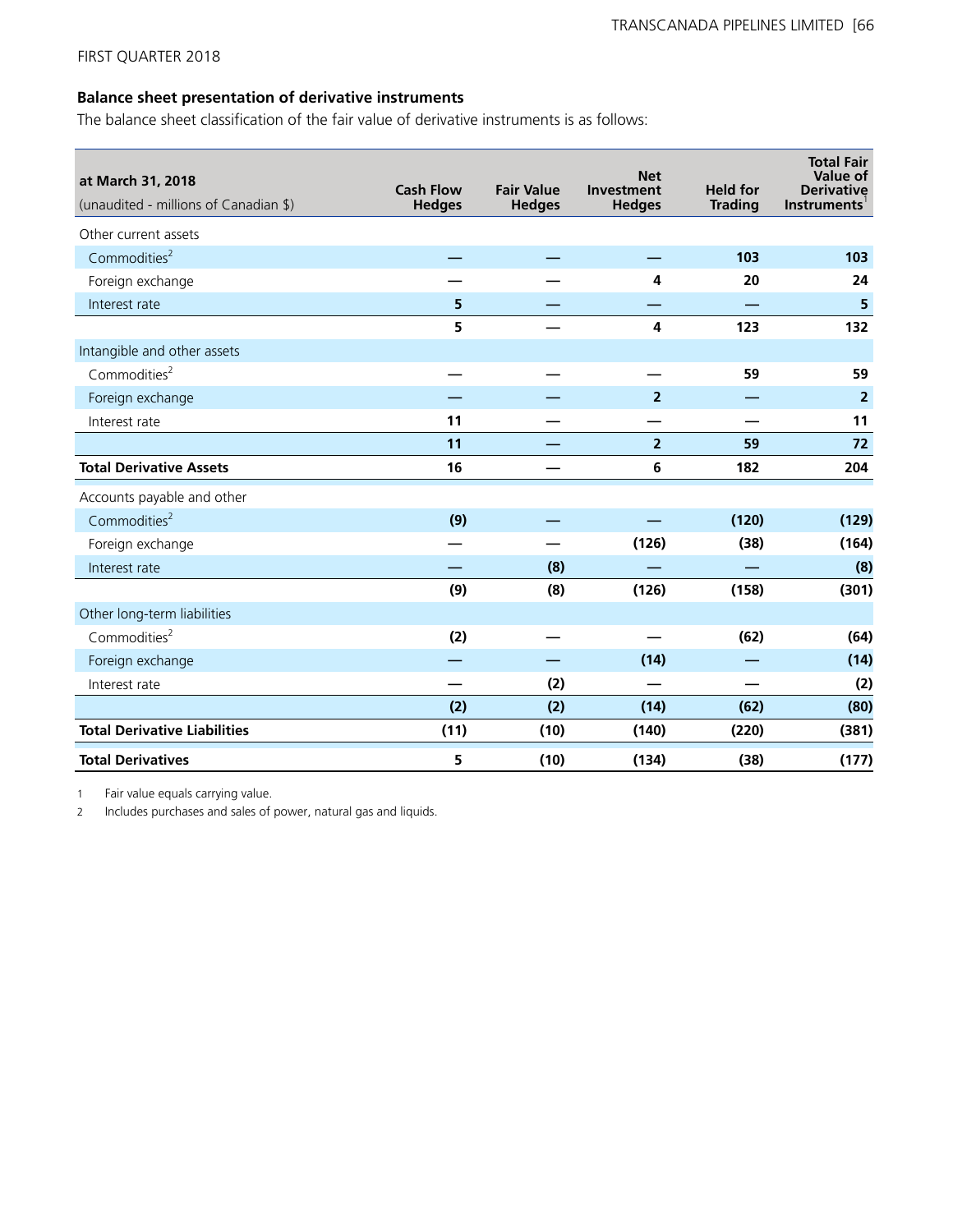| at December 31, 2017<br>(unaudited - millions of Canadian \$) | <b>Cash Flow</b><br><b>Hedges</b> | <b>Fair Value</b><br><b>Hedges</b> | <b>Net</b><br>Investment<br><b>Hedges</b> | <b>Held for</b><br><b>Trading</b> | <b>Total Fair</b><br>Value of<br><b>Derivative</b><br><b>Instruments</b> |
|---------------------------------------------------------------|-----------------------------------|------------------------------------|-------------------------------------------|-----------------------------------|--------------------------------------------------------------------------|
| Other current assets                                          |                                   |                                    |                                           |                                   |                                                                          |
| Commodities <sup>2</sup>                                      | $\mathbf{1}$                      |                                    |                                           | 249                               | 250                                                                      |
| Foreign exchange                                              |                                   |                                    | 8                                         | 70                                | 78                                                                       |
| Interest rate                                                 | 3                                 |                                    |                                           | $\mathbf{1}$                      | $\overline{4}$                                                           |
|                                                               | 4                                 |                                    | 8                                         | 320                               | 332                                                                      |
| Intangible and other assets                                   |                                   |                                    |                                           |                                   |                                                                          |
| Commodities <sup>2</sup>                                      |                                   |                                    |                                           | 69                                | 69                                                                       |
| Interest rate                                                 | 4                                 |                                    |                                           |                                   | $\overline{4}$                                                           |
|                                                               | 4                                 |                                    |                                           | 69                                | 73                                                                       |
| <b>Total Derivative Assets</b>                                | 8                                 |                                    | 8                                         | 389                               | 405                                                                      |
| Accounts payable and other                                    |                                   |                                    |                                           |                                   |                                                                          |
| Commodities <sup>2</sup>                                      | (6)                               |                                    |                                           | (208)                             | (214)                                                                    |
| Foreign exchange                                              |                                   |                                    | (159)                                     | (10)                              | (169)                                                                    |
| Interest rate                                                 |                                   | (4)                                |                                           |                                   | (4)                                                                      |
|                                                               | (6)                               | (4)                                | (159)                                     | (218)                             | (387)                                                                    |
| Other long-term liabilities                                   |                                   |                                    |                                           |                                   |                                                                          |
| Commodities <sup>2</sup>                                      | (2)                               |                                    |                                           | (26)                              | (28)                                                                     |
| Foreign exchange                                              |                                   |                                    | (43)                                      |                                   | (43)                                                                     |
| Interest rate                                                 |                                   | (1)                                |                                           | $\overline{\phantom{0}}$          | (1)                                                                      |
|                                                               | (2)                               | (1)                                | (43)                                      | (26)                              | (72)                                                                     |
| <b>Total Derivative Liabilities</b>                           | (8)                               | (5)                                | (202)                                     | (244)                             | (459)                                                                    |
| <b>Total Derivatives</b>                                      |                                   | (5)                                | (194)                                     | 145                               | (54)                                                                     |

1 Fair value equals carrying value.

2 Includes purchases and sales of power, natural gas and liquids.

The majority of derivative instruments held for trading have been entered into for risk management purposes and all are subject to the Company's risk management strategies, policies and limits. These include derivatives that have not been designated as hedges or do not qualify for hedge accounting treatment but have been entered into as economic hedges to manage the Company's exposures to market risk.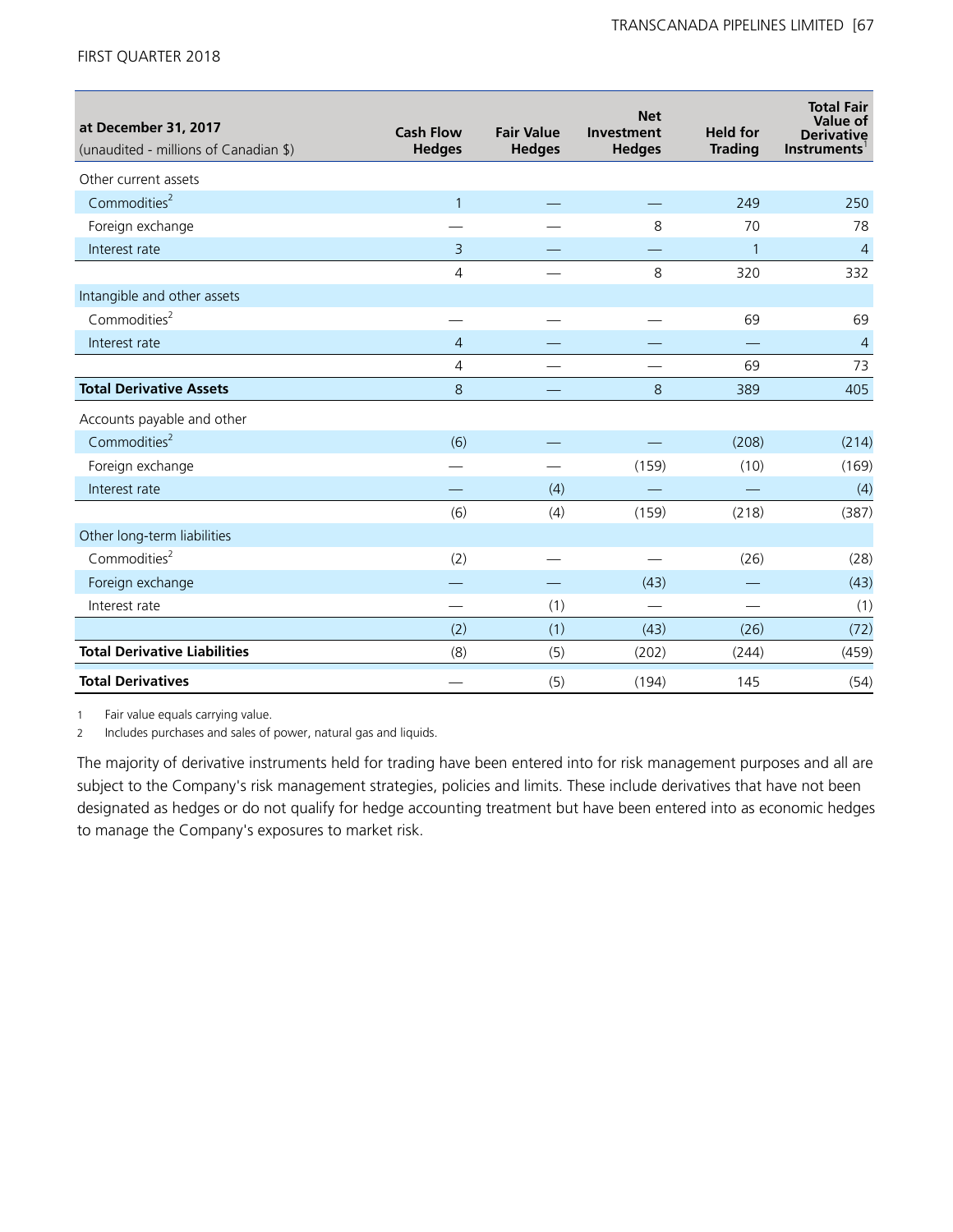# **Derivatives in fair value hedging relationships**

The following table details amounts recorded on the Condensed consolidated balance sheet in relation to cumulative adjustments for fair value hedges included in the carrying amount of the hedged liabilities:

|                                       | <b>Carrying amount</b> |                          | Fair value hedging adjustments <sup>1</sup> |                          |
|---------------------------------------|------------------------|--------------------------|---------------------------------------------|--------------------------|
| (unaudited - millions of Canadian \$) | <b>March 31, 2018</b>  | <b>December 31, 2017</b> | <b>March 31, 2018</b>                       | <b>December 31, 2017</b> |
| Current portion of long-term debt     | (1,091)                | (688)                    |                                             |                          |
| Long-term debt                        | (448)                  | (685)                    |                                             |                          |
|                                       | (1,539)                | (1, 373)                 | 10                                          |                          |

<sup>1</sup> At March 31, 2018, the balance includes adjustments for discontinued hedging relationships of nil (December 31, 2017 – nil).

# **Notional and Maturity Summary**

The maturity and notional principal or quantity outstanding related to the Company's derivative instruments excluding hedges of the net investment in foreign operations is as follows:

| at March 31, 2018        |              | <b>Natural</b> |                | Foreign         |                 |
|--------------------------|--------------|----------------|----------------|-----------------|-----------------|
| (unaudited)              | <b>Power</b> | Gas            | <b>Liquids</b> | <b>Exchange</b> | <b>Interest</b> |
| Purchases <sup>1</sup>   | 46,005       | 101            | 11             |                 |                 |
| Sales <sup>1</sup>       | 31,648       | 107            | 14             |                 |                 |
| Millions of U.S. dollars |              |                |                | <b>US 3.137</b> | <b>US 2,400</b> |
| Maturity dates           | 2018-2022    | 2018-2021      | 2018           | 2018-2019       | 2018-2028       |

1 Volumes for power, natural gas and liquids derivatives are in GWh, Bcf and MMBbls, respectively.

| at December 31, 2017      |              | <b>Natural</b> |                | Foreign         |                 |
|---------------------------|--------------|----------------|----------------|-----------------|-----------------|
| (unaudited)               | <b>Power</b> | Gas            | <b>Liquids</b> | <b>Exchange</b> | <b>Interest</b> |
| Purchases <sup>1</sup>    | 66,132       | 133            | 6              |                 |                 |
| Sales <sup>1</sup>        | 42.836       | 135            |                |                 |                 |
| Millions of U.S. dollars  |              |                |                | US 2,931        | US 2,300        |
| Millions of Mexican pesos |              |                |                | <b>MXN 100</b>  |                 |
| Maturity dates            | 2018-2022    | 2018-2021      | 2018           | 2018            | 2018-2022       |

1 Volumes for power, natural gas and liquids derivatives are in GWh, Bcf and MMBbls, respectively.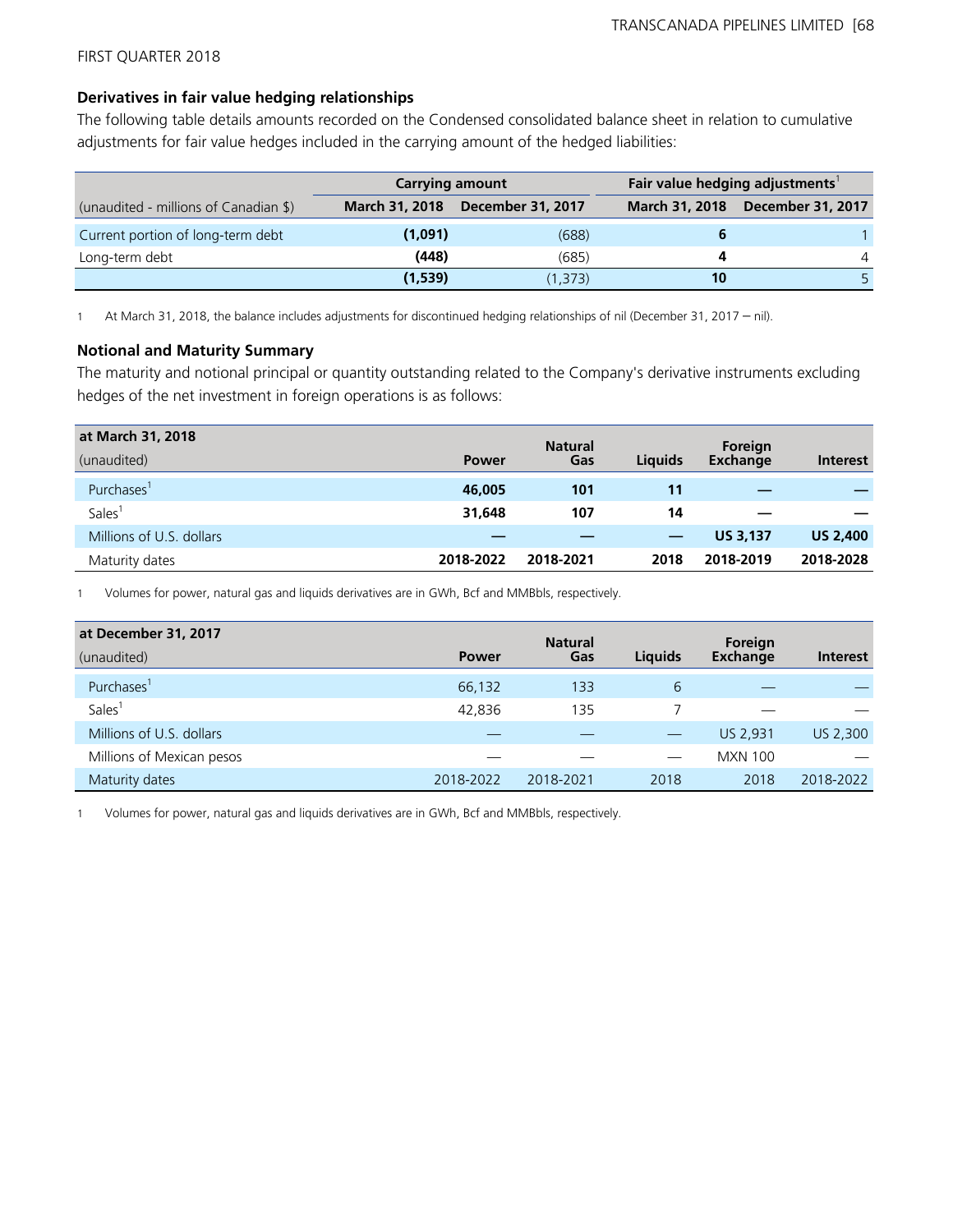#### **Unrealized and realized (losses)/gains on derivative instruments**

The following summary does not include hedges of the net investment in foreign operations.

|                                                        | three months ended March 31 |      |
|--------------------------------------------------------|-----------------------------|------|
| (unaudited - millions of Canadian \$)                  | 2018                        | 2017 |
| Derivative Instruments Held for Trading <sup>1</sup>   |                             |      |
| Amount of unrealized (losses)/gains in the period      |                             |      |
| Commodities <sup>2</sup>                               | (109)                       | (56) |
| Foreign exchange                                       | (79)                        | 15   |
| Interest rate                                          |                             |      |
| Amount of realized gains/(losses) in the period        |                             |      |
| Commodities                                            | 110                         | (48) |
| Foreign exchange                                       | 15                          | (4)  |
| <b>Derivative Instruments in Hedging Relationships</b> |                             |      |
| Amount of realized gains in the period                 |                             |      |
| Commodities                                            | 3                           | 6    |
| Foreign exchange                                       |                             | 5    |
| Interest rate                                          |                             |      |

1 Realized and unrealized gains and losses on held for trading derivative instruments used to purchase and sell commodities are included net in Revenues. Realized and unrealized gains and losses on interest rate and foreign exchange derivative instruments held for trading are included net in Interest expense and Interest income and other, respectively.

2 In the three months ended March 31, 2018, there were no gains or losses included in Net Income relating to discontinued cash flow hedges where it was probable that the anticipated transaction would not occur (2017 – nil).

#### **Derivatives in cash flow hedging relationships**

The components of OCI related to the change in fair value of derivatives in cash flow hedging relationships including the portion attributable to non-controlling interests are as follows:

|                                                                               | three months ended March 31 |      |
|-------------------------------------------------------------------------------|-----------------------------|------|
| (unaudited - millions of Canadian \$)                                         | 2018                        | 2017 |
| Change in fair value of derivative instruments recognized in OCI <sup>1</sup> |                             |      |
| <b>Commodities</b>                                                            | (3)                         |      |
| Interest rate                                                                 | q                           |      |
|                                                                               | b                           | b    |

1 Amounts presented are pre-tax. No amounts have been excluded from the assessment of hedge effectiveness. Amounts in parentheses indicate losses recorded to OCI and AOCI.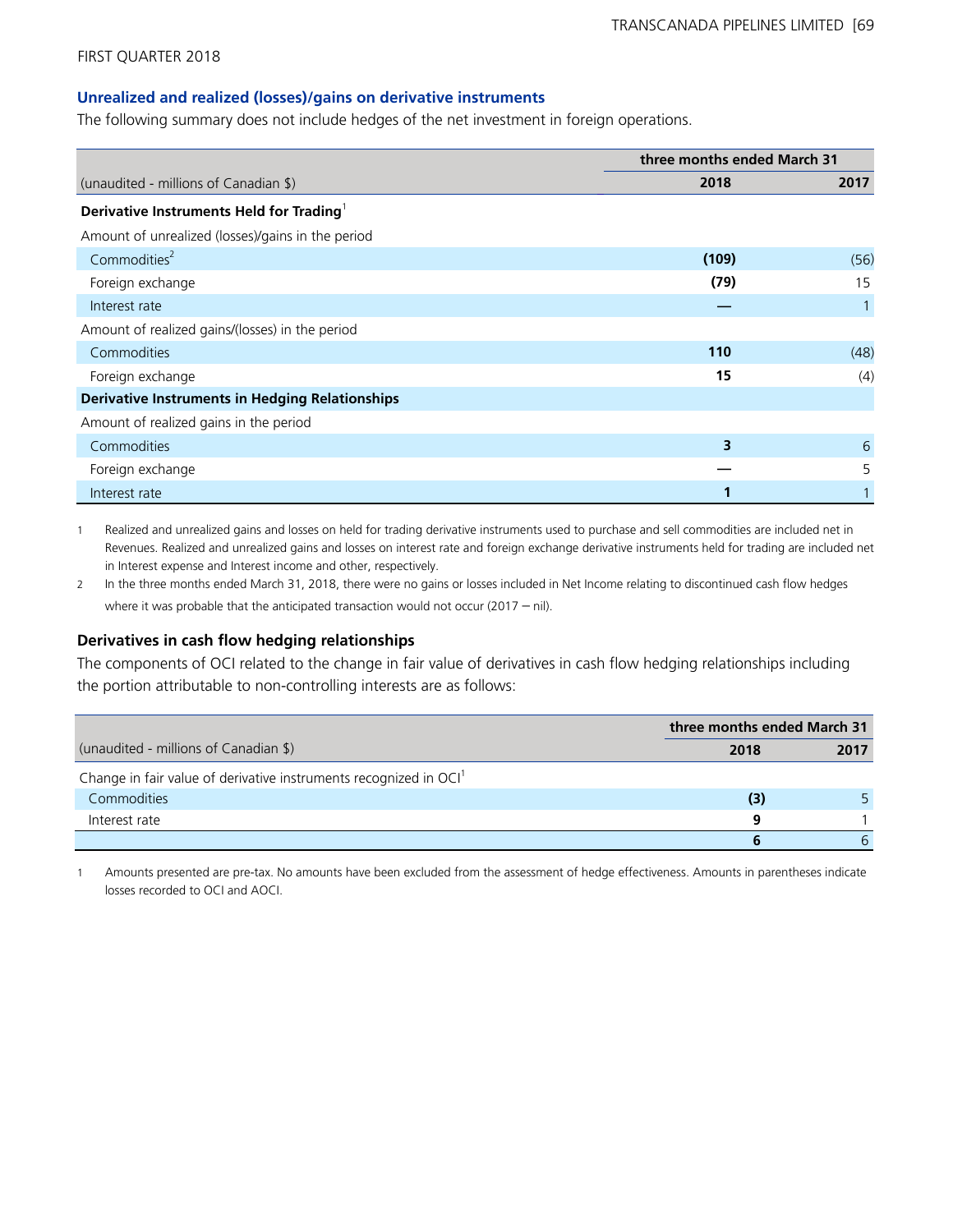## **Effect of fair value and cash flow hedging relationships**

The following table details amounts presented on the Condensed consolidated statement of income in which the effects of fair value or cash flow hedging relationships are recorded.

|                                                                                                                                                                   | three months ended March 31 |      |                         |       |
|-------------------------------------------------------------------------------------------------------------------------------------------------------------------|-----------------------------|------|-------------------------|-------|
|                                                                                                                                                                   | <b>Revenues (Energy)</b>    |      | <b>Interest Expense</b> |       |
| (unaudited - millions of Canadian \$)                                                                                                                             | 2018                        | 2017 | 2018                    | 2017  |
| <b>Total Amount Presented in the Condensed Consolidated Statement</b><br>of Income                                                                                | 675                         | 916  | (548)                   | (516) |
| <b>Fair Value Hedges</b>                                                                                                                                          |                             |      |                         |       |
| Interest rate contracts                                                                                                                                           |                             |      |                         |       |
| Hedged items                                                                                                                                                      |                             |      | (20)                    | (19)  |
| Derivatives designated as hedging instruments                                                                                                                     |                             |      |                         |       |
| <b>Cash Flow Hedges</b>                                                                                                                                           |                             |      |                         |       |
| Reclassification of gains/(losses) on derivative instruments from AOCI to<br>net income                                                                           |                             |      |                         |       |
| Interest rate contracts <sup>1</sup>                                                                                                                              |                             |      |                         |       |
| Commodity contracts <sup>2</sup>                                                                                                                                  | (1)                         | (4)  |                         |       |
| Reclassification of gains on derivative instruments from AOCI to net income<br>as a result of forecasted transactions that are no longer probable of<br>occurring |                             |      |                         |       |
| Interest rate contracts <sup>1</sup>                                                                                                                              |                             |      | 4                       | 4     |

1 Refer to Note 9, Other comprehensive income/(loss) and accumulated other comprehensive loss, for the components of OCI related to derivatives in cash flow hedging relationships including the portion attributable to non-controlling interests.

2 There are no amounts recognized in earnings that were excluded from effectiveness testing.

#### **Offsetting of derivative instruments**

The Company enters into derivative contracts with the right to offset in the normal course of business as well as in the event of default. TCPL has no master netting agreements, however, similar contracts are entered into containing rights to offset. The Company has elected to present the fair value of derivative instruments with the right to offset on a gross basis in the balance sheet. The following table shows the impact on the presentation of the fair value of derivative instrument assets and liabilities on the Condensed consolidated balance sheet had the Company elected to present these contracts on a net basis:

| at March 31, 2018<br>(unaudited - millions of Canadian \$) | <b>Gross derivative instruments</b> | <b>Amounts available</b><br>for offset | <b>Net amounts</b> |
|------------------------------------------------------------|-------------------------------------|----------------------------------------|--------------------|
|                                                            |                                     |                                        |                    |
| Derivative instrument assets                               |                                     |                                        |                    |
| Commodities                                                | 162                                 | (94)                                   | 68                 |
| Foreign exchange                                           | 26                                  | (22)                                   | 4                  |
| Interest rate                                              | 16                                  | (2)                                    | 14                 |
|                                                            | 204                                 | (118)                                  | 86                 |
| Derivative instrument liabilities                          |                                     |                                        |                    |
| Commodities                                                | (193)                               | 94                                     | (99)               |
| Foreign exchange                                           | (178)                               | 22                                     | (156)              |
| Interest rate                                              | (10)                                | $\overline{2}$                         | (8)                |
|                                                            | (381)                               | 118                                    | (263)              |

1 Amounts available for offset do not include cash collateral pledged or received.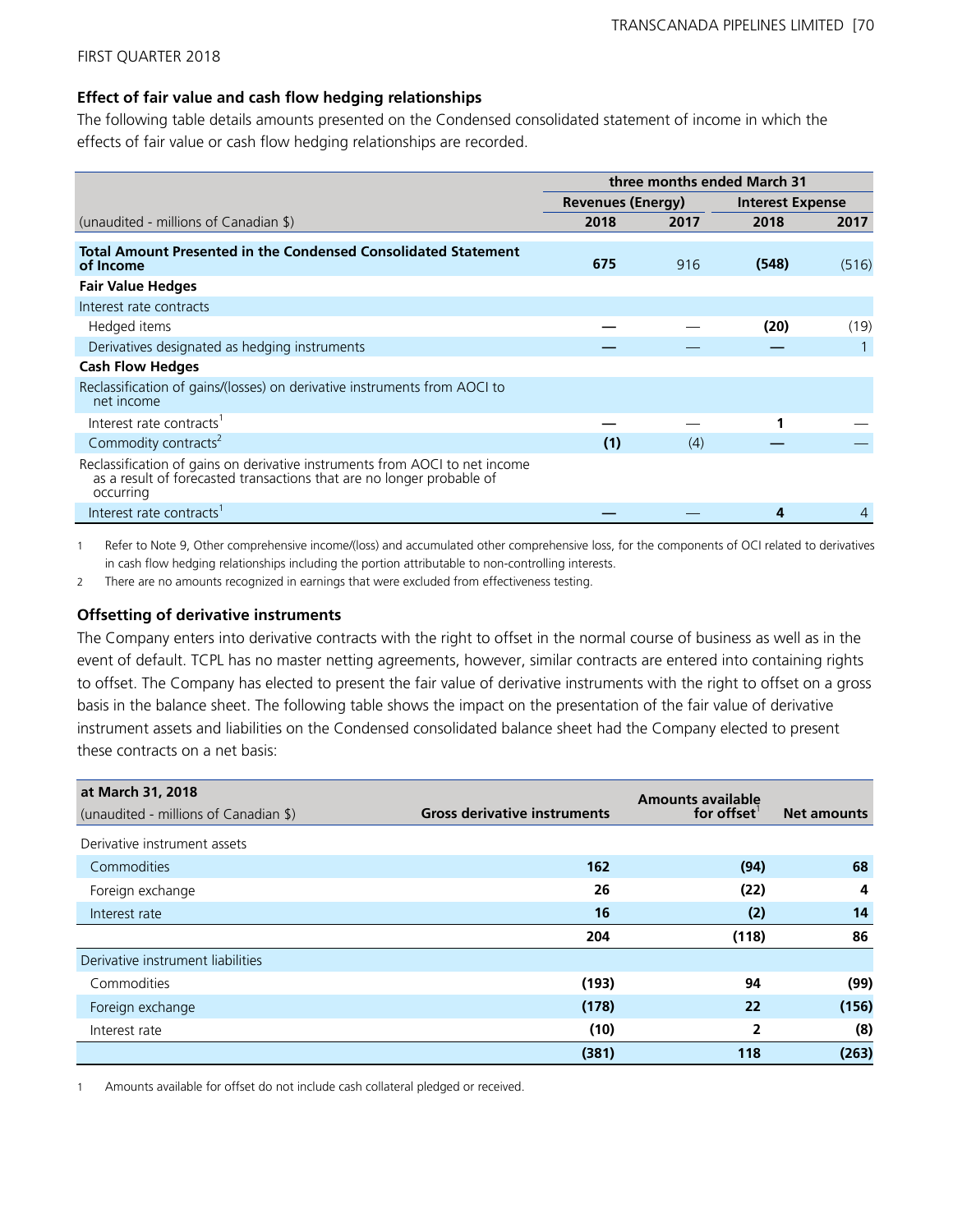| at December 31, 2017                  |                                     | <b>Amounts available</b> |                    |
|---------------------------------------|-------------------------------------|--------------------------|--------------------|
| (unaudited - millions of Canadian \$) | <b>Gross derivative instruments</b> | for offset               | <b>Net amounts</b> |
| Derivative instrument assets          |                                     |                          |                    |
| Commodities                           | 319                                 | (198)                    | 121                |
| Foreign exchange                      | 78                                  | (56)                     | 22                 |
| Interest rate                         | 8                                   | (1)                      |                    |
|                                       | 405                                 | (255)                    | 150                |
| Derivative instrument liabilities     |                                     |                          |                    |
| Commodities                           | (242)                               | 198                      | (44)               |
| Foreign exchange                      | (212)                               | 56                       | (156)              |
| Interest rate                         | (5)                                 |                          | (4)                |
|                                       | (459)                               | 255                      | (204)              |

1 Amounts available for offset do not include cash collateral pledged or received.

With respect to the derivative instruments presented above as at March 31, 2018, the Company provided cash collateral of \$198 million (December 31, 2017 – \$165 million) and letters of credit of \$12 million (December 31, 2017 – \$30 million) to its counterparties. The Company held nil (December 31, 2017 – nil) in cash collateral and \$1 million (December 31, 2017 – \$3 million) in letters of credit from counterparties on asset exposures at March 31, 2018.

# **Credit risk related contingent features of derivative instruments**

Derivative contracts entered into to manage market risk often contain financial assurance provisions that allow parties to the contracts to manage credit risk. These provisions may require collateral to be provided if a credit-risk-related contingent event occurs, such as a downgrade in the Company's credit rating to non-investment grade.

Based on contracts in place and market prices at March 31, 2018, the aggregate fair value of all derivative instruments with credit-risk-related contingent features that were in a net liability position was \$2 million (December 31, 2017 – \$2 million), for which the Company did not provide collateral in the normal course of business at March 31, 2018 or December 31, 2017. If the credit-risk-related contingent features in these agreements were triggered on March 31, 2018, the Company would have been required to provide collateral of \$2 million (December 31, 2017 – \$2 million) to its counterparties. Collateral may also need to be provided should the fair value of derivative instruments exceed predefined contractual exposure limit thresholds.

The Company has sufficient liquidity in the form of cash and undrawn committed revolving credit facilities to meet these contingent obligations should they arise.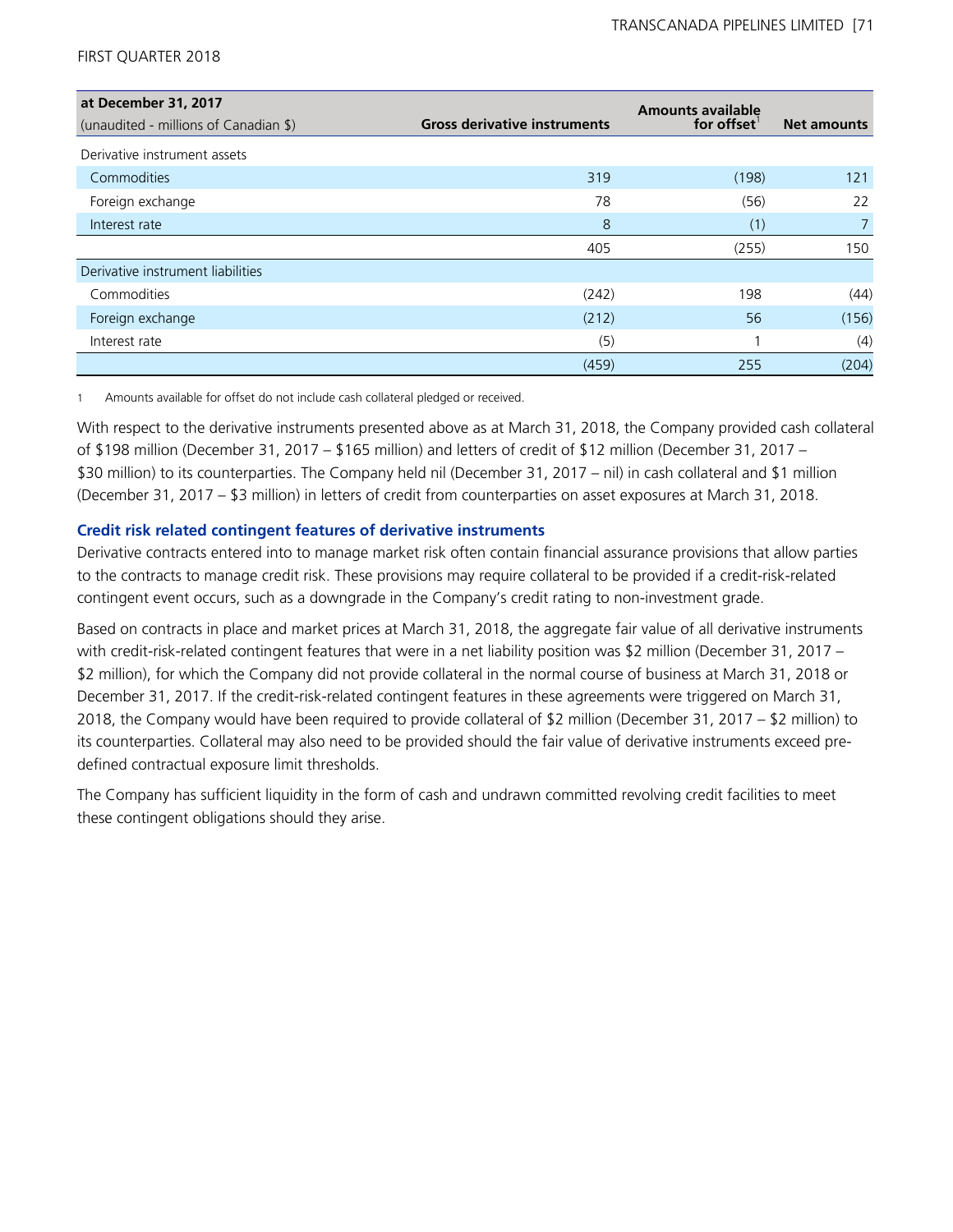# **FAIR VALUE HIERARCHY**

The Company's financial assets and liabilities recorded at fair value have been categorized into three categories based on a fair value hierarchy.

| Levels    | How fair value has been determined                                                                                                                                                                                                                                                                                                                                                                                                                                                                                                                                                 |  |  |  |
|-----------|------------------------------------------------------------------------------------------------------------------------------------------------------------------------------------------------------------------------------------------------------------------------------------------------------------------------------------------------------------------------------------------------------------------------------------------------------------------------------------------------------------------------------------------------------------------------------------|--|--|--|
| Level I   | Quoted prices in active markets for identical assets and liabilities that the Company has the ability to access at<br>the measurement date. An active market is a market in which frequency and volume of transactions provides<br>pricing information on an ongoing basis.                                                                                                                                                                                                                                                                                                        |  |  |  |
| Level II  | Valuation based on the extrapolation of inputs, other than quoted prices included within Level I, for which all<br>significant inputs are observable directly or indirectly.                                                                                                                                                                                                                                                                                                                                                                                                       |  |  |  |
|           | Inputs include published exchange rates, interest rates, interest rate swap curves, yield curves and broker quotes<br>from external data service providers.                                                                                                                                                                                                                                                                                                                                                                                                                        |  |  |  |
|           | This category includes interest rate and foreign exchange derivative assets and liabilities where fair value is<br>determined using the income approach and commodity derivatives where fair value is determined using the<br>market approach.                                                                                                                                                                                                                                                                                                                                     |  |  |  |
|           | Transfers between Level I and Level II would occur when there is a change in market circumstances.                                                                                                                                                                                                                                                                                                                                                                                                                                                                                 |  |  |  |
| Level III | Valuation of assets and liabilities are measured using a market approach based on extrapolation of inputs that<br>are unobservable or where observable data does not support a significant portion of the derivative's fair value.<br>This category mainly includes long-dated commodity transactions in certain markets where liquidity is low and<br>the Company uses the most observable inputs available or, if not available, long-term broker quotes to estimate<br>the fair value for these transactions. Valuation of options is based on the Black-Scholes pricing model. |  |  |  |
|           | Assets and liabilities measured at fair value can fluctuate between Level II and Level III depending on the<br>proportion of the value of the contract that extends beyond the time frame for which significant inputs are<br>considered to be observable. As contracts near maturity and observable market data become available, they are<br>transferred out of Level III and into Level II.                                                                                                                                                                                     |  |  |  |

The fair value of the Company's derivative assets and liabilities measured on a recurring basis, including both current and non-current portions are categorized as follows:

| at March 31, 2018                     | <b>Quoted prices in</b><br>active markets | <b>Significant other</b><br>observable inputs | <b>Significant</b><br>unobservable<br>inputs |              |
|---------------------------------------|-------------------------------------------|-----------------------------------------------|----------------------------------------------|--------------|
| (unaudited - millions of Canadian \$) | $(Level I)^{\dagger}$                     | (Level II) $1$                                | (Level III) $1$                              | <b>Total</b> |
| Derivative instrument assets          |                                           |                                               |                                              |              |
| Commodities                           | 20                                        | 137                                           | 5                                            | 162          |
| Foreign exchange                      |                                           | 26                                            |                                              | 26           |
| Interest rate                         |                                           | 16                                            |                                              | 16           |
| Derivative instrument liabilities     |                                           |                                               |                                              |              |
| Commodities                           | (26)                                      | (144)                                         | (23)                                         | (193)        |
| Foreign exchange                      |                                           | (178)                                         |                                              | (178)        |
| Interest rate                         |                                           | (10)                                          |                                              | (10)         |
|                                       | (6)                                       | (153)                                         | (18)                                         | (177)        |

1 There were no transfers from Level I to Level II or from Level II to Level III for the three months ended March 31, 2018.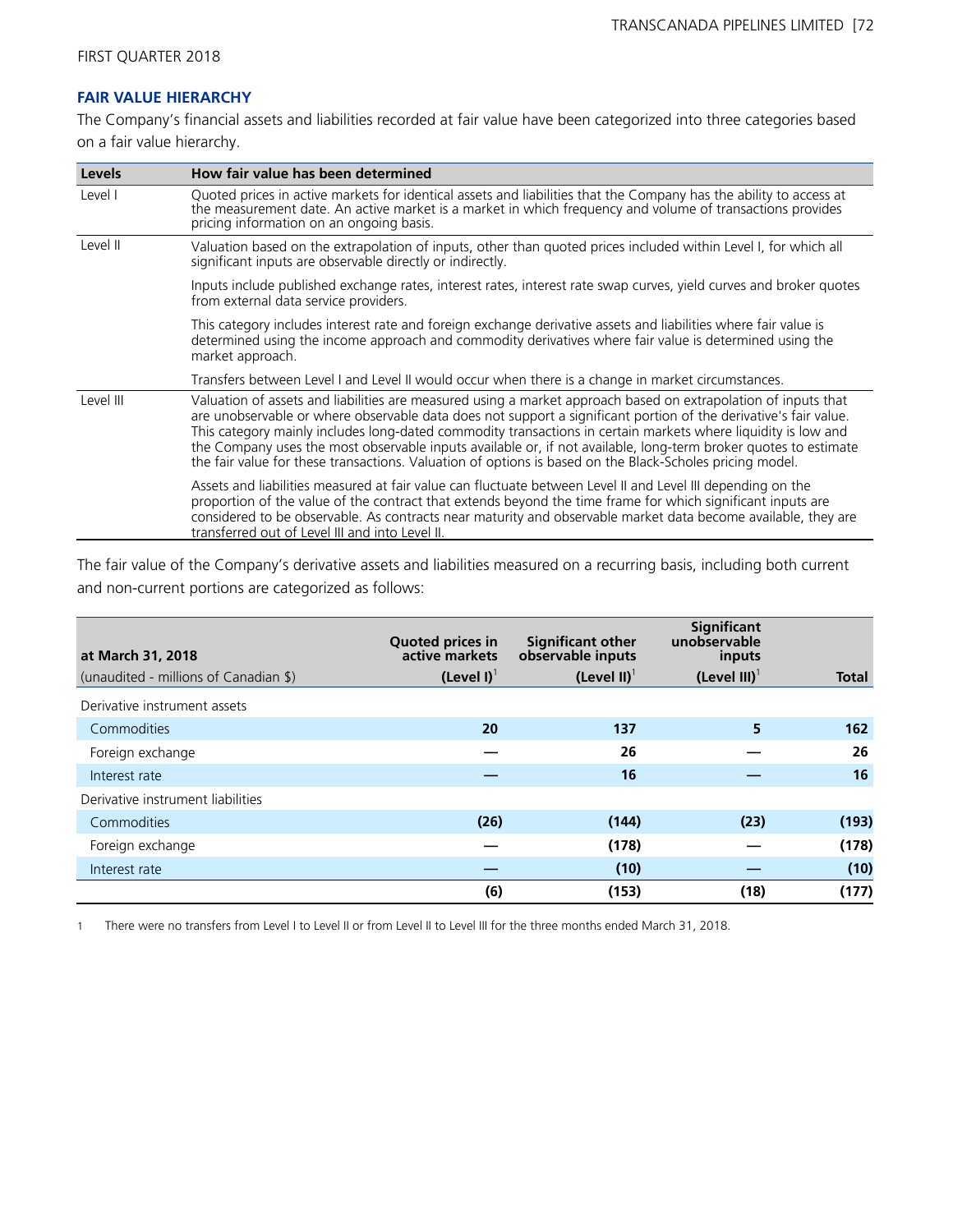| at December 31, 2017<br>(unaudited - millions of Canadian \$) | <b>Quoted prices in</b><br>active markets<br>(Level I) <sup>1</sup> | <b>Significant other</b><br>observable inputs<br>$(Level II)^T$ | Significant<br>unobservable<br>inputs<br>$(Level III)^T$ | Total |
|---------------------------------------------------------------|---------------------------------------------------------------------|-----------------------------------------------------------------|----------------------------------------------------------|-------|
| Derivative instrument assets                                  |                                                                     |                                                                 |                                                          |       |
| Commodities                                                   | 21                                                                  | 283                                                             | 15                                                       | 319   |
| Foreign exchange                                              |                                                                     | 78                                                              |                                                          | 78    |
| Interest rate                                                 |                                                                     | 8                                                               |                                                          | 8     |
| Derivative instrument liabilities                             |                                                                     |                                                                 |                                                          |       |
| Commodities                                                   | (27)                                                                | (193)                                                           | (22)                                                     | (242) |
| Foreign exchange                                              |                                                                     | (212)                                                           |                                                          | (212) |
| Interest rate                                                 |                                                                     | (5)                                                             |                                                          | (5)   |
|                                                               | (6)                                                                 | (41)                                                            | (7)                                                      | (54)  |

1 There were no transfers from Level I to Level II or from Level II to Level III for the year ended December 31, 2017.

The following table presents the net change in fair value of derivative assets and liabilities classified as Level III of the fair value hierarchy:

|                                       | three months ended<br>March 31 |      |  |
|---------------------------------------|--------------------------------|------|--|
| (unaudited - millions of Canadian \$) | 2018                           | 2017 |  |
| Balance at beginning of period        | (7)                            | 16   |  |
| Total losses included in Net income   | (2)                            |      |  |
| Settlements                           | (9)                            |      |  |
| Sales                                 |                                | (2)  |  |
| Transfers out of Level III            |                                | (4)  |  |
| Balance at end of period <sup>1</sup> | (18)                           | 10   |  |

1 For the three months ended March 31, 2018, revenues include unrealized losses of \$11 million attributed to derivatives in the Level III category that were still held at March 31, 2018 (2017 – unrealized losses of less than \$1 million).

A 10 per cent increase or decrease in commodity prices, with all other variables held constant, would result in a \$1 million increase or decrease, respectively, in the fair value of outstanding derivative instruments included in Level III as at March 31, 2018.

# 12. Contingencies and guarantees

## **CONTINGENCIES**

TCPL and its subsidiaries are subject to various legal proceedings, arbitrations and actions arising in the normal course of business. While the final outcome of such legal proceedings and actions cannot be predicted with certainty, it is the opinion of management that the resolution of such proceedings and actions will not have a material impact on the Company's consolidated financial position or results of operations.

## **GUARANTEES**

TCPL and its partner on the Sur de Texas pipeline, IEnova, have jointly guaranteed the obligations for construction services during the construction of the pipeline.

TCPL and its joint venture partner on Bruce Power, BPC Generation Infrastructure Trust, have each severally guaranteed certain contingent financial obligations of Bruce Power related to a lease agreement and contractor and supplier services.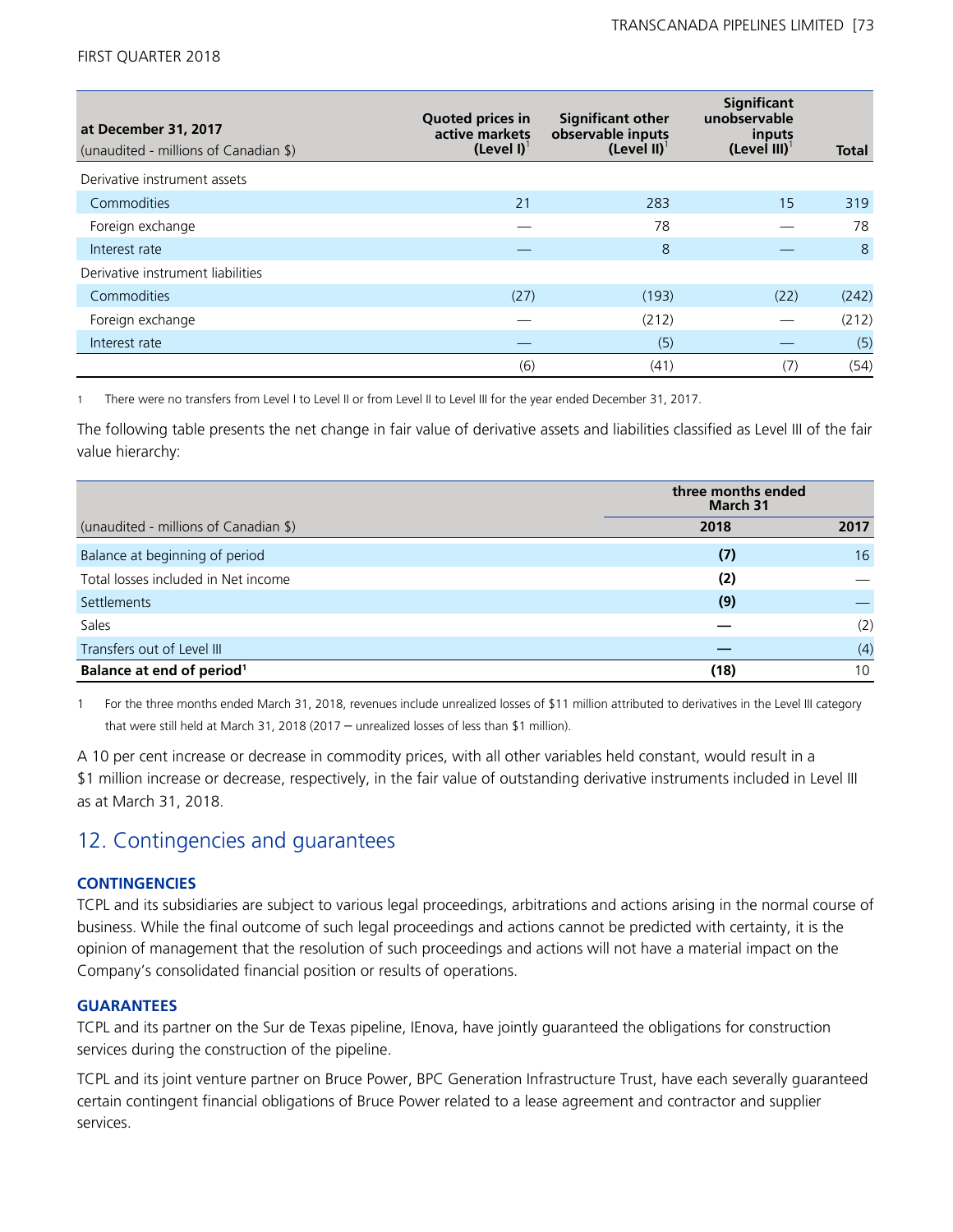The Company and its partners in certain other jointly owned entities have either (i) jointly and severally, (ii) jointly or (iii) severally guaranteed the financial performance of these entities. Such agreements include guarantees and letters of credit which are primarily related to delivery of natural gas, construction services and the payment of liabilities. For certain of these entities, any payments made by TCPL under these guarantees in excess of its ownership interest are to be reimbursed by its partners.

The carrying value of these guarantees has been included in Other long-term liabilities on the Condensed consolidated balance sheet. Information regarding the Company's guarantees is as follows:

|                                       |                 | at March 31, 2018            |                   | at December 31, 2017         |                          |
|---------------------------------------|-----------------|------------------------------|-------------------|------------------------------|--------------------------|
| (unaudited - millions of Canadian \$) | <b>Term</b>     | <b>Potential</b><br>exposure | Carrying<br>value | <b>Potential</b><br>exposure | <b>Carrying</b><br>value |
| Sur de Texas                          | ranging to 2020 | 199                          |                   | 315                          |                          |
| <b>Bruce Power</b>                    | ranging to 2019 | 88                           |                   | 88                           |                          |
| Other jointly-owned entities          | ranging to 2059 | 105                          | 12                | 104                          | 13                       |
|                                       |                 | 392                          | 13                | 507                          | 16                       |

1 TCPL's share of the potential estimated current or contingent exposure.

## 13. Related party transactions

Related party transactions are conducted in the normal course of business and are measured at the exchange amount, which is the amount of consideration established and agreed to by the related parties.

The following amounts are included in Due to affiliate:

|                                       |                      | 2018                           |                                          | 2017                       |                                          |
|---------------------------------------|----------------------|--------------------------------|------------------------------------------|----------------------------|------------------------------------------|
| (unaudited - millions of Canadian \$) | <b>Maturity Date</b> | <b>Outstanding</b><br>March 31 | <b>Effective</b><br><b>Interest Rate</b> | Outstanding<br>December 31 | <b>Effective</b><br><b>Interest Rate</b> |
| Credit Facility <sup>1</sup>          | Demand               | 2.766                          | 3.45%                                    | 2.551                      | $3.2\%$                                  |

1 TCPL has an unsecured \$4.5 billion credit facility with TransCanada. Interest on this facility is charged at the prime rate per annum.

In the three months ended March 31, 2018, Interest expense included \$21 million of interest charges as a result of inter-affiliate borrowing (March 31, 2017 - \$16 million).

At March 31, 2018, Accounts payable and other included \$4 million due to TransCanada (December 31, 2017 - \$16 million).

The Company made interest payments of \$21 million to TransCanada in the three months ended March 31, 2018 (March 31, 2017 - \$16 million).

## 14. Variable interest entities

A VIE is a legal entity that does not have sufficient equity at risk to finance its activities without additional subordinated financial support or is structured such that equity investors lack the ability to make significant decisions relating to the entity's operations through voting rights or do not substantively participate in the gains and losses of the entity.

In the normal course of business, the Company consolidates VIEs in which it has a variable interest and for which it is considered to be the primary beneficiary. VIEs in which the Company has a variable interest but is not the primary beneficiary are considered non-consolidated VIEs and are accounted for as equity investments.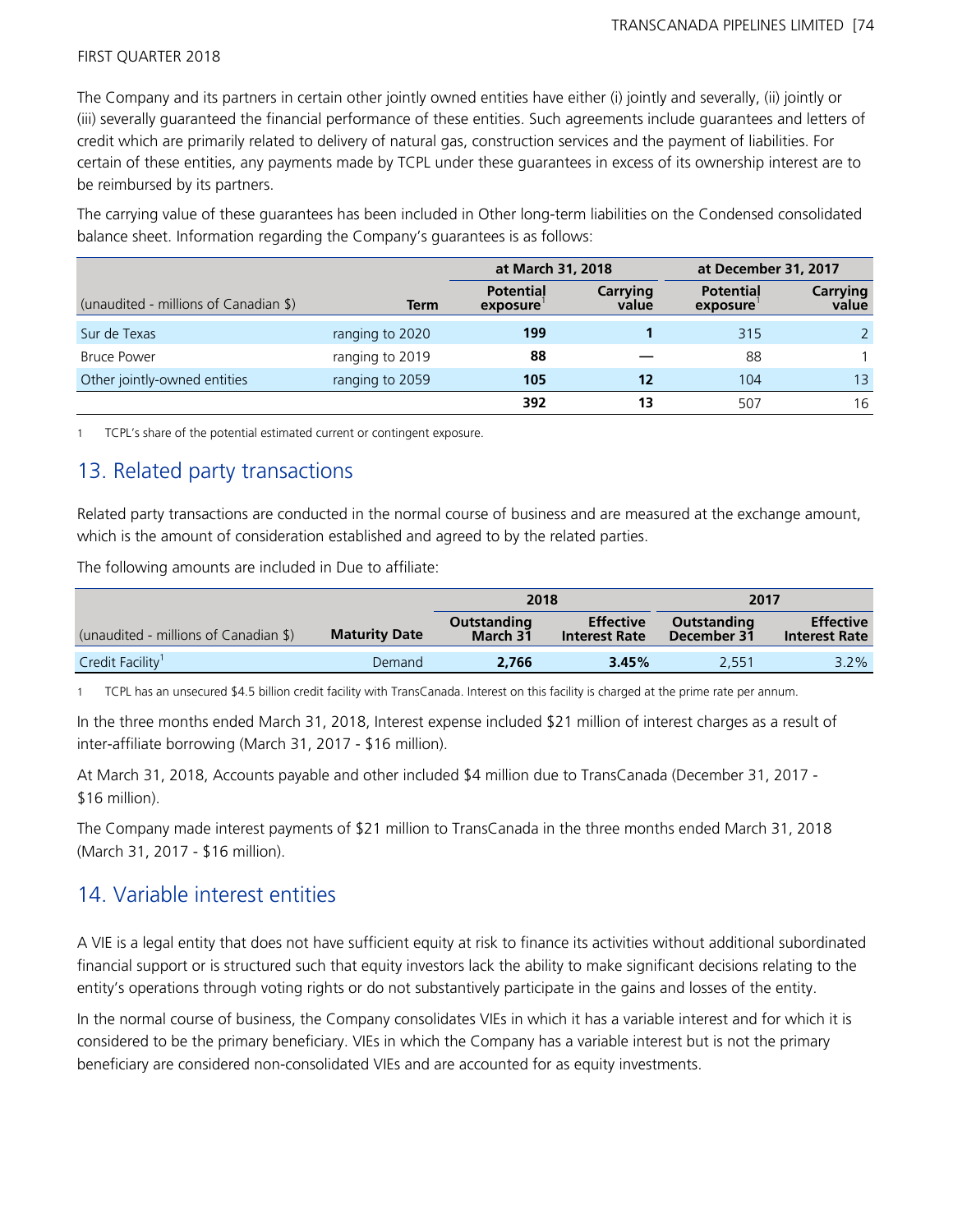### **Consolidated VIEs**

The Company's consolidated VIEs consist of legal entities where the Company is the primary beneficiary. As the primary beneficiary, the Company has the power, through voting or similar rights, to direct the activities of the VIE that most significantly impact economic performance including purchasing or selling significant assets; maintenance and operations of assets; incurring additional indebtedness; or determining the strategic operating direction of the entity. In addition, the Company has the obligation to absorb losses or the right to receive benefits from the consolidated VIE that could potentially be significant to the VIE.

A significant portion of the Company's assets are held through VIEs in which the Company holds a 100 per cent voting interest, the VIE meets the definition of a business and the VIE's assets can be used for general corporate purposes. The Consolidated VIEs whose assets cannot be used for purposes other than the settlement of the VIE's obligations are as follows:

|                                        | March 31, | December 31,   |
|----------------------------------------|-----------|----------------|
| (unaudited - millions of Canadian \$)  | 2018      | 2017           |
| <b>ASSETS</b>                          |           |                |
| <b>Current Assets</b>                  |           |                |
| Cash and cash equivalents              | 88        | 41             |
| Accounts receivable                    | 61        | 63             |
| Inventories                            | 24        | 23             |
| Other                                  | 15        | 11             |
|                                        | 188       | 138            |
| <b>Plant, Property and Equipment</b>   | 3,617     | 3,535          |
| <b>Equity Investments</b>              | 944       | 917            |
| Goodwill                               | 482       | 490            |
| <b>Intangible and Other Assets</b>     | 11        | 3              |
|                                        | 5,242     | 5,083          |
| <b>LIABILITIES</b>                     |           |                |
| <b>Current Liabilities</b>             |           |                |
| Accounts payable and other             | 128       | 137            |
| Dividends payable                      | 3         | $\mathbf{1}$   |
| Accrued interest                       | 31        | 23             |
| Current portion of long-term debt      | 86        | 88             |
|                                        | 248       | 249            |
| <b>Regulatory Liabilities</b>          | 36        | 34             |
| <b>Other Long-Term Liabilities</b>     | 3         | $\overline{3}$ |
| <b>Deferred Income Tax Liabilities</b> | 13        | 13             |
| <b>Long-Term Debt</b>                  | 3,304     | 3,244          |
|                                        | 3,604     | 3,543          |